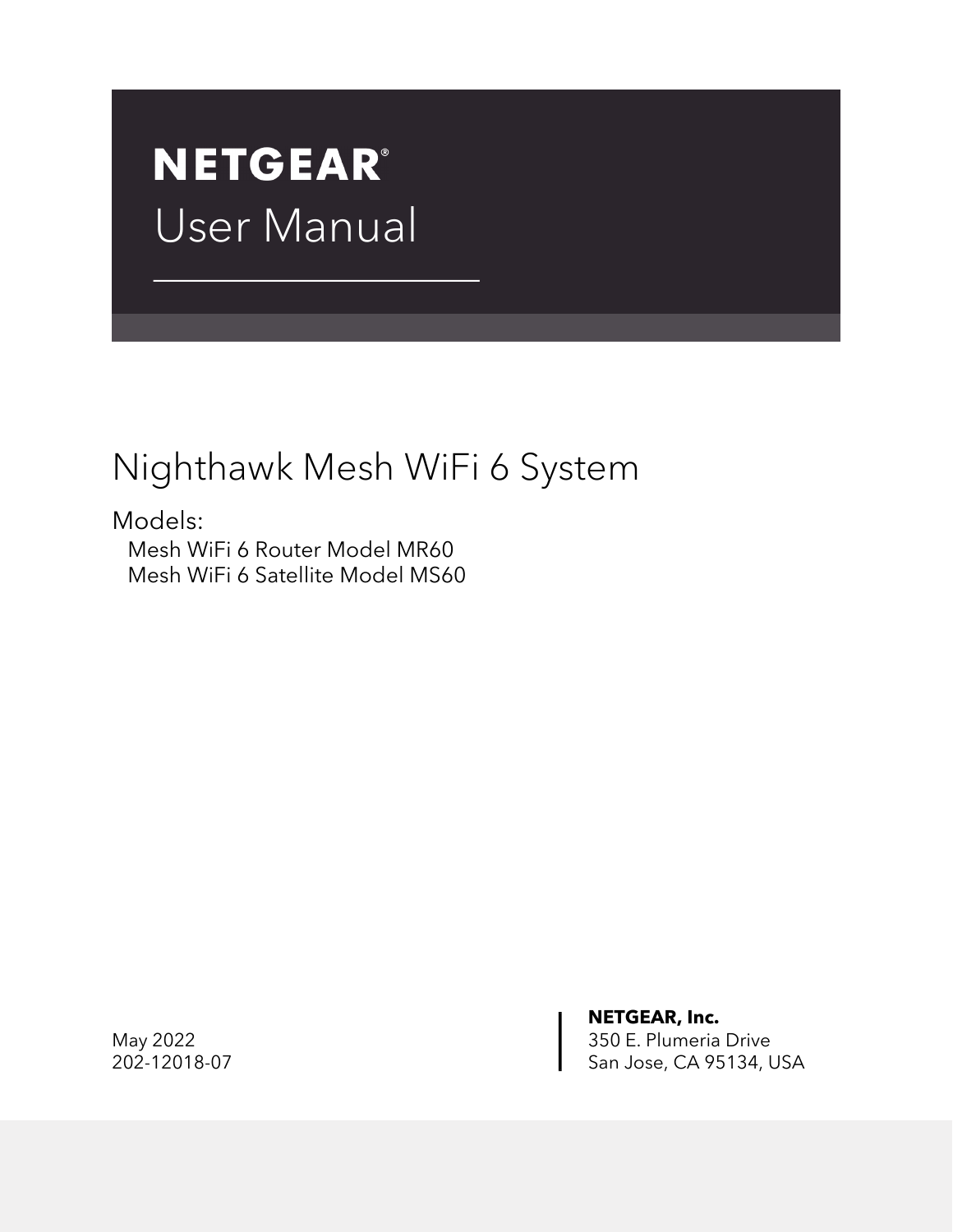## **Support and Community**

Visit [netgear.com/support](https://www.netgear.com/support/) to get your questions answered and access the latest downloads.

You can also check out our NETGEAR Community for helpful advice at [community.netgear.com](https://community.netgear.com/).

## **Regulatory and Legal**

Si ce produit est vendu au Canada, vous pouvez accéder à ce document en français canadien à <https://www.netgear.com/support/download/>.

(If this product is sold in Canada, you can access this document in Canadian French at <https://www.netgear.com/support/download/>.)

For regulatory compliance information including the EU Declaration of Conformity, visit [https://www.netgear.com/about/regulatory/.](https://www.netgear.com/about/regulatory/)

See the regulatory compliance document before connecting the power supply.

For NETGEAR's Privacy Policy, visit [https://www.netgear.com/about/privacy-policy.](https://www.netgear.com/about/privacy-policy/)

By using this device, you are agreeing to NETGEAR's Terms and Conditions at [https://www.netgear.com/about/terms-and-conditions.](https://www.netgear.com/about/terms-and-conditions/) If you do not agree, return the device to your place of purchase within your return period.

Do not use this device outdoors.

Applicable to 6 GHz devices only: Only use the device indoors. The operation of 6 GHz devices is prohibited on oil platforms, cars, trains, boats, and aircraft, except that operation of this device is permitted in large aircraft while flying above 10,000 feet. Operation of transmitters in the 5.925-7.125 GHz band is prohibited for control of or communications with unmanned aircraft systems.

#### **Trademarks**

Trademarks© NETGEAR, Inc., NETGEAR, and the NETGEAR Logo are trademarks of NETGEAR, Inc. Any non-NETGEAR trademarks are used for reference purposes only.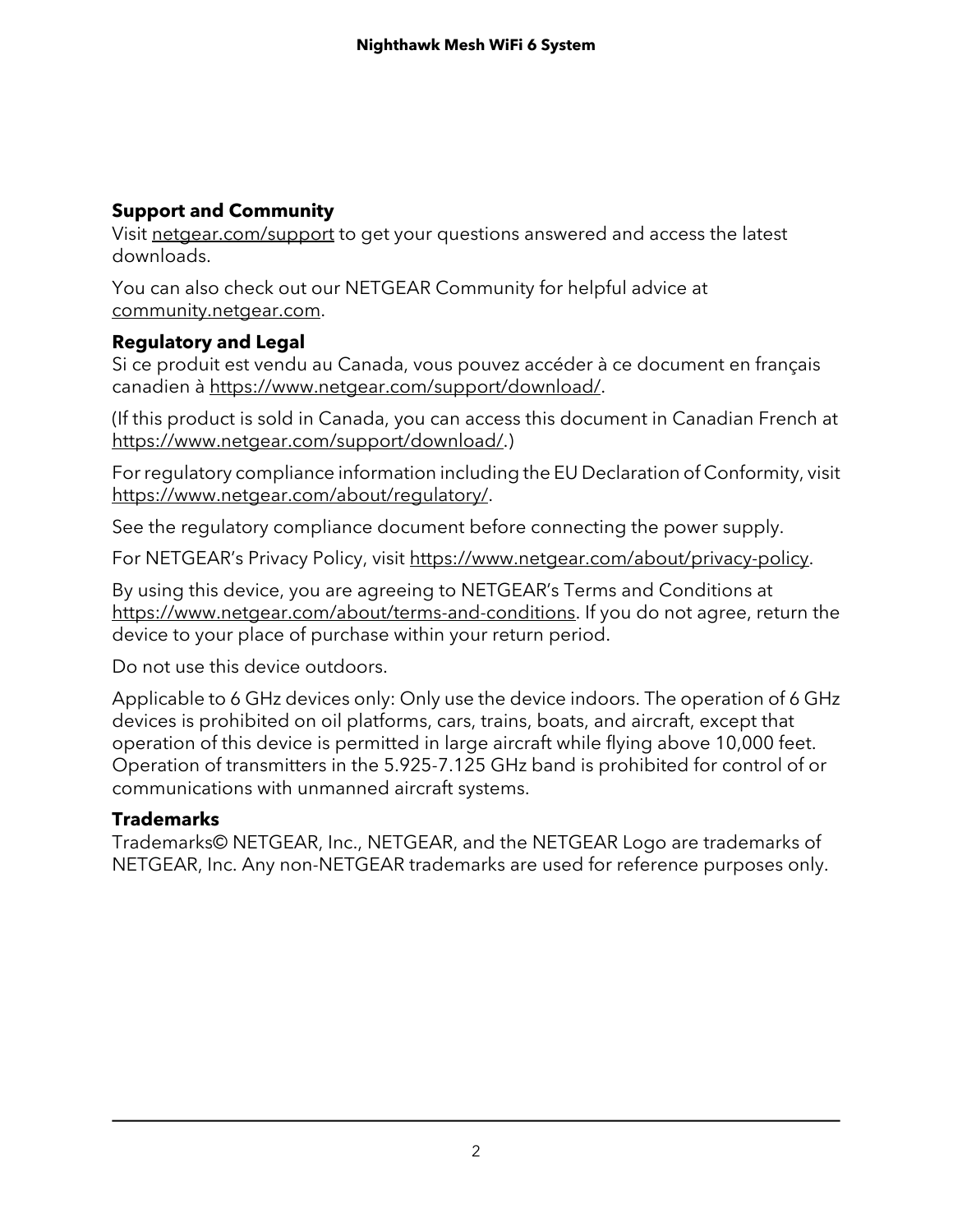# Contents

## **Chapter 1 [Overview](#page-7-0)**

## **Chapter 2 Connect to the [Network](#page-15-0) and Access the Router**

| Connect to the network using a wired connection17            |  |
|--------------------------------------------------------------|--|
|                                                              |  |
|                                                              |  |
|                                                              |  |
|                                                              |  |
|                                                              |  |
|                                                              |  |
| Install and manage your mesh system with the Nighthawk app20 |  |
|                                                              |  |

## **Chapter 3 Specify Your Internet [Settings](#page-21-0)**

| Specify an Internet connection without a login23   |  |
|----------------------------------------------------|--|
| Specify an Internet connection that uses a login25 |  |
|                                                    |  |
|                                                    |  |
| Use auto detect for an IPv6 Internet connection27  |  |
| Set up an IPv6 6to4 tunnel Internet connection28   |  |
| Set up an IPv6 pass-through Internet connection30  |  |
|                                                    |  |
| Set up an IPv6 DHCP Internet connection31          |  |
|                                                    |  |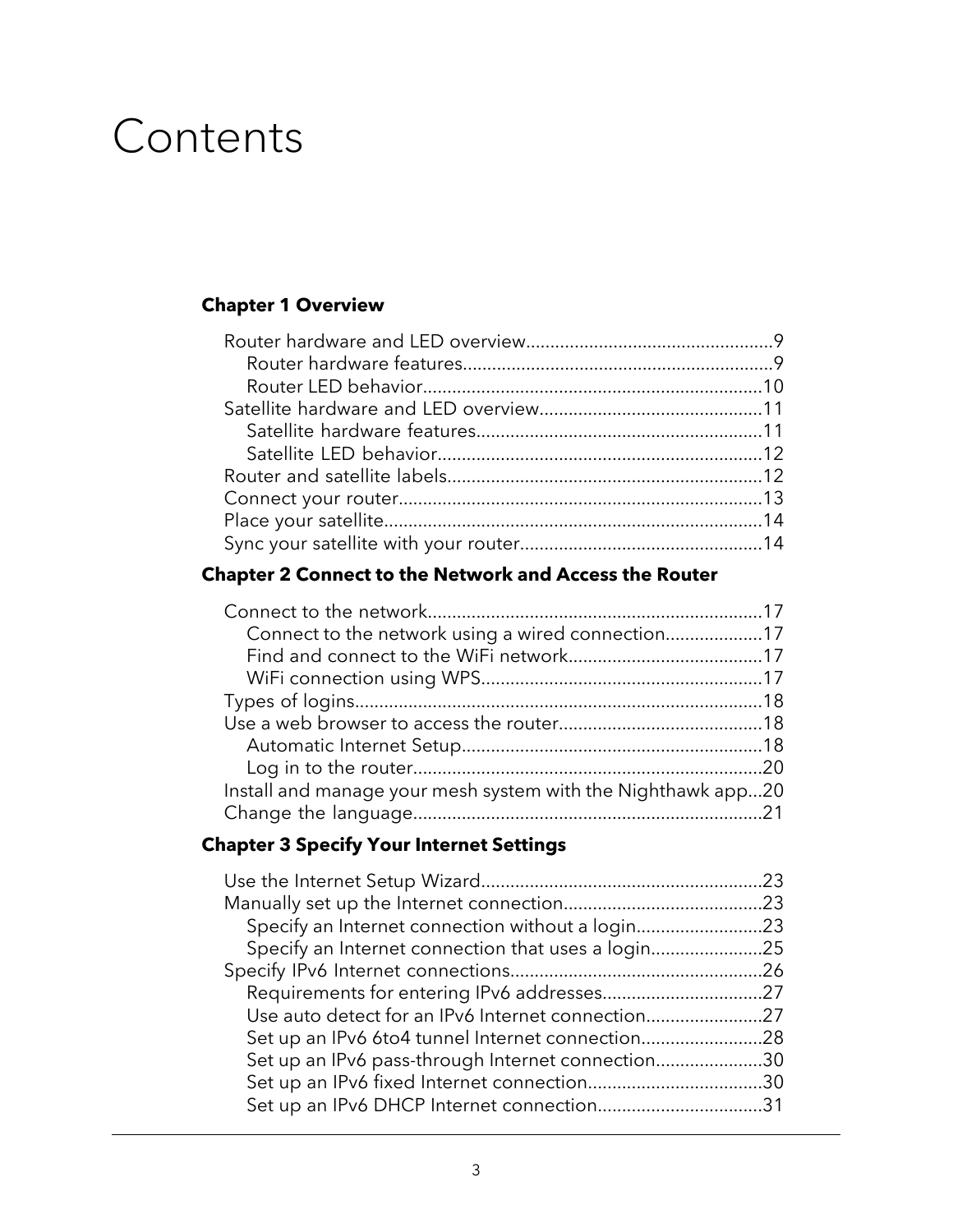| Set up an IPv6 PPPoE Internet connection33        |  |
|---------------------------------------------------|--|
| Use auto config for an IPv6 Internet connection35 |  |
|                                                   |  |
|                                                   |  |
|                                                   |  |
|                                                   |  |

## **Chapter 4 Control Access to the [Internet](#page-40-0)**

| Activate and manage NETGEAR Armor using the Nighthawk            |  |
|------------------------------------------------------------------|--|
|                                                                  |  |
|                                                                  |  |
| Enable the network access control list, set the access rule, and |  |
|                                                                  |  |
| Manage allowed devices currently not on the network45            |  |
| Manage blocked devices currently not on the network46            |  |
|                                                                  |  |
|                                                                  |  |
|                                                                  |  |
|                                                                  |  |
| Schedule when to block Internet sites and services52             |  |
|                                                                  |  |

## **Chapter 5 Optimize [Performance](#page-54-0)**

| Use Dynamic QoS to optimize Internet traffic management56  |  |
|------------------------------------------------------------|--|
|                                                            |  |
| Enable or disable the automatic QoS database update57      |  |
| Manually update the dynamic QoS database57                 |  |
| Improve network connections with Universal Plug and Play58 |  |

## **Chapter 6 Manage WiFi [Settings](#page-59-0)**

| Enable or disable 20/40 MHz coexistence for the 2.4 GHz radio.66 |  |
|------------------------------------------------------------------|--|
|                                                                  |  |
|                                                                  |  |
|                                                                  |  |
|                                                                  |  |
|                                                                  |  |
| Change the CTS/RTS threshold or preamble mode for a radio71      |  |

## **Chapter 7 Manage [Network](#page-72-0) Settings**

|--|--|--|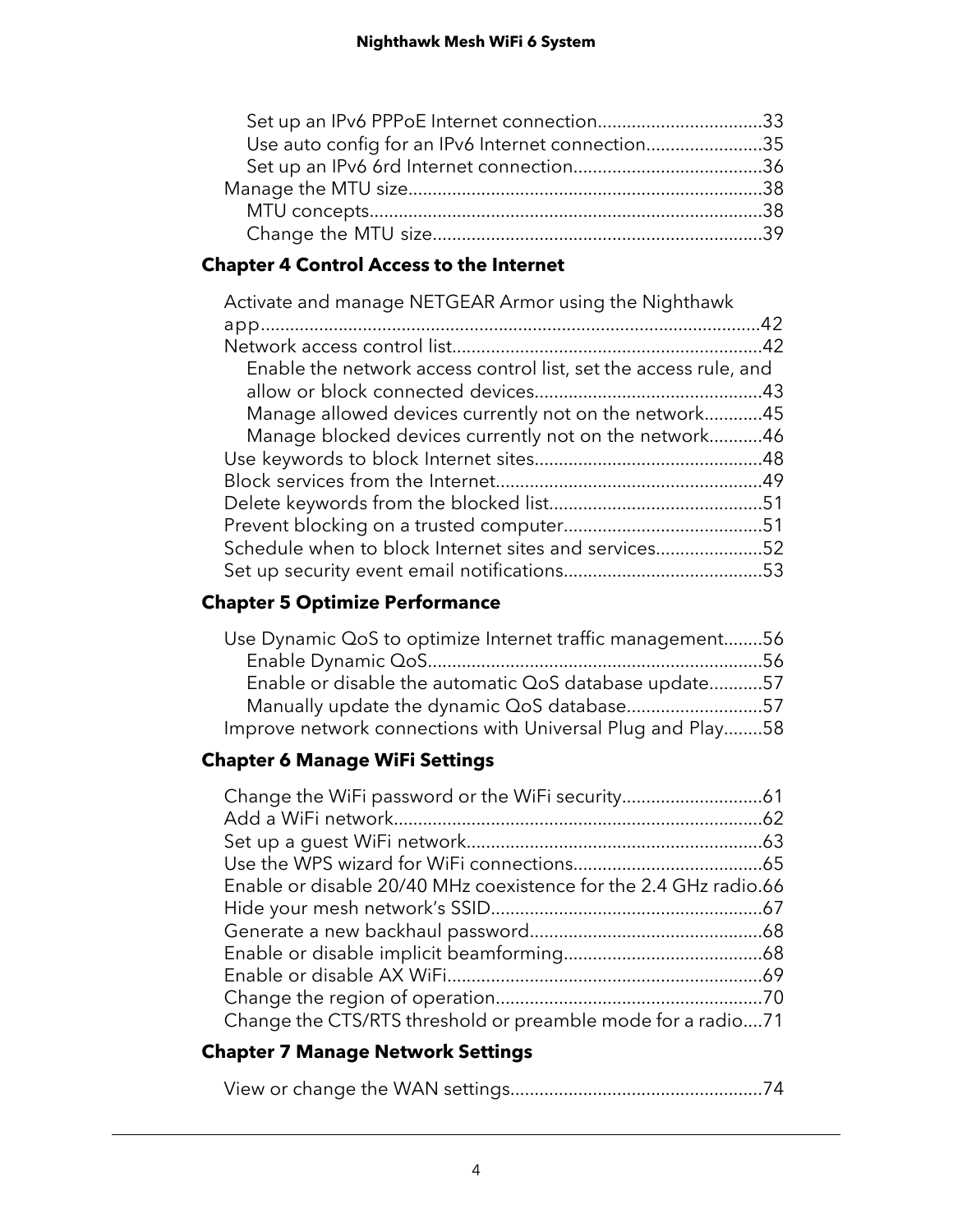| Specify the IP addresses that the router assigns78   |
|------------------------------------------------------|
| Disable the DHCP server feature in the router79      |
|                                                      |
|                                                      |
|                                                      |
|                                                      |
|                                                      |
|                                                      |
|                                                      |
| Set up a bridge for a port group or VLAN tag group84 |
|                                                      |
|                                                      |
|                                                      |
|                                                      |
|                                                      |
|                                                      |
|                                                      |
|                                                      |

## **Chapter 8 Manage your Router and [Satellite](#page-90-0)**

|                                                                | 92 |
|----------------------------------------------------------------|----|
| Check for new firmware and update the router and satellite92   |    |
|                                                                |    |
|                                                                |    |
|                                                                |    |
|                                                                |    |
|                                                                |    |
|                                                                |    |
|                                                                |    |
|                                                                |    |
| View information about the router, the Internet port, and WiFi |    |
|                                                                |    |
|                                                                |    |
|                                                                |    |
|                                                                |    |
| View devices currently on the mesh network103                  |    |
| View the satellite status in the satellite web interface104    |    |
|                                                                |    |
|                                                                |    |
|                                                                |    |
| Use a DNS account that you already created107                  |    |
|                                                                |    |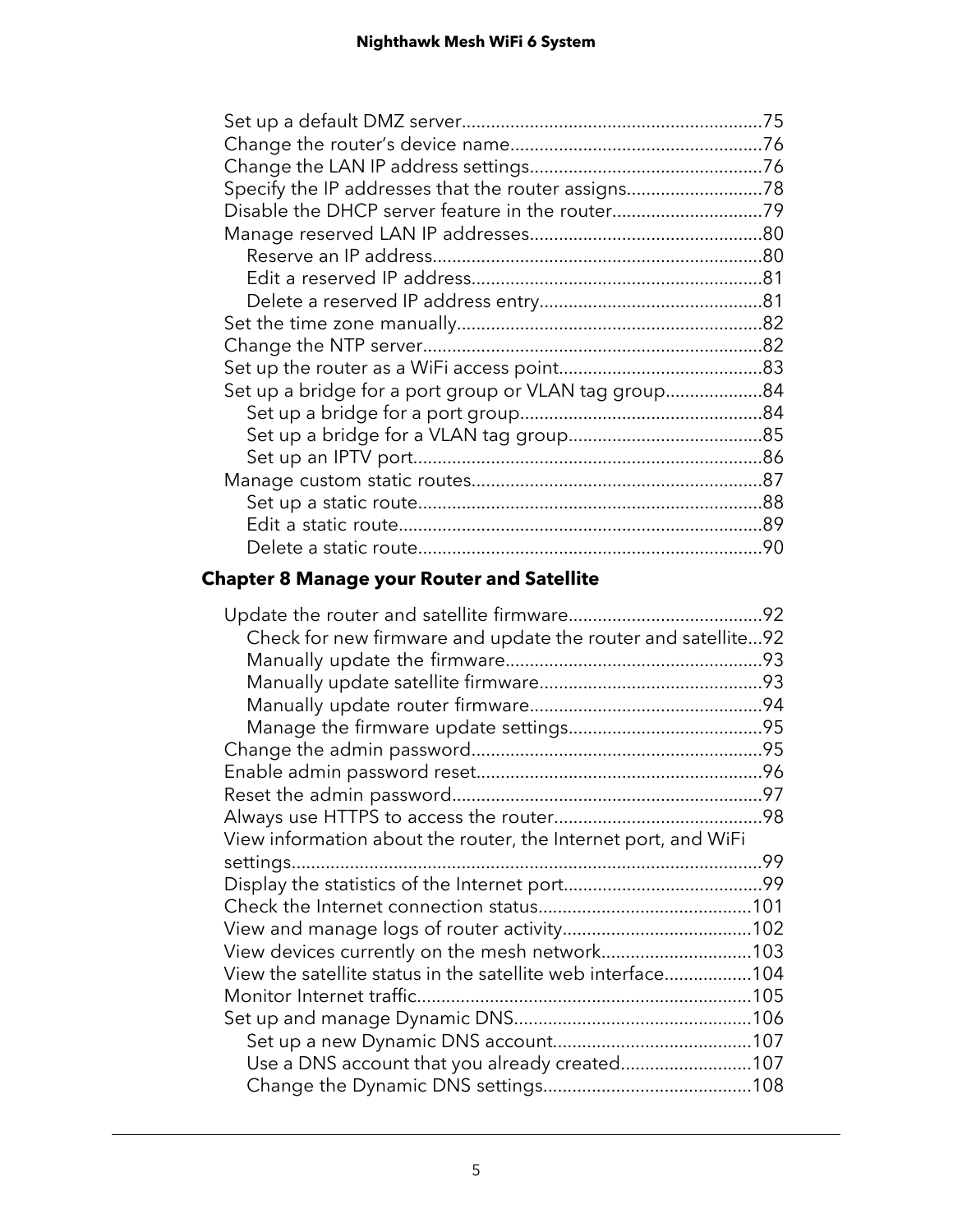| Return the router or satellite to its factory default settings111 |  |
|-------------------------------------------------------------------|--|
|                                                                   |  |
|                                                                   |  |
| Connect to your router with Anywhere Access112                    |  |

## **Chapter 9 Use [OpenVPN](#page-113-0) to Access Your Network**

| Install OpenVPN software on a Windows-based computer117 |  |
|---------------------------------------------------------|--|
| Install OpenVPN software on a Mac computer119           |  |
| Install OpenVPN software on an iOS device120            |  |
| Install OpenVPN software on an Android device121        |  |
|                                                         |  |
| Use VPN to access your Internet service at home122      |  |
| Allow VPN client Internet access in the router122       |  |
| Block VPN client Internet access in the router123       |  |
|                                                         |  |

## **Chapter 10 Manage Port [Forwarding](#page-124-0) and Port Triggering**

| Application example: Make a local web server public129           |  |
|------------------------------------------------------------------|--|
| How the router implements the port forwarding rule130            |  |
|                                                                  |  |
|                                                                  |  |
|                                                                  |  |
| Application example: Port triggering for Internet Relay Chat.132 |  |

## **Chapter 11 [Troubleshooting](#page-133-0)**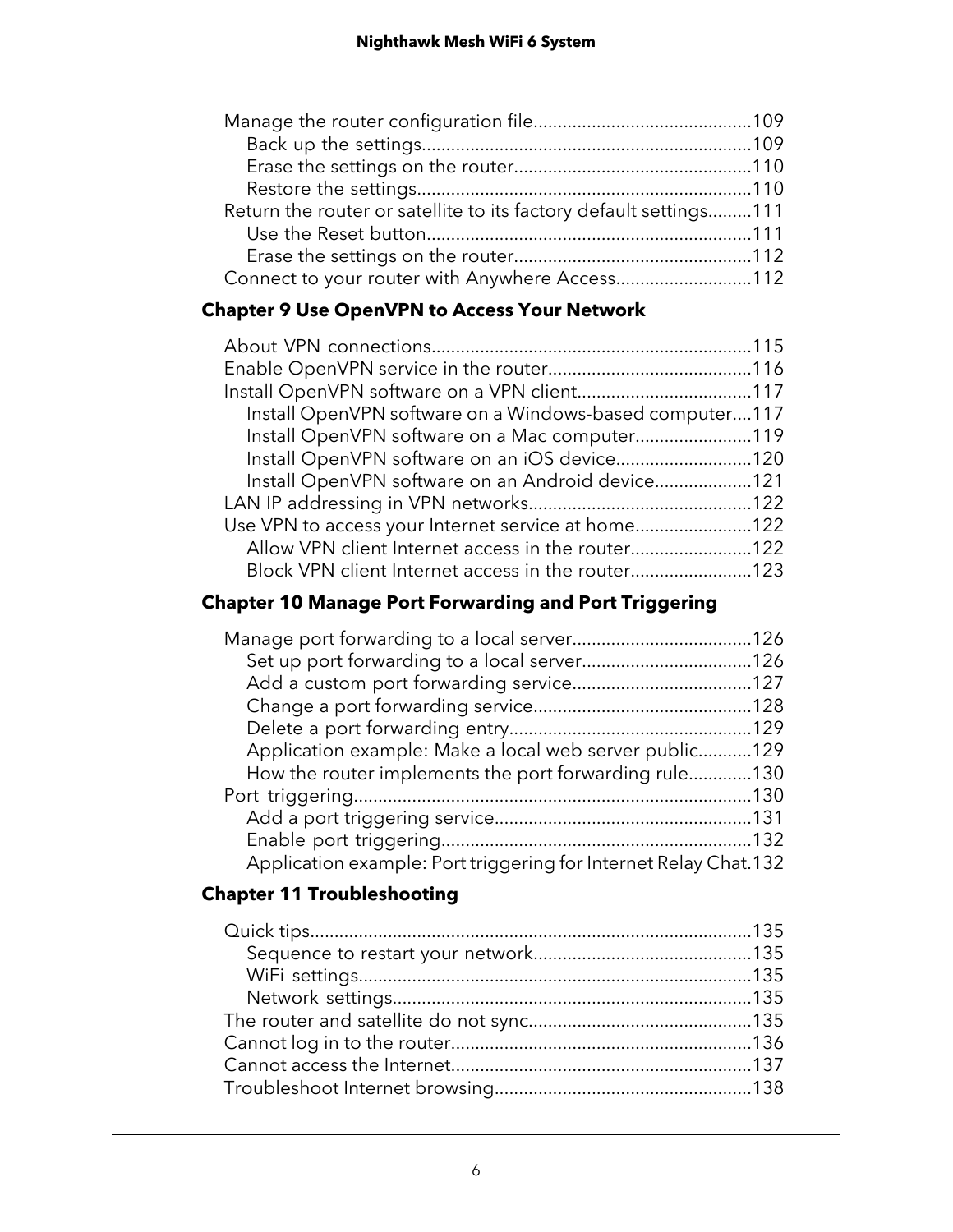| Troubleshoot your network using the ping utility140     |  |
|---------------------------------------------------------|--|
| Test the LAN path from a Windows-based computer to your |  |
|                                                         |  |
| Test the path from a Windows-based computer to a remote |  |
|                                                         |  |

## **Chapter 12 [Supplemental](#page-142-0) Information**

| Factory settings for router model MR60144             |
|-------------------------------------------------------|
| Factory settings for satellite model MS60145          |
|                                                       |
| Technical specifications for router model MR60147     |
| Technical specifications for satellite model MS60 149 |
|                                                       |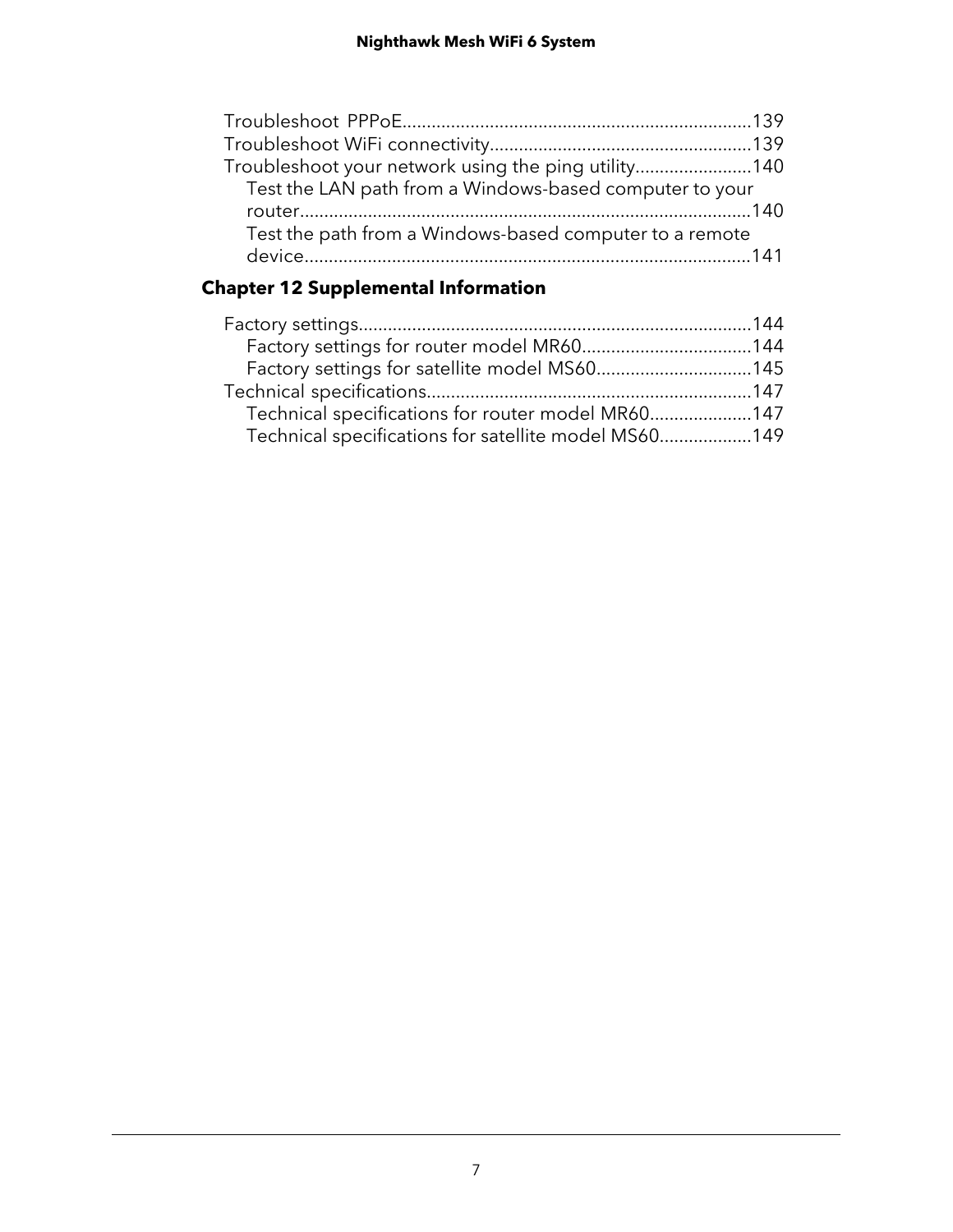# Overview

<span id="page-7-0"></span>1

The Mesh WiFi 6 router (model MR60) connects to your modem or gateway. The Mesh WiFi 6 satellite (model MS60) connects to the Mesh WiFi 6 router and extends the WiFi signal throughout your home.

This manual describes how to manage your Mesh WiFi 6 system from your router web interface. You can manage your satellite from the router web interface.

This chapter contains the following sections:

- Router [hardware](#page-8-0) and LED overview
- Satellite [hardware](#page-10-0) and LED overview
- Router and [satellite](#page-11-1) labels
- [Connect](#page-12-0) your router
- Place your [satellite](#page-13-0)
- Sync your [satellite](#page-13-1) with your router

For more information about the topics covered in this manual, visit the support website at [https://www.netgear.com/support/.](https://www.netgear.com/support/)

**Note:** This manual supports the Mesh WiFi 6 router (model MR60) and Mesh WiFi 6 satellite (model MS60). This manual also supports any Mesh WiFi 6 system kits.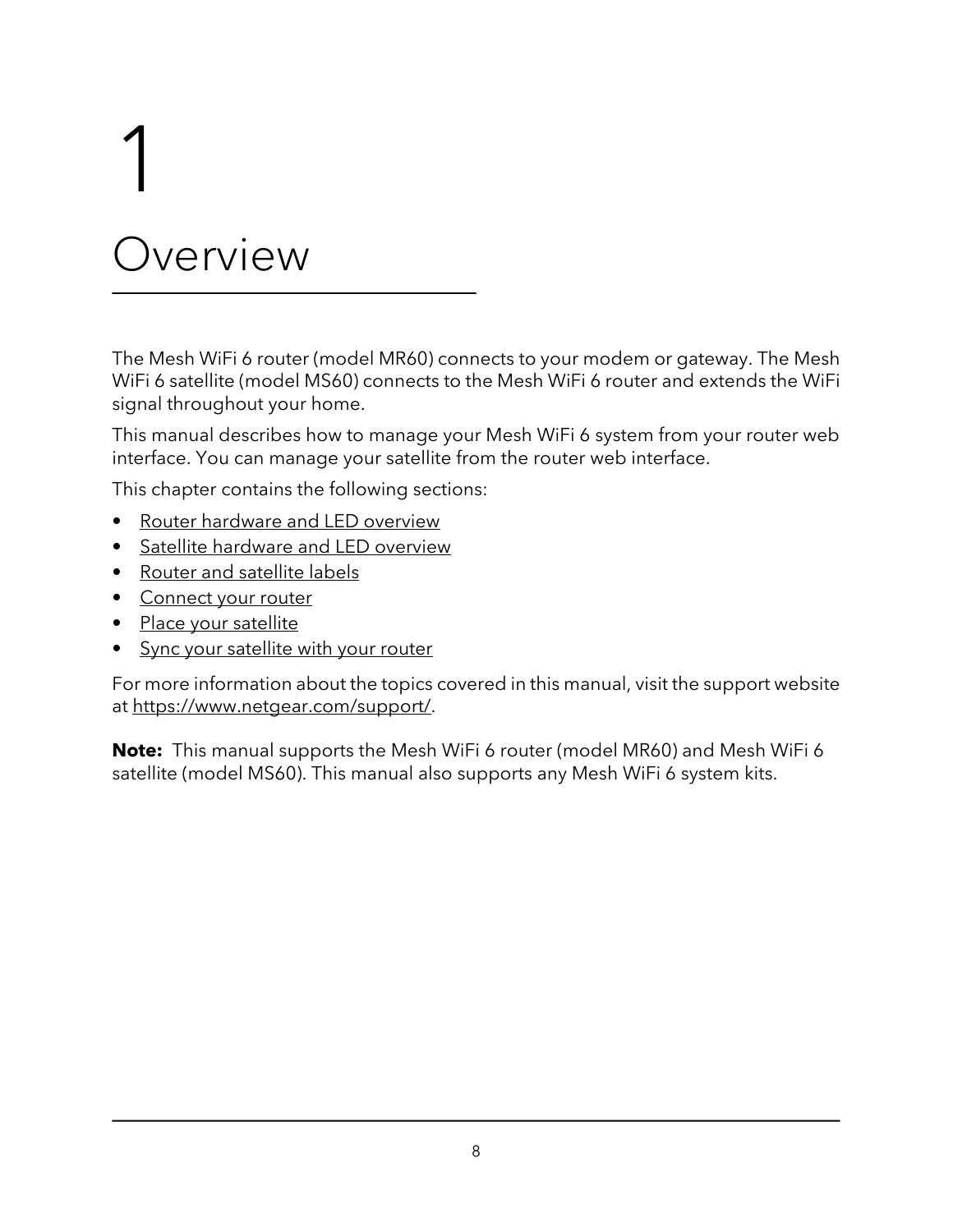# <span id="page-8-0"></span>Router hardware and LED overview

<span id="page-8-1"></span>The following sections are an overview of the router hardware features and LED behavior.

# Router hardware features

The following figure shows the router hardware features.





Figure 1. Router front and back views

- 1. Router LED
- 2. Ethernet port
- 3. Internet port
- 4. Power connector
- 5. Reset button
- 6. Sync button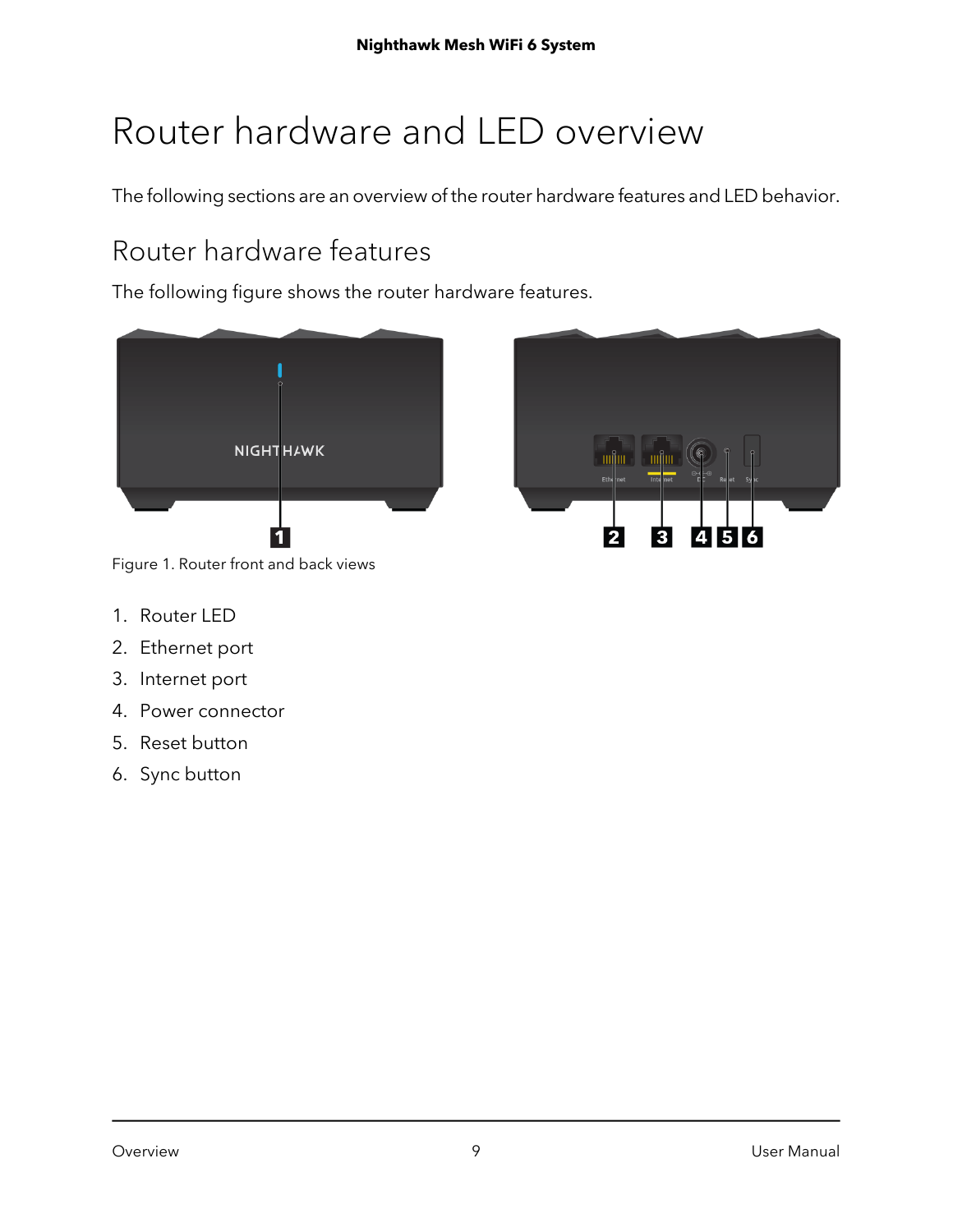# <span id="page-9-0"></span>Router LED behavior

The following table describes the LED behavior for the LED that is on the front of the router.

#### Table 1. Router LED behavior

| LED color     | Description                                                                                                                                                                               |
|---------------|-------------------------------------------------------------------------------------------------------------------------------------------------------------------------------------------|
| Pulsing white | The router LED pulses white for one of the following reasons:<br>• You connected the power adapter to the router. Now the router is booting and<br>attempting to sync with the satellite. |
|               | • You pressed the <b>Sync</b> button and the router is attempting to sync with the satellite.                                                                                             |
|               | • You pressed the Reset button and the router is resetting to its factory default settings.                                                                                               |
| Solid blue    | The router finished booting, is connected to the Internet, and is working normally. This<br>color stays on all the time if the router is working normally.                                |
| Solid amber   | The router is unable to connect to the Internet.                                                                                                                                          |
| Pulsing amber | The router's firmware is corrupted.                                                                                                                                                       |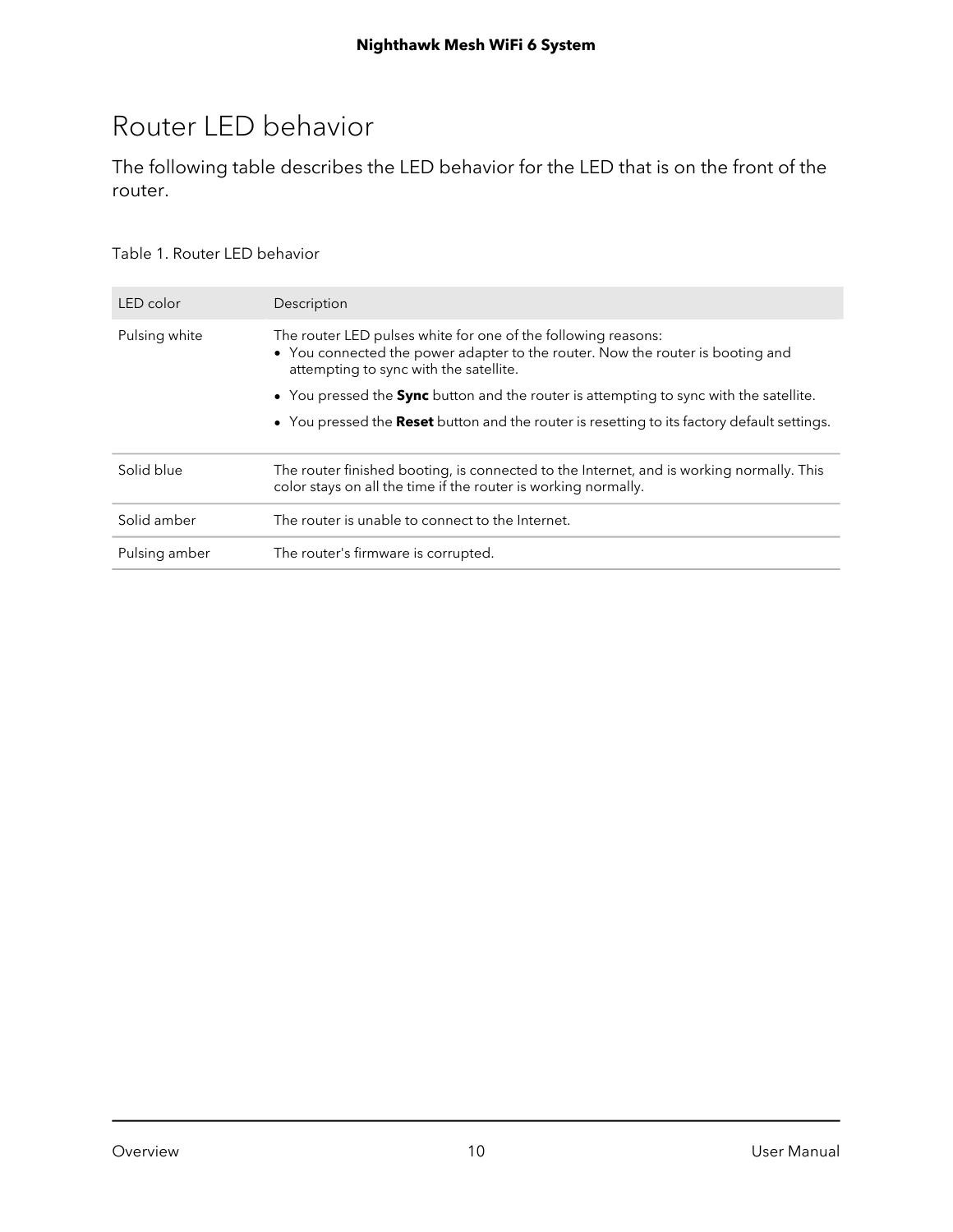# <span id="page-10-0"></span>Satellite hardware and LED overview

<span id="page-10-1"></span>The following sections are an overview of the satellite hardware features and LED behavior.

# Satellite hardware features

The following figures shows the satellite hardware features.





Figure 2. Satellite front and back views

- 1. Satellite LED
- 2. Ethernet port
- 3. Power connector
- 4. Reset button
- 5. Sync button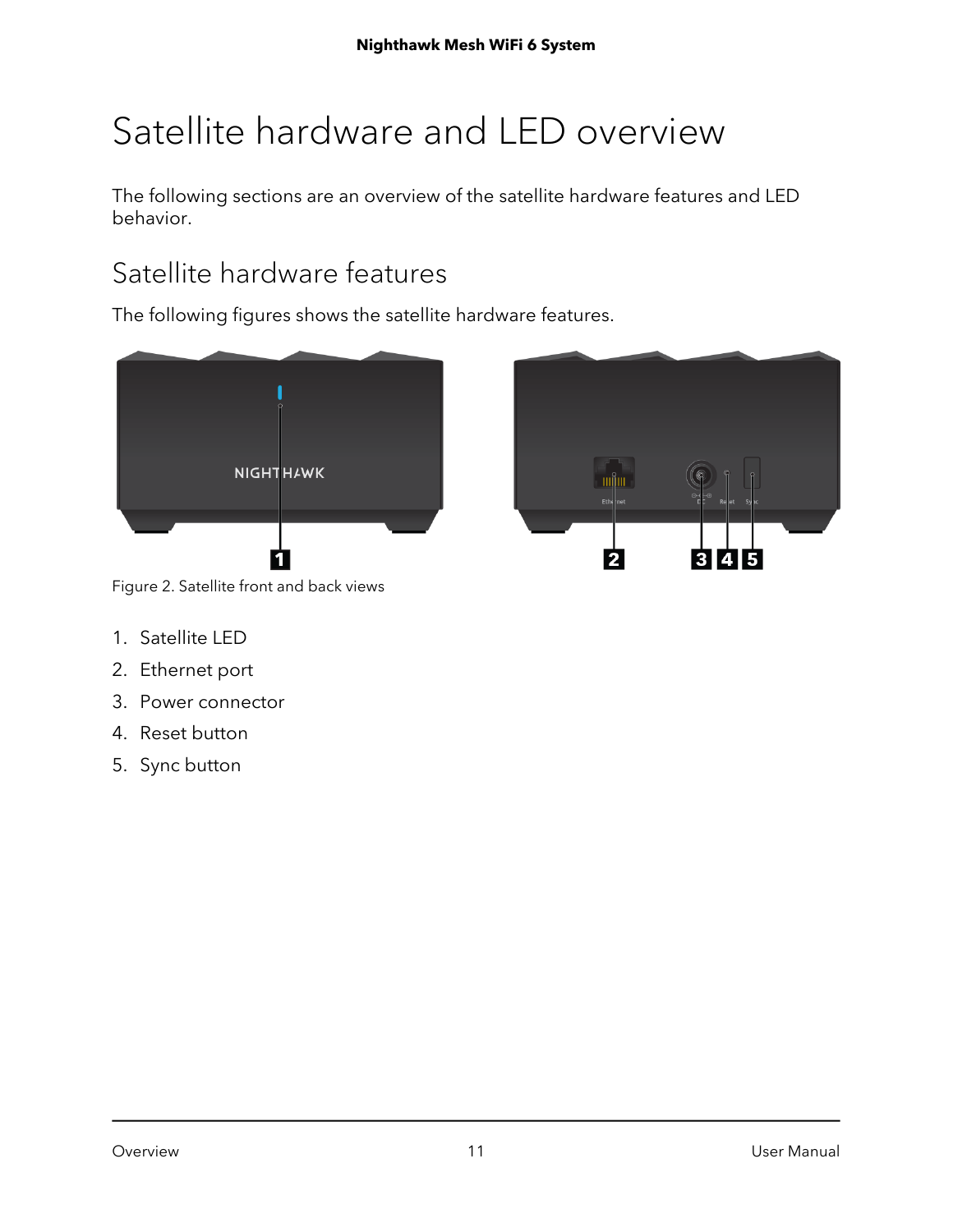# <span id="page-11-0"></span>Satellite LED behavior

The following table describes the LED behavior for the LED that is on the front of the satellite.

#### Table 2. Satellite LED behavior

| LED color     | Description                                                                                                                                                                                     |
|---------------|-------------------------------------------------------------------------------------------------------------------------------------------------------------------------------------------------|
| Pulsing white | The satellite LED pulses white for one of the following reasons:<br>• You connected the power adapter to the satellite. Now the satellite is booting and<br>attempting to sync with the router. |
|               | • You pressed the <b>Sync</b> button and the satellite is attempting to sync with the router.                                                                                                   |
|               | • You pressed the <b>Reset</b> button and the satellite is resetting to its factory default settings.                                                                                           |
| Solid blue    | The satellite finished booting, is synced with the router, and is working normally. This<br>color stays on all the time if the satellite is working normally.                                   |
| Solid amber   | The satellite failed to sync with the router. Move your satellite closer to the router (or<br>closer to your other satellite if you own more than one satellite).                               |
| Pulsing red   | The satellite's firmware is corrupted.                                                                                                                                                          |

# <span id="page-11-1"></span>Router and satellite labels

The router label shows the login information, the router WiFi network name and password, the router's MAC address, and the router's serial number. The following is an example of what the router label might look like:

| NIGHTHAWK Mesh WiFi 6 Router MR60                                             |                          |                                                                                                                                                                                                   |  |
|-------------------------------------------------------------------------------|--------------------------|---------------------------------------------------------------------------------------------------------------------------------------------------------------------------------------------------|--|
| <b>SERIAL</b>                                                                 | WiFi Network Name (SSID) | FCC ID: PY319200454<br>This device complies with Part 15 of<br>the FCC Rules. Operation is subject                                                                                                |  |
| MAC                                                                           | Network Key (Password)   | to the following two conditions: (1)<br>this device may not cause harmful<br>interference, and (2) this device must<br>accept any interference received.<br>including interference that may cause |  |
| <b>O-C-</b> $\oplus$ 12V === 1.5A Made in Vietnam 272-13315-02 <b>NETGEAR</b> |                          | undesired operation                                                                                                                                                                               |  |

Figure 3. Router label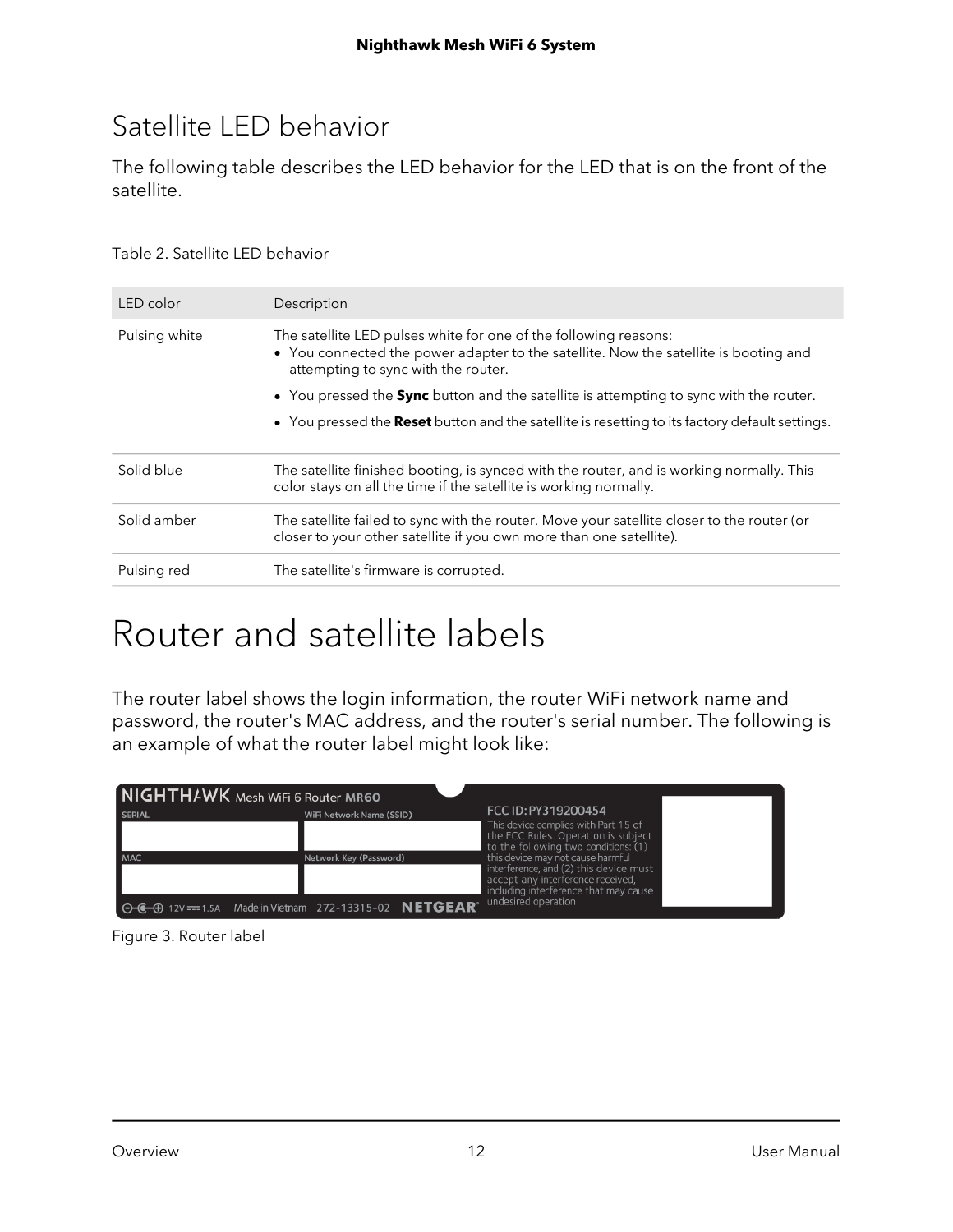The satellite label also displays the WiFi network name and password, the satellite's MAC address, and the satellite's serial number. The following is an example of what the satellite label might look like:

| NIGHTHAWK Mesh WiFi 6 Satellite MS60                    |                          |                                                                                                                                                           |  |  |
|---------------------------------------------------------|--------------------------|-----------------------------------------------------------------------------------------------------------------------------------------------------------|--|--|
| <b>SERIAL</b>                                           | WiFi Network Name (SSID) | FCC ID: PY319200454<br>This device complies with Part 15 of<br>the FCC Rules. Operation is subject<br>to the following two conditions: (1)                |  |  |
| MAC                                                     | Network Key (Password)   | this device may not cause harmful<br>interference, and (2) this device must<br>accept any interference received,<br>including interference that may cause |  |  |
| 0-6-0 12V === 1.5A Made in Vietnam 272-13316-03 NETGEAR |                          | undesired operation                                                                                                                                       |  |  |

<span id="page-12-0"></span>Figure 4. Satellite label

# Connect your router

Power on your router and connect it to a modem.



Figure 5. Connect your router

#### **To connect your router:**

1. Unplug your modem's power, leaving the modem connected to the wall jack for your Internet service.

If your modem uses a battery backup, remove the battery.

- 2. Plug in and turn on your modem. If your modem uses a battery backup, put the battery back in.
- 3. Connect your modem to the Internet port of your router with the Ethernet cable that came with your router.
- 4. Connect the power adapter to your router and plug the power adapter into an outlet.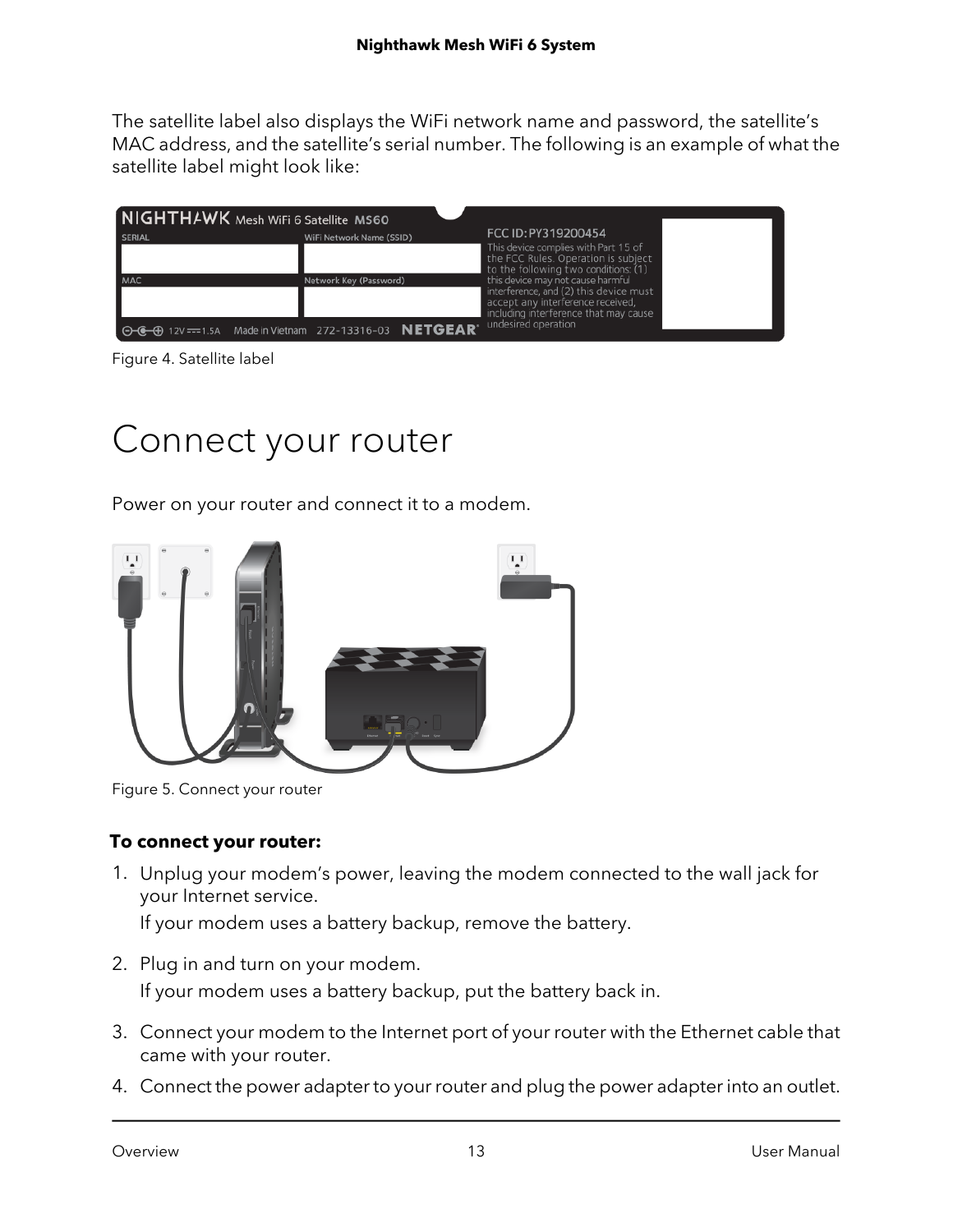5. If the Router LED does not light, make sure that the power adapter is properly connected to your router and power outlet.

# <span id="page-13-0"></span>Place your satellite

Your satellite must be within range of your router's WiFi signal in order for it to sync with your router. Use your satellite's LED to help you determine where to place your satellite.



Figure 6. Place your satellite

<span id="page-13-1"></span>If you own more than one satellite, your satellites can sync with each other or with your router. Place your satellites so that they are within range of each other or the router. However, at least one satellite must be within range of your router.

# Sync your satellite with your router

The satellite that comes with your router is preset to automatically find and sync to your router's WiFi signal.

## **To sync your satellite:**

1. Place your satellite.

For more information, see Place your [satellite](#page-13-0) on page 14.

2. Connect the satellite to a power source.

The satellite LED pulses white. The satellite automatically finds the router's WiFi signal and attempts to sync to the router.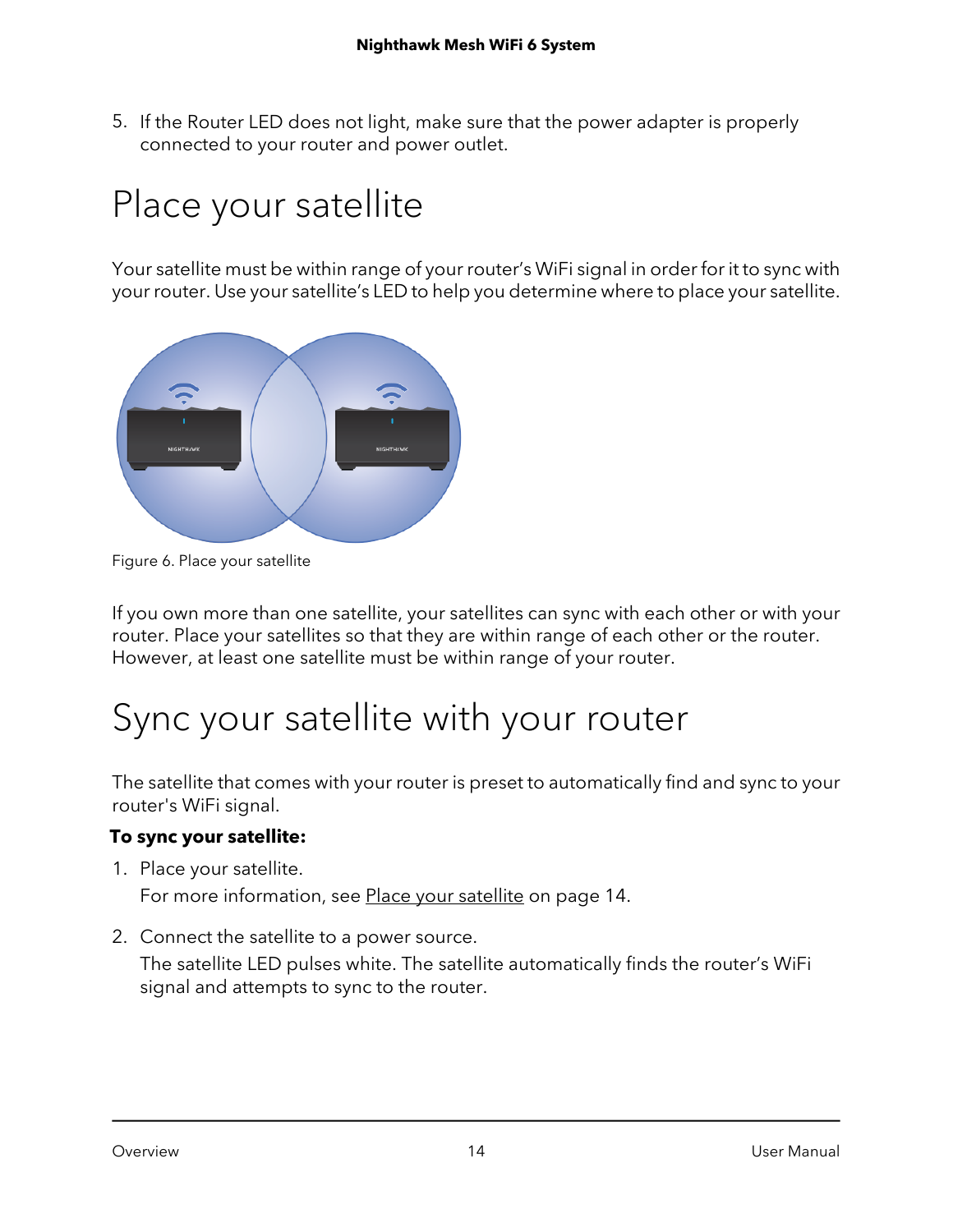The satellite LED then lights one of the following colors:

- **Blue**. The router and satellite successfully synced, and the connection between the router and satellite is good.
- **Amber**. The router and satellite failed to sync. Move the satellite closer to the router and try again.
- 3. If the satellite LED is amber, do the following:
	- a. Unplug your satellite, move the satellite closer to the router, and plug it back in.
	- b. Press the **Sync** button on the back of the router.
	- c. Within two minutes, press the **Sync** button on the back of the satellite. The satellite attempts to sync to the router. The satellite LED lights blue or amber as described in Step 2 of this procedure.
- 4. If you own more than one satellite, repeat these steps to sync your other satellite.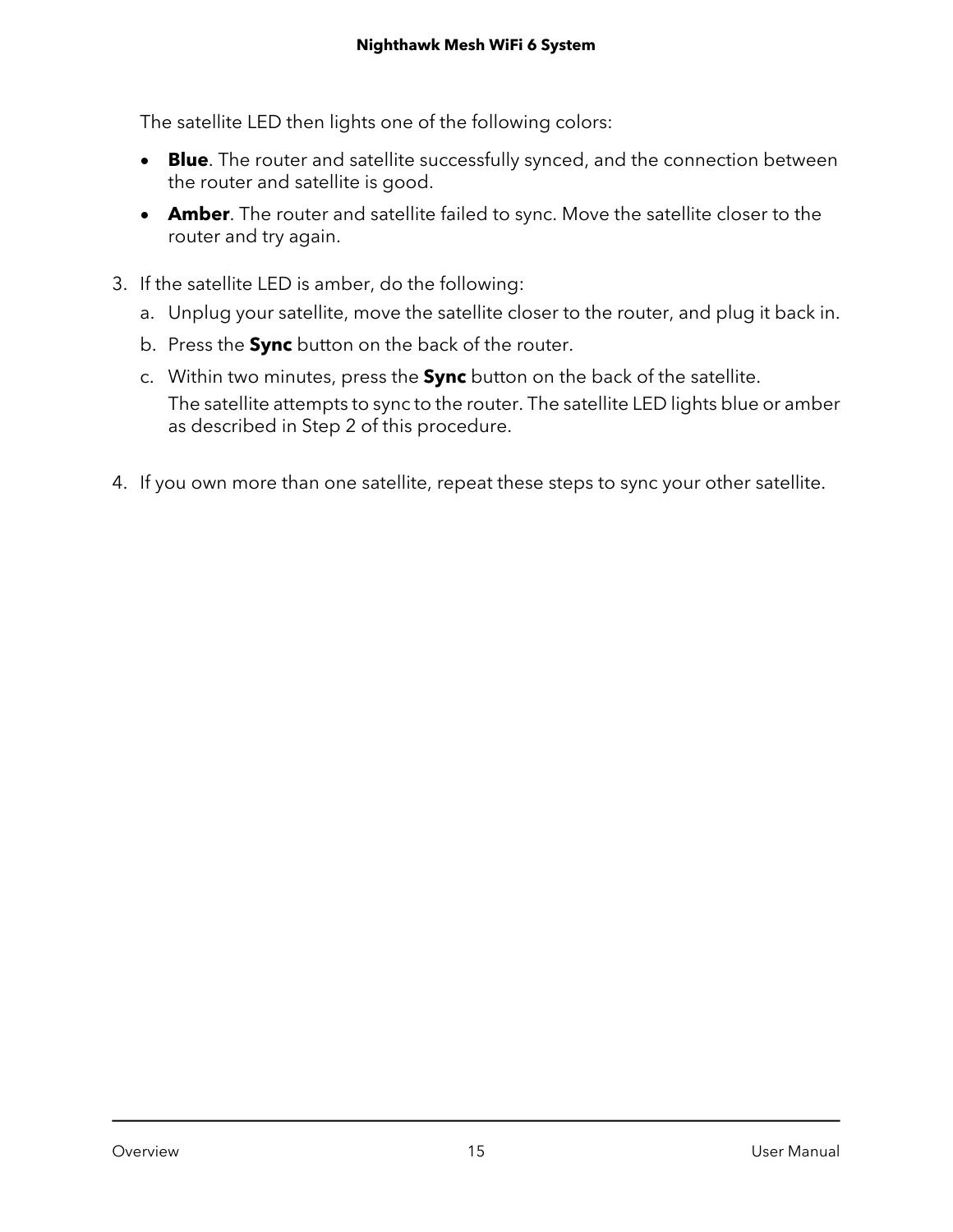# <span id="page-15-0"></span>2

# Connect to the Network and Access the Router

You can connect to the router's WiFi networks or use a wired Ethernet connection. This chapter explains the ways you can connect and how to access the router and log in.

The chapter contains the following sections:

- [Connect](#page-16-0) to the network
- Types of [logins](#page-17-0)
- Use a web [browser](#page-17-1) to access the router
- Install and manage your mesh system with the [Nighthawk](#page-19-1) app
- Change the [language](#page-20-0)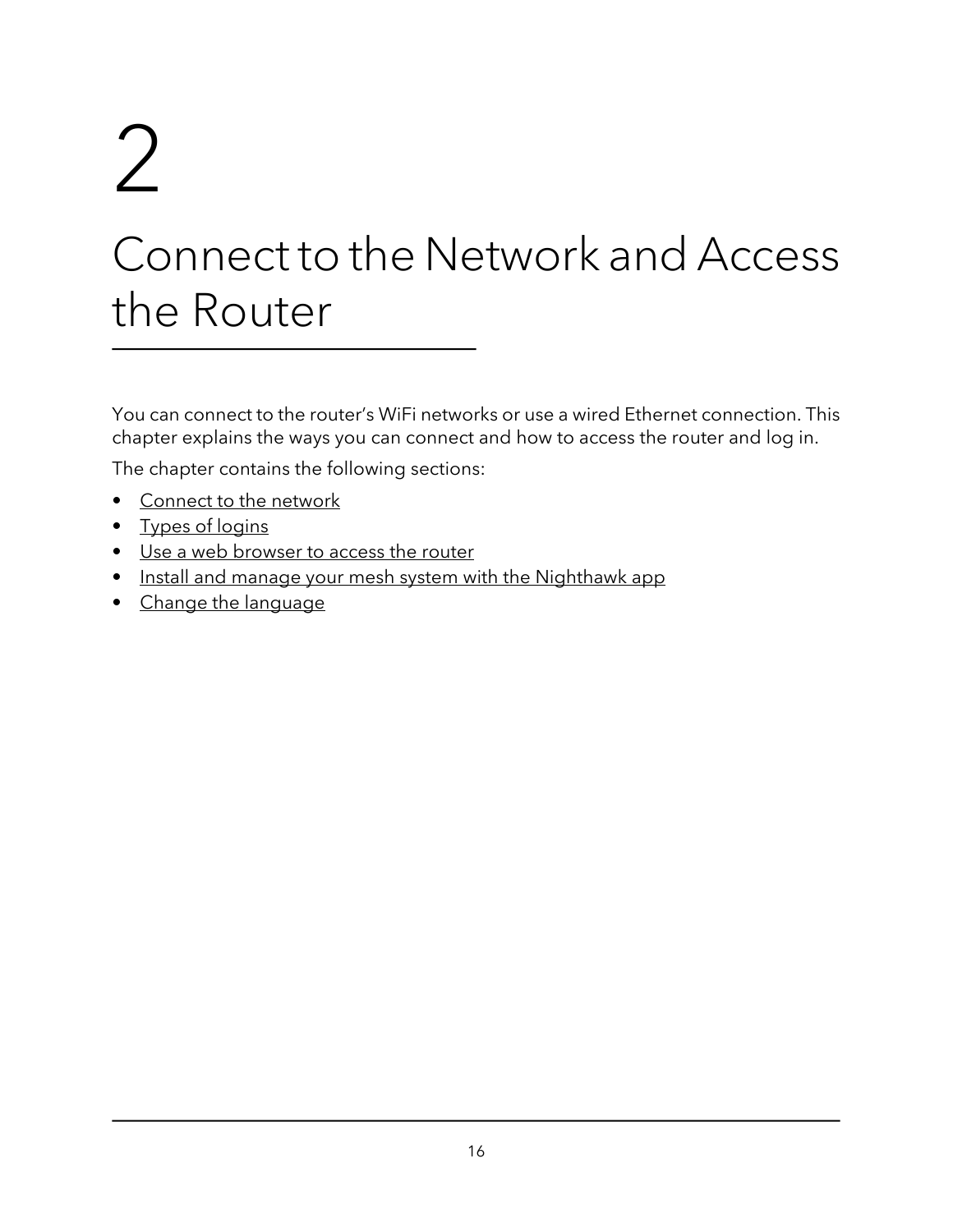# <span id="page-16-0"></span>Connect to the network

You can connect to the router's network through a wired or WiFi connection. If you set up your computer to use a static IP address, change the settings so that it uses Dynamic Host Configuration Protocol (DHCP).

# <span id="page-16-1"></span>Connect to the network using a wired connection

You can connect your computer to the router using an Ethernet cable and join the router's local area network (LAN).

## **To connect your computer to the router with an Ethernet cable:**

- 1. Make sure that the router is receiving power (its Router LED is lit).
- 2. Connect an Ethernet cable to an Ethernet port on your computer.
- <span id="page-16-2"></span>3. Connect the other end of the Ethernet cable to the Ethernet port on the router. Your computer connects to the local area network (LAN).

# Find and connect to the WiFi network

## **To find and select the WiFi network:**

- 1. Make sure that the router is receiving power (its Router LED is lit).
- 2. On your computer or WiFi device, find and select the WiFi network. The WiFi network name is on the router label.
- <span id="page-16-3"></span>3. Join the WiFi network and enter the WiFi password. The password is on the router label.

Your device connects to the WiFi network.

# WiFi connection using WPS

You can connect your WPS-enabled device to the router's WiFi network with Wi-Fi Protected Setup (WPS) or you can find and select the WiFi network.

## **To use WPS to connect to the WiFi network:**

- 1. Make sure that the router is receiving power (its Router LED is lit).
- 2. Check the WPS instructions for your WPS-enabled device.
- 3. Press the **Sync** button on the router.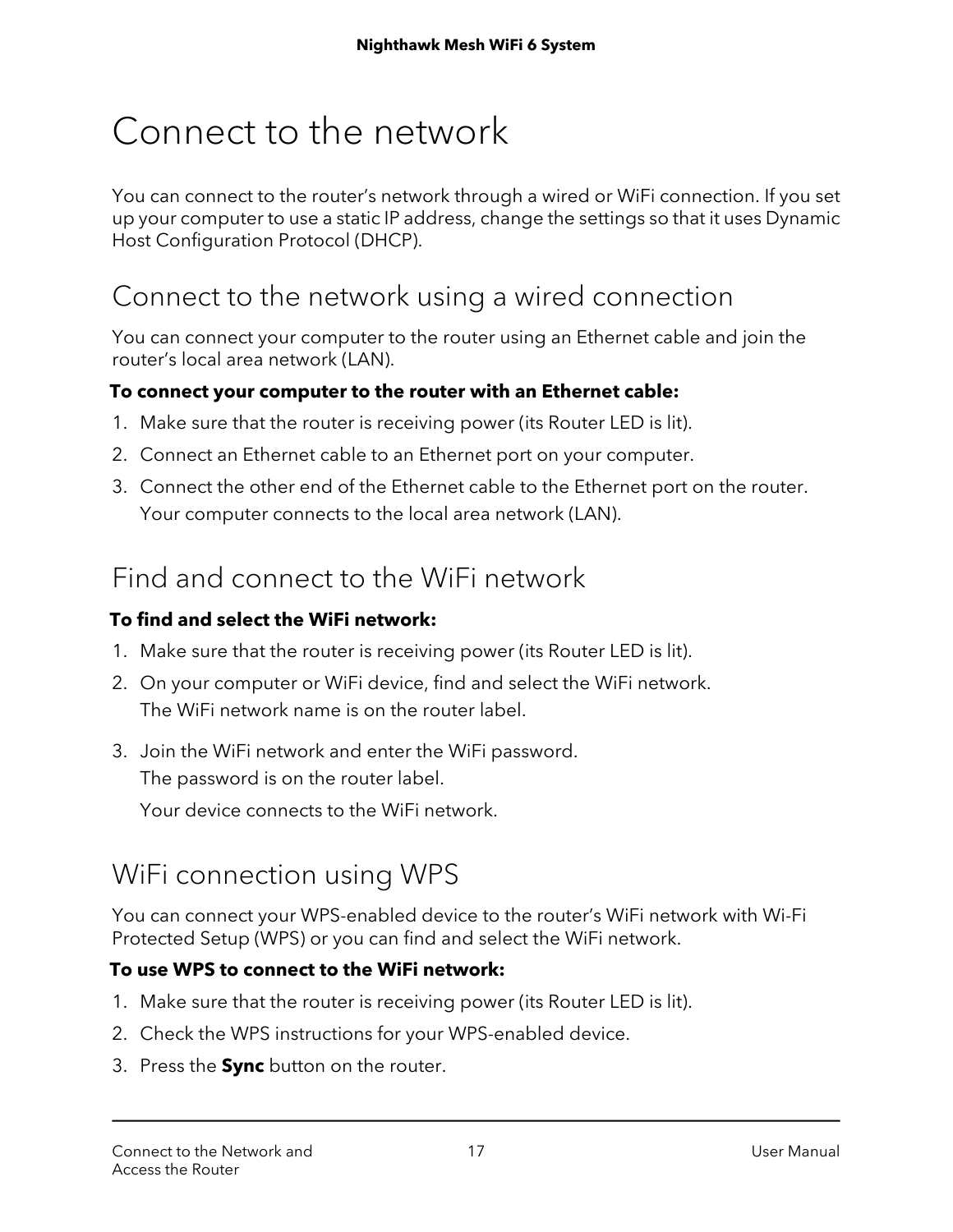4. Within two minutes, on your WPS-enabled device, press its **WPS** button or follow its instructions for WPS connections. Your WPS-enabled device connects to the WiFi network.

# <span id="page-17-0"></span>Types of logins

Separate types of logins serve different purposes. It is important that you understand the differences so that you know which login to use when.

Several types of logins are associated with the router:

- **ISP login**. The login that your Internet service provider (ISP) gave you logs you in to your Internet service. Your ISP gave you this login information in a letter or some other way. If you cannot find this login information, contact your ISP.
- **WiFi network key, WiFi passphrase, or WiFi password**. Your router is preset with a unique WiFi network name (SSID) and password for WiFi access. This information is on the router label.
- **NETGEAR account login**. The free NETGEAR account that you need to register your router and manage your subscriptions. If you do not own a NETGEAR account, you can create one.
- <span id="page-17-1"></span>• **Router login**. The router login password that you need to log in to the router with the admin user name when you use a web browser to access the router.

# Use a web browser to access the router

<span id="page-17-2"></span>When you connect to the network (either with WiFi or with an Ethernet cable), you can use a web browser to access the router to view or change its settings. When you access the router, the software automatically checks to see if your router can connect to your Internet service.

# Automatic Internet Setup

You can set up your router automatically, or you can use a web browser to access the router and set up your router manually. Before you start the setup process, get your ISP information and make sure that the computers and devices in the network are using the settings described here.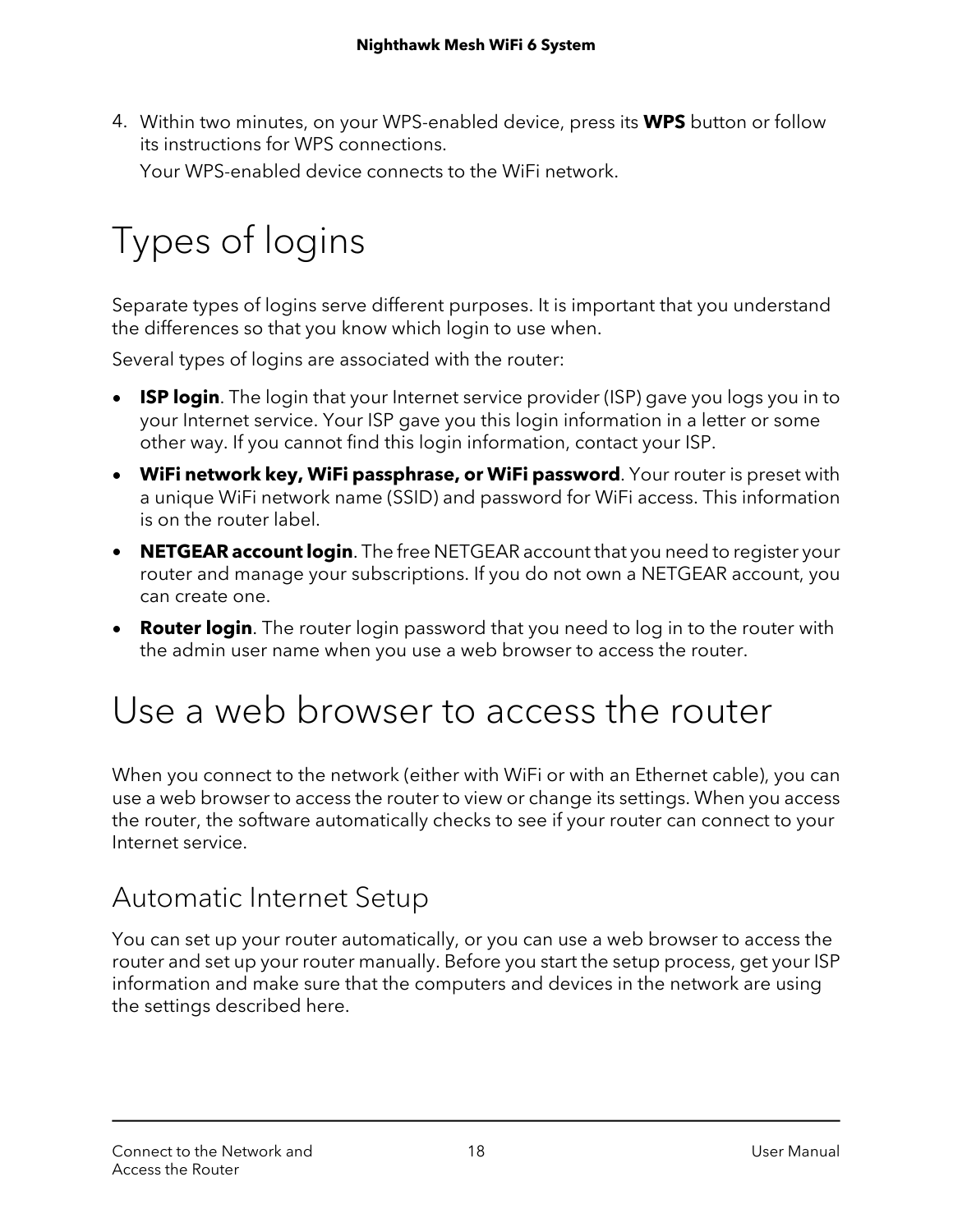When your Internet service starts, your Internet service provider (ISP) typically gives you all the information needed to connect to the Internet. For DSL service, you might need the following information to set up your router:

- The ISP configuration information for your DSL account
- ISP login name and password
- Fixed or static IP address setting (special deployment by ISP; this setting is rare)

If you cannot locate this information, ask your ISP to provide it. When your Internet connection is working, you no longer need to launch the ISP login program on your computer to access the Internet. When you start an Internet application, your router automatically logs you in.

The NETGEAR installation assistant runs on any device with a web browser. Installation and basic setup takes about 15 minutes to complete.

#### **To automatically set up your router:**

- 1. Make sure that the router is powered on.
- 2. Make sure that your computer or mobile device is connected to the router with an Ethernet cable (wired) or over WiFi with the preset security settings listed on the label.

**Note:** If you want to change the router's WiFi settings, use a wired connection to avoid being disconnected when the new WiFi settings take effect.

3. Launch a web browser.

The page that displays depends on whether you accessed the router before:

- **•** The first time you set up the Internet connection for your router, the browser goes to **http://www.routerlogin.net** and the Configuring the Internet Connection page displays.
- **•** If you already set up the Internet connection, enter **http://www.routerlogin.net** in the address field for your browser to start the installation process.
- 4. Follow the onscreen instructions.

The router connects to the Internet.

- 5. If the browser does not display the NETGEAR installation assistant, do the following:
	- **•** Make sure that the computer is connected to an Ethernet port on the router or satellite or to the mesh WiFi network.
	- **•** Make sure that the router is receiving power and that its Router LED is lit.
	- **•** Close and reopen the browser or clear the browser cache.
	- **•** Browse to **http://www.routerlogin.net**.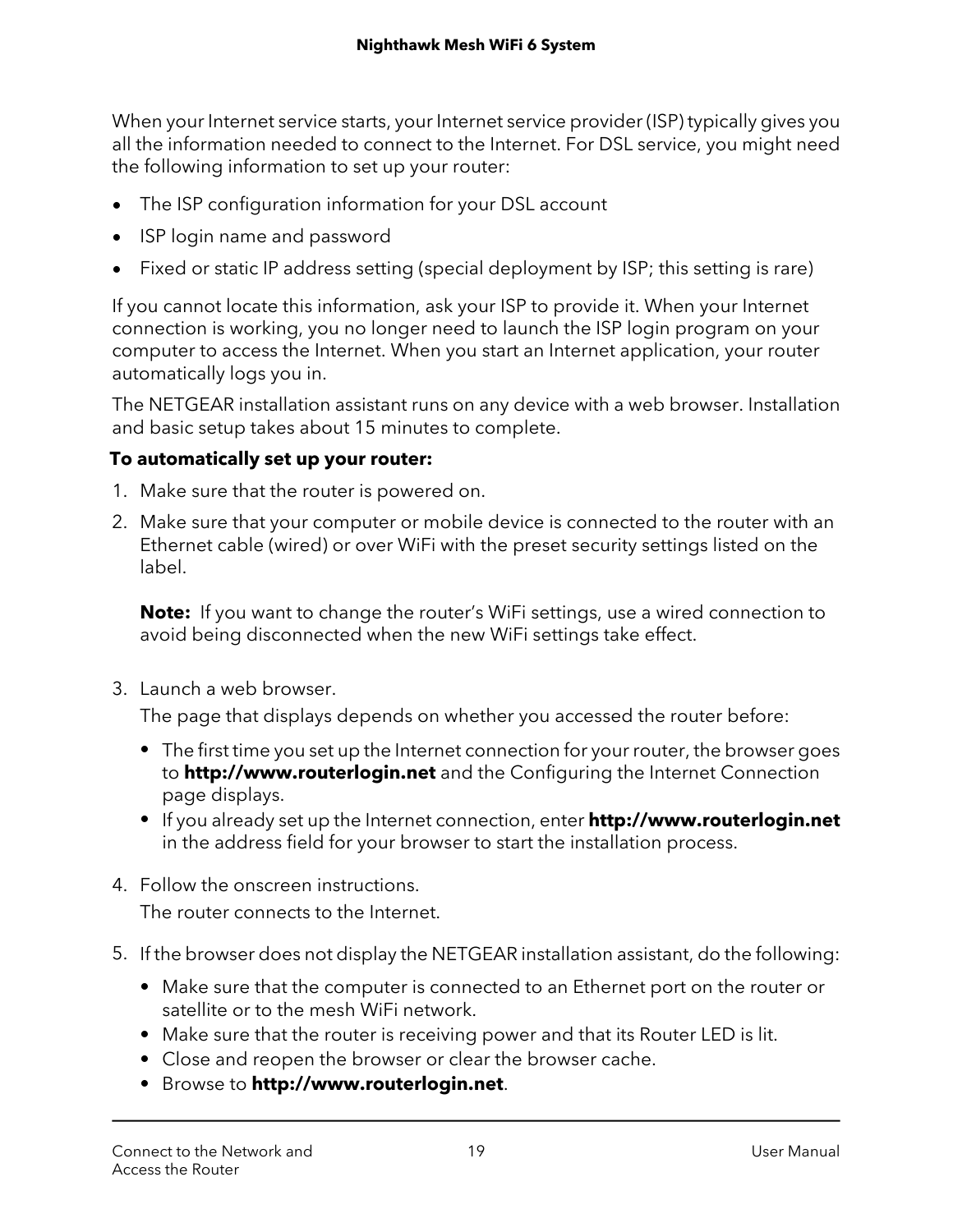- **•** If the computer is set to a static or fixed IP address (this setting is uncommon), change it to obtain an IP address automatically from the router.
- 6. If the router does not connect to the Internet, do the following:
	- a. Review your settings. Make sure that you selected the correct options and typed everything correctly.
	- b. Contact your ISP to verify that you are using the correct configuration information.
	- c. Read [Troubleshooting](#page-133-0) on page 134. If problems persist, register your NETGEAR product and contact NETGEAR Technical Support.

# <span id="page-19-0"></span>Log in to the router

When you first connect to your router and launch a web browser, the browser automatically displays the router web interface. If you want to view or change settings for the router later, you can use a browser to log in to the router web interface.

#### **To log in to the router:**

- 1. Launch a web browser from a computer or mobile device that is connected to the router network.
- 2. Enter **http://www.routerlogin.net**.

**Note:** You can also enter **http://www.routerlogin.com** or **http://192.168.1.1**. The procedures in this manual use **http://www.routerlogin.net**.

A login window opens.

<span id="page-19-1"></span>3. Enter the router admin user name and password.

The user name is **admin**. The password is the one that you specified the first time that you logged in. The user name and password are case-sensitive.

The BASIC Home page displays.

# Install and manage your mesh system with the Nighthawk app

With the Nighthawk app, you can easily install and manage your mesh system. The app automatically syncs any satellites that are nearby, updates you mesh system to the latest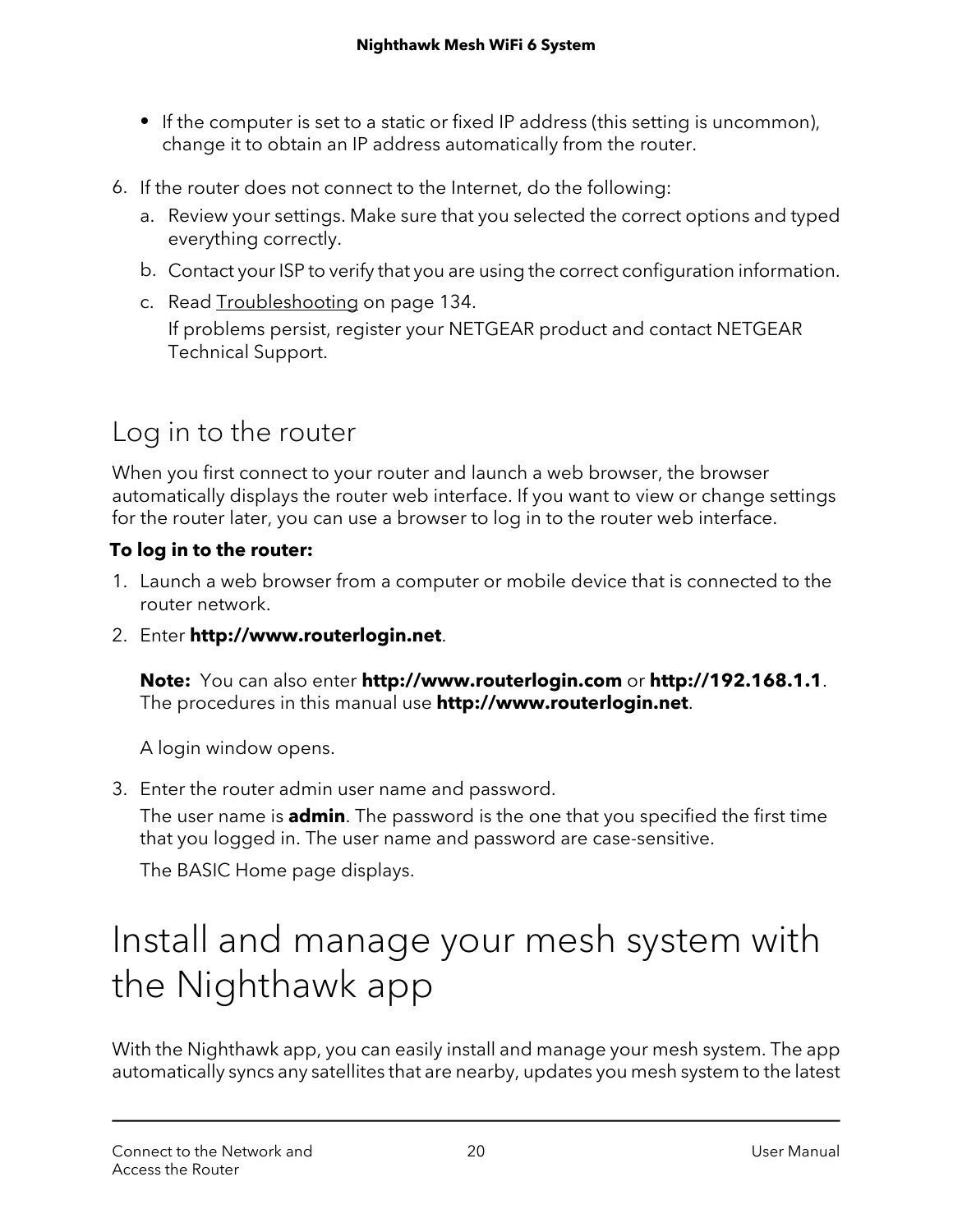firmware, allows you to personalize your WiFi network, and even helps register your mesh system with NETGEAR.

The Nighthawk app is available for iOS and Android mobile devices.

**Note:** If you own any satellites, make sure they are powered on before installing your mesh system with the Nighthawk app.

## **To install your mesh system using the Nighthawk app:**

- 1. To download the app, visit [Nighthawk-app.com](http://Nighthawk-app.com).
- 2. On your mobile device, tap **Settings > Wi-Fi** and find and connect to your router's WiFi network.

Your router's WiFi network name (SSID) and network key (WiFi password) are on the router label.

If the label includes a QR code, you can scan the QR code to join the router's WiFi network.

- 3. Launch the Nighthawk app on your mobile device.
- <span id="page-20-0"></span>4. Follow the prompts on the app to install your mesh system and connect to the Internet.

# Change the language

By default, the language that displays when you log in to the router web interface is set to Auto.

## **To change the language:**

- 1. Launch a web browser from a computer or mobile device that is connected to the router network.
- 2. Enter **http://www.routerlogin.net**. A login window opens.
- 3. Enter the router admin user name and password. The user name is **admin**. The password is the one that you specified the first time that you logged in. The user name and password are case-sensitive.

The BASIC Home page displays.

- 4. In the upper right corner, select a language from the menu.
- 5. When prompted, click the **OK** button to confirm this change. The page refreshes with the language that you selected.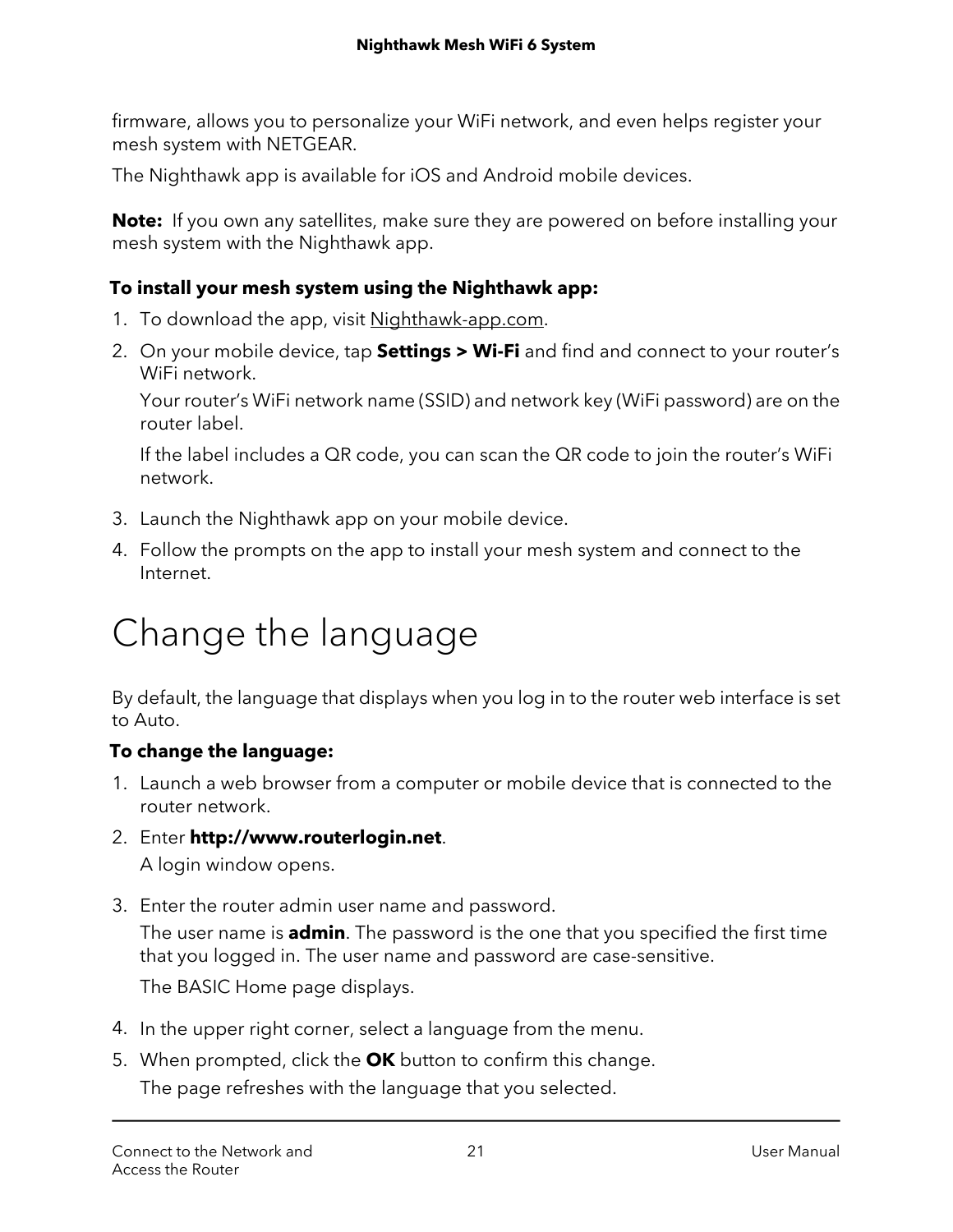# <span id="page-21-0"></span>3

# Specify Your Internet Settings

Usually, the quickest way to set up the router to use your Internet connection is to allow your router to detect the Internet connection automatically when you first access the router web interface. You can also customize and manually specify your Internet settings.

This chapter contains the following sections:

- Use the [Internet](#page-22-0) Setup Wizard
- Manually set up the Internet [connection](#page-22-1)
- Specify IPv6 Internet [connections](#page-25-0)
- [Manage](#page-37-0) the MTU size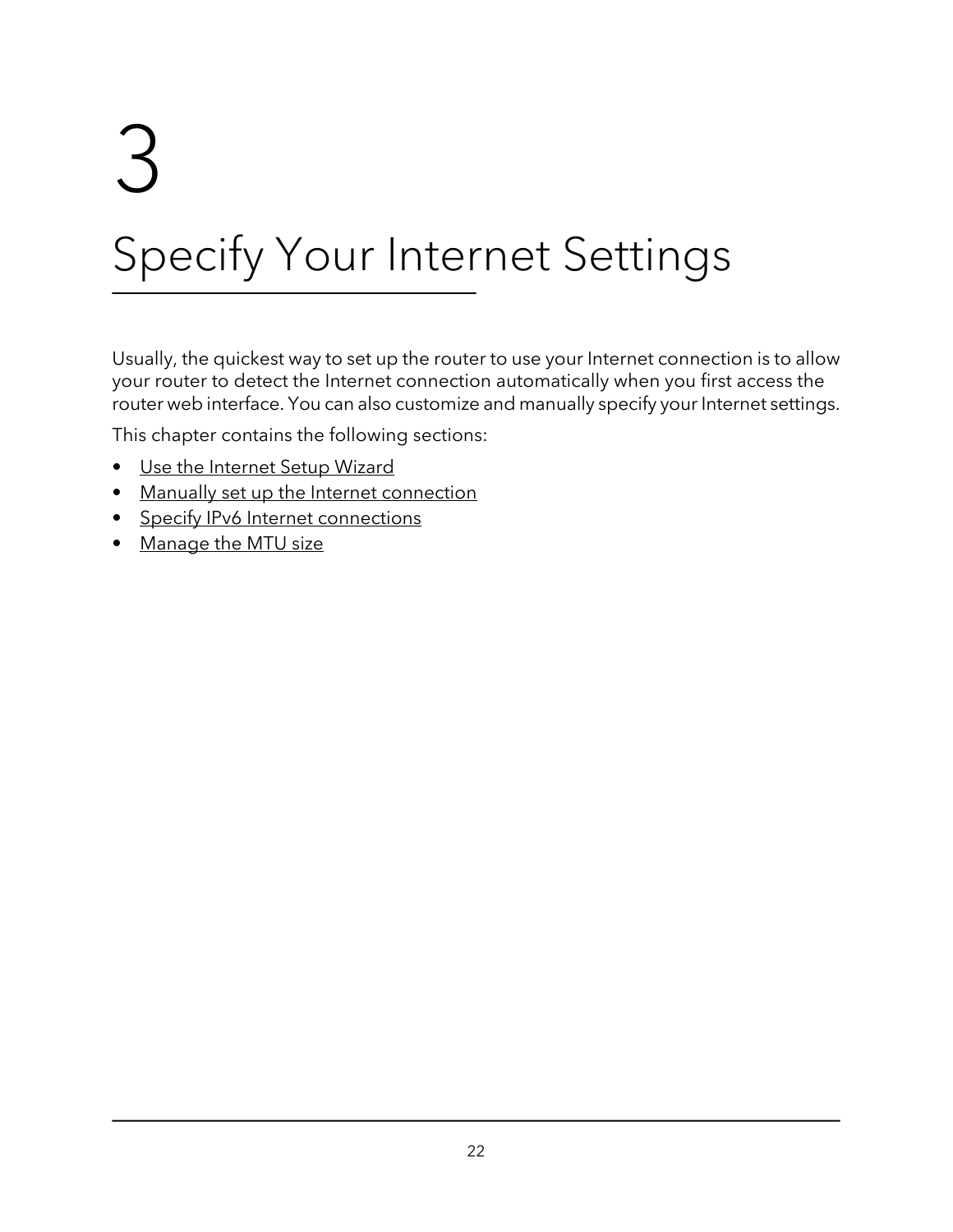# <span id="page-22-0"></span>Use the Internet Setup Wizard

You can use the Setup Wizard to detect your Internet settings and automatically set up your router. The Setup Wizard is not the same as the pages that display the first time you connect to your router to set it up.

#### **To use the Setup Wizard:**

- 1. Launch a web browser from a computer or mobile device that is connected to your mesh network.
- 2. Enter **http://www.routerlogin.net**. A login window opens.
- 3. Enter the router admin user name and password.

The user name is **admin**. The password is the one that you specified the first time that you logged in. The user name and password are case-sensitive.

The BASIC Home page displays.

#### 4. Select **ADVANCED > Setup Wizard**.

The Setup Wizard page displays.

5. Select the **Yes** radio button.

If you select the **No** radio button, you are taken to the Internet Setup page (see Manually set up the Internet [connection](#page-22-1) on page 23).

<span id="page-22-1"></span>6. Click the **Next** button.

The Setup Wizard searches your Internet connection for servers and protocols to determine your Internet configuration.

# <span id="page-22-2"></span>Manually set up the Internet connection

You can view or change the router's Internet connection settings.

# Specify an Internet connection without a login

#### **To specify the Internet connection settings:**

- 1. Launch a web browser from a computer or mobile device that is connected to your mesh network.
- 2. Enter **http://www.routerlogin.net**. A login window opens.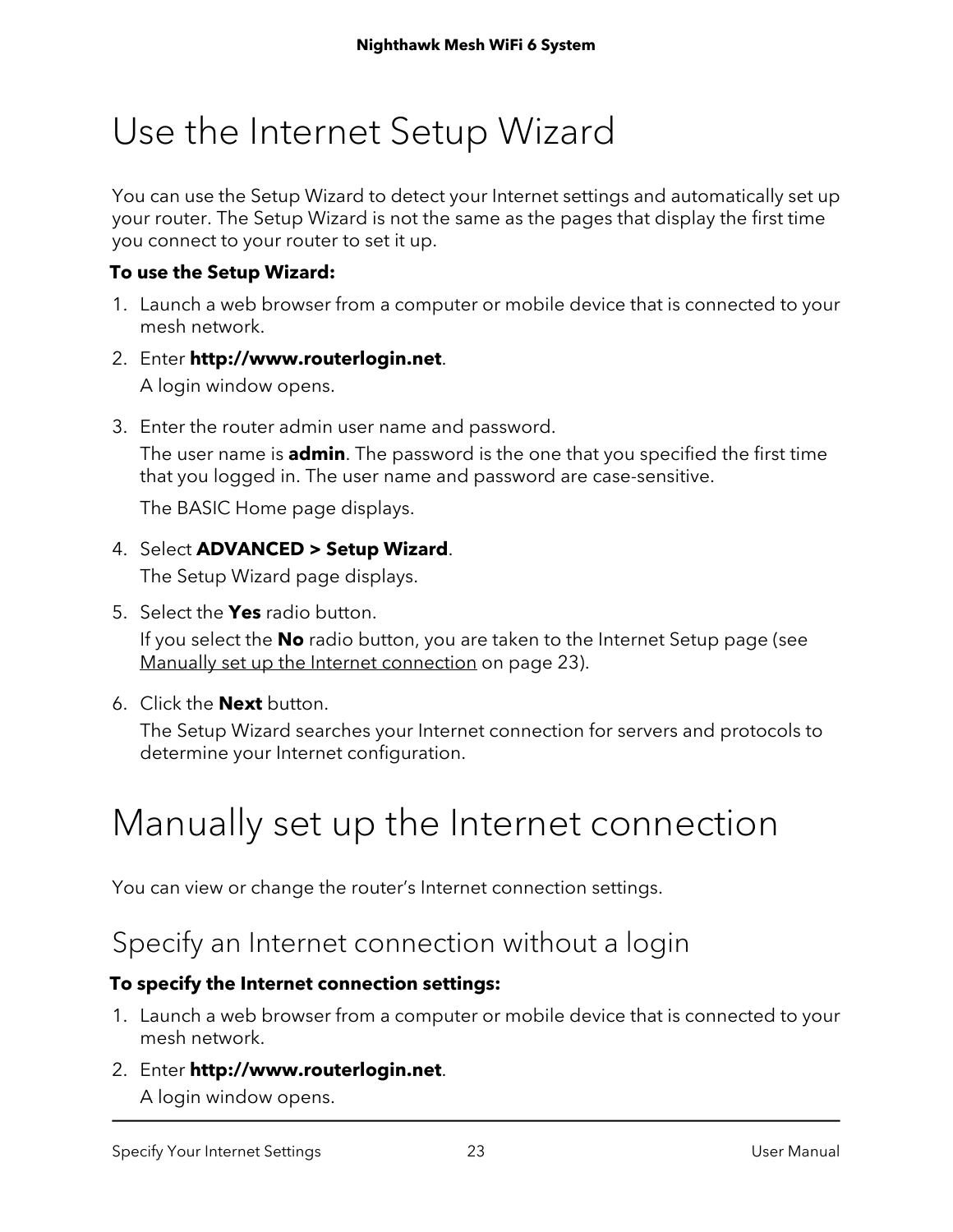3. Enter the router admin user name and password.

The user name is **admin**. The password is the one that you specified the first time that you logged in. The user name and password are case-sensitive.

The BASIC Home page displays.

#### 4. Select **Internet**.

The Internet Setup page displays.

- 5. In the Does your Internet connection require a login? section, leave the **No** radio button selected.
- 6. If your Internet connection requires an account name or host name, click the **Edit** button in the Account Name section and enter the account name.
- 7. If your Internet connection requires a domain name, type it in the **Domain Name (If Required)** field.

For the other sections on this page, the default settings usually work, but you can change them.

- 8. Select an Internet IP Address radio button:
	- **• Get Dynamically from ISP**. Your ISP uses DHCP to assign your IP address. Your ISP automatically assigns these addresses.
	- **• Use Static IP Address**. Enter the IP address, IP subnet mask, and the gateway IP address that your ISP assigned. The gateway is the ISP router to which your router connects.
- 9. Select a Domain Name Server (DNS) Address radio button:
	- **• Get Automatically from ISP**. Your ISP uses DHCP to assign your DNS servers. Your ISP automatically assigns this address.
	- **• Use These DNS Servers**. If you know that your ISP requires specific servers, select this option. Enter the IP address of your ISP's primary DNS server. If a secondary DNS server address is available, enter it also.

10. Select a Router MAC Address radio button:

- **• Use Default Address**. Use the default MAC address.
- **• Use Computer MAC Address**. The router captures and uses the MAC address of the computer that you are now using. You must use the one computer that the ISP allows.
- **• Use This MAC Address**. Enter the MAC address that you want to use.
- 11. Click the **Apply** button.

Your settings are saved.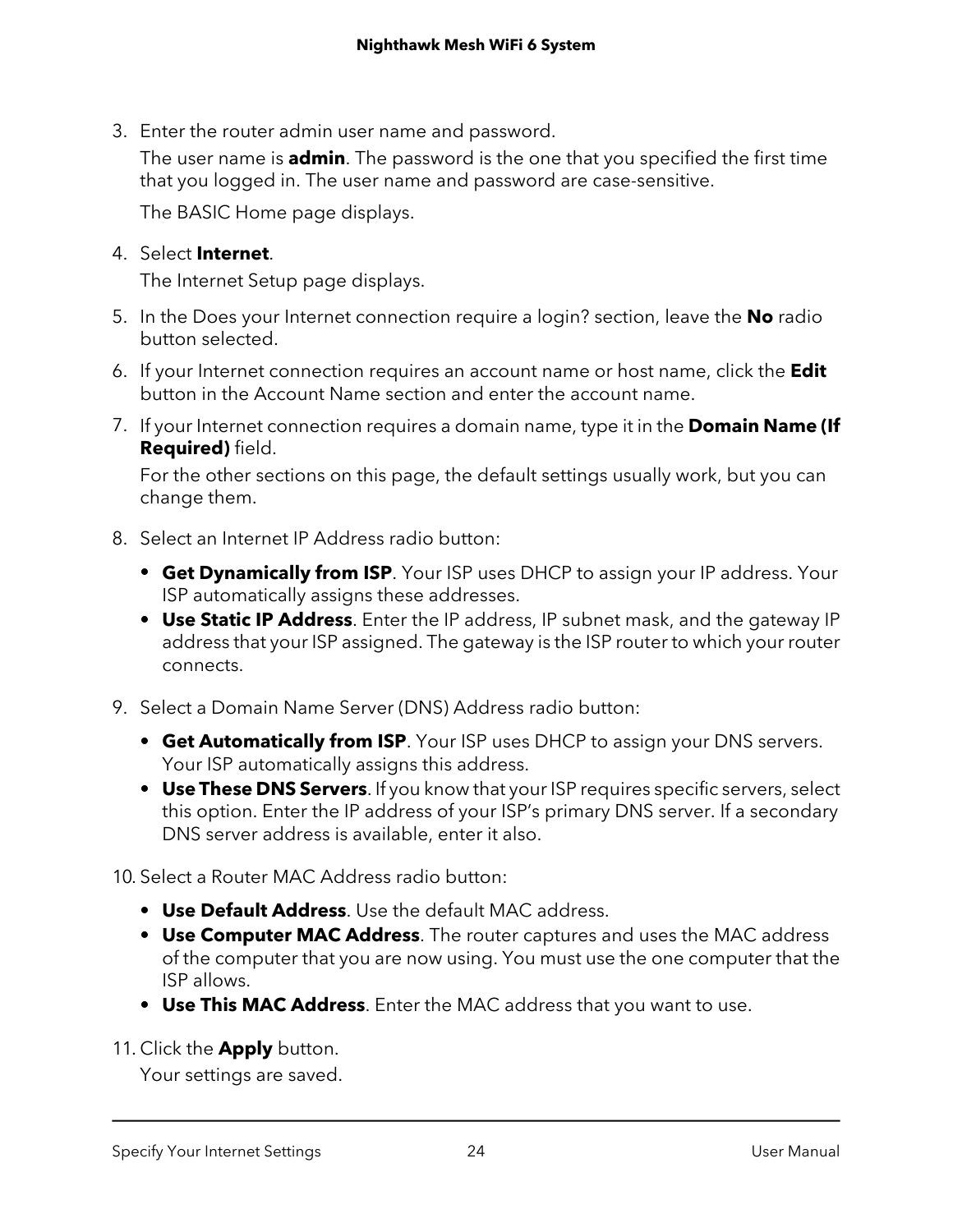12. Click the **Test** button to test your Internet connection.

If the NETGEAR website does not display within one minute, see [Troubleshooting](#page-133-0) on page 134.

# <span id="page-24-0"></span>Specify an Internet connection that uses a login

#### **To view or change the basic Internet setup:**

- 1. Launch a web browser from a computer or mobile device that is connected to your mesh network.
- 2. Enter **http://www.routerlogin.net**. A login window opens.
- 3. Enter the router admin user name and password.

The user name is **admin**. The password is the one that you specified the first time that you logged in. The user name and password are case-sensitive.

The BASIC Home page displays.

#### 4. Select **Internet**.

The Internet Setup page displays.

- 5. In the Does your Internet connection require a login? section, select the **Yes** radio button.
- 6. From the **Internet Service Provider** menu, select the encapsulation method: **PPPoE**, **L2TP**, or **PPTP**.
- 7. In the **Login** field, enter the login name that your ISP gave you. This login name is often an email address.
- 8. In the **Password** field, type the password that you use to log in to your Internet service.
- 9. If your ISP requires a service name, type it in the **Service Name (if Required)** field.
- 10. From the**Connection Mode** menu, select **Always On**, **Dial on Demand**, or **Manually Connect**.
- 11. To change the number of minutes until the Internet login times out, in the **Idle Timeout (In minutes)** field, type the number of minutes.

This is how long the router keeps the Internet connection active when no one on the network is using the Internet connection. A value of 0 (zero) means never log out.

- 12. Select an Internet IP Address radio button:
	- **• Get Dynamically from ISP**. Your ISP uses DHCP to assign your IP address. Your ISP automatically assigns these addresses.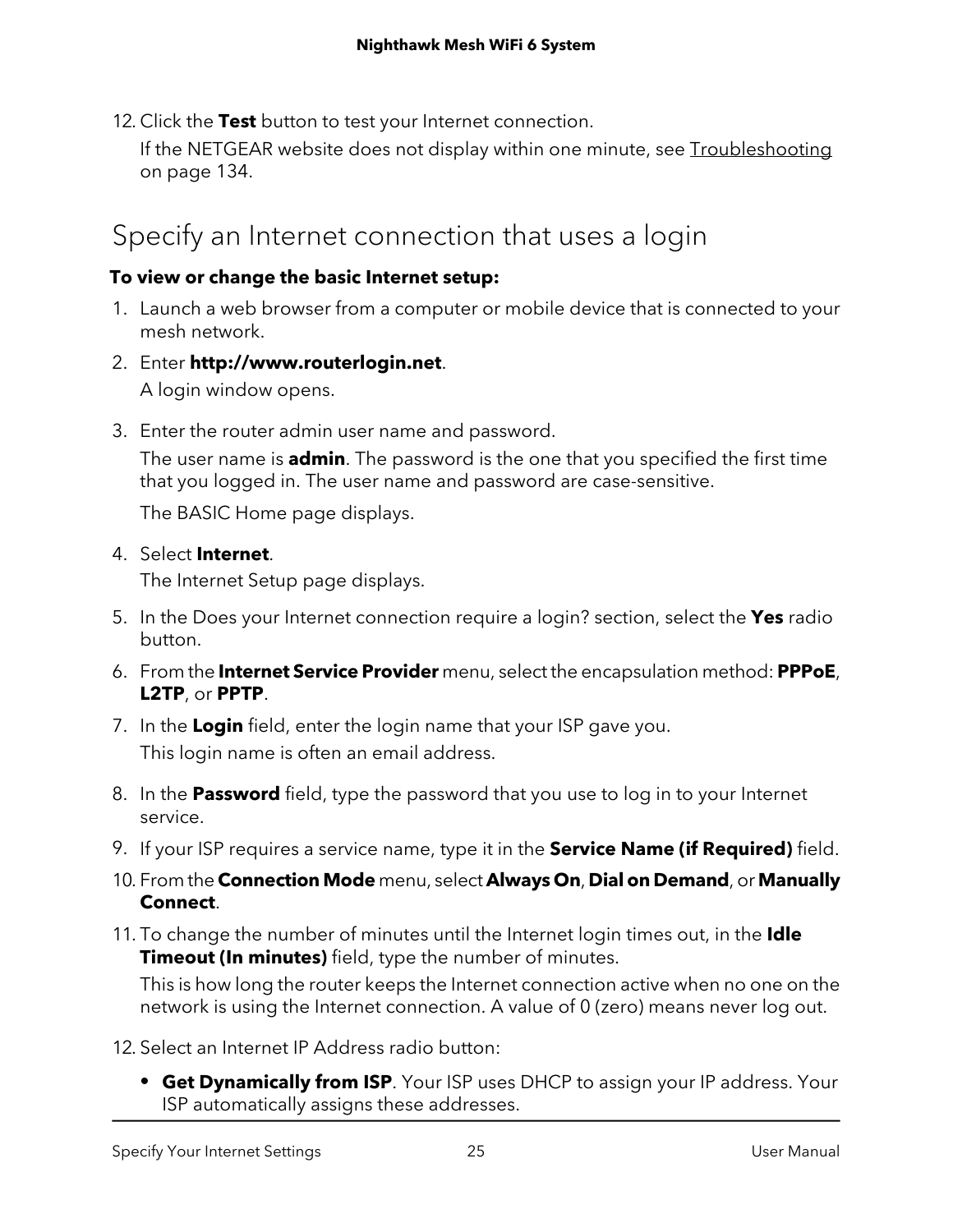**• Use Static IP Address**. Enter the IP address, IP subnet mask, and the gateway IP address that your ISP assigned. The gateway is the ISP router to which your router connects.

13. Select a Domain Name Server (DNS) Address radio button:

- **• Get Automatically from ISP**. Your ISP uses DHCP to assign your DNS servers. Your ISP automatically assigns this address.
- **• Use These DNS Servers**. If you know that your ISP requires specific servers, select this option. Enter the IP address of your ISP's primary DNS server. If a secondary DNS server address is available, enter it also.
- 14. Select a Router MAC Address radio button:
	- **• Use Default Address**. Use the default MAC address.
	- **• Use Computer MAC Address**. The router captures and uses the MAC address of the computer that you are now using. You must use the one computer that the ISP allows.
	- **• Use This MAC Address**. Enter the MAC address that you want to use.
- 15. Click the **Apply** button.

Your settings are saved.

<span id="page-25-0"></span>16. Click the **Test** button to test your Internet connection.

If the NETGEAR website does not display within one minute, see [Troubleshooting](#page-133-0) on page 134.

# Specify IPv6 Internet connections

You can set up an IPv6 Internet connection if the router does not detect it automatically.

## **To set up an IPv6 Internet connection:**

- 1. Launch a web browser from a computer or mobile device that is connected to the router network.
- 2. Enter **http://www.routerlogin.net**. A login window opens.
- 3. Enter the router admin user name and password. The user name is **admin**. The password is the one that you specified the first time that you logged in. The user name and password are case-sensitive. The BASIC Home page displays.
- 4. Select **ADVANCED > Advanced Setup > IPv6**. The IPv6 page displays.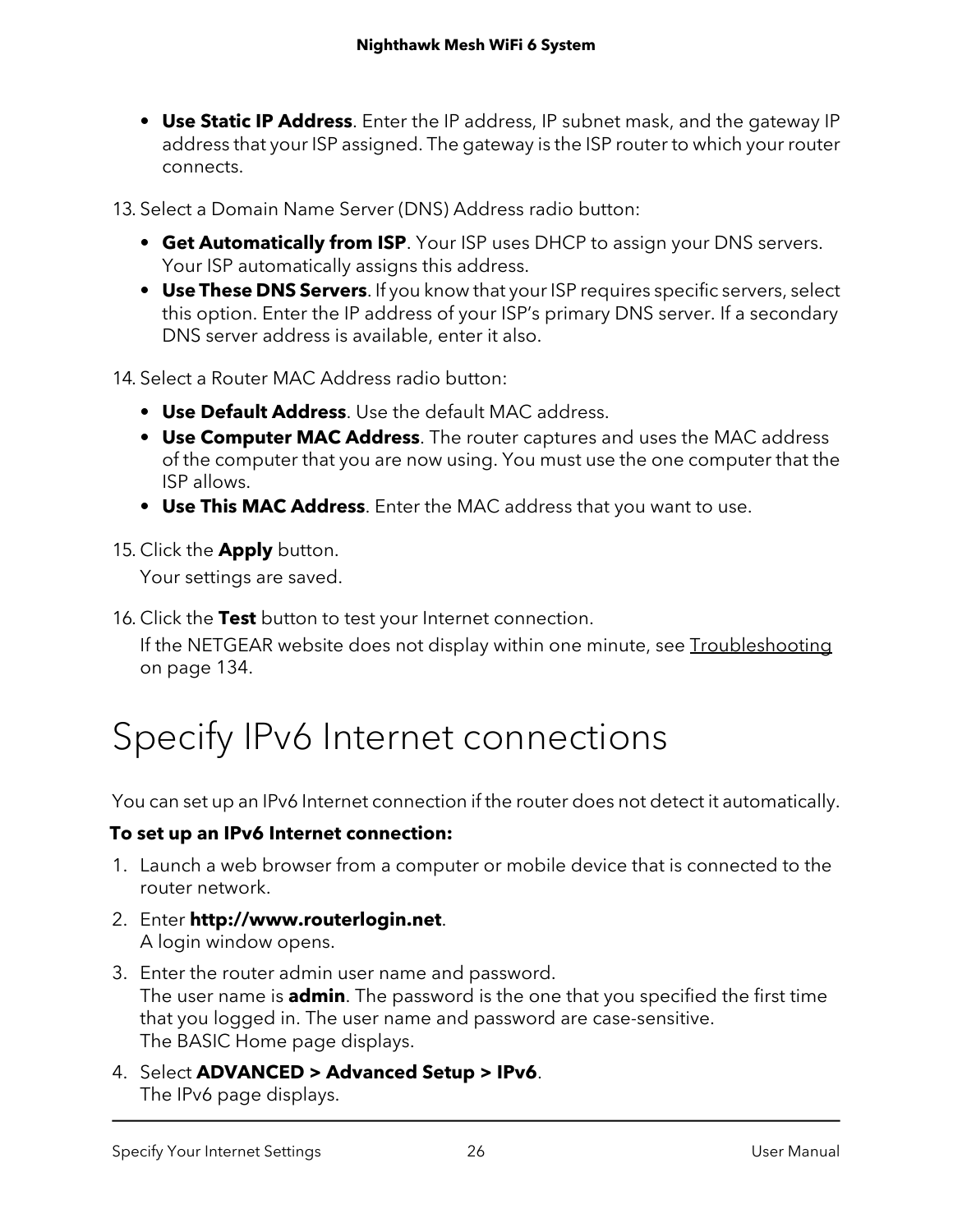- 5. From the **Internet Connection Type** menu, select the IPv6 connection type:
	- If you are not sure, select **Auto Detect** so that the router detects the IPv6 type that is in use.
	- If your Internet connection does not use PPPoe or DHCP, or is not fixed, but is IPv6, select **Auto Config**.

Your Internet service provider (ISP) can provide this information.

<span id="page-26-0"></span>6. Click the **Apply** button. Your settings are saved.

# Requirements for entering IPv6 addresses

IPv6 addresses are denoted by eight groups of hexadecimal quartets that are separated by colons. You can reduce any four-digit group of zeros within an IPv6 address to a single zero or omit it. The following errors invalidate an IPv6 address:

- More than eight groups of hexadecimal quartets
- <span id="page-26-1"></span>• More than four hexadecimal characters in a quartet
- More than two colons in a row

# Use auto detect for an IPv6 Internet connection

## **To set up an IPv6 Internet connection through autodetection:**

- 1. Launch a web browser from a computer or mobile device that is connected to the router network.
- 2. Enter **http://www.routerlogin.net**. A login window opens.
- 3. Enter the router admin user name and password.

The user name is **admin**. The password is the one that you specified the first time that you logged in. The user name and password are case-sensitive.

The BASIC Home page displays.

- 4. Select **ADVANCED > Advanced Setup > IPv6**. The IPv6 page displays.
- 5. From the **Internet Connection Type** menu, select **Auto Detect**. The page adjusts.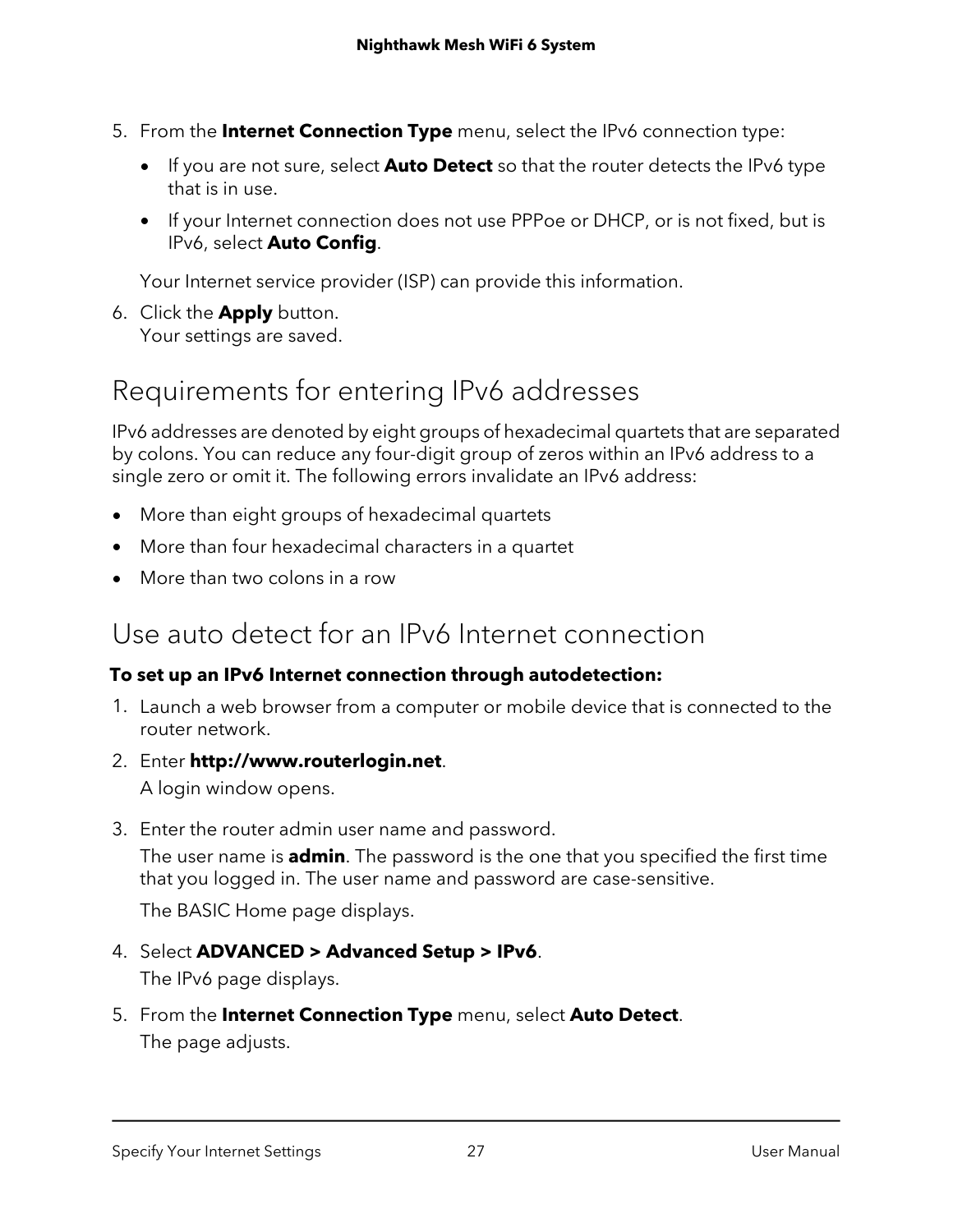The router automatically detects the information in the following fields:

- **Connection Type**. This field indicates the connection type that is detected.
- **Router's IPv6 Address onWAN**. This field shows the IPv6 address that is acquired for the router's WAN (or Internet) interface. The number after the slash (/) is the length of the prefix, which is also indicated by the underline (\_) under the IPv6 address. If no address is acquired, the field displays Not Available.
- **Router's IPv6 Address on LAN**. This field shows the IPv6 address that is acquired for the router's LAN interface. The number after the slash (/) is the length of the prefix, which is also indicated by the underline (\_) under the IPv6 address. If no address is acquired, the field displays Not Available.
- 6. Select an IP Address Assignment radio button:
	- **• Use DHCP Server**. This method passes more information to LAN devices but some IPv6 systems might not support the DHCv6 client function.
	- **• Auto Config**. This is the default setting.

This setting specifies how the router assigns IPv6 addresses to the devices on your home network (the LAN).

7. (Optional) Select the **Use This Interface ID** check box and specify the interface ID to be used for the IPv6 address of the router's LAN interface.

If you do not specify an ID here, the router generates one automatically from its MAC address.

<span id="page-27-0"></span>8. Click the **Apply** button.

Your settings are saved.

# Set up an IPv6 6to4 tunnel Internet connection

The remote relay router is the router to which your router creates a 6to4 tunnel. Make sure that the IPv4 Internet connection is working before you apply the 6to4 tunnel settings for the IPv6 connection.

## **To set up an IPv6 Internet connection by using a 6to4 tunnel:**

- 1. Launch a web browser from a computer or mobile device that is connected to the router network.
- 2. Enter **http://www.routerlogin.net**.

A login window opens.

3. Enter the router admin user name and password.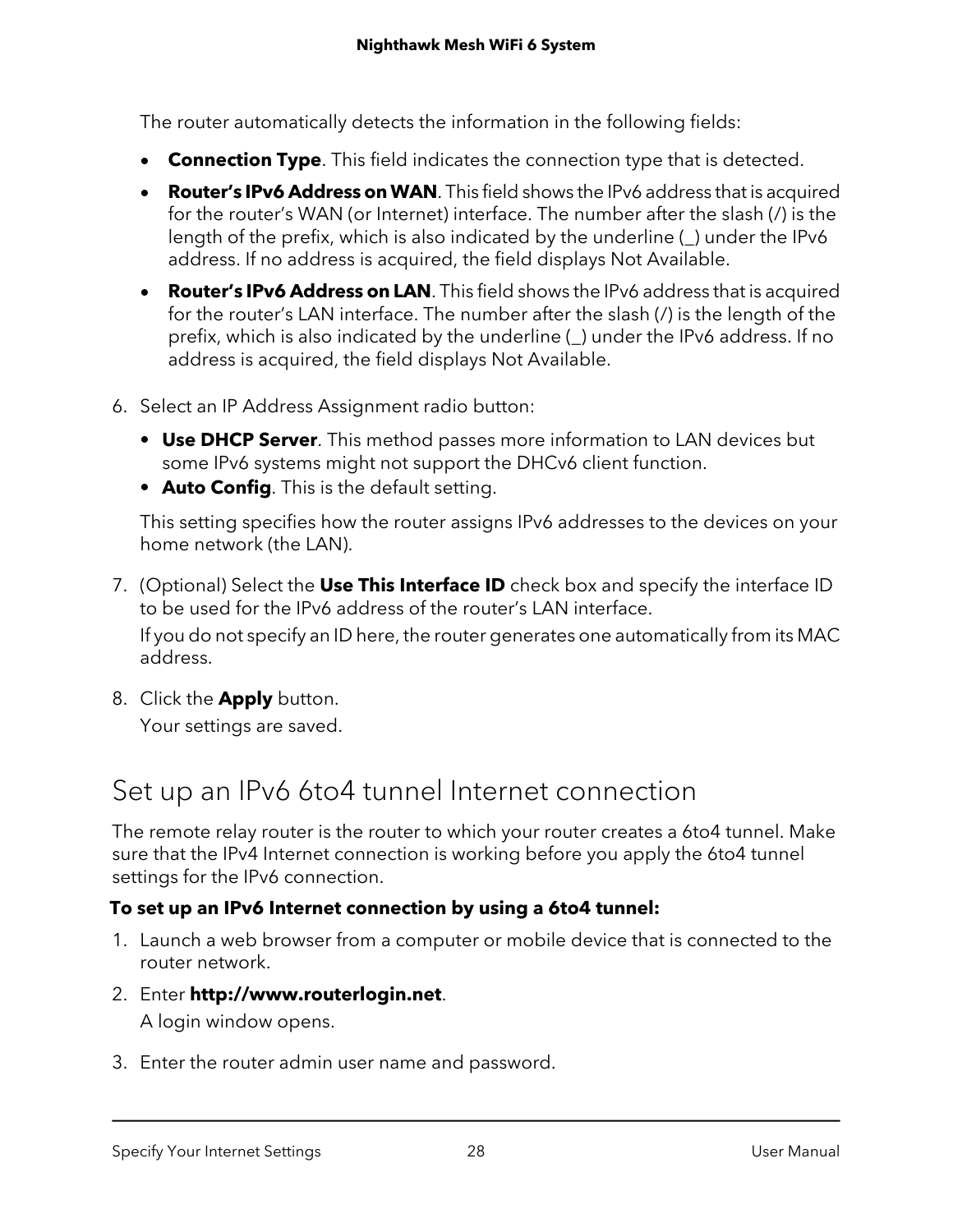The user name is **admin**. The password is the one that you specified the first time that you logged in. The user name and password are case-sensitive.

The BASIC Home page displays.

## 4. Select **ADVANCED > Advanced Setup > IPv6**.

The IPv6 page displays.

5. From the **Internet Connection Type** menu, select **6to4 Tunnel**.

The page adjusts.

The router automatically detects the information in the Router's IPv6 Address on LAN field. This field shows the IPv6 address that is acquired for the router's LAN interface. The number after the slash (/) is the length of the prefix, which is also indicated by the underline (\_) under the IPv6 address. If no address is acquired, the field displays Not Available.

- 6. Select a Remote 6to4 Relay Router radio button:
	- **• Auto**. Your router uses any remote relay router that is available on the Internet. This is the default setting.
	- **• Static IP Address**. Enter the static IPv4 address of the remote relay router. Your IPv6 ISP usually provides this address.
- 7. Select an IPv6 Domain Name Server (DNS) Address radio button:
	- **• Get Automatically from ISP**. Your ISP uses DHCP to assign your DNS servers. Your ISP automatically assigns this address.
	- **• Use These DNS Servers**. If you know that your ISP requires specific servers, select this option. Enter the IP address of your ISP's primary DNS server. If a secondary DNS server address is available, enter it also.
- 8. Select an IP Address Assignment radio button:
	- **• Use DHCP Server**. This method passes more information to LAN devices but some IPv6 systems might not support the DHCPv6 client function.
	- **• Auto Config**. This is the default setting.

This setting specifies how the router assigns IPv6 addresses to the devices on your home network (the LAN).

9. (Optional) Select the **Use This Interface ID** check box and specify the interface ID to be used for the IPv6 address of the router's LAN interface.

If you do not specify an ID here, the router generates one automatically from its MAC address.

10. Click the **Apply** button.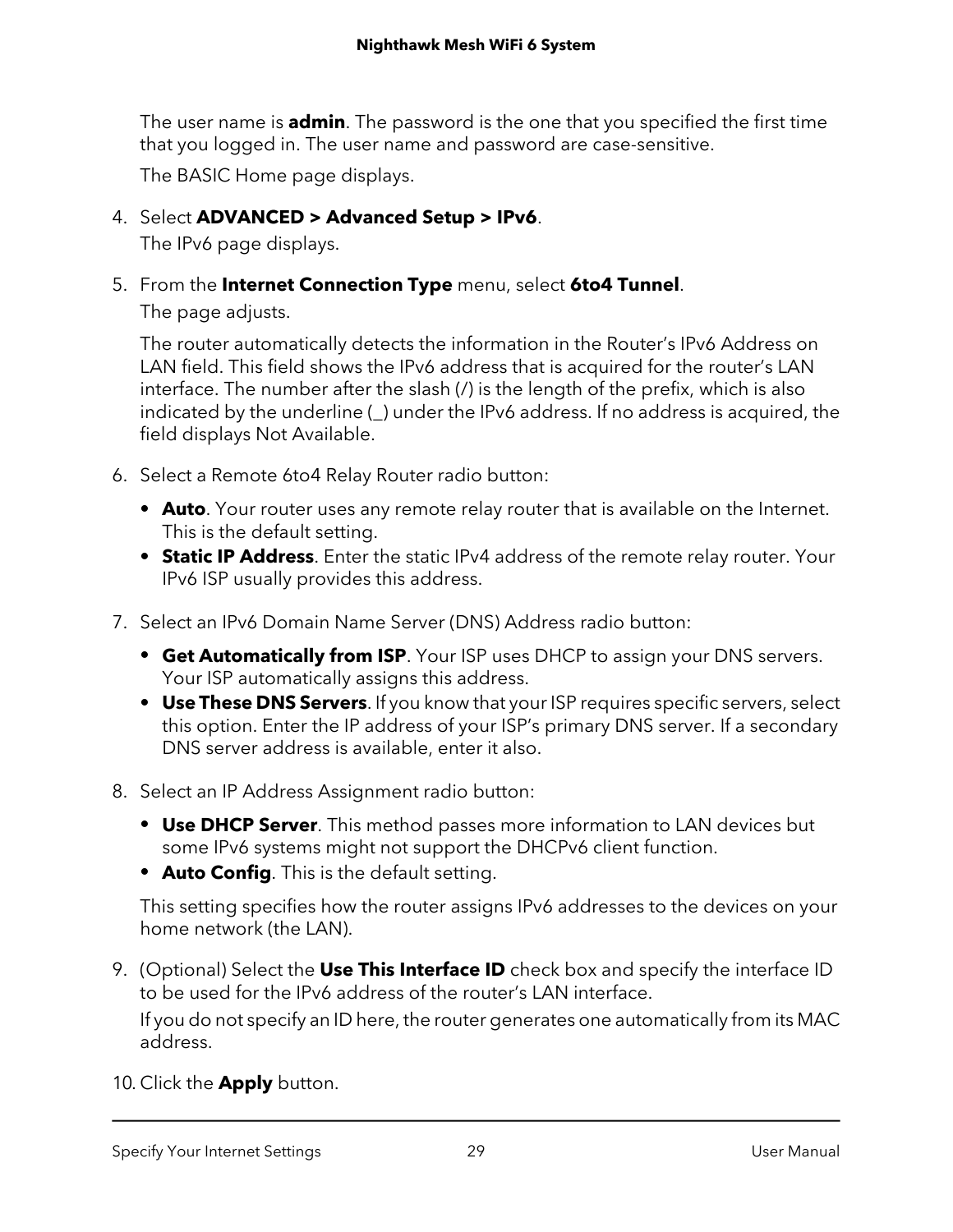Your settings are saved.

# <span id="page-29-0"></span>Set up an IPv6 pass-through Internet connection

#### **To set up a pass-through IPv6 Internet connection:**

- 1. Launch a web browser from a computer or mobile device that is connected to the router network.
- 2. Enter **http://www.routerlogin.net**. A login window opens.
- 3. Enter the router admin user name and password. The user name is **admin**. The password is the one that you specified the first time that you logged in. The user name and password are case-sensitive.

The BASIC Home page displays.

- 4. Select **ADVANCED > Advanced Setup > IPv6**. The IPv6 page displays.
- 5. From the **Internet Connection Type** menu, select **Pass Through**. The page adjusts, but no additional fields display.
- <span id="page-29-1"></span>6. Click the **Apply** button. Your settings are saved.

# Set up an IPv6 fixed Internet connection

## **To set up a fixed IPv6 Internet connection:**

- 1. Launch a web browser from a computer or mobile device that is connected to the router network.
- 2. Enter **http://www.routerlogin.net**. A login window opens.
- 3. Enter the router admin user name and password.

The user name is **admin**. The password is the one that you specified the first time that you logged in. The user name and password are case-sensitive.

The BASIC Home page displays.

4. Select **ADVANCED > Advanced Setup > IPv6**.

The IPv6 page displays.

Specify Your Internet Settings 30 User Manual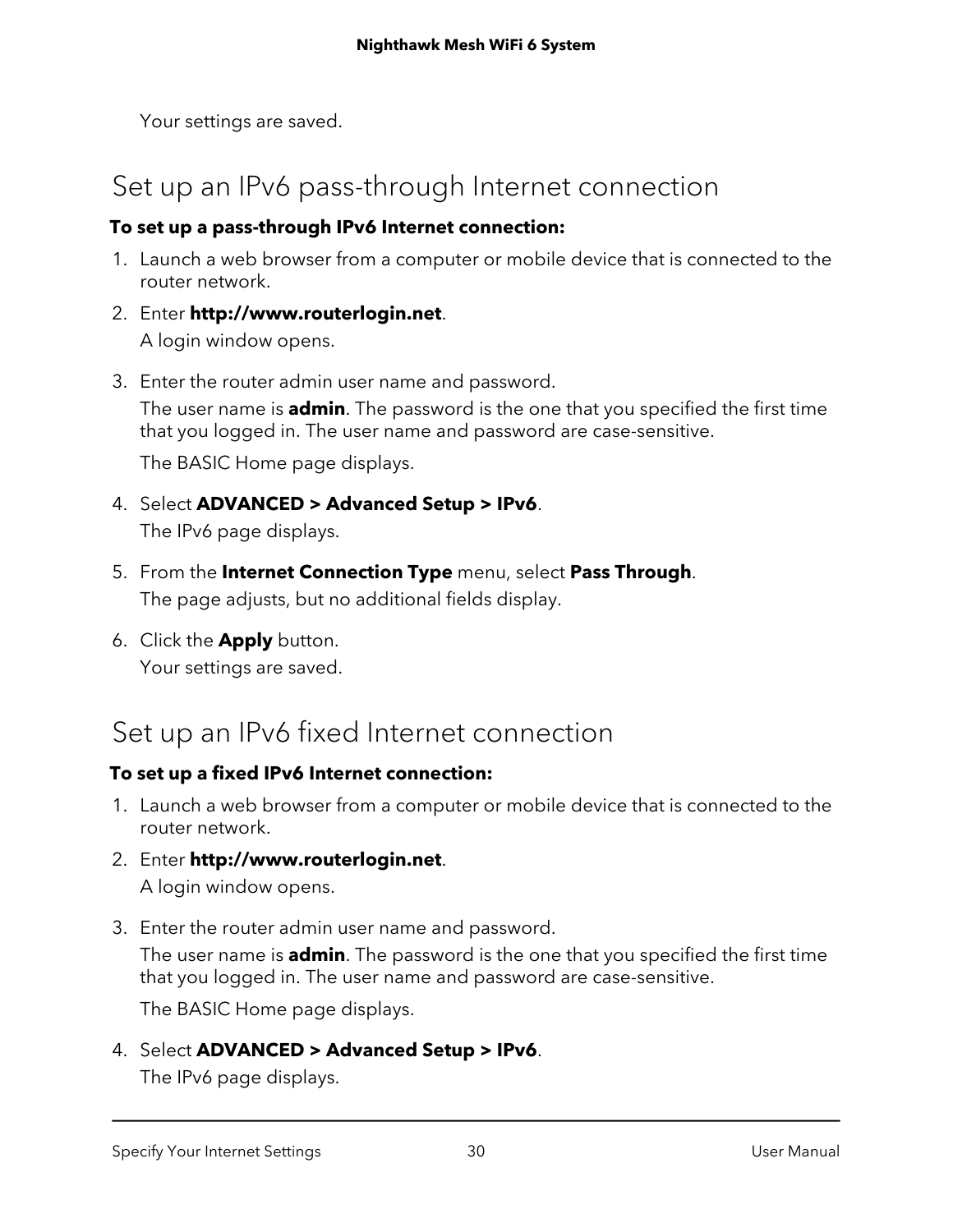- 5. From the **Internet Connection Type** menu, select **Fixed**. The page adjusts.
- 6. Configure the fixed IPv6 addresses for the WAN connection:
	- **IPv6 Address/Prefix Length**. The IPv6 address and prefix length of the router WAN interface.
	- **Default IPv6 Gateway**. The IPv6 address of the default IPv6 gateway for the router's WAN interface.
	- **Primary DNS Server**. The primary DNS server that resolves IPv6 domain name records for the router.
	- **Secondary DNS Server**. The secondary DNS server that resolves IPv6 domain name records for the router.

**Note:** If you do not specify the DNS servers, the router uses the DNS servers that are configured for the IPv4 Internet connection on the Internet Setup page. (See Manually set up the Internet [connection](#page-22-1) on page 23.)

- 7. Select an IP Address Assignment radio button:
	- **• Use DHCP Server**. This method passes more information to LAN devices but some IPv6 systems might not support the DHCPv6 client function.
	- **• Auto Config**. This is the default setting.

This setting specifies how the router assigns IPv6 addresses to the devices on your home network (the LAN).

8. In the **IPv6 Address/Prefix Length** fields, specify the static IPv6 address and prefix length of the router's LAN interface.

If you do not specify an ID here, the router generates one automatically from its MAC address.

<span id="page-30-0"></span>9. Click the **Apply** button. Your settings are saved.

# Set up an IPv6 DHCP Internet connection

#### **To set up an IPv6 Internet connection with a DHCP server:**

- 1. Launch a web browser from a computer or mobile device that is connected to the router network.
- 2. Enter **http://www.routerlogin.net**. A login window opens.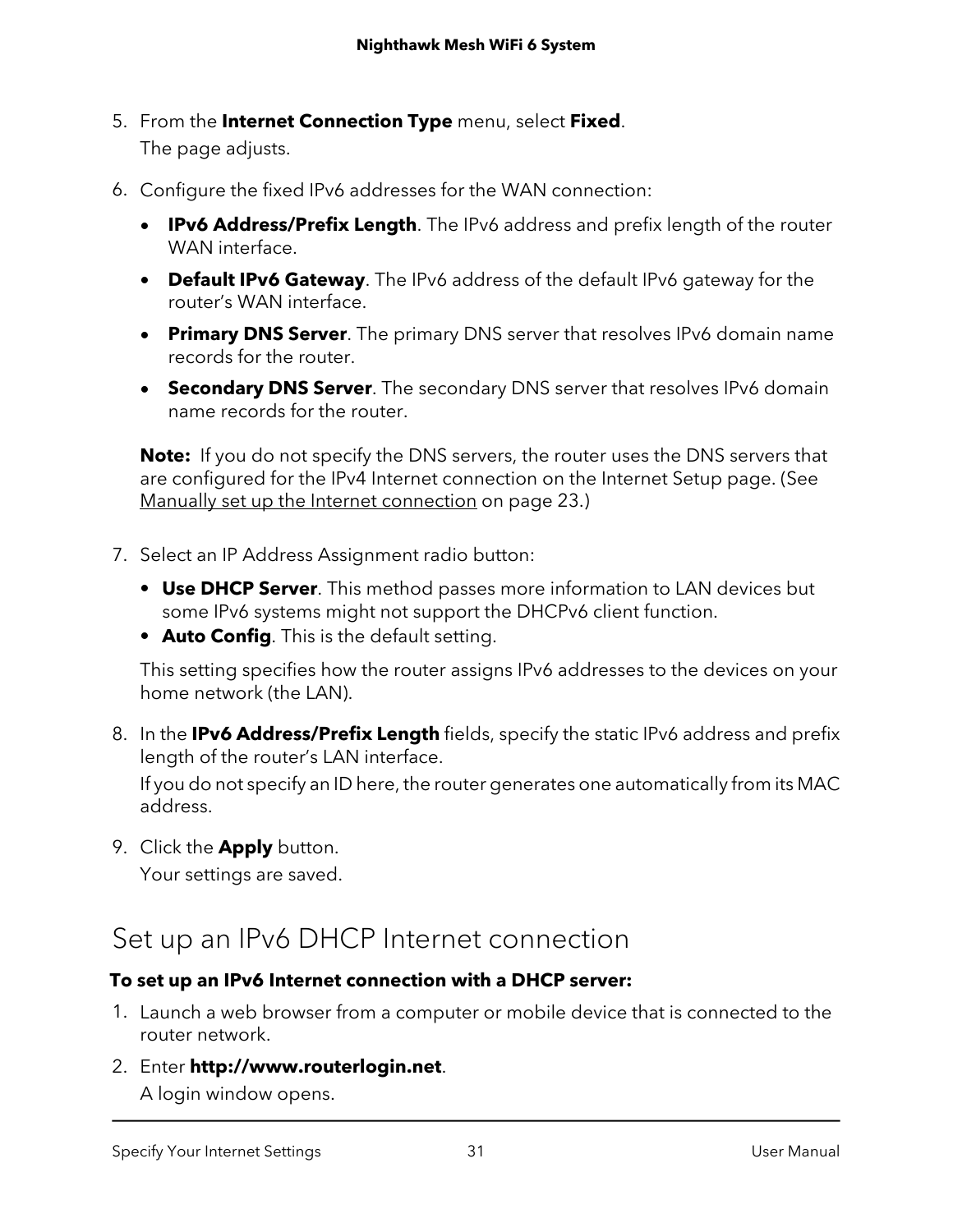3. Enter the router admin user name and password.

The user name is **admin**. The password is the one that you specified the first time that you logged in. The user name and password are case-sensitive.

The BASIC Home page displays.

4. Select **ADVANCED > Advanced Setup > IPv6**.

The IPv6 page displays.

5. From the **Internet Connection Type** menu, select **DHCP**.

The page adjusts.

The router automatically detects the information in the following fields:

- **Router's IPv6 Address onWAN**. This field shows the IPv6 address that is acquired for the router's WAN (or Internet) interface. The number after the slash (/) is the length of the prefix, which is also indicated by the underline (\_) under the IPv6 address. If no address is acquired, the field displays Not Available.
- **Router's IPv6 Address on LAN**. This field shows the IPv6 address that is acquired for the router's LAN interface. The number after the slash (/) is the length of the prefix, which is also indicated by the underline (\_) under the IPv6 address. If no address is acquired, the field displays Not Available.
- 6. (Optional) In the **User Class (If Required)** field, enter a host name. Most people can leave this field blank, but if your ISP gave you a specific host name, enter it here.
- 7. (Optional) In the **Domain Name (If Required)** field, enter a domain name. You can type the domain name of your IPv6 ISP. Do not enter the domain name for the IPv4 ISP here. For example, if your ISP's mail server is mail.xxx.yyy.zzz, type xxx.yyy.zzz as the domain name. If your ISP provided a domain name, type it in this field. For example, Earthlink Cable might require a host name of home, and Comcast sometimes supplies a domain name.
- 8. Select an IPv6 Domain Name Server (DNS) Address radio button:
	- **• Get Automatically from ISP**. Your ISP uses DHCP to assign your DNS servers. Your ISP automatically assigns this address.
	- **• Use These DNS Servers**. If you know that your ISP requires specific servers, select this option. Enter the IP address of your ISP's primary DNS server. If a secondary DNS server address is available, enter it also.
- 9. Select an IP Address Assignment radio button: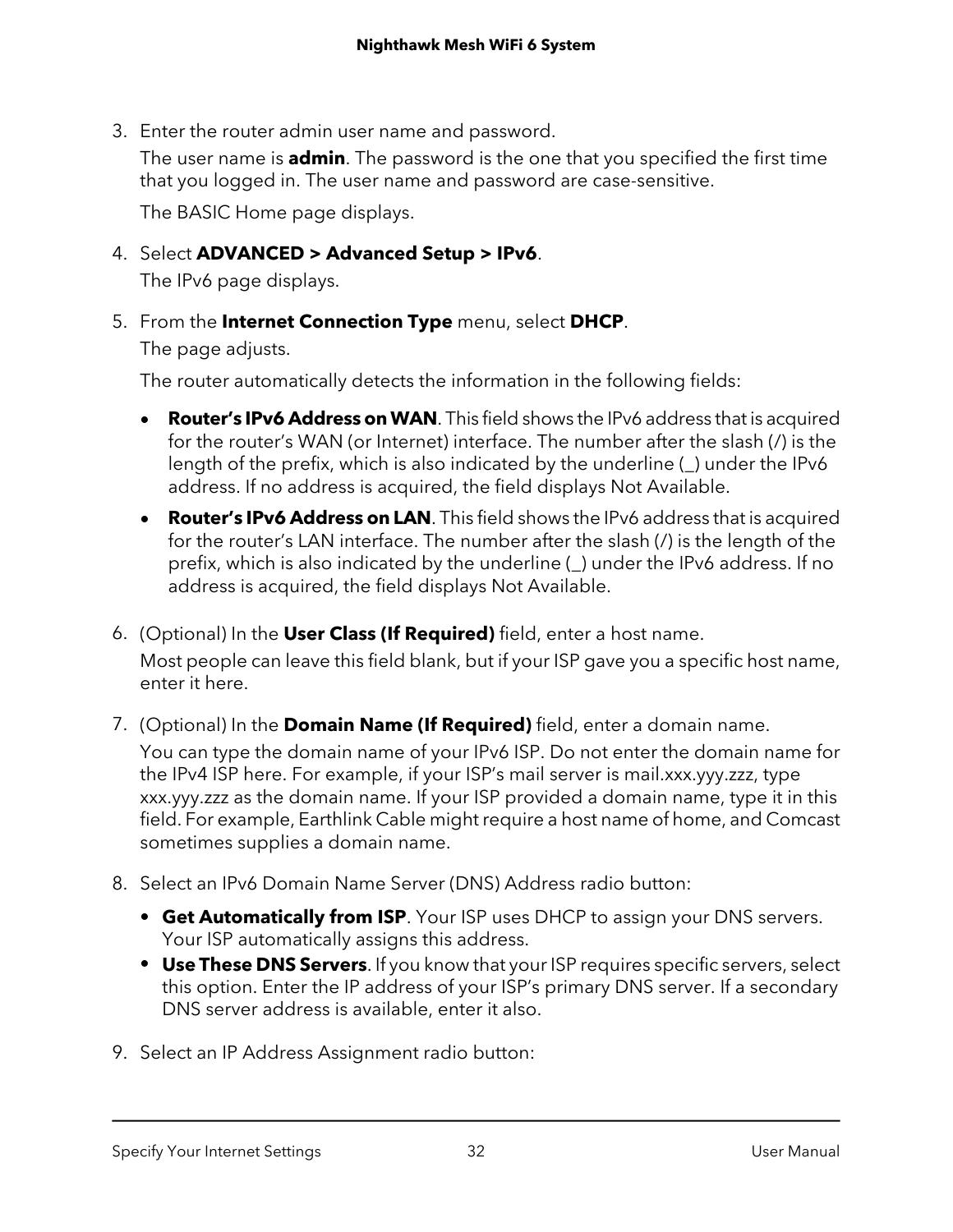- **• Use DHCP Server**. This method passes more information to LAN devices but some IPv6 systems might not support the DHCv6 client function.
- **• Auto Config**. This is the default setting.

This setting specifies how the router assigns IPv6 addresses to the devices on your home network (the LAN).

10. (Optional) Select the **Use This Interface ID** check box and specify the interface ID to be used for the IPv6 address of the router's LAN interface.

If you do not specify an ID here, the router generates one automatically from its MAC address.

<span id="page-32-0"></span>11. Click the **Apply** button.

Your settings are saved.

# Set up an IPv6 PPPoE Internet connection

## **To set up a PPPoE IPv6 Internet connection:**

- 1. Launch a web browser from a computer or mobile device that is connected to the router network.
- 2. Enter **http://www.routerlogin.net**. A login window opens.
- 3. Enter the router admin user name and password.

The user name is **admin**. The password is the one that you specified the first time that you logged in. The user name and password are case-sensitive.

The BASIC Home page displays.

- 4. Select **ADVANCED > Advanced Setup > IPv6**. The IPv6 page displays.
- 5. From the **Internet Connection Type** menu, select **PPPoE**.

The page adjusts.

The router automatically detects the information in the following fields:

- **Router's IPv6 Address onWAN**. This field shows the IPv6 address that is acquired for the router's WAN (or Internet) interface. The number after the slash (/) is the length of the prefix, which is also indicated by the underline (\_) under the IPv6 address. If no address is acquired, the field displays Not Available.
- **Router's IPv6 Address on LAN**. This field shows the IPv6 address that is acquired for the router's LAN interface. The number after the slash (/) is the length of the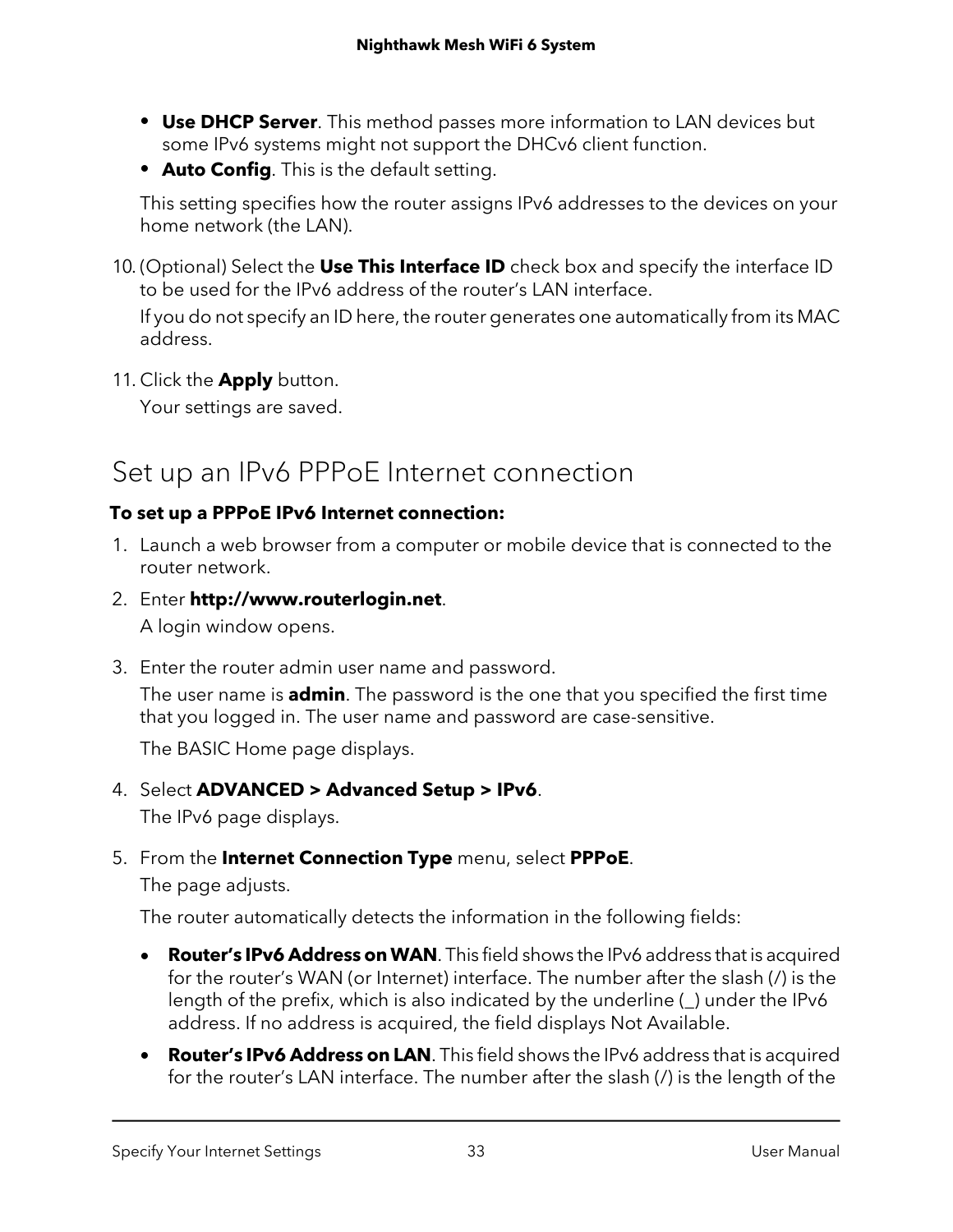prefix, which is also indicated by the underline (\_) under the IPv6 address. If no address is acquired, the field displays Not Available.

6. In the **Login** field, enter the login information for the ISP connection.

This is usually the name that you use in your email address. For example, if your main mail account is JerAB@ISP.com, you would type JerAB in this field. Some ISPs (like Mindspring, Earthlink, and T-DSL) require that you use your full email address when you log in. If your ISP requires your full email address, type it in this field.

- 7. In the **Password** field, enter the password for the ISP connection.
- 8. In the **Service Name** field, enter a service name. If your ISP did not provide a service name, leave this field blank.

**Note:** The default setting of the **Connection Mode** menu is Always On to provide a steady IPv6 connection. The router never terminates the connection. If the connection is terminated, for example, when the modem is turned off, the router attempts to reestablish the connection immediately after the PPPoE connection becomes available again.

- 9. Select an IPv6 Domain Name Server (DNS) Address radio button:
	- **• Get Automatically from ISP**. Your ISP uses DHCP to assign your DNS servers. Your ISP automatically assigns this address.
	- **• Use These DNS Servers**. If you know that your ISP requires specific servers, select this option. Enter the IP address of your ISP's primary DNS server. If a secondary DNS server address is available, enter it also.

10. Select an IP Address Assignment radio button:

- **• Use DHCP Server**. This method passes more information to LAN devices but some IPv6 systems might not support the DHCPv6 client function.
- **• Auto Config**. This is the default setting.

This setting specifies how the router assigns IPv6 addresses to the devices on your home network (the LAN).

11. (Optional) Select the **Enable RIPng** check box.

This enables RIP Next Generation on IPv6 PPoE Internet connections. RIPng is an extension of RIP that supports IPv6.

12. (Optional) Select the **Use This Interface ID** check box and specify the interface ID to be used for the IPv6 address of the router's LAN interface.

If you do not specify an ID here, the router generates one automatically from its MAC address.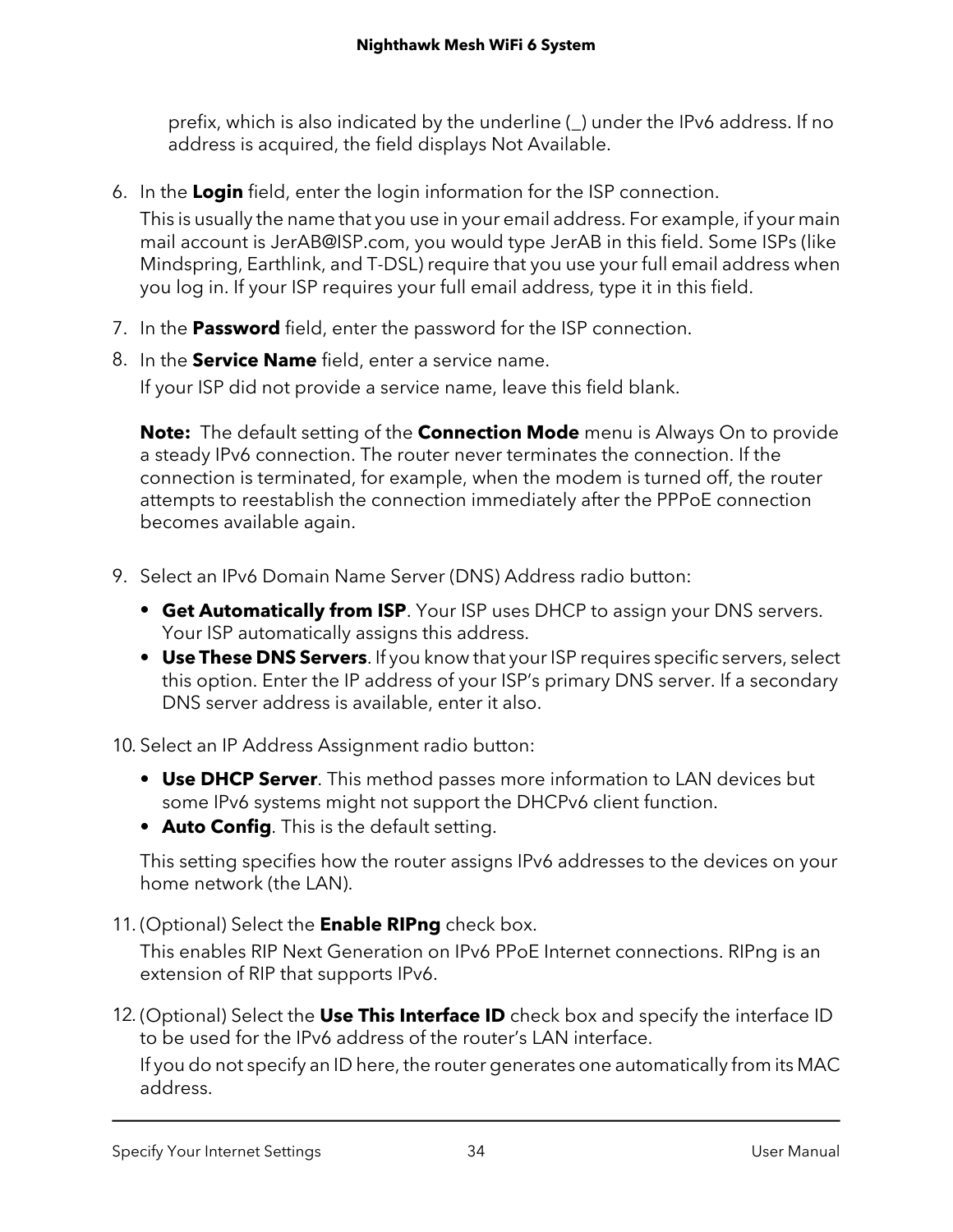13. Click the **Apply** button.

Your settings are saved.

# <span id="page-34-0"></span>Use auto config for an IPv6 Internet connection

## **To set up an IPv6 Internet connection through auto configuration:**

- 1. Launch a web browser from a computer or mobile device that is connected to the network.
- 2. Enter **http://www.routerlogin.net**.

A login window opens.

3. Enter the admin user name and password.

The user name is **admin**. The password is the one that you specified the first time that you logged in. The user name and password are case-sensitive.

The BASIC Home page displays.

## 4. Select **ADVANCED > Advanced Setup > IPv6**.

The IPv6 page displays.

5. From the **Internet Connection Type** menu, select **Auto Config**. The page adjusts.

The automatically detects the information in the following fields:

- **Router's IPv6 Address onWAN**. This field shows the IPv6 address that is acquired for the 's WAN (or Internet) interface. The number after the slash (/) is the length of the prefix, which is also indicated by the underline (\_) under the IPv6 address. If no address is acquired, the field displays Not Available.
- **Router's IPv6 Address on LAN**. This field shows the IPv6 address that is acquired for the 's LAN interface. The number after the slash (/) is the length of the prefix, which is also indicated by the underline (\_) under the IPv6 address. If no address is acquired, the field displays Not Available.
- 6. (Optional) In the **DHCP User Class (If Required)** field, enter a host name. Most people can leave this field blank, but if your ISP gave you a specific host name, enter it here.
- 7. (Optional) In the **DHCP Domain Name (If Required)** field, enter a domain name. You can type the domain name of your IPv6 ISP. Do not enter the domain name for the IPv4 ISP here. For example, if your ISP's mail server is mail.xxx.yyy.zzz, type xxx.yyy.zzz as the domain name. If your ISP provided a domain name, type it in this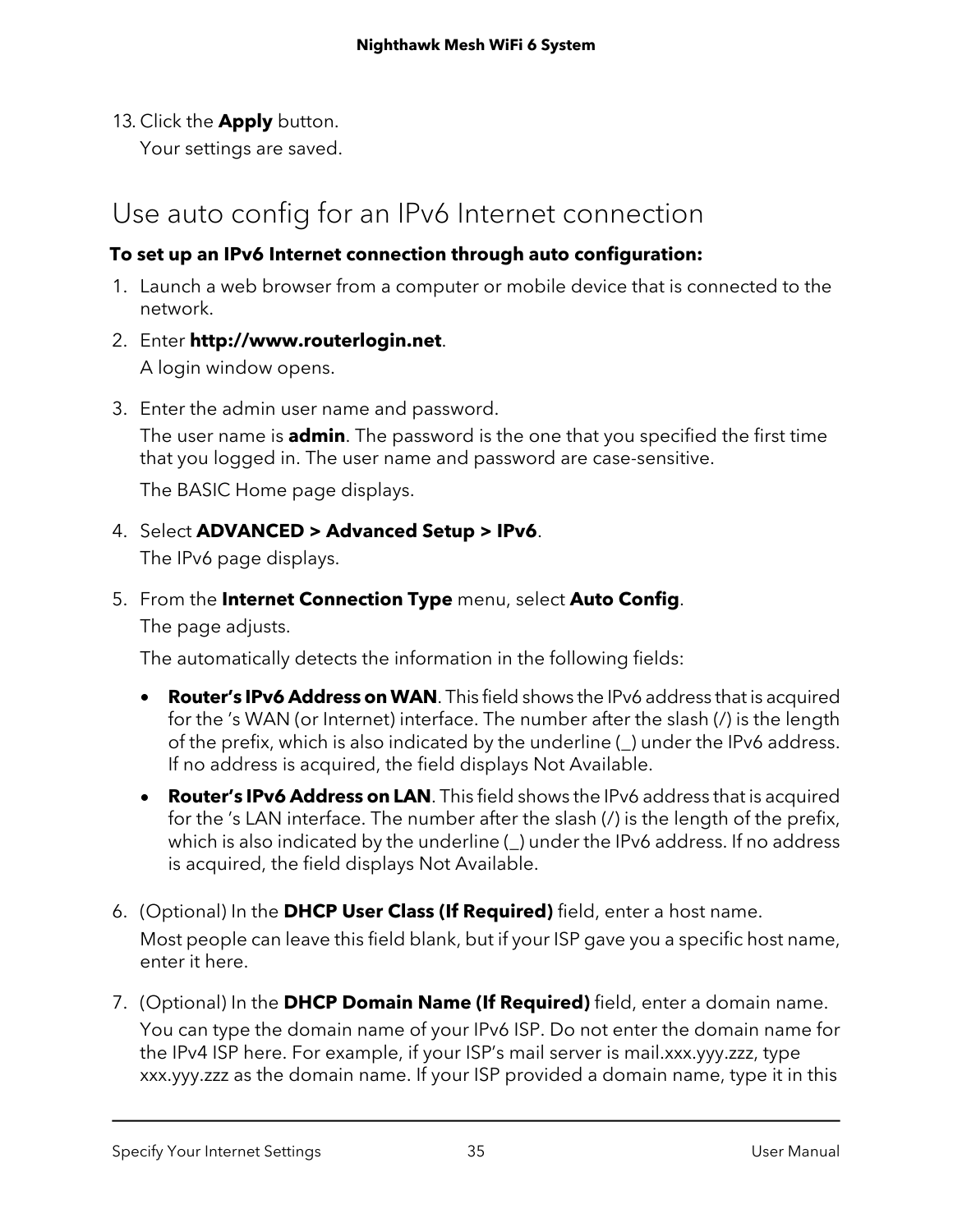field. For example, Earthlink Cable might require a host name of home, and Comcast sometimes supplies a domain name.

- 8. Select an IPv6 Domain Name Server (DNS) Address radio button:
	- **• Get Automatically from ISP**. Your ISP uses DHCP to assign your DNS servers. Your ISP automatically assigns this address.
	- **• Use These DNS Servers**. If you know that your ISP requires specific servers, select this option. Enter the IP address of your ISP's primary DNS server. If a secondary DNS server address is available, enter it also.
- 9. Select an IP Address Assignment radio button:
	- **Use DHCP Server**. This method passes more information to LAN devices but some IPv6 systems might not support the DHCv6 client function.
	- **Auto Config**. This is the default setting.

This setting specifies how the assigns IPv6 addresses to the devices on your home network (the LAN).

10. (Optional) Select the **Use This Interface ID** check box and specify the interface ID to be used for the IPv6 address of the 's LAN interface.

If you do not specify an ID here, the generates one automatically from its MAC address.

<span id="page-35-0"></span>11. Click the **Apply** button.

Your settings are saved.

# Set up an IPv6 6rd Internet connection

The 6rd protocol makes it possible to deploy IPv6 to sites using a service provider's IPv4 network. 6rd uses the service provider's own IPv6 address prefix. This limits the operational domain of 6rd to the service provider's network and is under direct control of the service provider. The IPv6 service provided is equivalent to native IPv6. The 6rd mechanism relies on an algorithmic mapping between the IPv6 and IPv4 addresses that are assigned for use within the service provider's network. This mapping allows for automatic determination of IPv4 tunnel endpoints from IPv6 prefixes, allowing stateless operation of 6rd.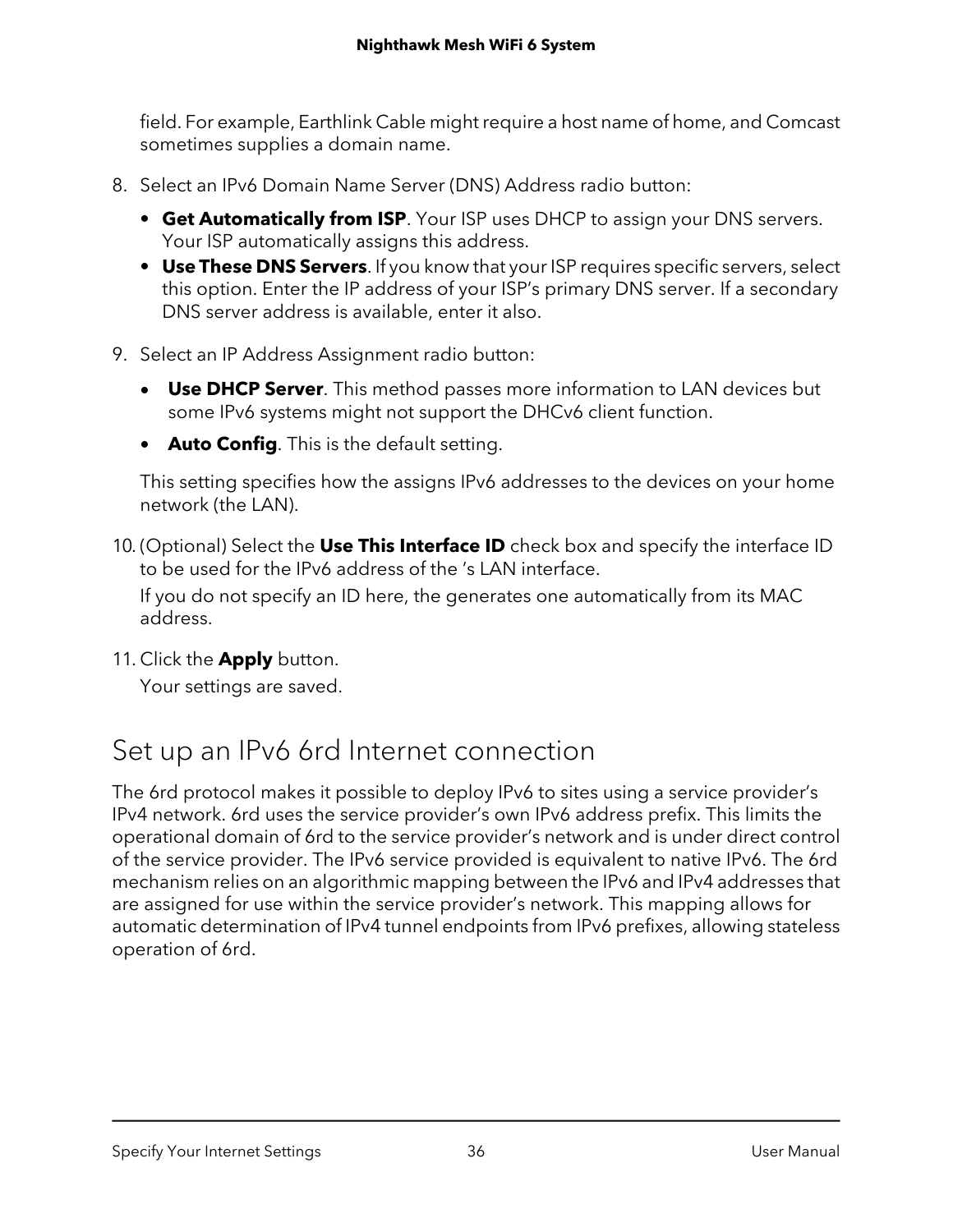With a 6rd tunnel configuration, the router follows the RFC5969 standard, supporting two ways to establish a 6rd tunnel IPv6 WAN connection:

- **Auto Detect mode**. In IPv6 Auto Detect mode, when the router receives option 212 from the DHCPv4 option, autodetect selects the IPv6 as 6rd tunnel setting. The router uses the 6rd option information to establish the 6rd connection.
- **Manual mode**. Select **6rd Tunnel**. If the router receives option 212, the fields are automatically completed. Otherwise, you must enter the 6rd settings.

#### **To set up an IPv6 6rd Internet connection:**

- 1. Launch a web browser from a computer or mobile device that is connected to the router network.
- 2. Enter **http://www.routerlogin.net**.

A login window opens.

3. Enter the router admin user name and password.

The user name is **admin**. The password is the one that you specified the first time that you logged in. The user name and password are case-sensitive.

The BASIC Home page displays.

4. Select **ADVANCED > Advanced Setup > IPv6**.

The IPv6 page displays.

5. From the **Internet Connection Type** menu, select **6rd**.

The page adjusts.

The router automatically detects the information in the following sections:

- **• 6rd (IPv6 Rapid Development) Configuration**. The router detects the service provider's IPv4 network and attempts to establish an IPv6 6rd tunnel connection. If the IPv4 network returns 6rd parameters to the router, the page adjusts to display the correct settings in this section.
- **• Router's IPv6 Address on LAN**. This field shows the IPv6 address that is acquired for the router's LAN interface. The number after the slash (/) is the length of the prefix, which is also indicated by the underline (\_) under the IPv6 address. If no address is acquired, the field displays Not Available.
- 6. Select an IPv6 Domain Name Server (DNS) Address radio button:
	- **• Get Automatically from ISP**. Your ISP uses DHCP to assign your DNS servers. Your ISP automatically assigns this address.
	- **• Use These DNS Servers**. If you know that your ISP requires specific servers, select this option. Enter the IP address of your ISP's primary DNS server. If a secondary DNS server address is available, enter it also.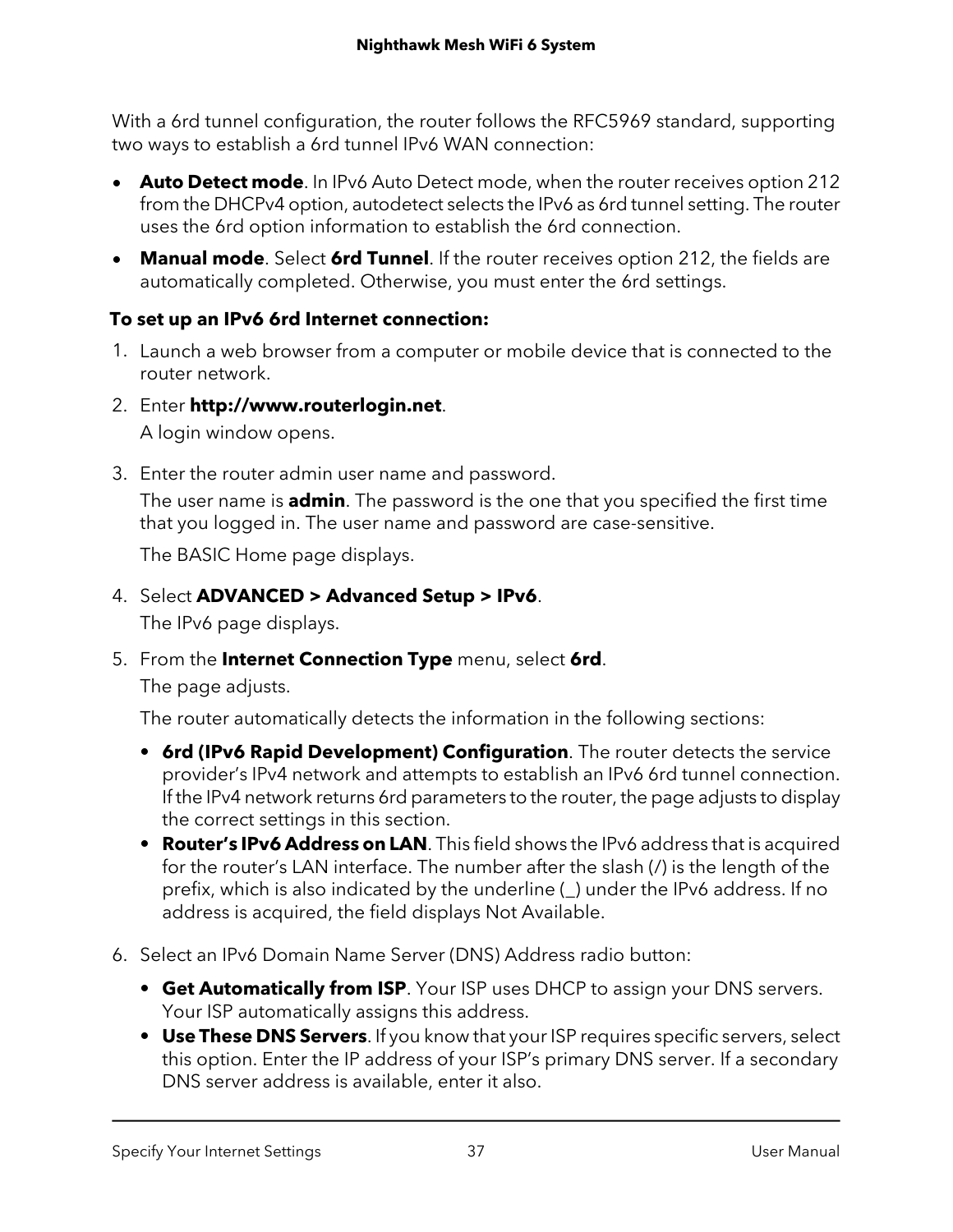- 7. Select an IP Address Assignment radio button:
	- **• Use DHCP Server**. This method passes more information to LAN devices but some IPv6 systems might not support the DHCPv6 client function.
	- **• Auto Config**. This is the default setting.

This setting specifies how the router assigns IPv6 addresses to the devices on your home network (the LAN).

- 8. (Optional) Select the **Use This Interface ID** check box and specify the interface ID that you want to be used for the IPv6 address of the router's LAN interface. If you do not specify an ID here, the router generates one automatically from its MAC address.
- 9. (Optional) In the **MTU Size (in bytes)** field, set an MTU size that is specific to an IPv6 6rd Internet connection.

The default size is 1480 bytes.

10. Click the **Apply** button.

Your settings are saved.

# Manage the MTU size

The maximum transmission unit (MTU) is the largest data packet a network device transmits.

## MTU concepts

When one network device communicates across the Internet with another, the data packets travel through many devices along the way. If a device in the data path uses a lower maximum transmission unit (MTU) setting than the other devices, the data packets must be split or "fragmented" to accommodate the device with the smallest MTU.

The best MTU setting for NETGEAR equipment is often the default value. In some situations, changing the value fixes one problem but causes another. Leave the MTU unchanged unless one of these situations occurs:

• You experience problems connecting to your Internet service, and the technical support of either the Internet service provider (ISP) or NETGEAR recommends changing the MTU setting.

For example, if a secure website does not open, or displays only part of a web page, you might need to change the MTU.

• You use VPN and experience severe performance problems.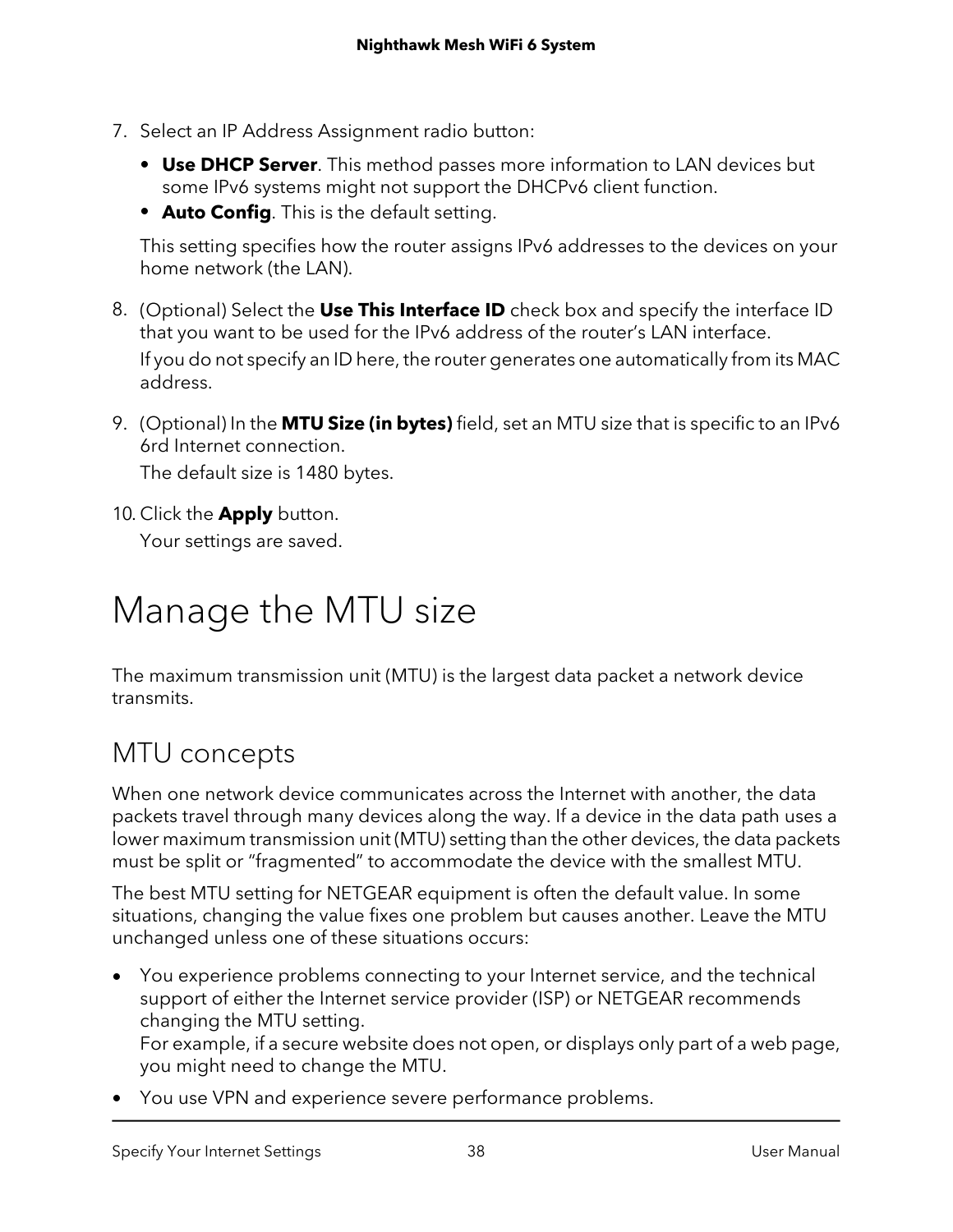• You used a program to optimize MTU for performance reasons and now you are experiencing connectivity or performance problems.

If you suspect an MTU problem, a common solution is to change the MTU to 1400. If you are willing to experiment, you can gradually reduce the MTU from the maximum value of 1500 until the problem goes away. The following table describes common MTU sizes and applications.

| MTU  | Application                                                                                                                                                                        |
|------|------------------------------------------------------------------------------------------------------------------------------------------------------------------------------------|
| 1500 | The largest Ethernet packet size. This setting is typical for<br>connections that do not use PPPoF or VPN and is the default value<br>for NETGEAR routers, adapters, and switches. |
| 1492 | Used in PPPoF environments.                                                                                                                                                        |
| 1472 | Maximum size to use for pinging. (Larger packets are fragmented.)                                                                                                                  |
| 1468 | Used in some DHCP environments.                                                                                                                                                    |
| 1458 | Used in PPPoA environments.                                                                                                                                                        |
| 1436 | Used in PPTP environments or with VPN.                                                                                                                                             |
|      |                                                                                                                                                                                    |

Table 3. Common MTU sizes

## Change the MTU size

**CAUTION:** An incorrect MTU setting can cause Internet communication problems. For example, you might not be able to access certain websites, frames within websites, secure login pages, or FTP or POP servers.

#### **To change the MTU size:**

- 1. Launch a web browser from a computer or mobile device that is connected to your mesh network.
- 2. Enter **http://www.routerlogin.net**.

A login window opens.

3. Enter the router admin user name and password.

The user name is **admin**. The password is the one that you specified the first time that you logged in. The user name and password are case-sensitive.

The BASIC Home page displays.

4. Select **ADVANCED > Setup > WAN Setup**.

The WAN Setup page displays.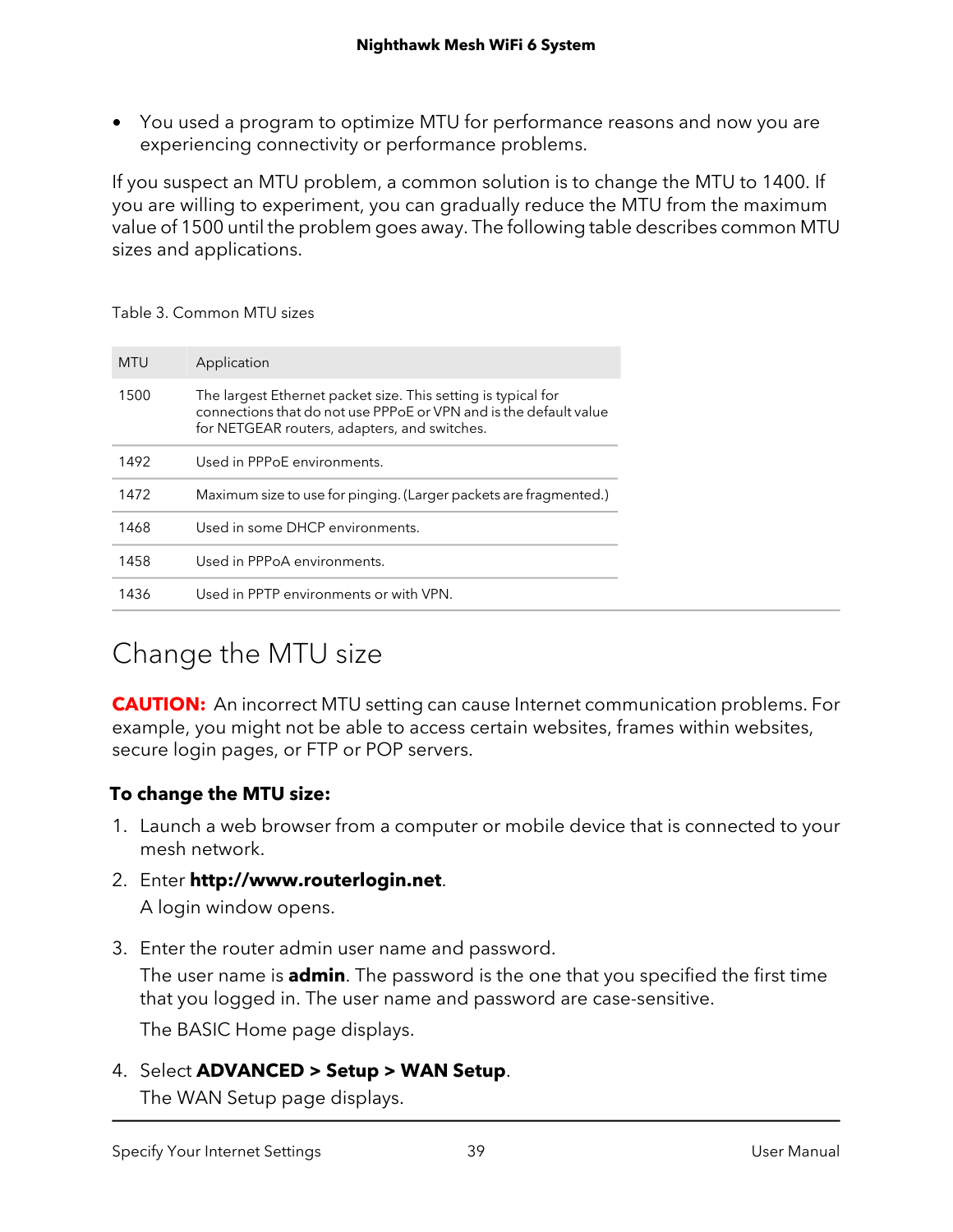- 5. In the **MTU Size** field, enter a value from 616 to 1500.
- 6. Click the **Apply** button. Your settings are saved.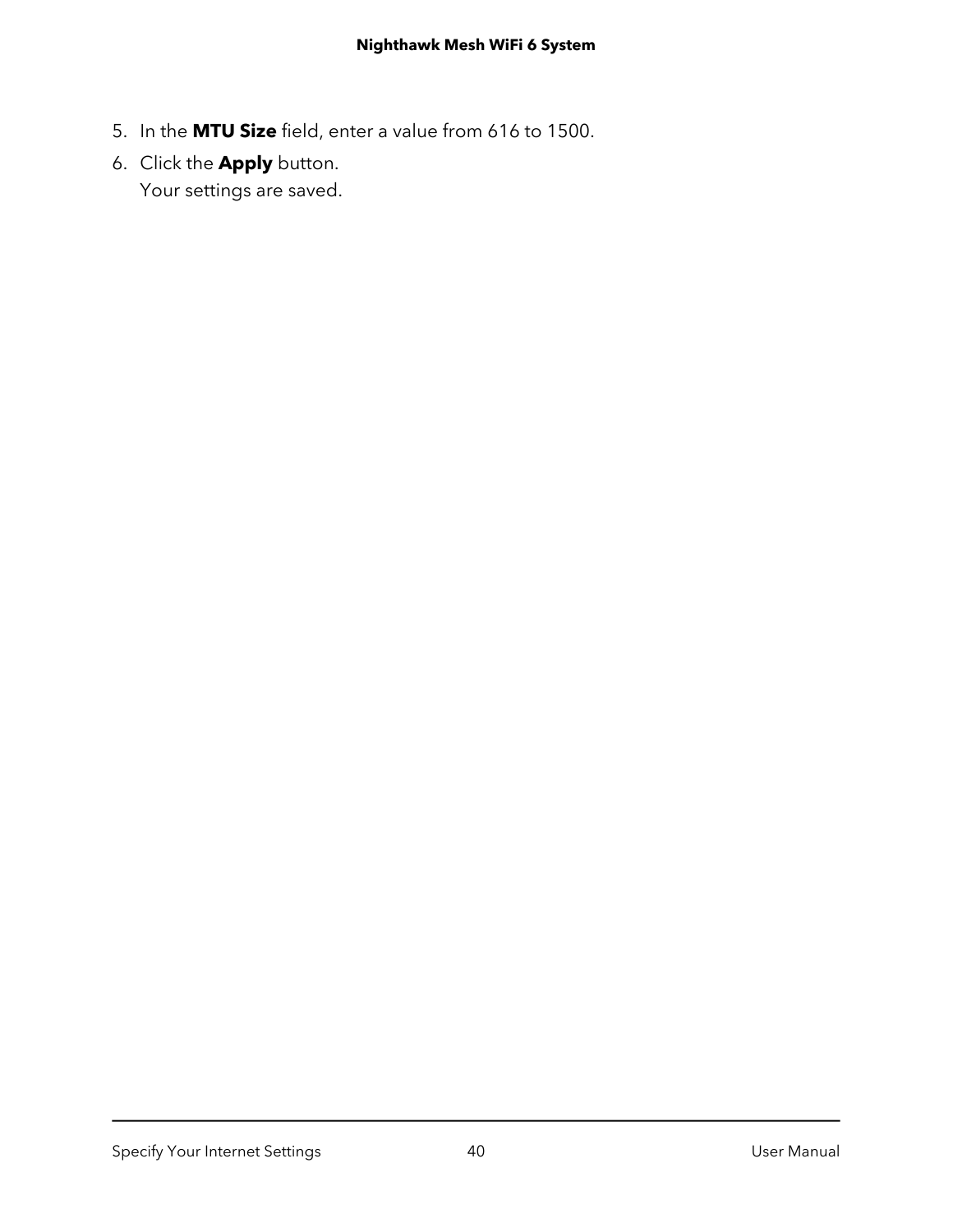# 4

# Control Access to the Internet

The router comes with a built-in firewall that helps protect your home network from unwanted intrusions from the Internet.

This chapter contains the following sections:

- Activate and manage NETGEAR Armor using the [Nighthawk](#page-41-0) app
- [Network](#page-41-1) access control list
- Use [keywords](#page-47-0) to block Internet sites
- Block [services](#page-48-0) from the Internet
- Delete [keywords](#page-50-0) from the blocked list
- Prevent blocking on a trusted [computer](#page-50-1)
- [Schedule](#page-51-0) when to block Internet sites and services
- Set up security event email [notifications](#page-52-0)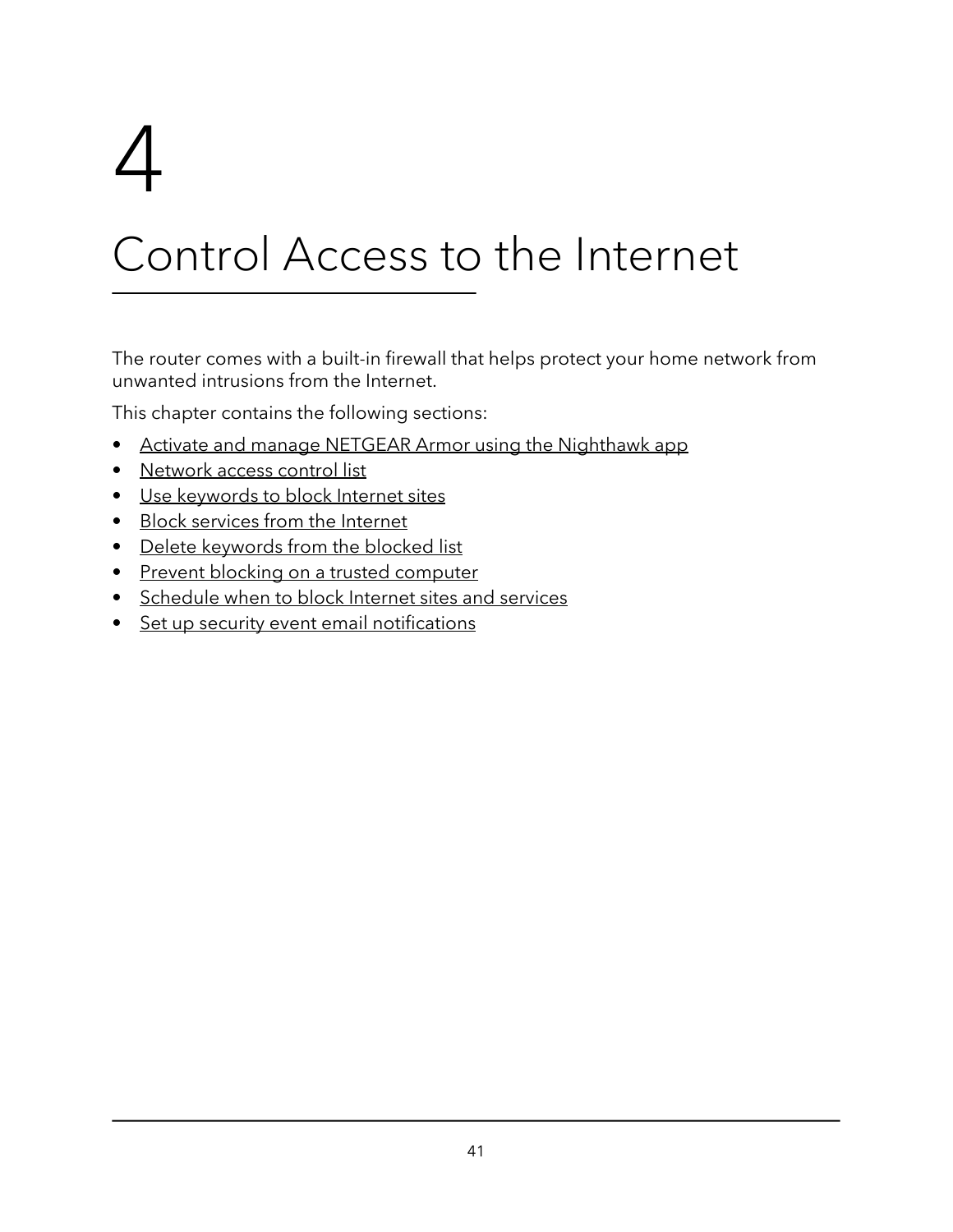## <span id="page-41-0"></span>Activate and manage NETGEARArmor using the Nighthawk app

NETGEAR Armor™ is an advanced multi-layer cyber security solution that protects not only your network but individual devices as well. NETGEAR Armor protects your devices from viruses, spyware, hackers, spam, and phishing.

For more information about NETGEAR Armor, visit [netgear.com/landings/armor/default.aspx.](https://www.netgear.com/landings/armor/default.aspx)

Use the NETGEAR Nighthawk app to activate and manage NETGEAR Armor. The Nighthawk app is available on the Google Play™ store and the Apple App Store®.

#### **To activate Armor using the Nighthawk app:**

- 1. Launch the Nighthawk app. The dashboard displays.
- 2. Tap **Security**.

The Armor page displays.

<span id="page-41-1"></span>3. Follow the onscreen instructions to set up Armor.

## Network access control list

You can use the network access control list (ACL) on the router to block or allow access to your network and the Internet. The ACL identifies a WiFi or wired device by its MAC address. The router detects the MAC addresses of the devices on the network and either allows or denies access.

The router detects and stores the MAC addresses of devices that connect to the network, so it lists the MAC addresses both of devices that are currently connected and any that were previously connected.

If you set up a network ACL that allows all new devices to connect, the following applies:

- You can either select or manually enter devices that you want to block from connecting to the network.
- All other devices are allowed access to the network.

If you set up a network ACL that blocks all new devices from connecting, the following applies:

You can either select or manually enter devices that you want to allow access to the network.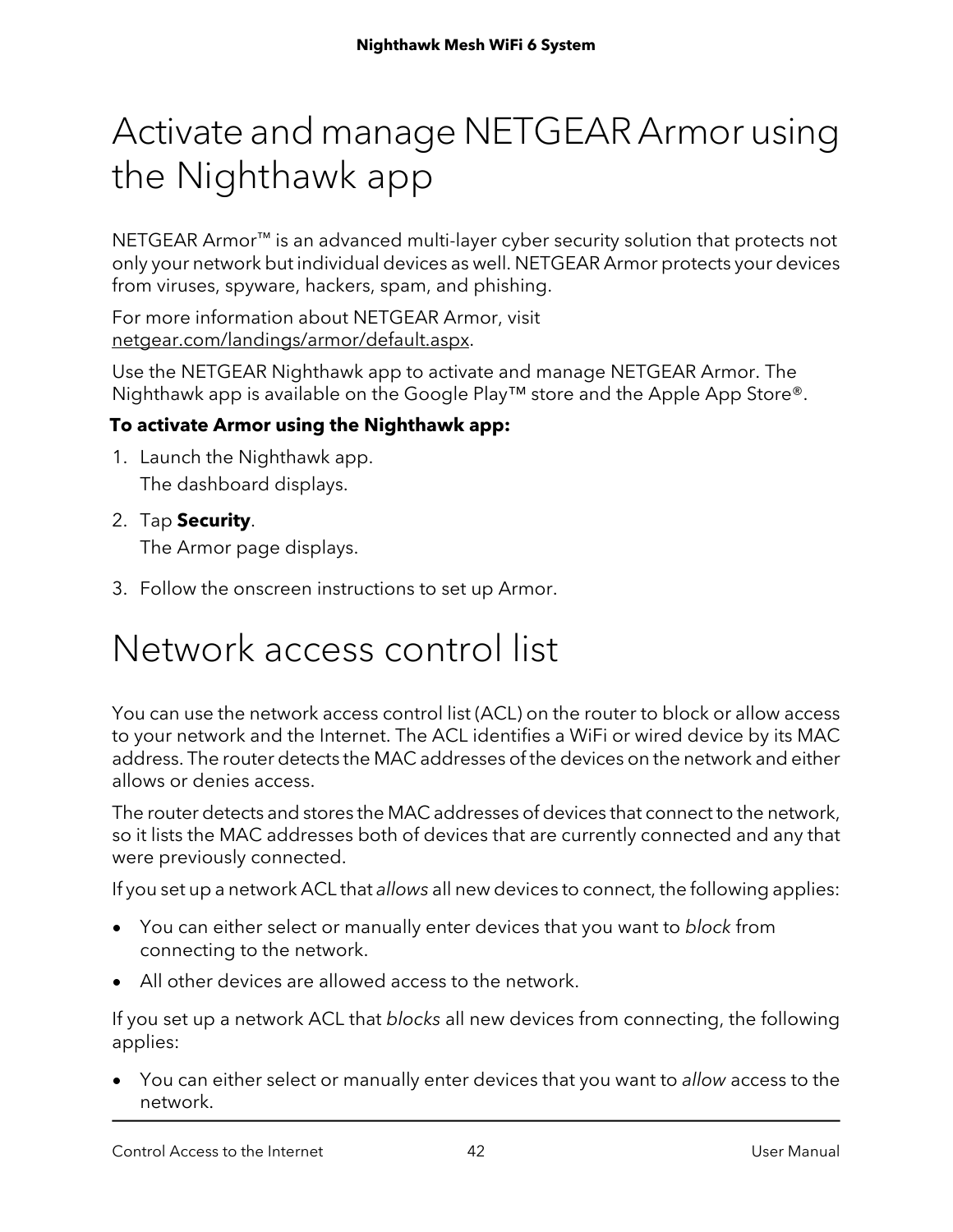- Devices that are currently connected to the network or that were allowed to connect in the past are automatically placed on the network ACL as allowed devices.
- All other devices are denied access to the network.

**Note:** Each network device has a MAC address that serves as a unique identifier. The MAC address is a 12-character physical address, containing the hexadecimal characters 0–9, a–f, or A–F (uppercase or lowercase) only, and separated by colons (for example, 00:09:AB:CD:EF:01). Typically, the MAC address is on the label of a device. If you cannot see the label, you can display the MAC address using the network configuration utilities on your computer or mobile device.

### Enable the network access control list, set the access rule, and allow or block connected devices

When you enable network access control, you must select whether new devices are automatically allowed to access the network or are blocked from accessing the network. By default, devices that are already connected to the network are added to the ACL as allowed, but you can choose to block one or more of these devices from accessing the network.

#### **To enable and manage the network access control list for the entire network and allow or block connected devices:**

- 1. Launch a web browser from a computer or mobile device that is connected to your mesh network.
- 2. Enter **http://www.routerlogin.net**.

A login window opens.

3. Enter the router admin user name and password.

The user name is **admin**. The password is the one that you specified the first time that you logged in. The user name and password are case-sensitive.

The BASIC Home page displays.

#### 4. Select **ADVANCED > Security > Access Control**.

The Access Control page displays.

5. Select the **Turn on Access Control** check box.

You must select this check box before you can select an access rule and use the Allow and Block buttons. When the Turn on Access Control check box is cleared, all devices are allowed to connect, even if a device is on the list of blocked devices.

6. Click the **Apply** button.

Your settings are saved. Network access control is enabled.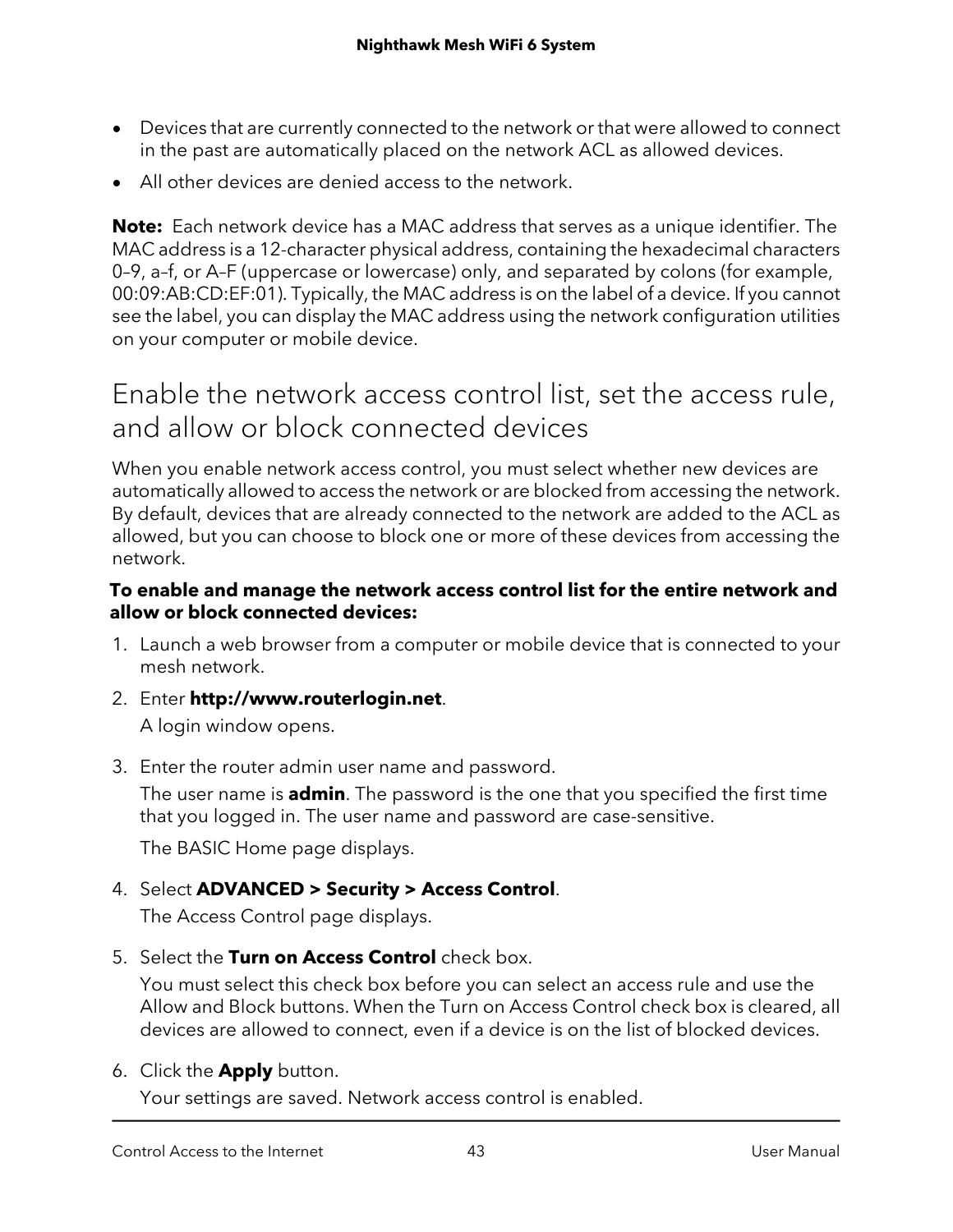- 7. Select an access rule to apply to new devices:
	- **Allow all new devices to connect**: With this setting, if you connect a new device to the network, it can access the network. You do not need to enter its MAC address on this page. This option works for most home networks. You can also block one or more devices from accessing the network. For more information, see the following step.
	- **Block all new devices from connecting**: With this setting, if you want to allow a new device to connect, you must enter its MAC address on this page. (In this situation, a new device is a device that was not previously connected to the network.) For more information about allowing one or more devices, see the following step.

If you block all new devices from connecting, the device that you are currently using to connect to the router web interface, any other devices that are currently connected to the network, and all devices that were allowed to connect to the network in the past are still allowed access. That means that these devices are automatically added to the network ACL as allowed devices. If you want to block any of these devices, see the following step.

**Note:** Selecting an access rule does not affect previously blocked or allowed devices. It applies only to new devices trying to access the network after you apply this setting.

8. To change access for devices that are connected or were connected to the network, do the following:

#### • **Currently connected devices**:

In the table that contains the ACL, the Status column shows either Allowed or Blocked for a device. To change the status, select the check box for the device, and click either the **Allow** button or the **Block** button.

**Note:** If you blocked all new devices from connecting, make sure that the computer or mobile device that you are currently using to access the router web interface shows as Allowed in the Status column.

#### • **Devices that were connected in the past:**

- To manage allowed devices that are currently not connected to the network, see Manage allowed devices [currently](#page-44-0) not on the network on page 45.
- To manage blocked devices that are currently not connected to the network, see Manage blocked devices [currently](#page-45-0) not on the network on page 46.
- 9. Click the **Apply** button.

Your settings are saved.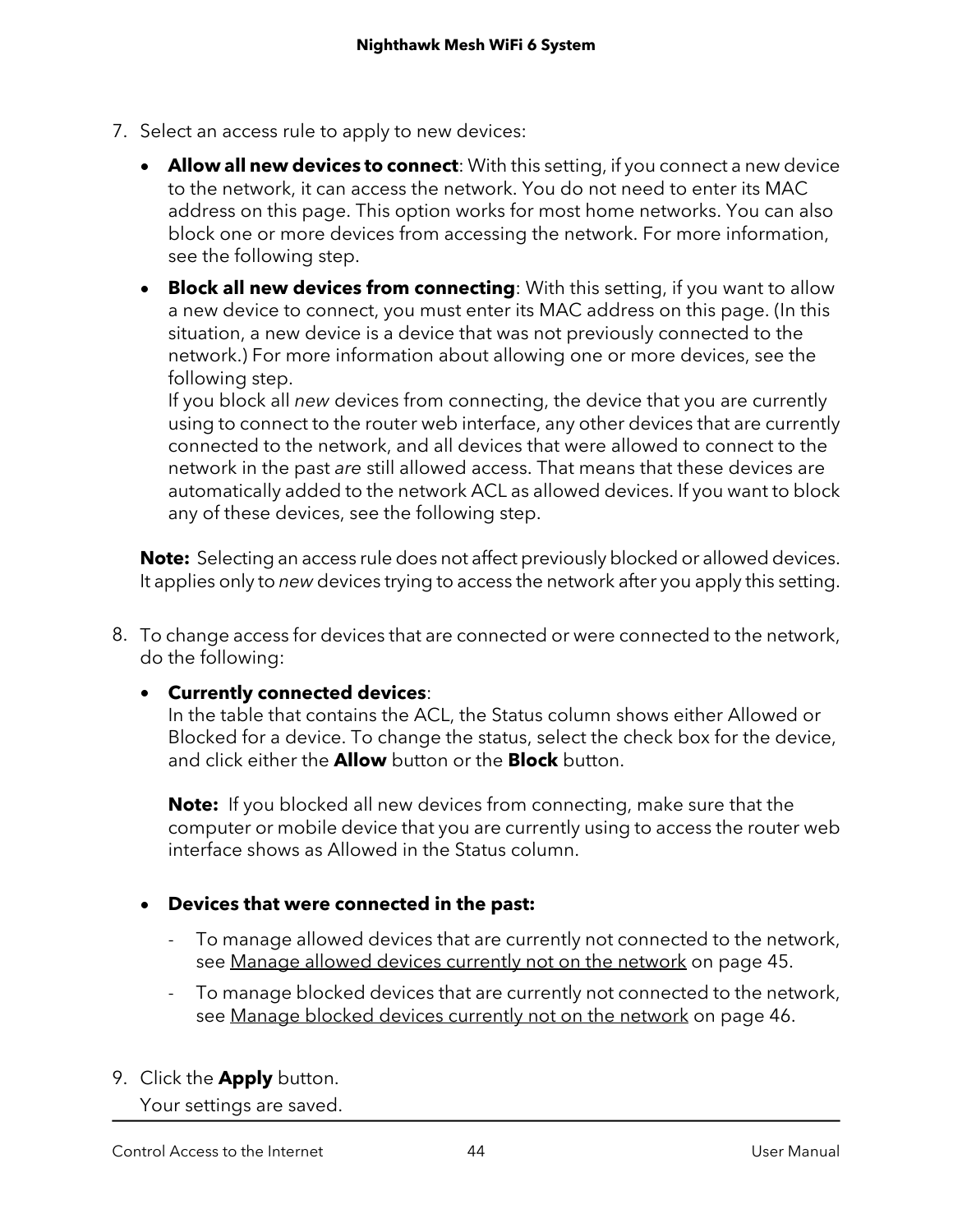## <span id="page-44-0"></span>Manage allowed devices currently not on the network

If you set up an access control list (ACL) that blocks all new devices from accessing the network, you can add new devices that must be allowed access to the network, remove old devices, or change whether devices that were allowed must now be blocked when they try to connect to the network.

For example, you could add a second computer or mobile device for access to the router web management interface in case the device that you are currently using needs to be removed from the network for repairs.

#### **To manage allowed devices currently not on the network:**

- 1. Launch a web browser from a computer or mobile device that is connected to your mesh network.
- 2. Enter **http://www.routerlogin.net**.

A login window opens.

3. Enter the router admin user name and password.

The user name is **admin**. The password is the one that you specified the first time that you logged in. The user name and password are case-sensitive.

The BASIC Home page displays.

4. Select **ADVANCED > Security > Access Control**.

The Access Control page displays.

5. Click the **View list of allowed devices not currently connected to the network** link.

A table displays the detected device name, MAC address, and connection type of the devices that are not connected but allowed to access the network.

In the following steps, we refer to the list of allowed devices not currently connected to the network as the list of allowed devices.

- 6. To add a device to the list of allowed devices, do the following:
	- a. Click the **Add** button. The Add Allowed Device page displays.
	- b. Enter the MAC address and device name for the device that you want to allow.
	- c. On the Add Allowed Device page, click the **Apply** button. The device is added to the list of allowed devices.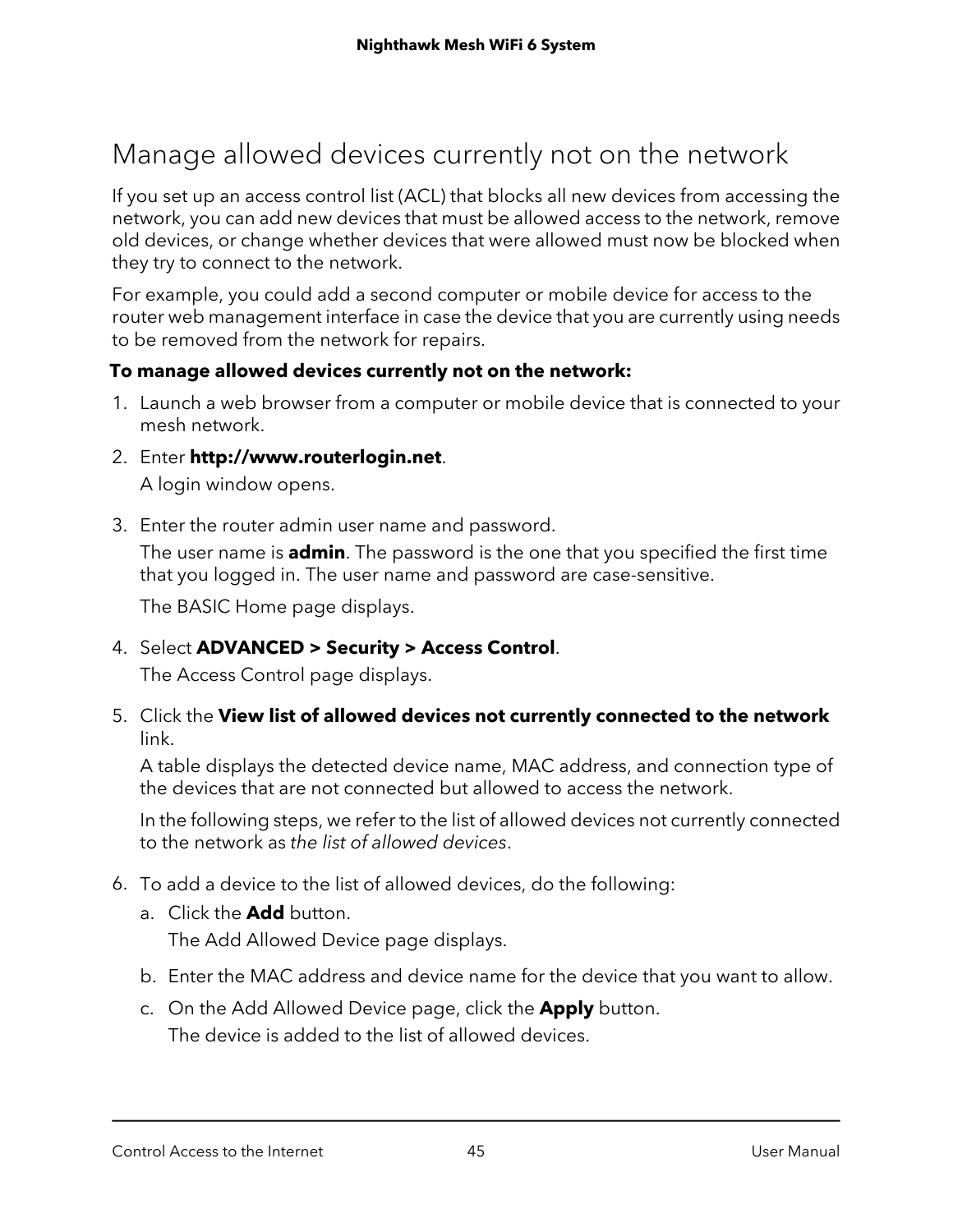- 7. To remove a device from the list of allowed devices, do the following:
	- a. Select the check box for the device.
	- b. Click the **Remove from the list** button. The device is removed from the list of allowed devices.
- 8. To change the device status by blocking access for a device on the list of allowed devices, do the following:
	- a. Select the check box for the device.
	- b. Click the **Edit** button. The Edit Device Name page displays.
	- c. From the **Access Control** menu, selected **Block**.
	- d. On the Edit Device Name page, click the **Apply** button. The device is moved to the list of blocked devices not currently connected to the network.
- 9. To change the device name for a device on the list of allowed devices, do the following:
	- a. Select the check box for the device.
	- b. Click the **Edit** button.

The Edit Device Name page displays.

- c. In the **Device Name** field, enter a name.
- d. On the Edit Device Name page, click the **Apply** button. The device name is changed on the list of allowed devices.
- <span id="page-45-0"></span>10. Click the **Apply** button.

Your settings are saved.

### Manage blocked devices currently not on the network

If you set up an access control list (ACL) that allows all new devices to access the network, you can add new devices that must be blocked from accessing the network, remove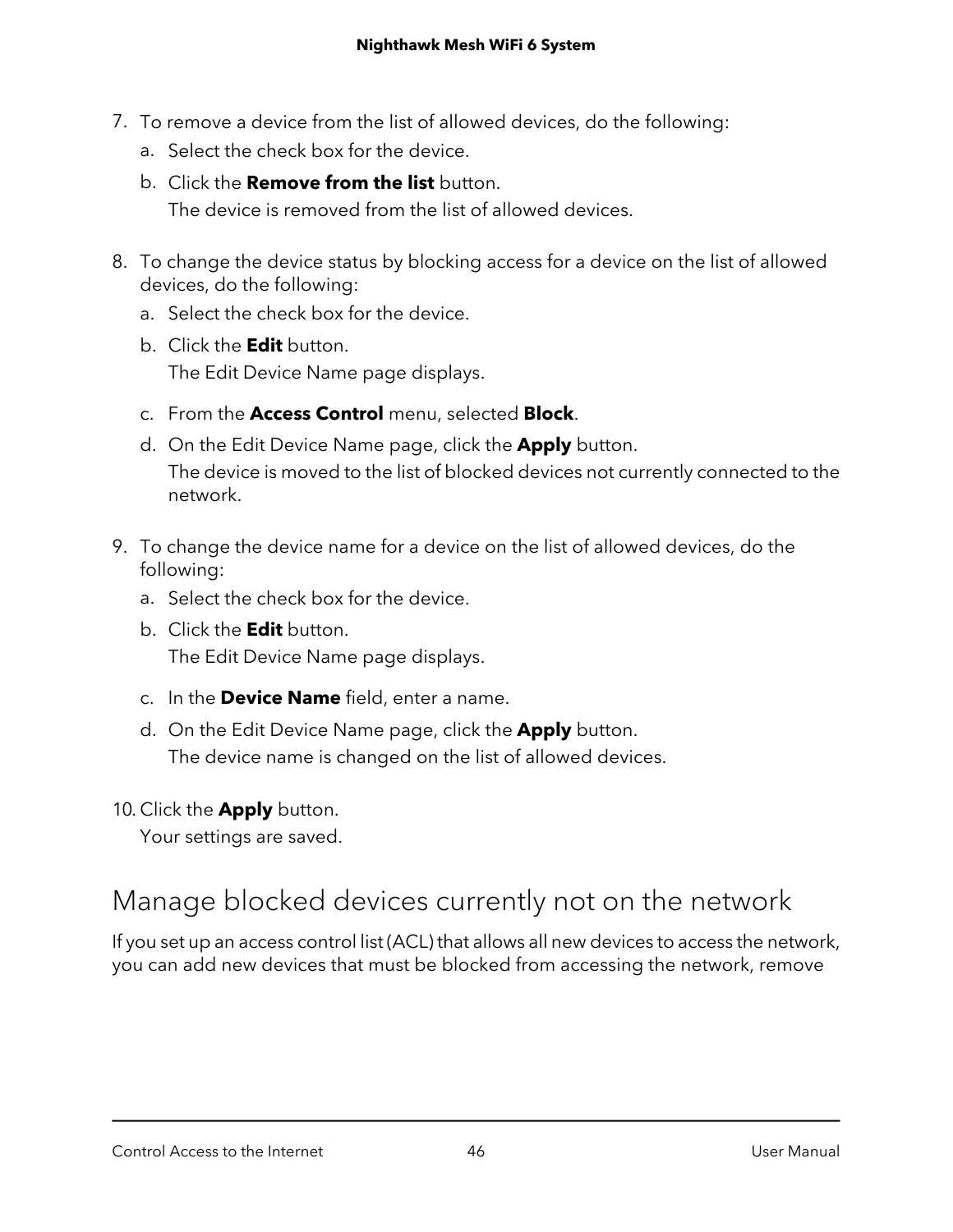old devices, or change whether devices that were blocked must now be allowed when they try to connect to the network.

#### **To manage blocked devices currently not on the network:**

- 1. Launch a web browser from a computer or mobile device that is connected to your mesh network.
- 2. Enter **http://www.routerlogin.net**. A login window opens.
- 3. Enter the router admin user name and password.

The user name is **admin**. The password is the one that you specified the first time that you logged in. The user name and password are case-sensitive.

The BASIC Home page displays.

4. Select **ADVANCED > Security > Access Control**.

The Access Control page displays.

5. Click the **View list of blocked devices not currently connected to the network** link.

The Access Control page displays.

A table displays the detected device name, MAC address, and connection type of the devices that are not connected and are blocked from accessing the network.

In the following steps, we refer to the list of blocked devices not currently connected to the network as the list of blocked devices.

- 6. To add a device to the list of blocked devices, do the following:
	- a. Click the **Add** button. The Add Blocked Device page displays.
	- b. Enter the MAC address and device name for the device that you want to block.
	- c. On the Add Blocked Device page, click the **Apply** button. The device is added to the list of blocked devices.
- 7. To remove a device from the list of blocked devices, do the following:
	- a. Select the check box for the device.
	- b. Click the **Remove from the list** button. The device is removed from the list of blocked devices.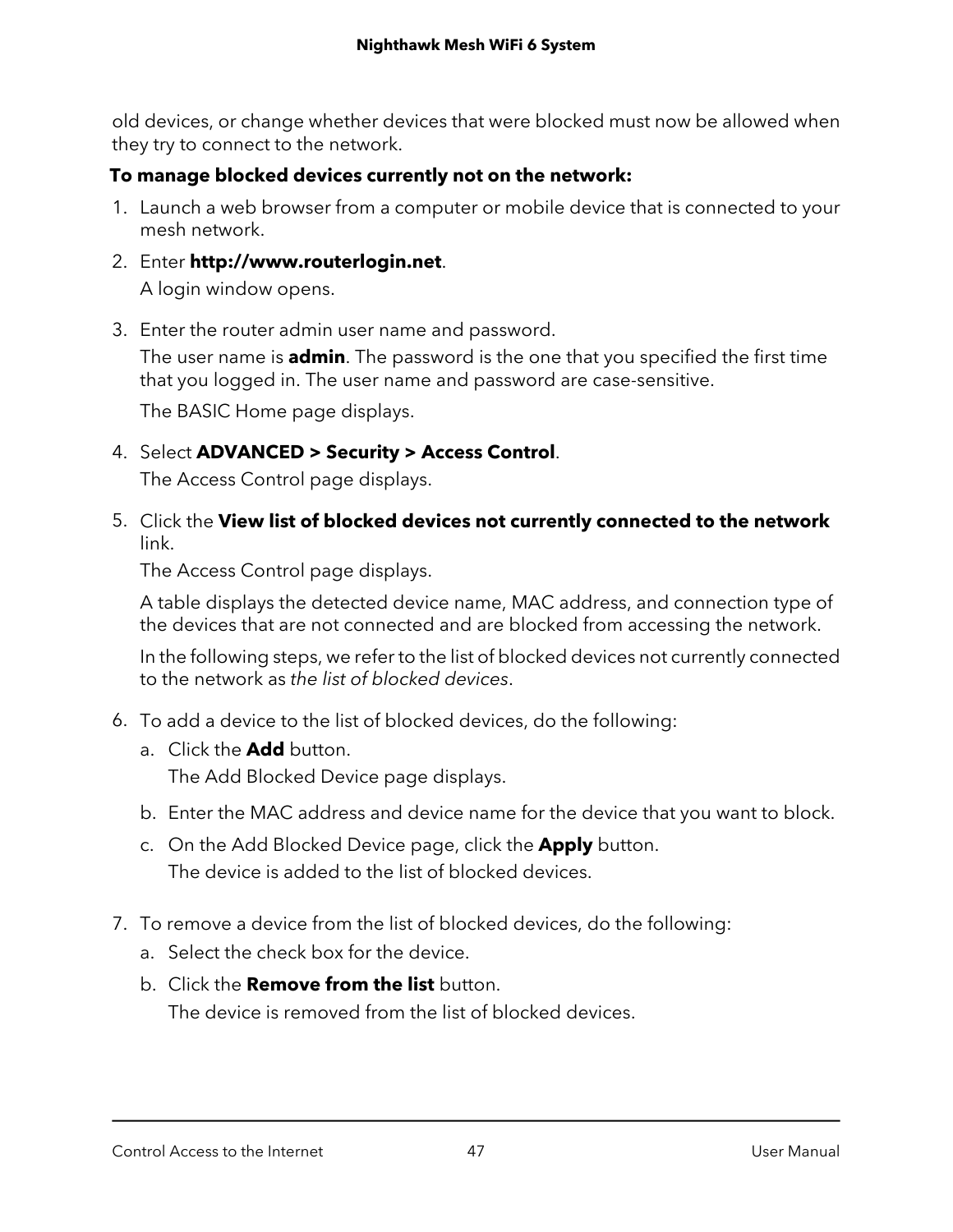- 8. To change the device status by allowing access for a device on the list of blocked devices, do the following:
	- a. Select the check box for the device.
	- b. Click the **Edit** button. The Edit Device Name page displays.
	- c. From the **Access Control** menu, selected **Allow**.
	- d. On the Edit Device Name page, click the **Apply** button. The device is moved to the list of allowed devices not currently connected to the network.
- 9. To change the device name for a device on the list of blocked devices, do the following:
	- a. Select the check box for the device.
	- b. Click the **Edit** button. The Edit Device Name page displays.
	- c. In the **Device Name** field, enter a name.
	- d. On the Edit Device Name page, click the **Apply** button. The device name is changed on the list of blocked devices.
- <span id="page-47-0"></span>10. Click the **Apply** button.

Your settings are saved.

# Use keywords to block Internet sites

You can use keywords to block certain Internet sites from your network. You can use blocking all the time or based on a schedule.

#### **To block Internet sites:**

- 1. Launch a web browser from a computer or mobile device that is connected to the router network.
- 2. Enter **http://www.routerlogin.net**. A login window opens.
- 3. Enter the router admin user name and password.

The user name is **admin**. The password is the one that you specified the first time that you logged in. The user name and password are case-sensitive.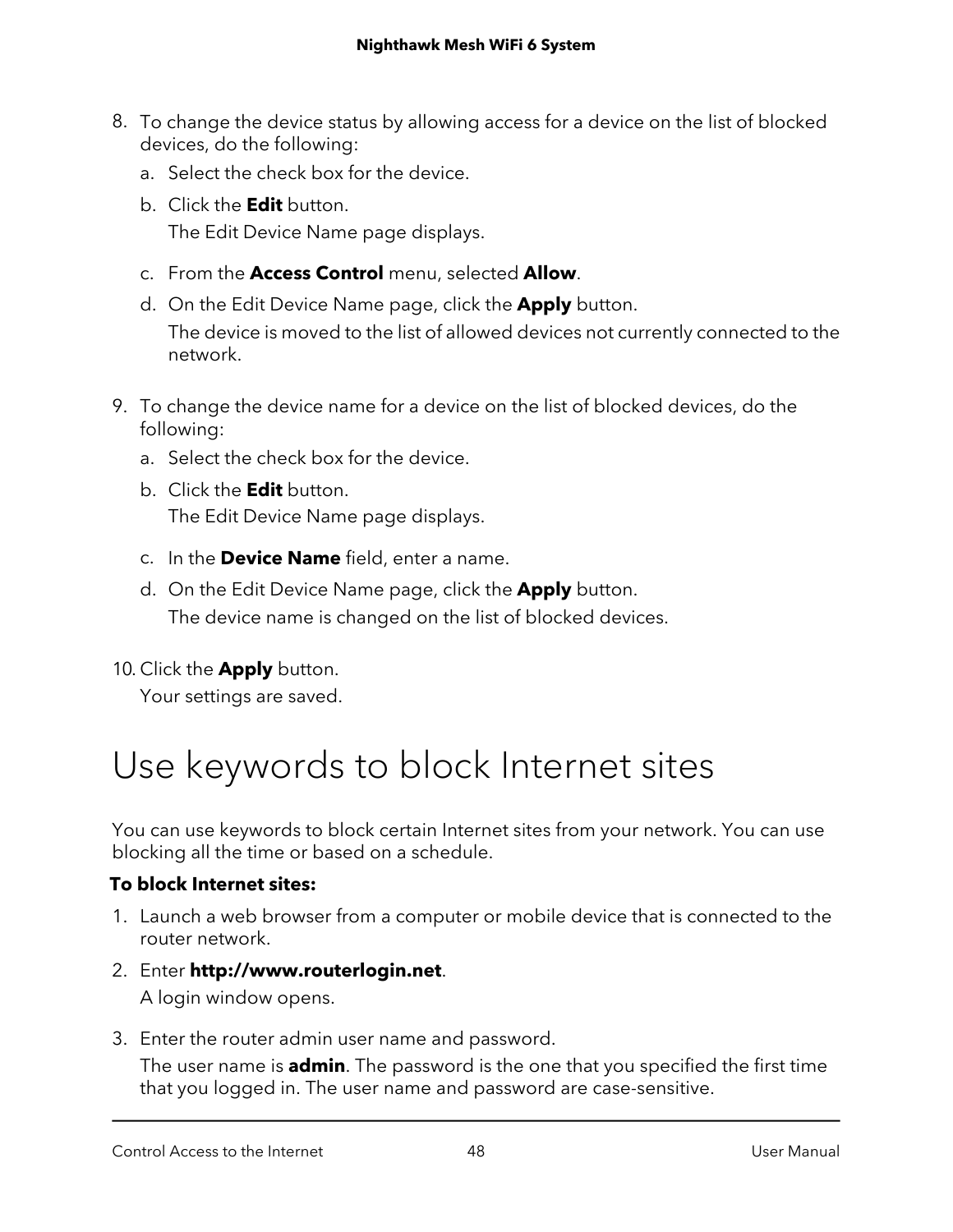The BASIC Home page displays.

4. Select **ADVANCED > Security > Block Sites**.

The Block Sites page displays.

- 5. Select a keyword blocking option:
	- **Per Schedule**. Turn on keyword blocking according to a schedule that you set. For more information, see [Schedule](#page-51-0) when to block Internet sites and services on page 52.
	- **Always**. Turn on keyword blocking all the time, independent of the Schedule page.
- 6. In the **Type keyword or domain name here** field, enter a keyword or domain that you want to block.

For example:

- Specify XXX to block http://www.badstuff.com/xxx.html.
- Specify .com if you want to allow only sites with domain suffixes such as .edu or .gov.
- Enter a period (**.**) to block all Internet browsing access.
- 7. Click the **Add Keyword** button.

The keyword is added to the keyword list. The keyword list supports up to 32 entries.

<span id="page-48-0"></span>8. Click the **Apply** button. Keyword blocking takes effect.

## Block services from the Internet

You can block Internet services on your network based on the type of service. You can block the services all the time or based on a schedule.

#### **To block services:**

- 1. Launch a web browser from a computer or mobile device that is connected to the router network.
- 2. Enter **http://www.routerlogin.net**.

A login window opens.

3. Enter the router admin user name and password.

The user name is **admin**. The password is the one that you specified the first time that you logged in. The user name and password are case-sensitive.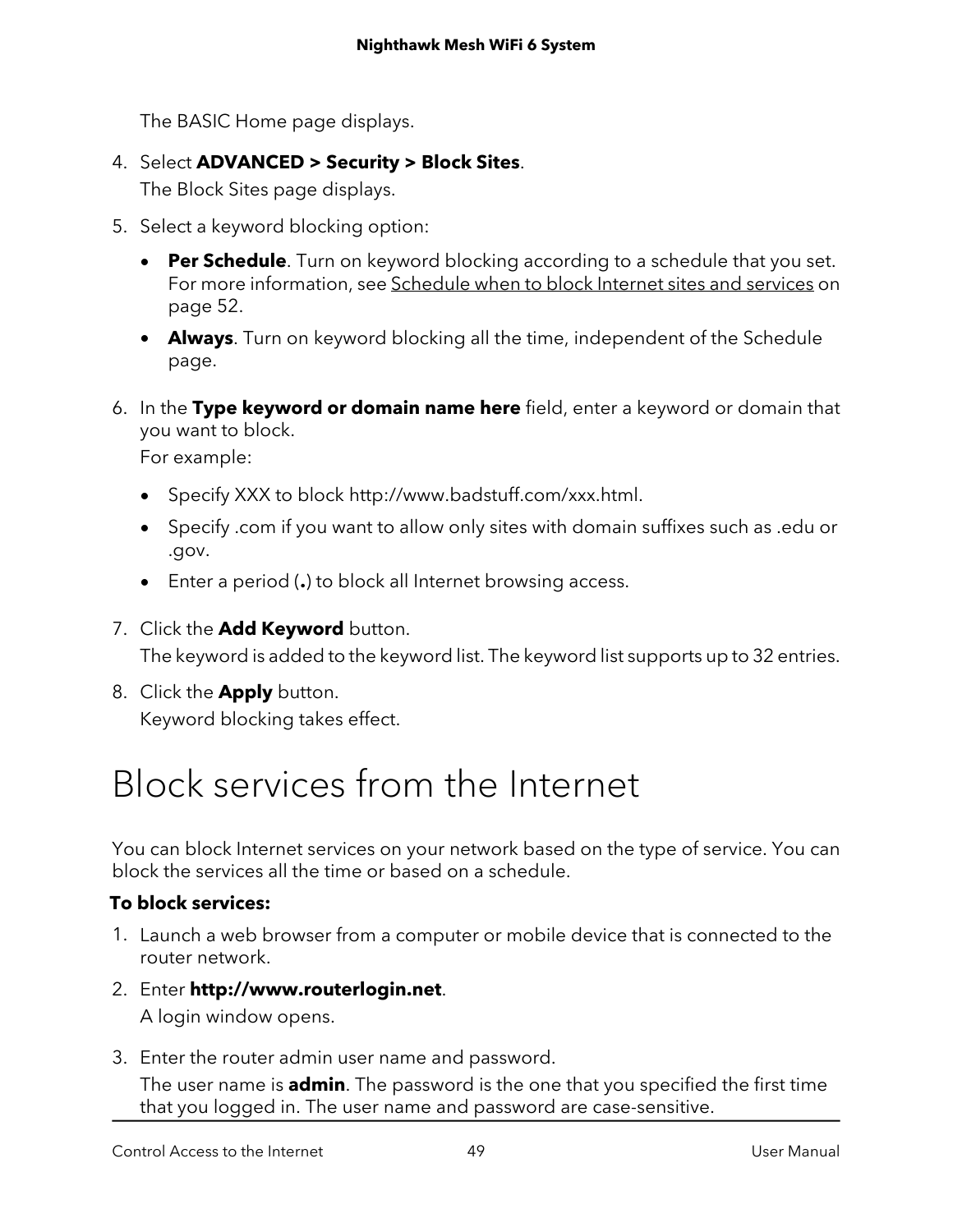The BASIC Home page displays.

4. Select **ADVANCED > Security > Block Services**.

The Block Services page displays.

- 5. Specify when to block the services:
	- **•** To block the services all the time, select the **Always** radio button.
	- **•** To block the services based on a schedule, select the **Per Schedule** radio button.

For information about how to specify the schedule, see [Schedule](#page-51-0) when to block Internet sites and [services](#page-51-0) on page 52.

6. Click the **Add** button.

The Block Services Setup page displays.

- 7. To add a service that is in the **Service Type** menu, select the application or service. The settings for this service automatically display in the fields.
- 8. To add a service or application that is not in the menu, select **User Defined**, and do the following:
	- a. If you know that the application uses either TCP or UDP, select the appropriate protocol. Otherwise, select **TCP/UDP** (both).
	- b. Enter the starting port and ending port numbers.

If the service uses a single port number, enter that number in both fields. To find out which port numbers the service or application uses, you can contact the publisher of the application, ask user groups or newsgroups, or search on the Internet.

- 9. Select a filtering option:
	- **• Only This IP Address**. Block services for a single computer.
	- **• IP Address Range**. Block services for a range of computers with consecutive IP addresses on your network.
	- **• All lP Addresses**. Block services for all computers on your network.

10. Click the **Add** button.

Your settings are saved.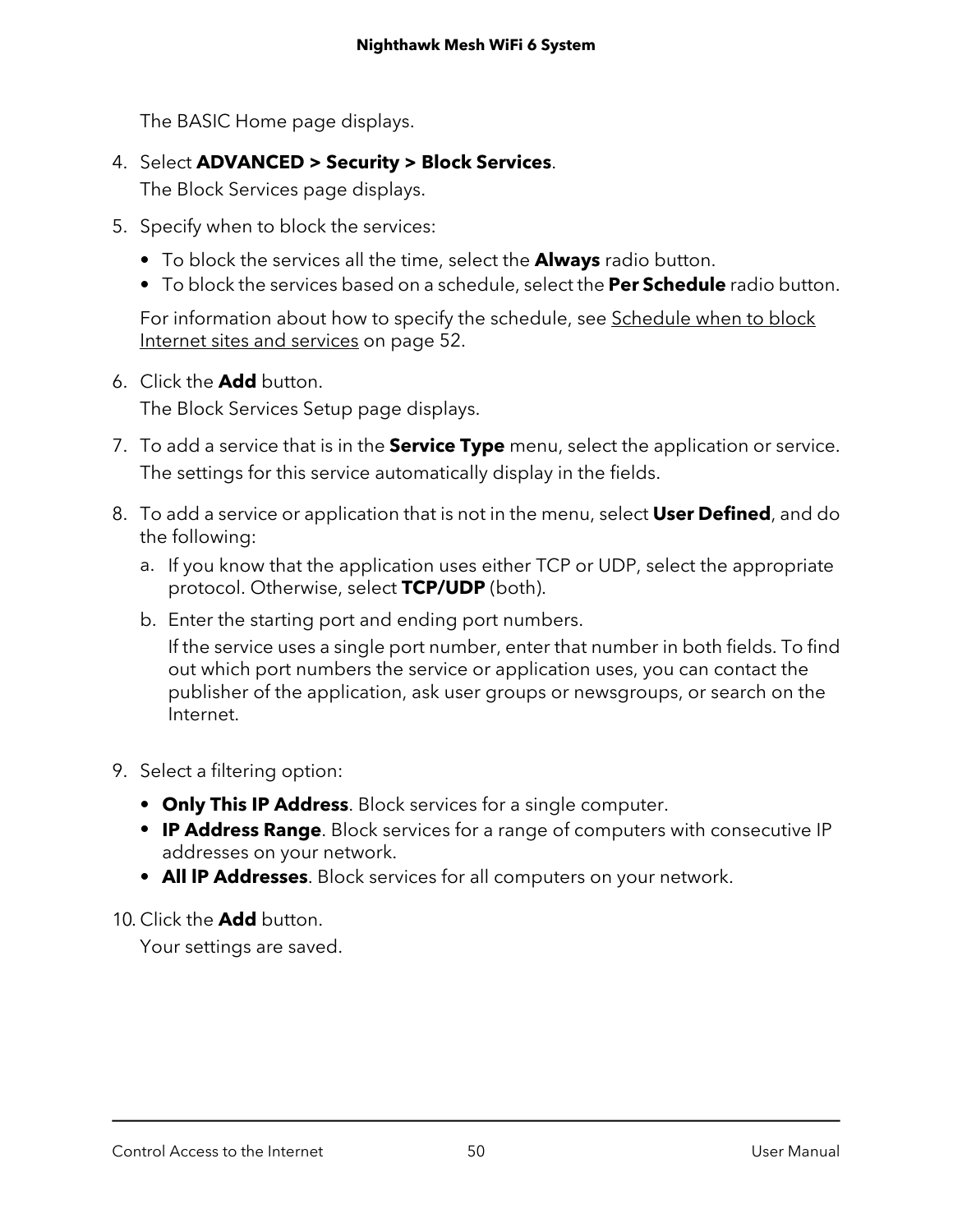# <span id="page-50-0"></span>Delete keywords from the blocked list

#### **To delete keywords from the list:**

- 1. Launch a web browser from a computer or mobile device that is connected to the router network.
- 2. Enter **http://www.routerlogin.net**. A login window opens.
- 3. Enter the router admin user name and password.

The user name is **admin**. The password is the one that you specified the first time that you logged in. The user name and password are case-sensitive.

The BASIC Home page displays.

- 4. Select **ADVANCED > Security > Block Sites**. The Block Sites page displays.
- 5. Do one of the following:
	- **•** To delete a single word, select it and click the **Delete Keyword** button. The keyword is removed from the list.
	- **•** To delete all keywords on the list, click the **Clear List** button. All keywords are removed from the list.
- <span id="page-50-1"></span>6. Click the **Apply** button.

Your settings are saved.

## Prevent blocking on a trusted computer

You can exempt one trusted computer from blocking. The computer that you exempt must be assigned a fixed IP address. You can use the reserved IP address feature to specify the IP address. See Manage reserved LAN IP [addresses](#page-79-0) on page 80.

#### **To specify a trusted computer:**

- 1. Launch a web browser from a computer or mobile device that is connected to the router network.
- 2. Enter **http://www.routerlogin.net**. A login window opens.
- 3. Enter the router admin user name and password.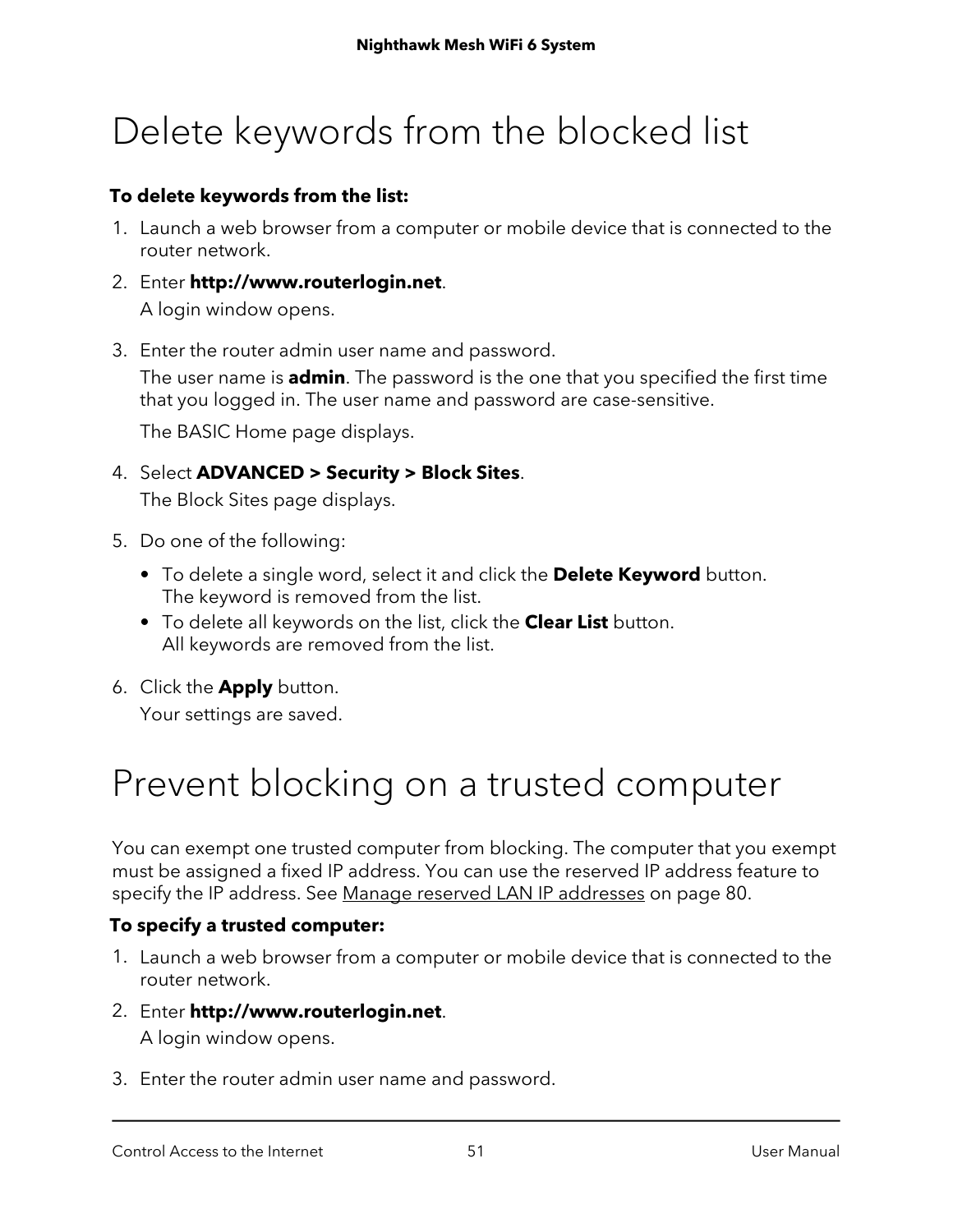The user name is **admin**. The password is the one that you specified the first time that you logged in. The user name and password are case-sensitive.

The BASIC Home page displays.

4. Select **ADVANCED > Security > Block Sites**.

The Block Sites page displays.

- 5. Scroll down and select the **Allow trusted IP address to visit blocked sites** check box.
- 6. In the **Trusted IP Address** field, enter the IP address of the trusted computer.
- <span id="page-51-0"></span>7. Click the **Apply** button. Your settings are saved.

## Schedule when to block Internet sites and services

When you schedule blocking, the same schedule is used to block sites and to block services.

#### **To schedule blocking:**

- 1. Launch a web browser from a computer or mobile device that is connected to your mesh network.
- 2. Enter **http://www.routerlogin.net**.

A login window opens.

3. Enter the router admin user name and password.

The user name is **admin**. The password is the one that you specified the first time that you logged in. The user name and password are case-sensitive.

The BASIC Home page displays.

#### 4. Select **ADVANCED > Security > Schedule**.

The Schedule page displays.

- 5. Specify when to block keywords and services:
	- **Days to Block**. Select the check box for each day that you want to block the keywords, or select the **Every Day** check box, which automatically selects the check boxes for all days.
	- **Time of Day to Block**. Select a start and end time in 24-hour format, or select the **All Day** check box for 24-hour blocking.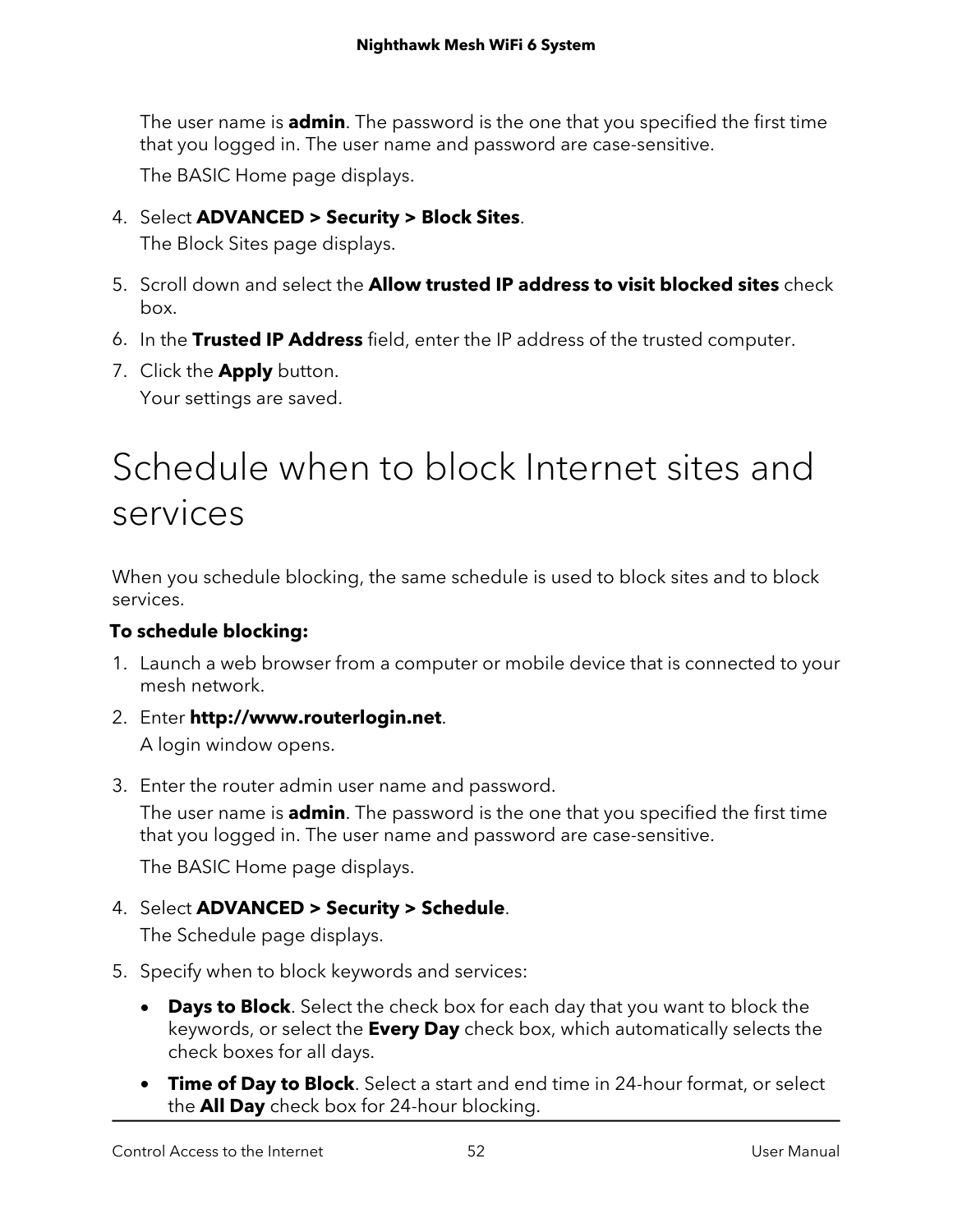6. Click the **Apply** button.

Your settings are saved.

## <span id="page-52-0"></span>Set up security event email notifications

The router can email you its logs of router activity. The log records router activity and security events such as attempts to access blocked sites or services.

#### **To set up email notifications:**

- 1. Launch a web browser from a computer or mobile device that is connected to your mesh network.
- 2. Enter **http://www.routerlogin.net**. A login window opens.
- 3. Enter the router admin user name and password.

The user name is **admin**. The password is the one that you specified the first time that you logged in. The user name and password are case-sensitive.

The BASIC Home page displays.

- 4. Select **ADVANCED > Security > E-mail**. The E-mail page displays.
- 5. Select the **Turn E-mail Notification On** check box.
- 6. In the **Send to This E-mail Address** field, type the email address to which logs and alerts are to be sent.

This email address is also used for the From address. If this field is blank, log and alert messages are not sent.

- 7. In the **Sender** field, enter the email sender's name.
- 8. In the **Your Outgoing Mail Server**field, enterthe name of yourISP outgoing (SMTP) mail server (such as mail.myISP.com).

You might be able to find this information in the configuration window of your email program. If you leave this field blank, log and alert messages are not sent.

9. In the **Outgoing Mail Server Port Number** field, enter a port number in the field. If you do not know the port number, leave the default port number.

Control Access to the Internet 53 User Manual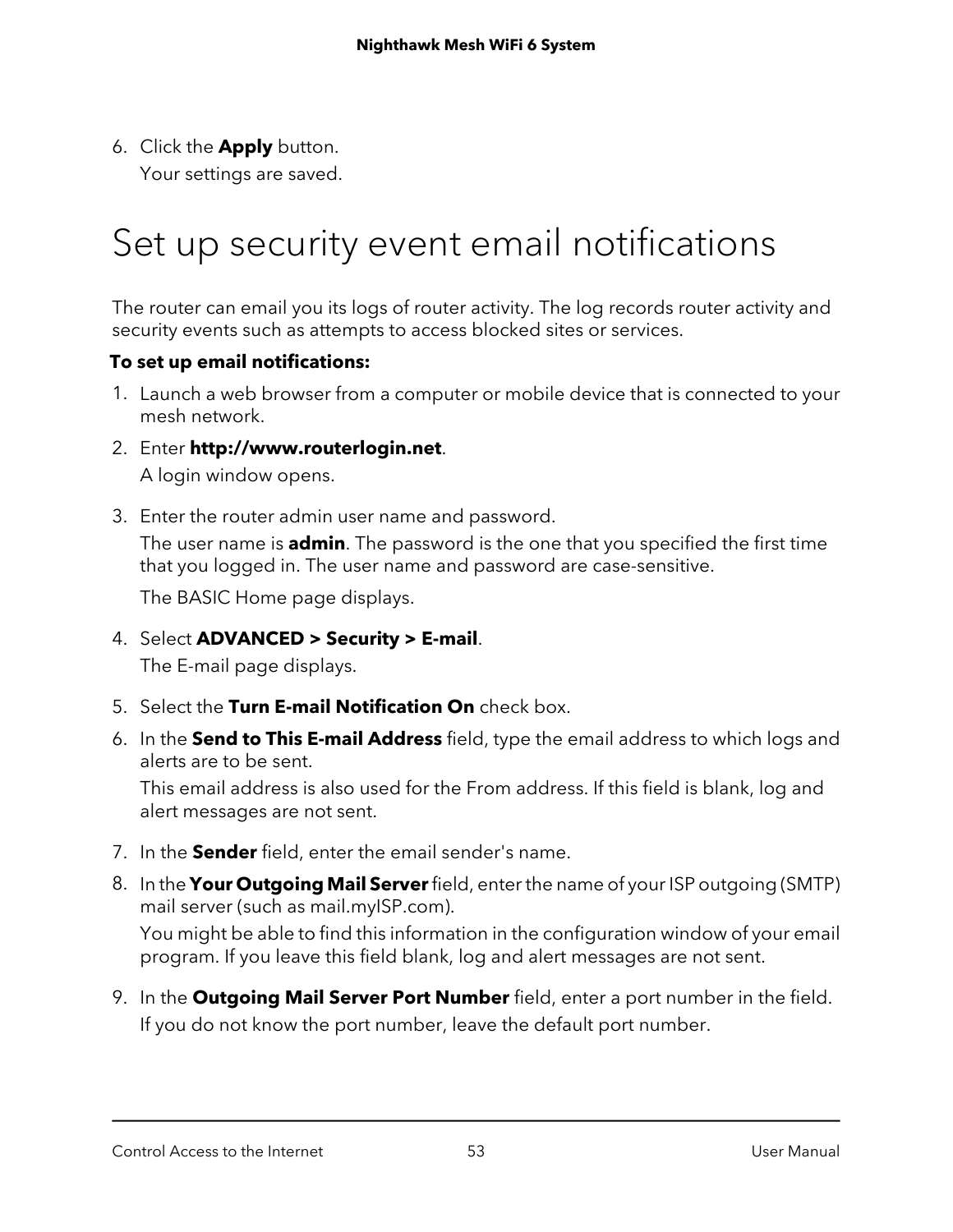- 10. If your outgoing email server requires authentication, select the **My Mail Server requires authentication** check box, and do the following:
	- a. In the **User Name** field, type the user name for the outgoing email server.
	- b. In the **Password** field, type the password for the outgoing email server.
- 11. To send alerts when someone attempts to visit a blocked site, select the **Send Alerts Immediately** check box.

Email alerts are sent immediately when someone attempts to visit a blocked site.

- 12. To send logs based on a schedule, specify these settings:
	- a. From **Send logs according to this schedule** menu, select the schedule type.
	- b. From the **Day** menu, select the day.
	- c. From the **Time** menu, select the time, and select the **am** or **pm** radio button.
- 13. Click the **Apply** button.

Your settings are saved.

Logs are sent automatically according to the schedule that you set. If the log fills before the specified time, it is sent. After the log is sent, it is cleared from the router memory. If the router cannot email the log and the log buffer fills, the router overwrites the log.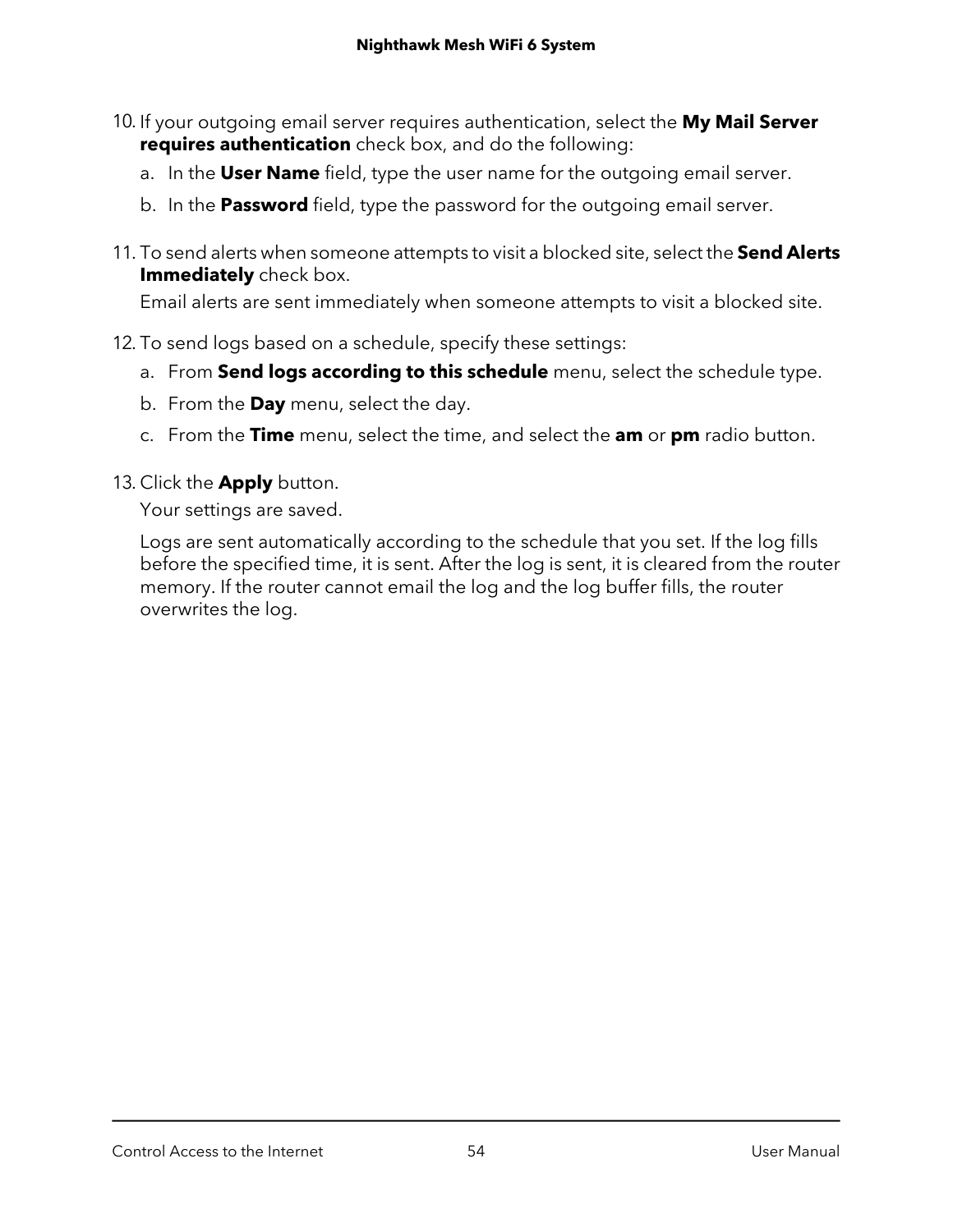# 5 Optimize Performance

You can set up the router to optimize performance for applications such as Internet gaming, high-definition video streaming, and VoIP communication. By default, the router uses Wi-Fi Multimedia Quality of Service (WMM QoS).

This chapter contains the following sections:

- Use Dynamic QoS to optimize Internet traffic [management](#page-55-0)
- Improve network [connections](#page-57-0) with Universal Plug and Play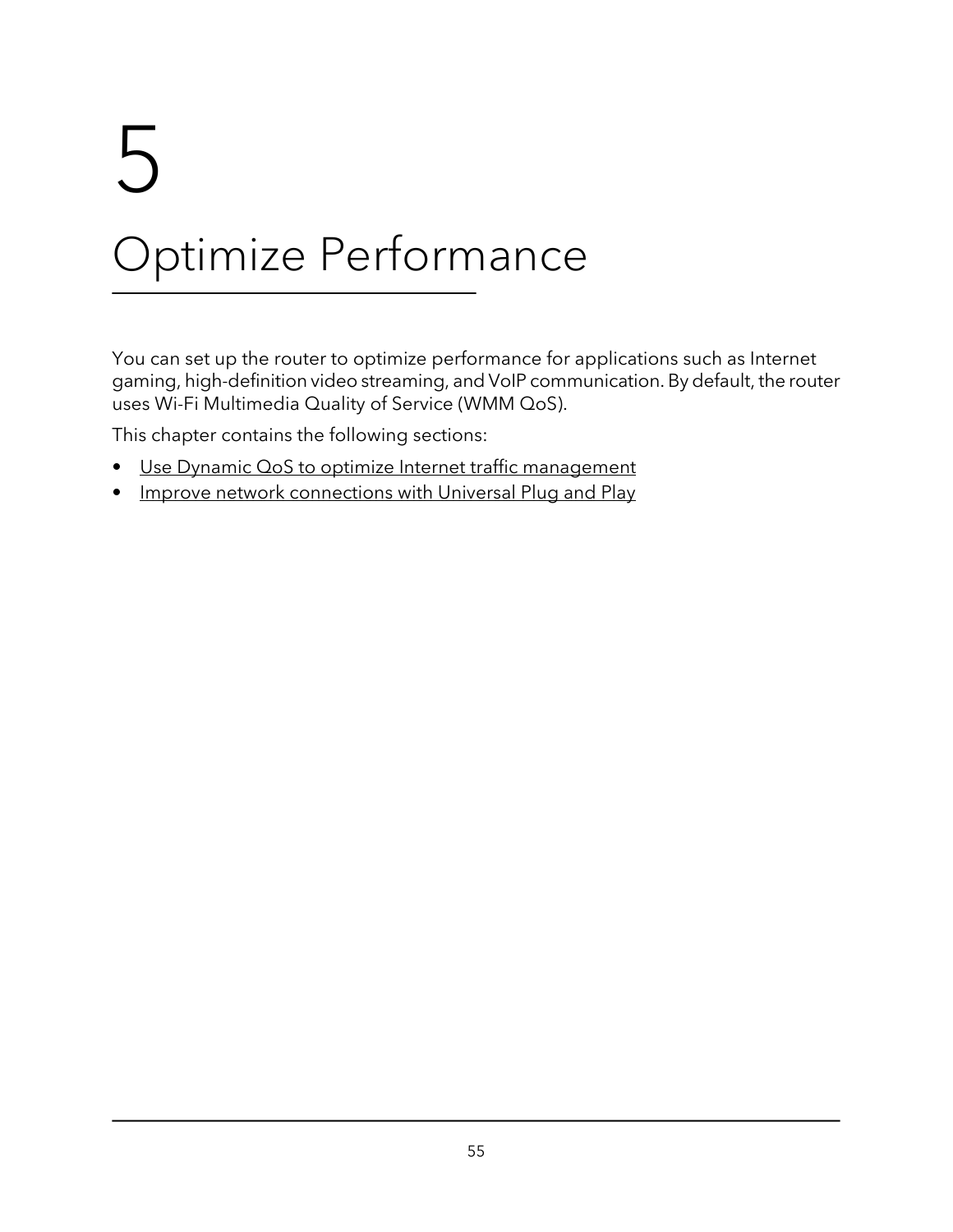## <span id="page-55-0"></span>Use Dynamic QoS to optimize Internet traffic management

Dynamic Quality of Service (QoS) helps improve your router's Internet traffic management capabilities through better application and device identification, bandwidth allocation, and traffic prioritization techniques. Dynamic QoS resolves traffic congestion when the Internet bandwidth is limited and different demands compete for bandwidth.

## Enable Dynamic QoS

Because not everyone uses Dynamic QoS, it is disabled by default.

#### **To enable Dynamic QoS:**

- 1. Launch a web browser from a computer or mobile device that is connected to your mesh network.
- 2. Enter **http://www.routerlogin.net**. A login window opens.
- 3. Enter the router admin user name and password.

The user name is **admin**. The password is the one that you specified the first time that you logged in. The user name and password are case-sensitive.

The BASIC Home page displays.

4. Select **QoS**.

The QoS page displays.

- 5. Select the **Enable QoS** check box.
- 6. Specify your Internet bandwidth:
	- **• Let Speedtest detect my Internet bandwidth**. We recommend that you use Speedtest to detect your Internet bandwidth. To use Speedtest, do the following:
		- a. For more accurate Speedtest results, make sure that no other devices are accessing the Internet.
		- b. Select the **Let Speedtest detect my Internet bandwidth** radio button.
		- c. Click the **Take a Speedtest** button. Speedtest determines your Internet bandwidth.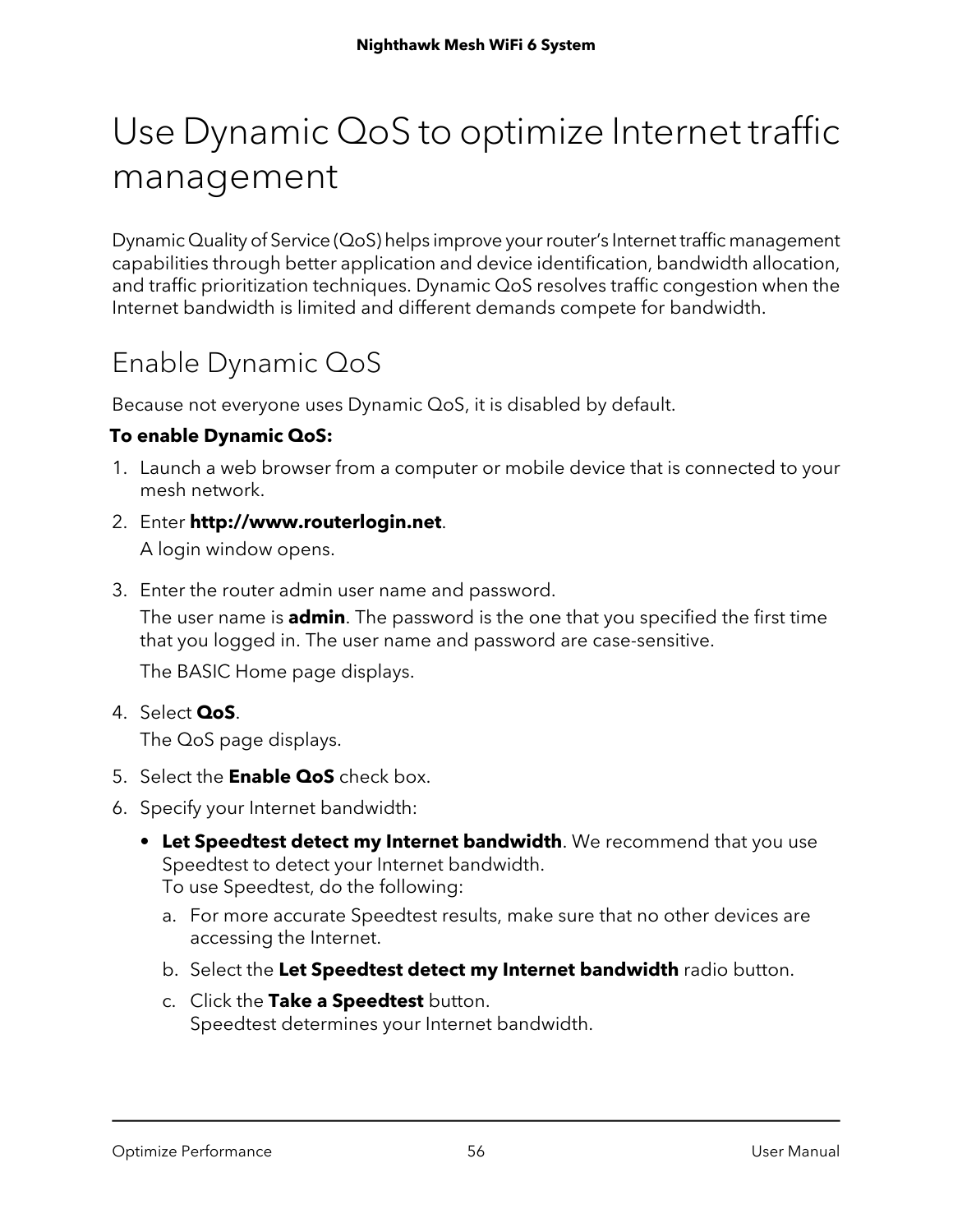- **• I want to define my Internet Bandwidth**. If you know what your download and upload speed are, select this radio button and enter your download and upload speeds in the fields.
- 7. Click the **Apply** button.

Your settings are saved.

### Enable or disable the automatic QoS database update

The router uses a QoS database of the most popular applications and services to implement Dynamic QoS. By default, the router automatically updates this database. You can turn off this feature and manually update the database.

#### **To enable or disable the automatic Dynamic QoS database update:**

- 1. Launch a web browser from a computer or mobile device that is connected to your mesh network.
- 2. Enter **http://www.routerlogin.net**. A login window opens.
- 3. Enter the router admin user name and password.

The user name is **admin**. The password is the one that you specified the first time that you logged in. The user name and password are case-sensitive.

The BASIC Home page displays.

4. Select **QoS**.

The QoS page displays. If you already enabled Dynamic QoS, the **Enable QoS** check box is selected.

- 5. Select or clear the **Automatically update performance optimization database** check box.
- 6. Click the **Apply** button.

Your settings are saved.

## Manually update the dynamic QoS database

The router uses a QoS database of the most popular applications and services to implement Dynamic QoS. By default, the router automatically updates this database when you enable Dynamic QoS, but if you turned off the automatic update feature, you can manually update the database.

Optimize Performance 57 User Manual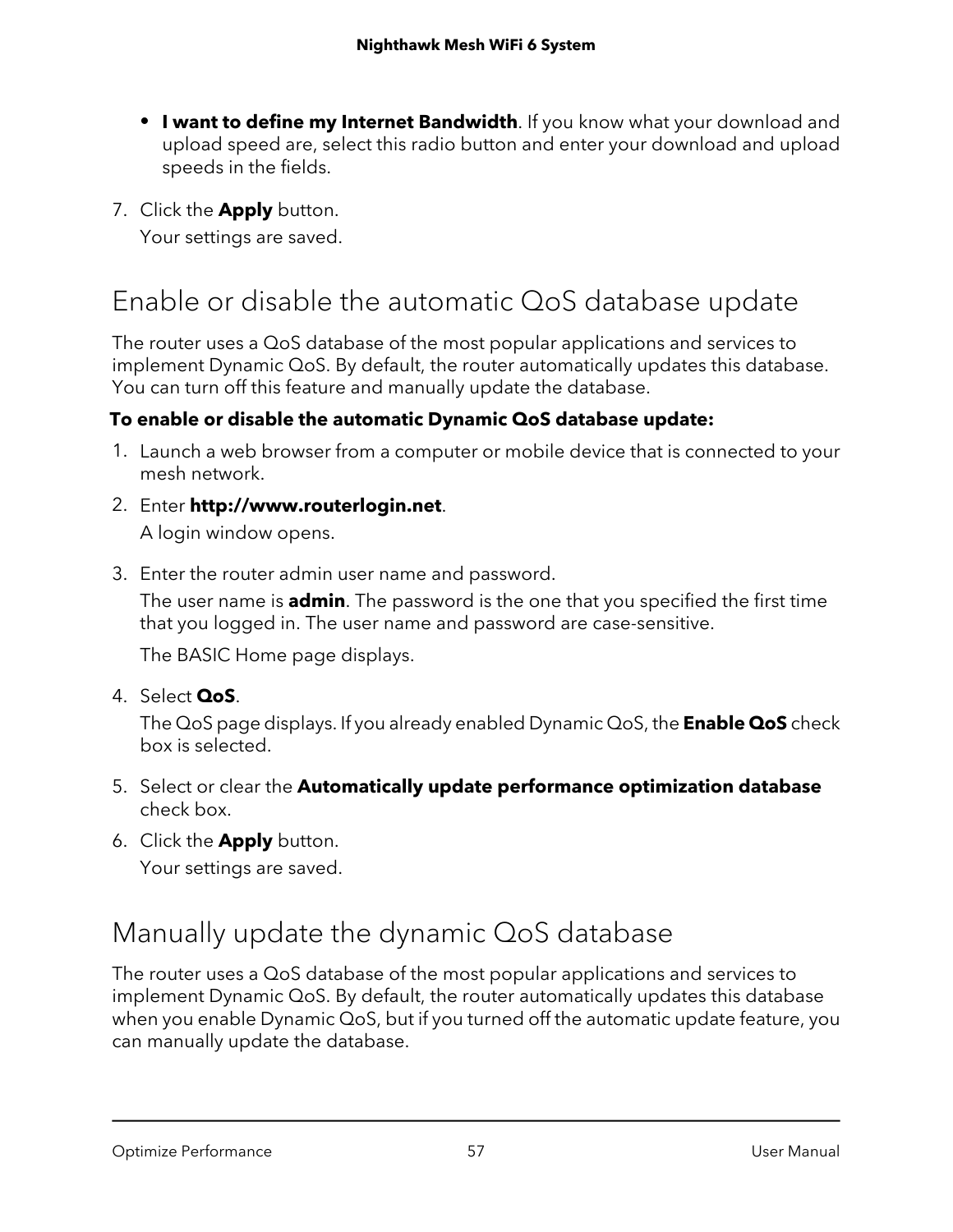#### **To manually update the Dynamic QoS database:**

- 1. Launch a web browser from a computer or mobile device that is connected to your mesh network.
- 2. Enter **http://www.routerlogin.net**.

A login window opens.

3. Enter the router admin user name and password. The user name is **admin**. The password is the one that you specified the first time that you logged in. The user name and password are case-sensitive.

The BASIC Home page displays.

4. Select **QoS**.

The QoS page displays. If you already enabled Dynamic QoS, the **Enable QoS** check box is selected.

- 5. Click the **Update Now** button. The router checks for the newest version of the database and downloads it.
- <span id="page-57-0"></span>6. Click the **Apply** button. Your settings are saved.

## Improve network connections with Universal Plug and Play

Universal Plug and Play (UPnP) helps devices such as Internet appliances and computers access the network and connect to other devices as needed. UPnP devices can automatically discover the services from other registered UPnP devices on the network.

If you use applications such as multiplayer gaming, peer-to-peer connections, orreal-time communications such as instant messaging or remote assistance (a feature in Windows XP), enable UPnP.

#### **To enable Universal Plug and Play:**

- 1. Launch a web browser from a computer or mobile device that is connected to your mesh network.
- 2. Enter **http://www.routerlogin.net**. A login window opens.
- 3. Enter the router admin user name and password.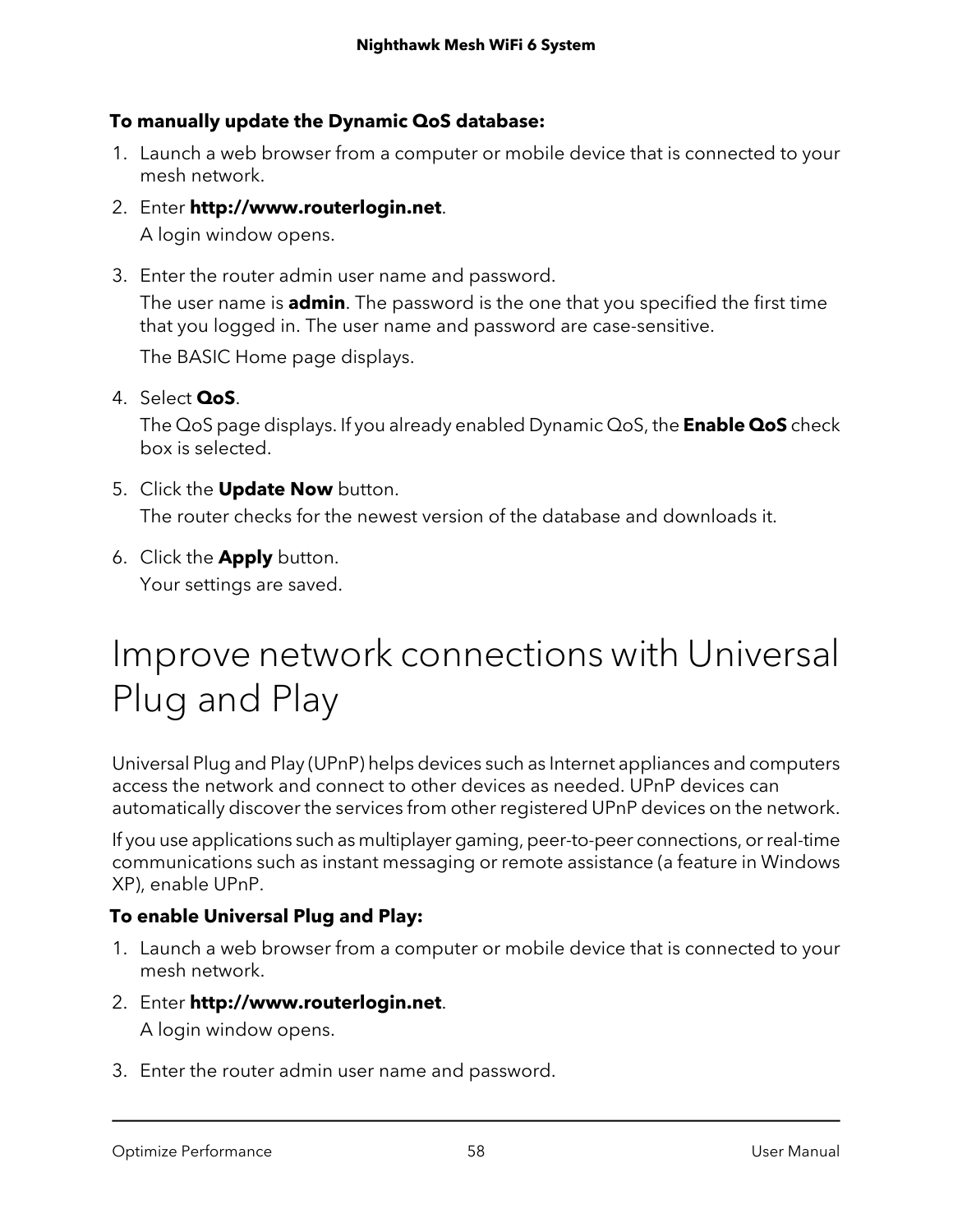The user name is **admin**. The password is the one that you specified the first time that you logged in. The user name and password are case-sensitive.

The BASIC Home page displays.

#### 4. Select **ADVANCED > Advanced Setup > UPnP**.

The UPnP page displays.

5. Select the **Turn UPnP On** check box.

By default, this check box is selected. UPnP for automatic device configuration can be enabled or disabled. If the **Turn UPnP On** check box is cleared, the router does not allow any device to automatically control router resources, such as port forwarding.

6. Type the advertisement period in minutes.

The advertisement period specifies how often the router broadcasts its UPnP information. This value can range from 1 to 1440 minutes. The default period is 30 minutes. Shorter durations ensure that control points receive current device status at the expense of more network traffic. Longer durations can compromise the freshness of the device status but can significantly reduce network traffic.

7. Type the advertisement time to live in hops.

The time to live for the advertisement is measured in hops (steps) for each UPnP packet sent. Hops are the steps a packet takes between routers. The number of hops can range from 1 to 255. The default value for the advertisement time to live is 4 hops, which should be fine for most home networks. If you notice that some devices are not being updated or reached correctly, it might be necessary to increase this value.

8. Click the **Apply** button.

The UPnP Portmap Table displays the IP address of each UPnP device that is accessing the router and which ports (internal and external) that device opened. The UPnP Portmap Table also displays what type of port is open and whether that port is still active for each IP address.

9. To refresh the information in the UPnP Portmap Table, click the **Refresh** button.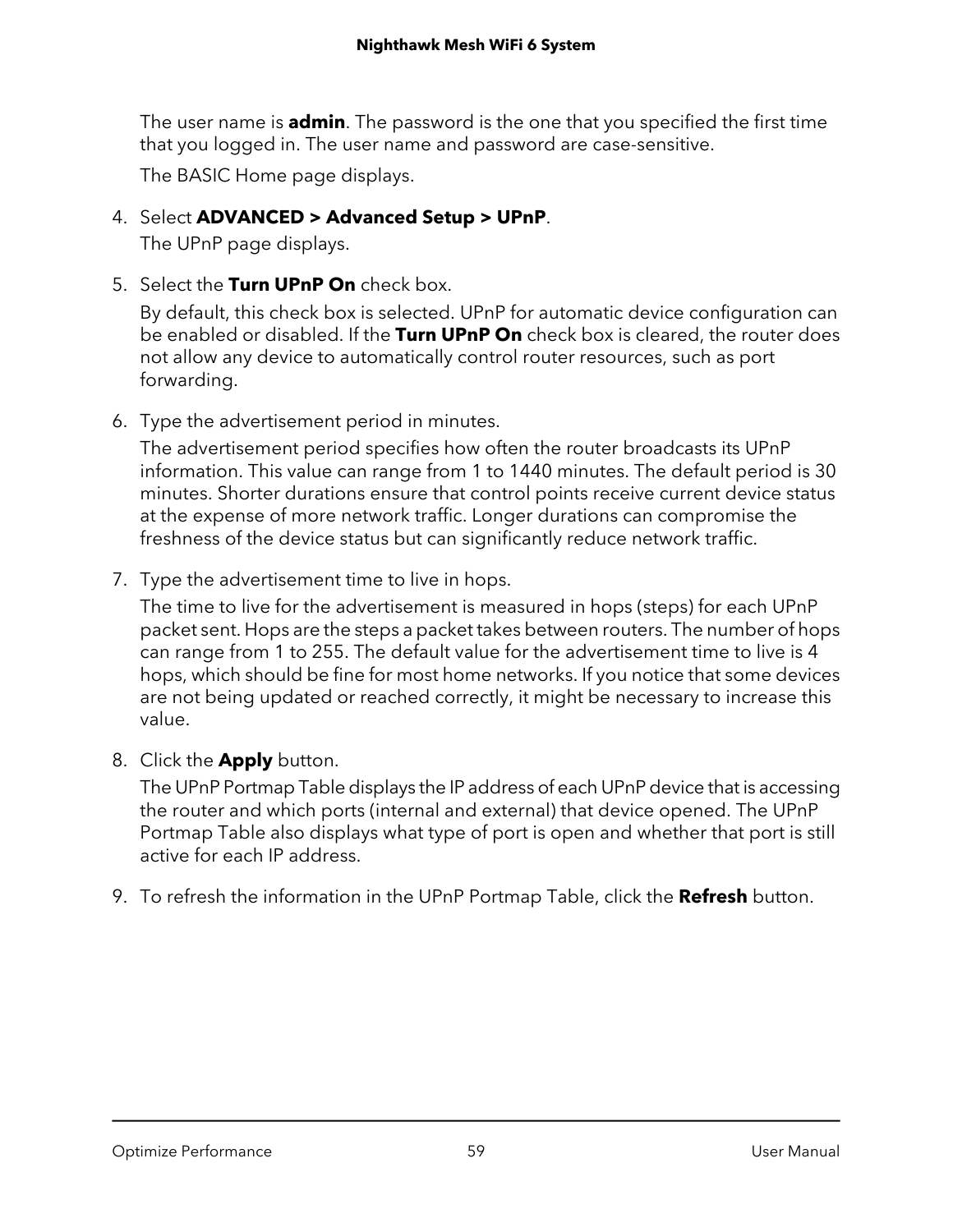# 6

# Manage WiFi Settings

You can customize the mesh network WiFi settings.

This chapter contains the following sections:

- Change the WiFi [password](#page-60-0) or the WiFi security
- Add a WiFi [network](#page-61-0)
- Set up a quest WiFi [network](#page-62-0)
- Use the WPS wizard for WiFi [connections](#page-64-0)
- Enable or disable 20/40 MHz [coexistence](#page-65-0) for the 2.4 GHz radio
- Hide your mesh [network's](#page-66-0) SSID
- Generate a new backhaul [password](#page-67-0)
- Enable or disable implicit [beamforming](#page-67-1)
- Enable or [disable](#page-68-0) AX WiFi
- Change the region of [operation](#page-69-0)
- Change the CTS/RTS threshold or [preamble](#page-70-0) mode for a radio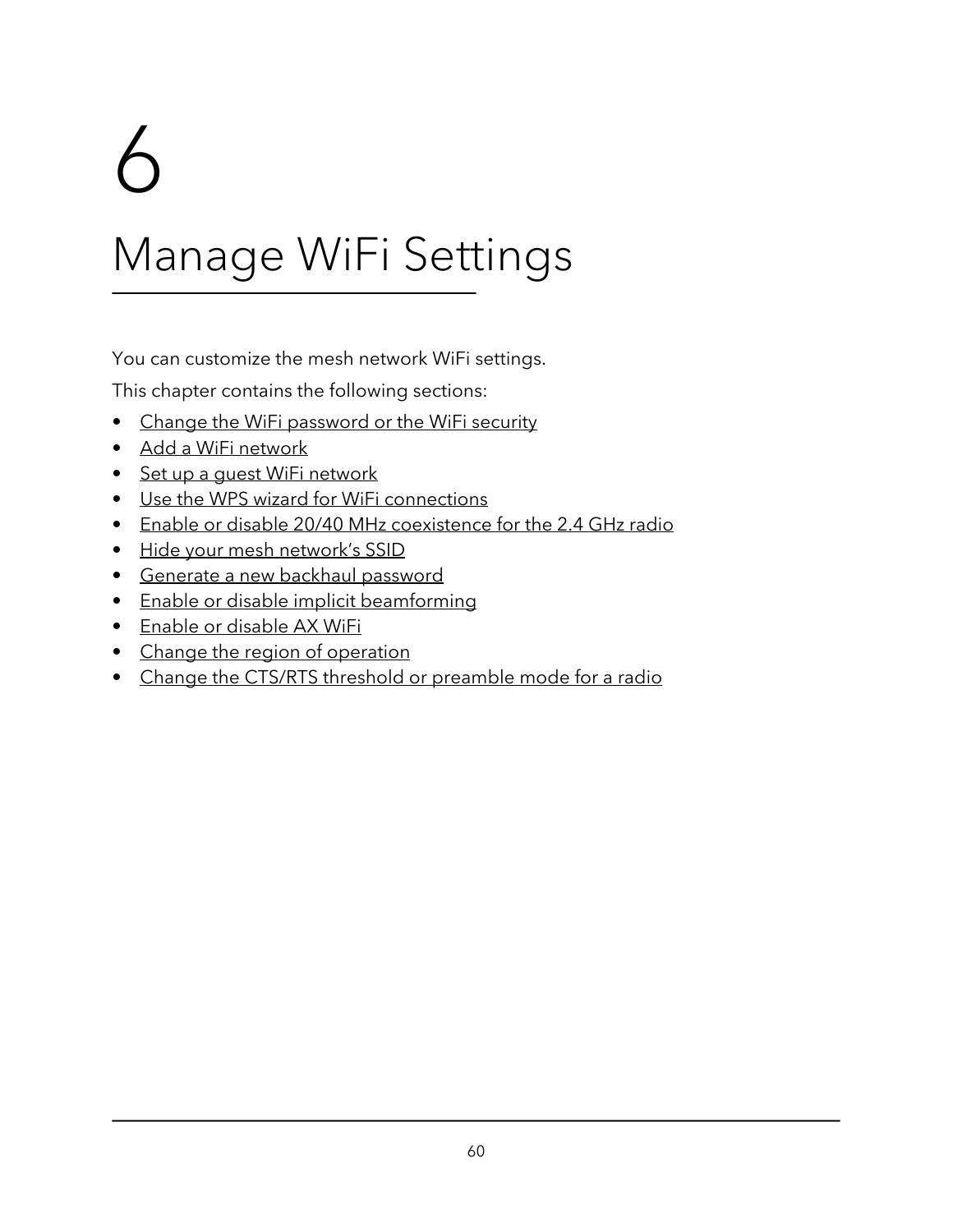# <span id="page-60-0"></span>Change the WiFi password or the WiFi security

The router and satellite come preset with the same WiFi network name (SSID) and the same WiFi security. You can find the SSID and password on the router label and on the satellite label.

If you log in to the router and change the WiFi settings, the router automatically sends the new settings to the satellite. We recommend that you do not disable security.

#### **To change the WiFi password or the WiFi security:**

- 1. Launch a web browser from a computer or mobile device that is connected your mesh network.
- 2. Enter **http://www.routerlogin.net**.

A login window opens.

3. Enter the router admin user name and password.

The user name is **admin**. The password is the one that you specified the first time that you logged in. The user name and password are case-sensitive.

The BASIC Home page displays.

#### 4. Select **Wireless**.

The Wireless Settings page displays.

5. To change the WiFi password, enter a new password in the **Password (Network Key)** field.

You must enter a phrase of 8 to 63 characters. The **Password (Network Key)** field displays if the **WPA2-PSK [AES]**, **WPA-PSK [TKIP] + WPA2-PSK [AES]**, or **WPA3-Personal** security radio button is selected.

- 6. To change the WiFi security, select a **Security Options** radio button.
	- **None**. An open WiFi network that does not provide any security. Any WiFi device can join the WiFi network. We recommend that you do not use an open WiFi network.
	- **WPA2-PSK [AES]**. This type of security is Wi-Fi Protected Access (WPA) version 2 with a pre-shared key. It uses WPA2-Personal standard encryption with the AES encryption type.
	- **WPA-PSK [TKIP] + WPA2-PSK [AES]**. This type of security allows clients to use either WPA-Personal [TKIP] or WPA2-Personal [AES].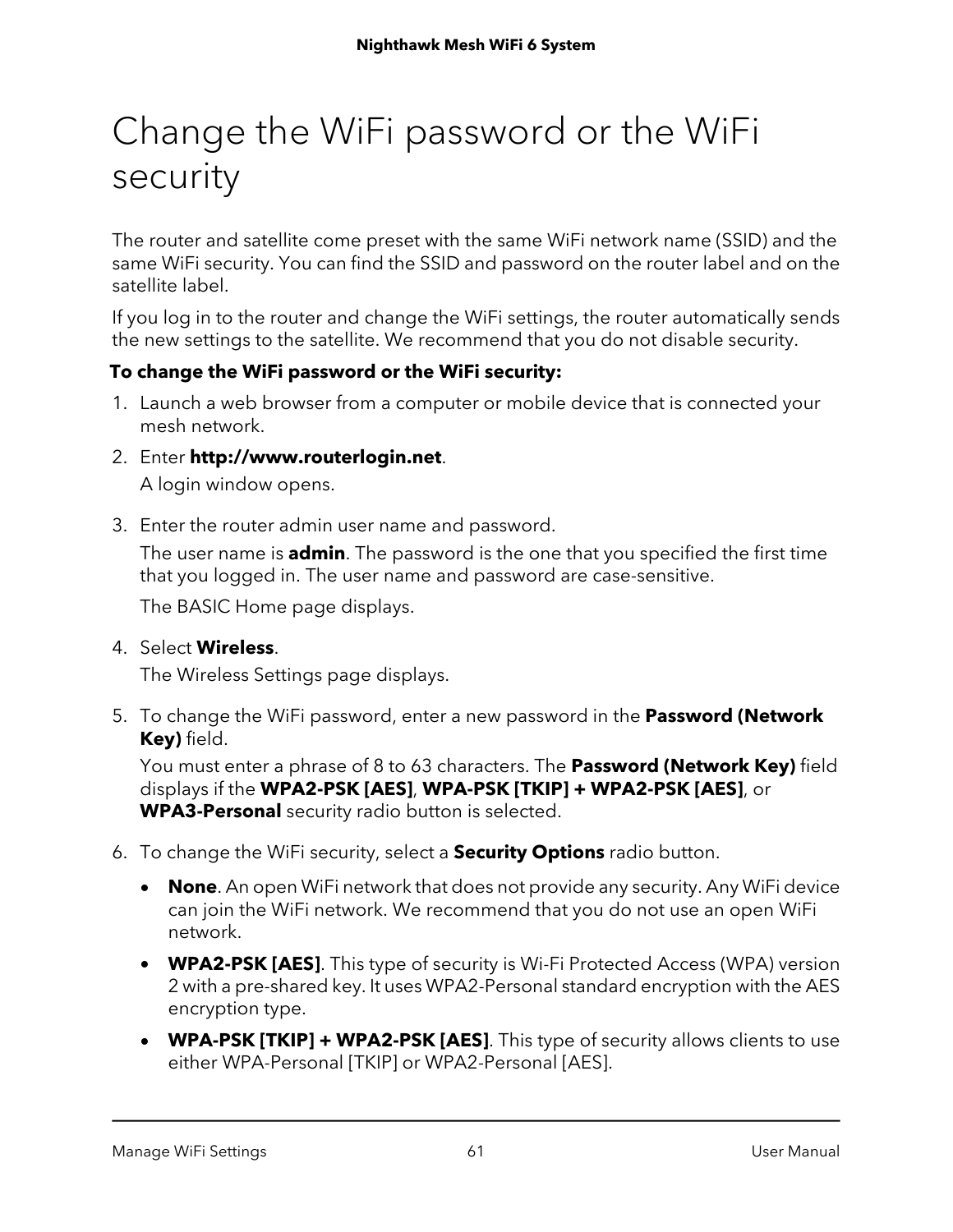- **WPA3-Personal**. This type of security enables WiFi devices that support WPA3 to join the router's WiFi network. WPA3 is the latest security standard and is more secure than WPA2.
- 7. Click the **Apply** button.

Your settings are saved.

## <span id="page-61-0"></span>Add a WiFi network

The router and satellite have one default WiFi network, for which the WiFi network name (SSID) and network key (password) are on the router label and on the satellite label. In addition, the router can support two additional and separate WiFi networks: One 2.4 GHz WiFi network and one 5 GHz WiFi network.

If you add a WiFi network, the router automatically sends the new settings to the satellite so that both the router and satellite broadcast the new WiFi network.

#### **To add a WiFi network:**

- 1. Launch a web browser from a computer or mobile device that is connected to your mesh network.
- 2. Enter **http://www.routerlogin.net**.

A login window opens.

3. Enter the router admin user name and password.

The user name is **admin**. The password is the one that you specified the first time that you logged in. The user name and password are case-sensitive.

The BASIC Home page displays.

4. Select **Customize WiFi Network**.

The Customize WiFi Network page displays.

5. Select the **Customize 2.4 GHz WiFi Network** or **Customize 5 GHz WiFi Network** check box.

You can add a WiFi network in the 2.4 GHz band and the 5 GHz band.

6. To control the SSID broadcast, select or clear the **Enable SSID Broadcast** check box.

When this check box is selected, the router broadcasts the SSID so that it displays when you scan for local WiFi networks on your computer or mobile device.

7. To add an SSID, type a name in the **Customized 2.4 GHz WiFi Network Name (SSID)** or **Customized 5 GHz WiFi Network Name (SSID)** field.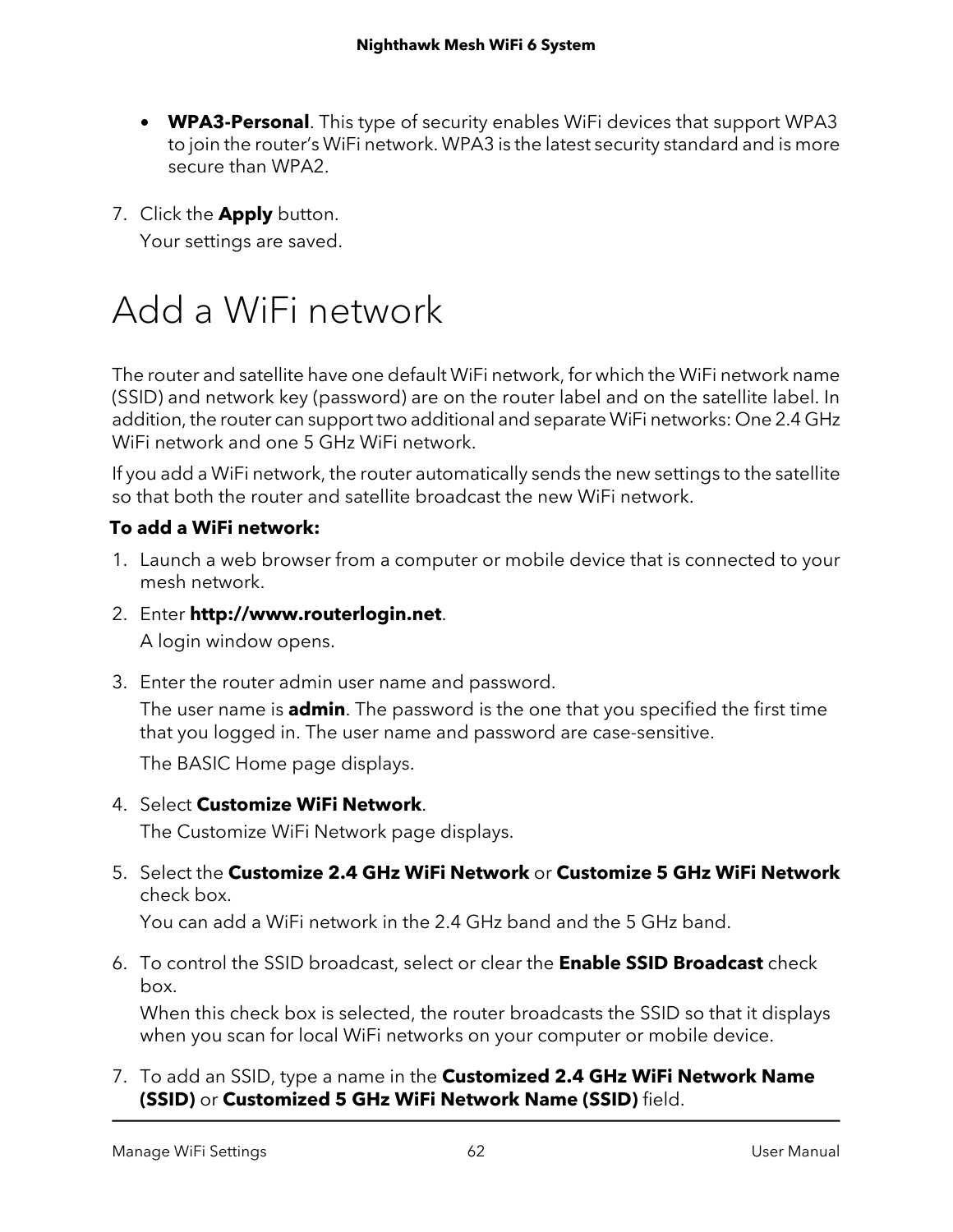The name can be up to 32 characters long and it is case-sensitive. The default SSIDs are NETGEAR\_2G and NETGEAR\_5G.

- 8. Set the WiFi security by selecting one of the following **Security Options** radio buttons:
	- **None**. An open WiFi network that does not provide any security. Any WiFi device can join the WiFi network. We recommend that you do not use an open WiFi network.
	- **WPA2-PSK [AES]**. This type of security is Wi-Fi Protected Access (WPA) version 2 with a pre-shared key. It uses WPA2-Personal standard encryption with the AES encryption type.
	- **WPA-PSK [TKIP] + WPA2-PSK [AES]**. This type of security allows clients to use either WPA-Personal [TKIP] or WPA2-Personal [AES].
	- **WPA3-Personal**. This type of security enables WiFi devices that support WPA3 to join the router's WiFi network. WPA3 is the latest security standard and is more secure than WPA2.
- 9. Set a WiFi password in the **Password (Network Key)** field.

You must enter a phrase of 8 to 63 characters or 64 hexadecimal digits. The **Password (Network Key)** field displays if you select the **WPA2-PSK [AES]**, **WPA-PSK [TKIP] + WPA2-PSK [AES]**, or **WPA3-Personal** security radio button.

10. Click the **Apply** button.

Your settings are saved.

- 11. Make sure that you can connect wirelessly to the network with its new settings. If you cannot connect wirelessly, check the following:
	- **•** Is your computer or mobile device connected to another WiFi network in your area? Some WiFi devices automatically connect to the first open network without WiFi security that they discover.
	- **•** Is your computer or mobile device trying to connect to your network with its old settings (before you changed the settings)? If so, update the WiFi network selection in your computer or mobile device to match the current settings for your network.

## <span id="page-62-0"></span>Set up a guest WiFi network

A guest network allows visitors to use the Internet without using your WiFi security password or with a different WiFi password. The guest WiFi network can broadcast simultaneously in both the 2.4 GHz and the 5 GHz band. Although the guest network is disabled by default, it is configured as an open network without security.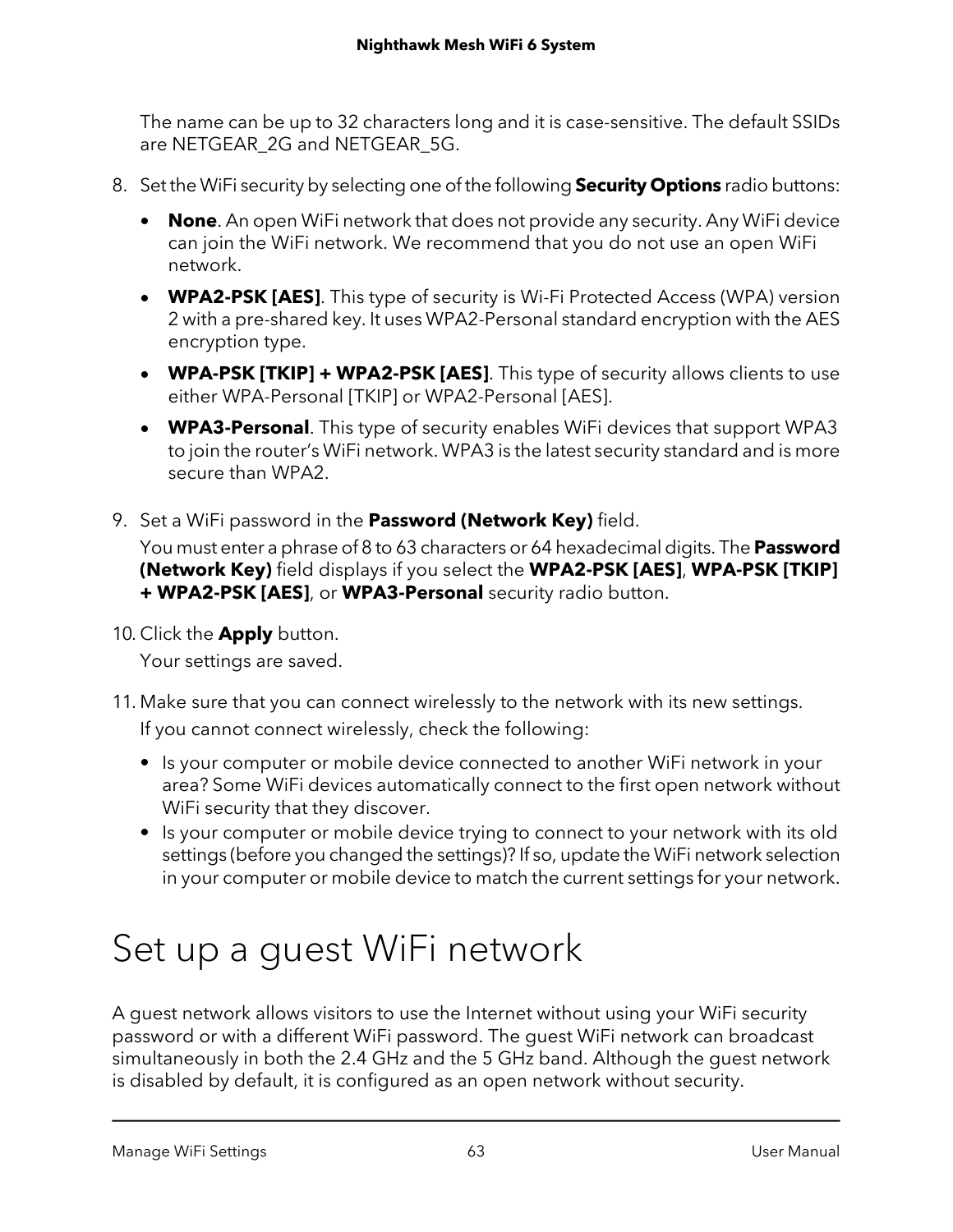If you enable the guest WiFi network, the router automatically sends the new settings to the satellite so that both the router and satellite broadcast the guest WiFi network.

#### **To enable and set up a guest network:**

- 1. Launch a web browser from a computer or mobile device that is connected to your mesh network.
- 2. Enter **http://www.routerlogin.net**. A login window opens.
- 3. Enter the router admin user name and password.

The user name is **admin**. The password is the one that you specified the first time that you logged in. The user name and password are case-sensitive.

The BASIC Home page displays.

#### 4. Select **Guest Network**.

The Guest Network Settings page displays.

- 5. Select the **Enable Guest Network** check box. By default, the guest WiFi network is disabled.
- 6. To control the SSID broadcast, select or clear the **Enable SSID Broadcast** check box.

When this check box is selected, the router broadcasts the SSID so that it displays when you scan for local WiFi networks on your computer or mobile device.

7. Either use the default WiFi network name (SSID) ortype a name in the **Guest Wireless Network Name (SSID)** field.

The default SSID is NETGEAR\_GUEST. If you type another name, it can be up to 32 characters long and it is case-sensitive.

- 8. Set the WiFi security by selecting one of the following **Security Options** radio buttons:
	- **None**. An open WiFi network that does not provide any security. Any WiFi device can join the WiFi network. We recommend that you do not use an open WiFi network. This is the default setting.
	- **WPA2-PSK [AES]**. This type of security is Wi-Fi Protected Access (WPA) version 2 with a pre-shared key. It uses WPA2-Personal standard encryption with the AES encryption type.
	- **WPA-PSK [TKIP] + WPA2-PSK [AES]**. This type of security allows clients to use either WPA-Personal [TKIP] or WPA2-Personal [AES].
	- **WPA3-Personal**. This type of security enables WiFi devices that support WPA3 to join the router's WiFi network. WPA3 is the latest security standard and is more secure than WPA2.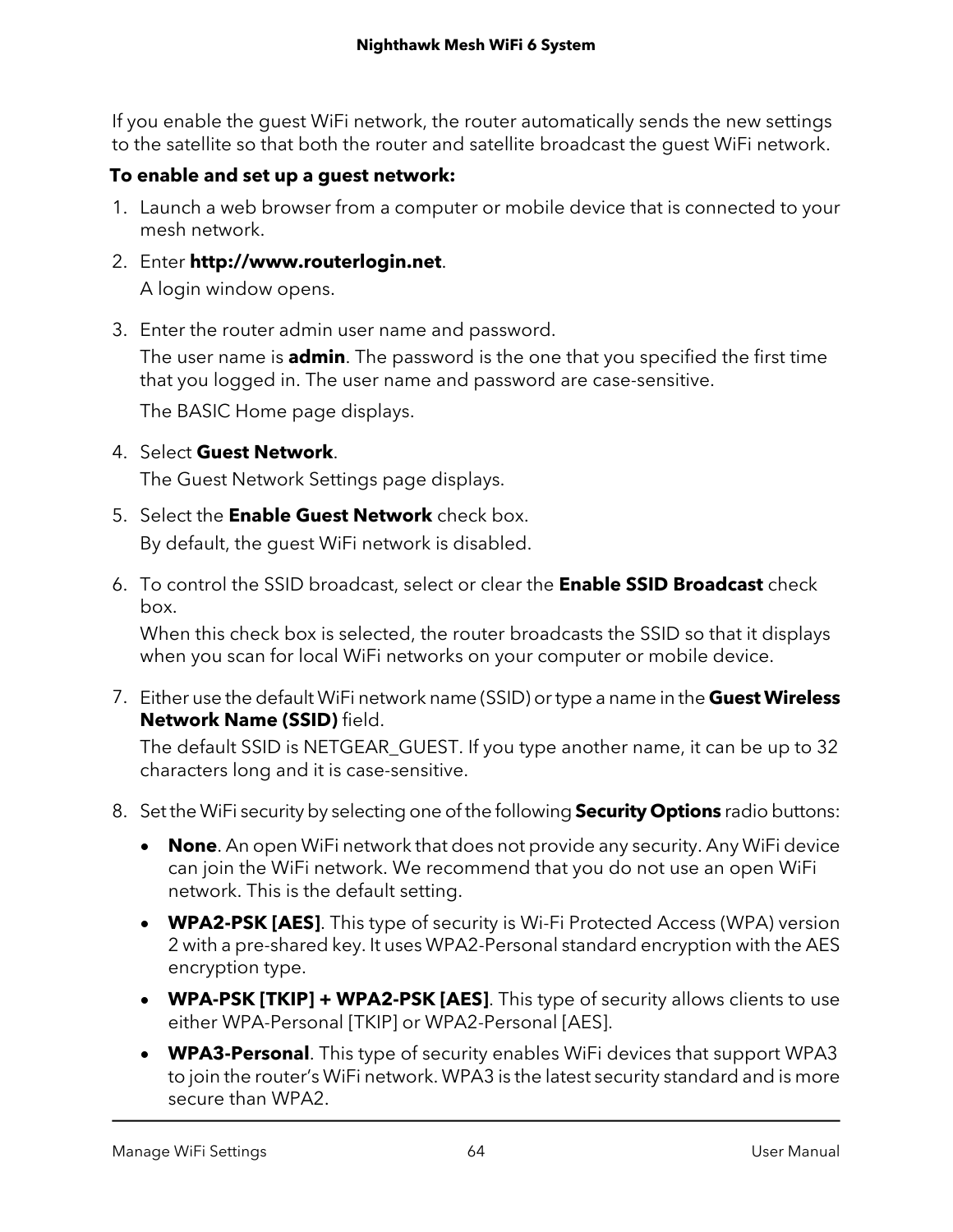9. Unless you select **None** in the previous step, set a WiFi password in the **Password (Network Key)** field.

You must enter a phrase of 8 to 63 characters or 64 hexadecimal digits. The **Password (Network Key)** field displays if you select the **WPA2-PSK [AES]**, **WPA-PSK [TKIP] + WPA2-PSK [AES]**, or **WPA3-Personal** security radio button.

10. Click the **Apply** button.

Your settings are saved.

11. Make sure that you can reconnect over WiFi to the guest network.

If you cannot connect over WiFi, check the following:

- If your computer or mobile device is already connected to another WiFi network in your area, disconnect it from that WiFi network and connect it to the WiFi network that the router provides. Some WiFi devices automatically connect to the first open network without WiFi security that they discover.
- Does your computer or mobile device display as an attached device? If it does, it is connected to the guest network.
- <span id="page-64-0"></span>• Are you using the correct network name (SSID) and password?

## Use the WPS wizard for WiFi connections

The WPS Wizard helps you add a WPS-enabled device to your WiFi network without typing the WiFi password.

#### **To use the WPS Wizard:**

- 1. Launch a web browser from a computer or mobile device that is connected to your mesh network.
- 2. Enter **http://www.routerlogin.net**.

A login window opens.

3. Enter the router admin user name and password.

The user name is **admin**. The password is the one that you specified the first time that you logged in. The user name and password are case-sensitive.

The BASIC Home page displays.

4. Select **ADVANCED > WPS Wizard**.

A note explaining WPS displays.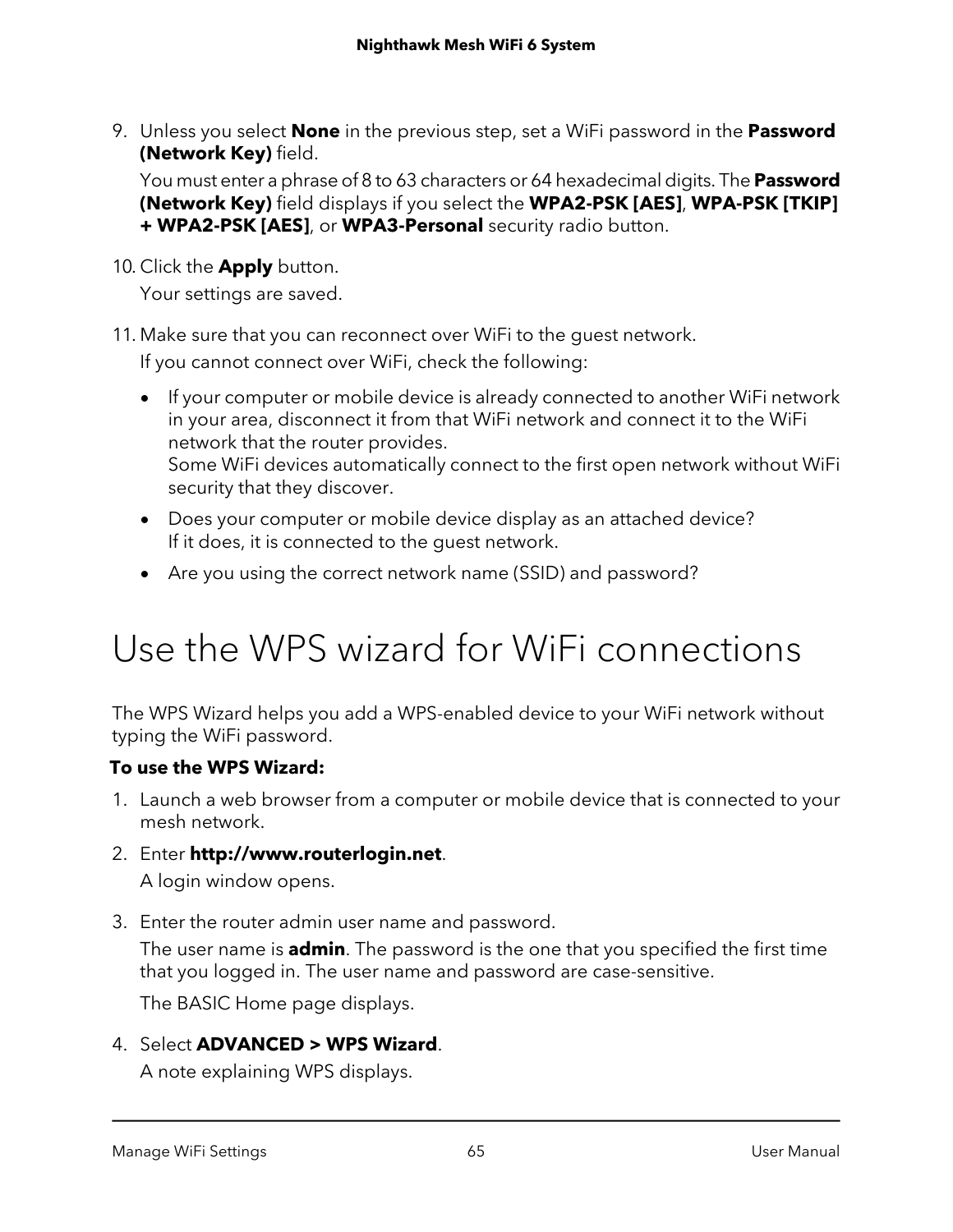5. Click the **Next** button.

The WPS page displays.

- 6. Select a setup method:
	- **• Push button**. Click the **WPS** button on this page.
	- **• PIN Number**. The page adjusts. Enter the client security PIN and click the **Next** button.
- 7. Within two minutes, go to the WPS-enabled device and use its WPS software to connect to the WiFi network.

<span id="page-65-0"></span>The WPS process automatically sets up yourr WPS-enabled device with the network password when it connects. The router WPS page displays a confirmation message.

## Enable or disable 20/40 MHz coexistence for the 2.4 GHz radio

20/40 coexistence allows a 20 MHz and 40 MHz channel width to be supported simultaneously. By default, 20/40 MHz coexistence is enabled on the 2.4 GHz radio to prevent interference between WiFi networks in your environment at the expense of the WiFi speed. If no other WiFi networks are present in your environment, you can disable 20/40 MHz coexistence to increase the WiFi speed on the 2.4 GHz radio to the maximum supported speed for the WiFi mode.

20/40 MHz coexistence applies to the 2.4 GHz radio.

#### **To enable or disable 20/40 MHz coexistence for the 2.4 GHz radio:**

- 1. Launch a web browser from a computer or mobile device that is connected to your mesh network.
- 2. Enter **http://www.routerlogin.net**.

A login window opens.

3. Enter the router admin user name and password.

The user name is **admin**. The password is the one that you specified the first time that you logged in. The user name and password are case-sensitive.

The BASIC Home page displays.

4. Select **ADVANCED > Advanced Setup > Wireless Settings**.

The Wireless Setup page displays.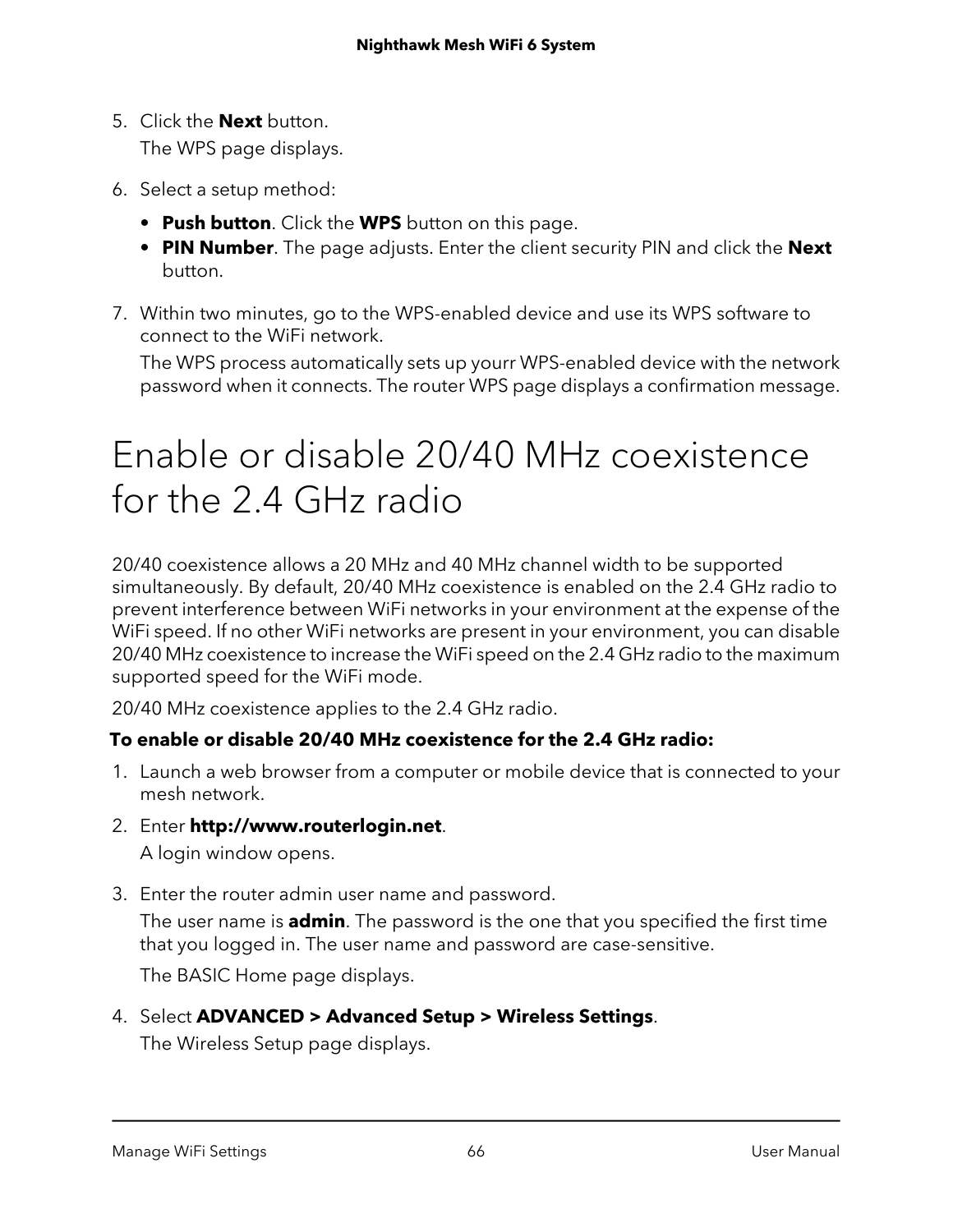5. In the Wireless Network (2.4Ghz b/g/n/ax section, select or clear the **Enable 20/40 MHz Coexistence** check box.

Selecting this check box enables 20/40 MHz coexistence and clearing this check box disables 20/40 MHz coexistence.

By default, 20/40 MHz coexistence is enabled and the check box is selected.

6. Click the **Apply** button.

Your settings are saved. The 2.4 GHz radio restarts and WiFi clients might need to reconnect.

## <span id="page-66-0"></span>Hide your mesh network's SSID

By default, your mesh network's WiFi network name (SSID) is broadcasted and visible to other WiFi devices. If you disable SSID broadcasting on your mesh network, the SSID is no longer visible. However, other devices can still connect to the mesh network manually if the SSID, security type, and WiFi password is known.

#### **To hide your mesh network's SSID:**

- 1. Launch a web browser from a computer or mobile device that is connected to your mesh network.
- 2. Enter **http://www.routerlogin.net**. A login window opens.
- 3. Enter the router admin user name and password.

The user name is **admin**. The password is the one that you specified the first time that you logged in. The user name and password are case-sensitive.

The BASIC Home page displays.

4. Select **ADVANCED > Advanced Setup > Wireless Settings**.

The Wireless Setup page displays.

- 5. Clear the **Enable SSID Broadcast** check box. Clearing this check box hides the SSID.
- 6. Click the **Apply** button. Your settings are saved.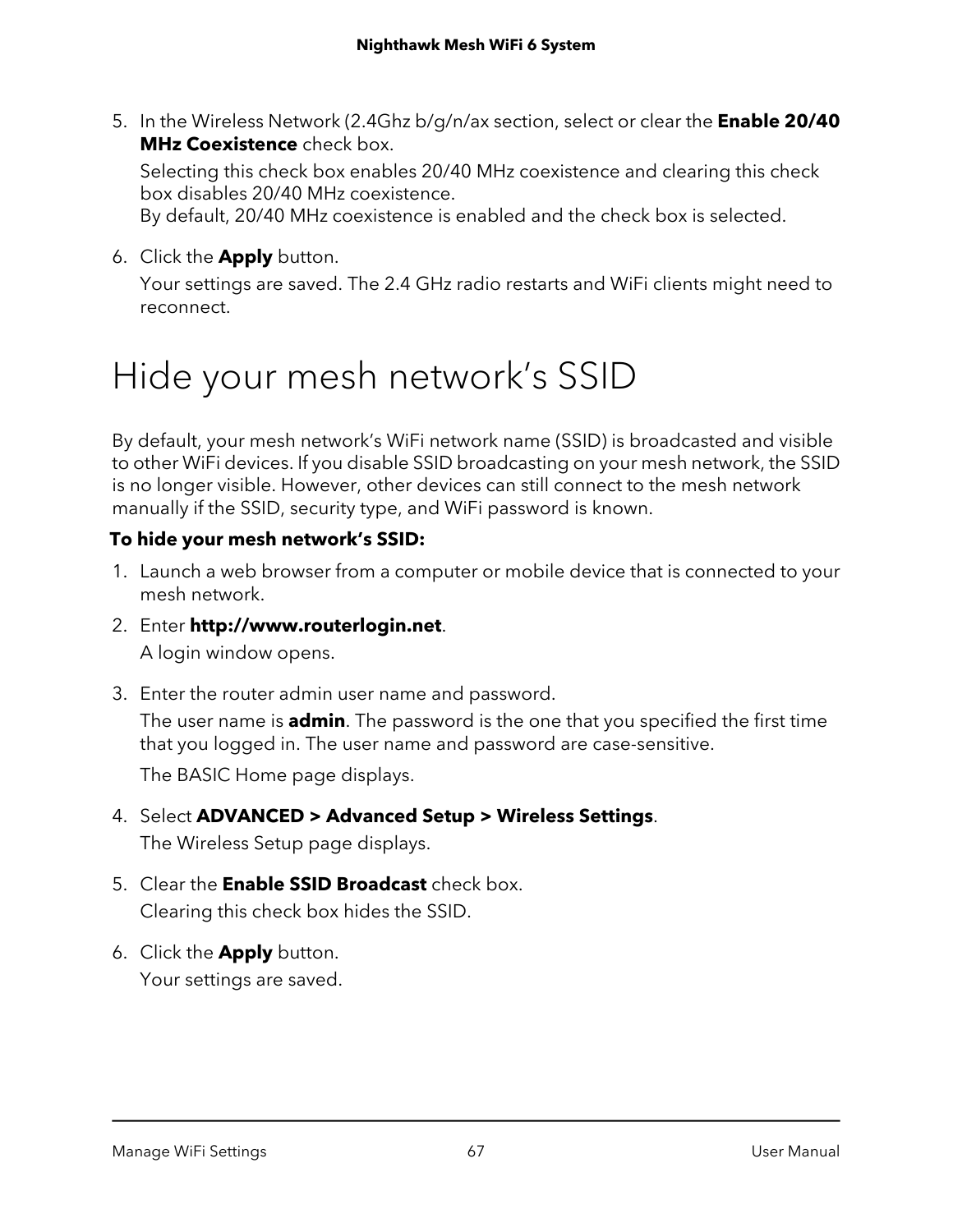## <span id="page-67-0"></span>Generate a new backhaul password

The backhaul password is a security key that is used in WiFi communication between the router and the satellite. You can generate a new backhaul password. After you generate a new backhaul password, you must use the **Sync** button to build a new backhaul connection so that the router and satellite can communicate with each other using WiFi.

#### **To generate a new backhaul password:**

- 1. Launch a web browser from a computer or mobile device that is connected to your mesh network.
- 2. Enter **http://www.routerlogin.net**.

A login window opens.

3. Enter the router admin user name and password.

The user name is **admin**. The password is the one that you specified the first time that you logged in. The user name and password are case-sensitive.

The BASIC Home page displays.

- 4. Select **ADVANCED > Advanced Setup > Wireless Settings**. The Advanced Wireless Settings page displays.
- 5. In the Backhaul Password section, click the **Generate** button. The router generates a new backhaul password.

<span id="page-67-1"></span>Generating a new password might cause the satellite to lose connection from the router. To reconnect, use the **Sync** button.

# Enable or disable implicit beamforming

Beamforming shapes a directional WiFi signal aimed at a WiFi client based on the client's location, as opposed to radiating the signal out in all directions. This feature improves WiFi range and performance. Clients do not need to support beamforming to benefit from implicit beamforming.

#### **To enable or disable implicit beamforming:**

- 1. Launch a web browser from a computer or mobile device that is connected to your mesh network.
- 2. Enter **http://www.routerlogin.net**.

A login window opens.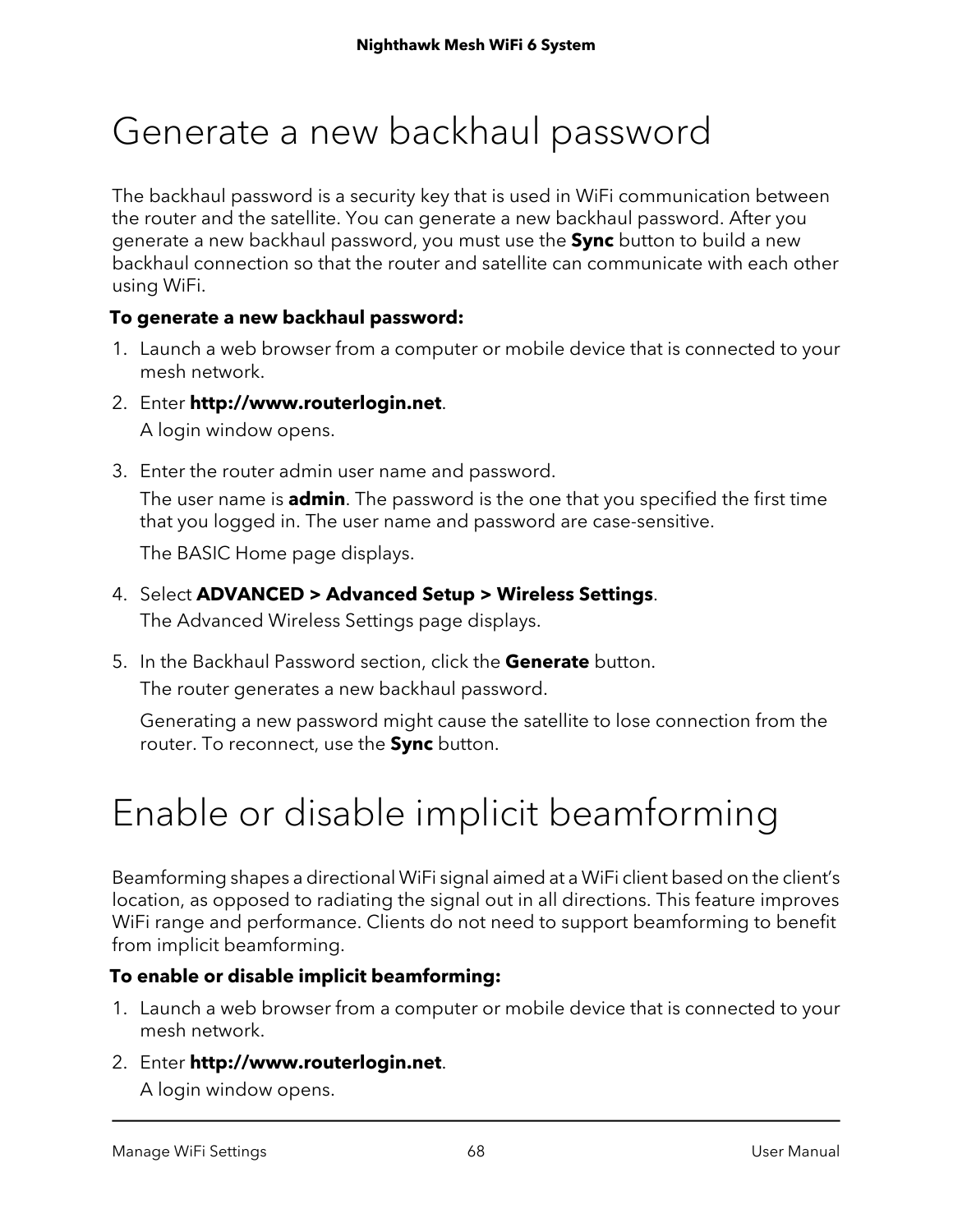3. Enter the router admin user name and password.

The user name is **admin**. The password is the one that you specified the first time that you logged in. The user name and password are case-sensitive.

The BASIC Home page displays.

4. Select **ADVANCED > Advanced Setup > Wireless Settings**.

The Wireless Settings page displays.

5. Scroll down below the WPS Settings section and select or clear the **Enable Implicit BEAMFORMING** check box.

Selecting this check box enables implicit beamforming. Clearing this check box disables implicit beamforming.

6. Click the **Apply** button.

Your settings are saved.

<span id="page-68-0"></span>If you connected over WiFi to the network, you are disconnected from the network and must reconnect.

## Enable or disable AX WiFi

AX WiFi improves your network's capacity, Internet upload and download speeds, and WiFi range by allowing WiFi traffic from different devices to be concurrently managed. To do this, AX WiFi uses Orthogonal Frequency-Division Multiple-Access (OFDMA), 2x2 multi-user MIMO, and intelligent scheduling.

AX WiFi is enabled by default.

#### **To enable or disable AX WiFi:**

- 1. Launch a web browser from a computer or mobile device that is connected to your mesh network.
- 2. Enter **http://www.routerlogin.net**. A login window opens.
- 3. Enter the router admin user name and password.

The user name is **admin**. The password is the one that you specified the first time that you logged in. The user name and password are case-sensitive.

The BASIC Home page displays.

4. Select **ADVANCED > Advanced Setup > Wireless Settings**.

The Wireless Setup page displays.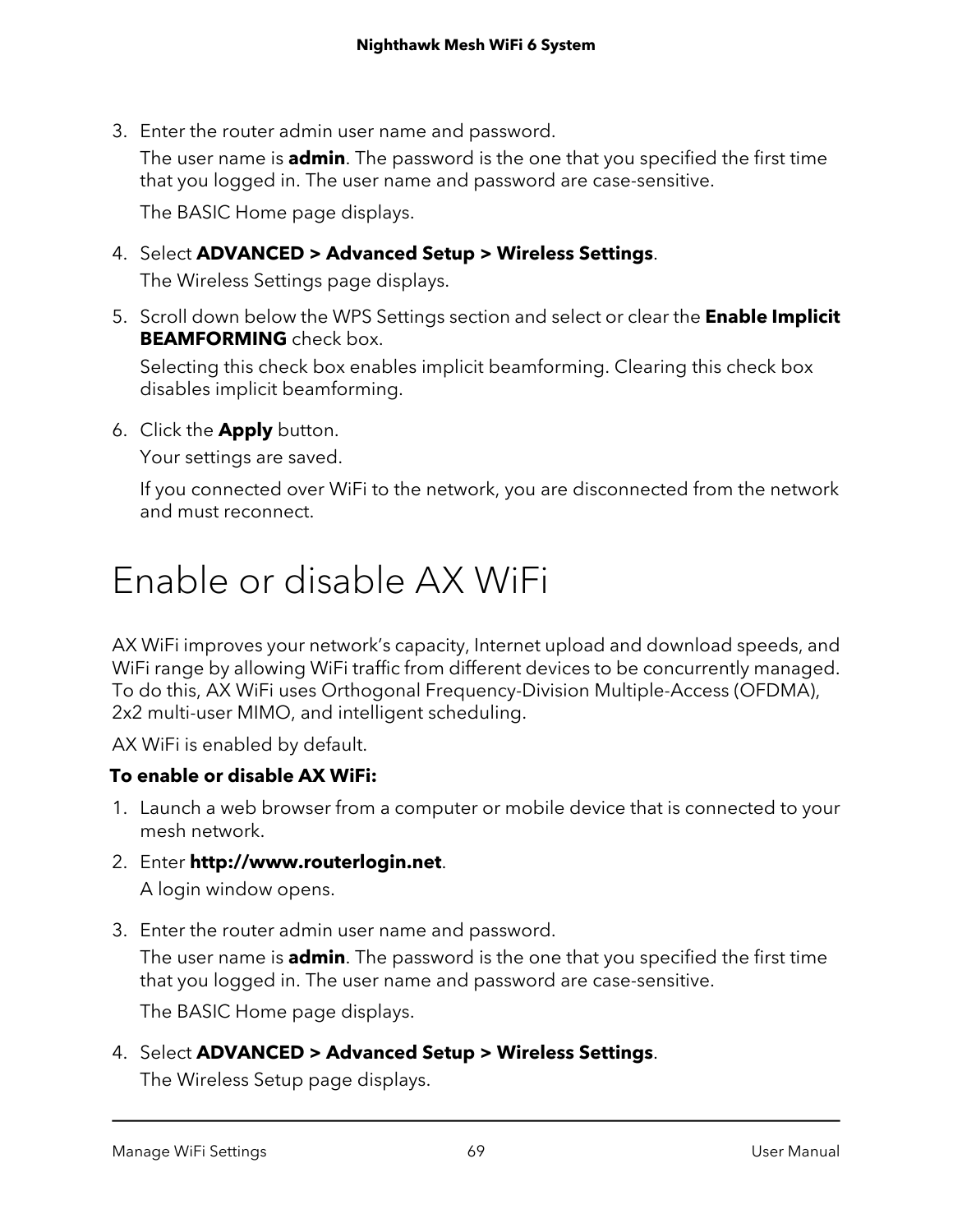- 5. Select or clear the **Enable AX** check box. Selecting this check box turns on AX WiFi and clearing this check box turns off AX WiFi.
- 6. Click the **Apply** button.

Your settings are saved.

# <span id="page-69-0"></span>Change the region of operation

You can change the region of operation, which is region in which you operate the router. For some countries or regions, such as North America, you cannot change the region because it is preset.

**Note:** Make sure the country is set to the location where the device is operating. You are responsible for complying within the local, regional, and national regulations set for channels, power levels, and frequency ranges.

**WARNING:** It might not be legal to operate the router in a region other than the regions listed in the menu. If your country or region is not listed, check with your local government agency.

#### **To change the region of operation:**

- 1. Launch a web browser from a computer or mobile device that is connected to your mesh network.
- 2. Enter **http://www.routerlogin.net**. A login window opens.
- 3. Enter the router admin user name and password.

The user name is **admin**. The password is the one that you specified the first time that you logged in. The user name and password are case-sensitive.

The BASIC Home page displays.

4. Select **ADVANCED > Advanced Setup > Wireless Settings**.

The Advanced Wireless Settings page displays.

- 5. From the **Region** menu, select the region in which the router must operate.
- 6. Click the **Apply** button.

Your settings are saved. The router restarts with the settings for the new region.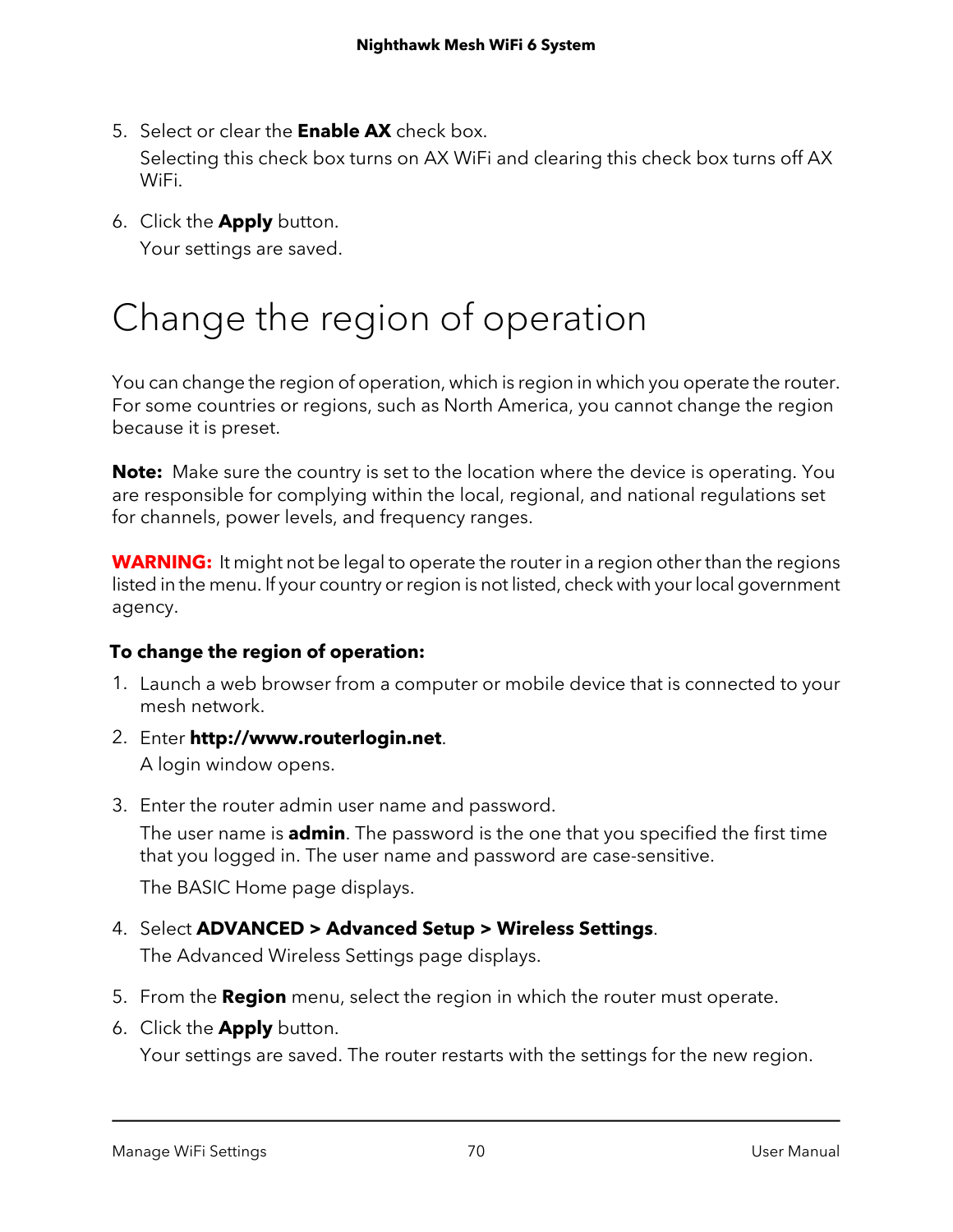## <span id="page-70-0"></span>Change the CTS/RTS threshold or preamble mode for a radio

For most WiFi networks, the clear to send/request to send (CTS/RTS) threshold and preamble mode work fine and we recommend that you do not change the settings. (In general, these settings are intended for WiFi testing.)

**CAUTION:** Do not change these settings unless directed by NETGEAR support or unless you are sure what the consequences are. Incorrect settings might disable the WiFi function of a radio unexpectedly.

#### **To change the CTS/RTS threshold or preamble mode for a radio:**

- 1. Launch a web browser from a computer or mobile device that is connected to your mesh network.
- 2. Enter **http://www.routerlogin.net**. A login window opens.
- 3. Enter the router admin user name and password. The user name is **admin**. The password is the one that you specified the first time that you logged in. The user name and password are case-sensitive.

The BASIC Home page displays.

- 4. Select **ADVANCED > Advanced Setup > Wireless Settings**. The Advanced Wireless Settings page displays.
- 5. For the 2.4 GHz radio or 5 GHz radio, in the **CTS/RTS Threshold (1-2347)** field, enter a value from 1 to 2437. The default value is 2347.

**CAUTION:** Incorrect settings might disable the WiFi function for the selected radio unexpectedly.

- 6. From the **Preamble Mode** menu for the 2.4 GHz radio (the setting does not apply to the 5 GHz radio), select **Long Preamble**, or **Short Preamble**.
	- **Long Preamble**: A long transmit preamble might provide a more reliable connection or a slightly longer range. This is the default setting.
	- **Short Preamble**: A short transmit preamble might give better performance.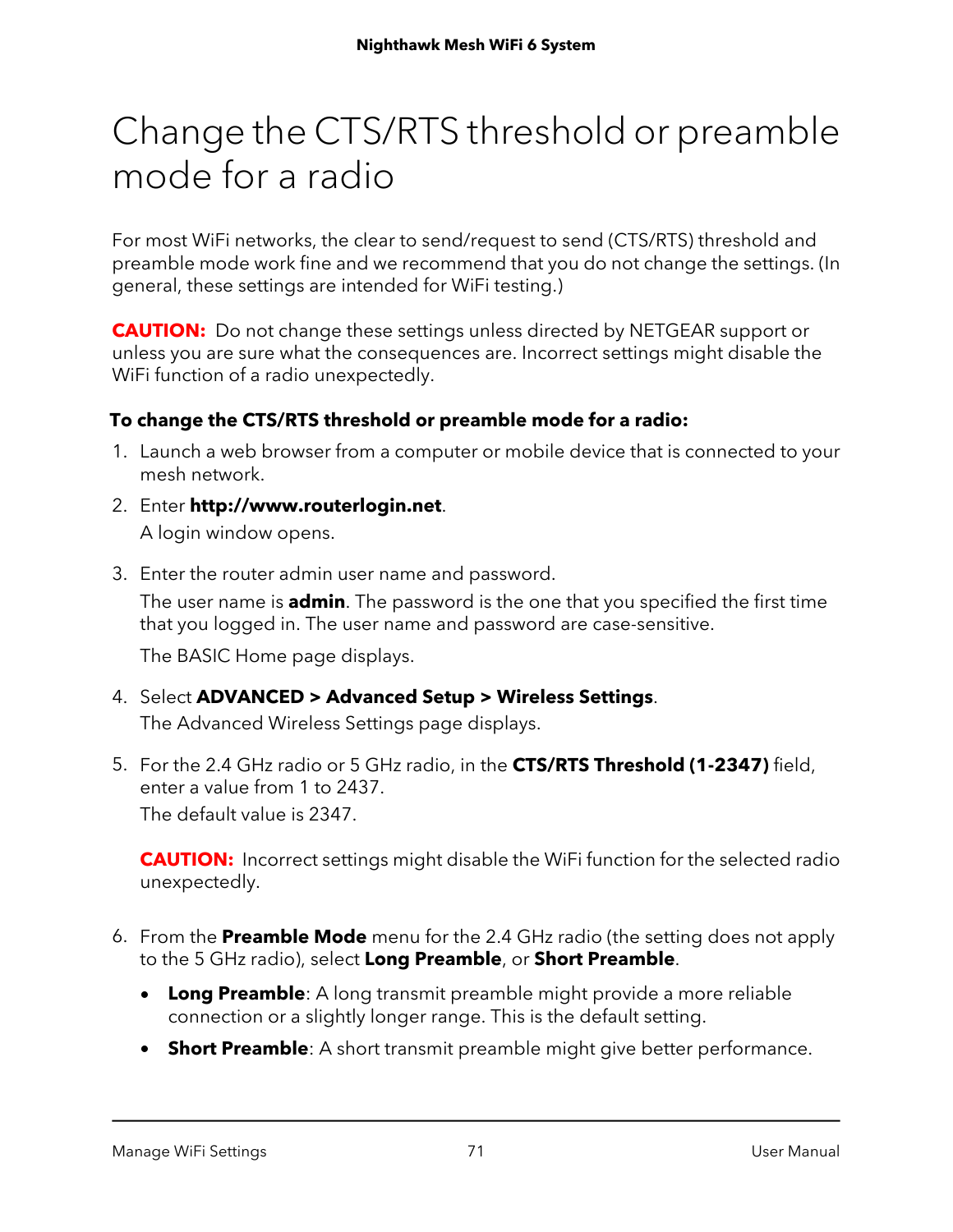**CAUTION:** Incorrect settings might disable the WiFi function for the selected radio unexpectedly.

7. Click the **Apply** button.

Your settings are saved.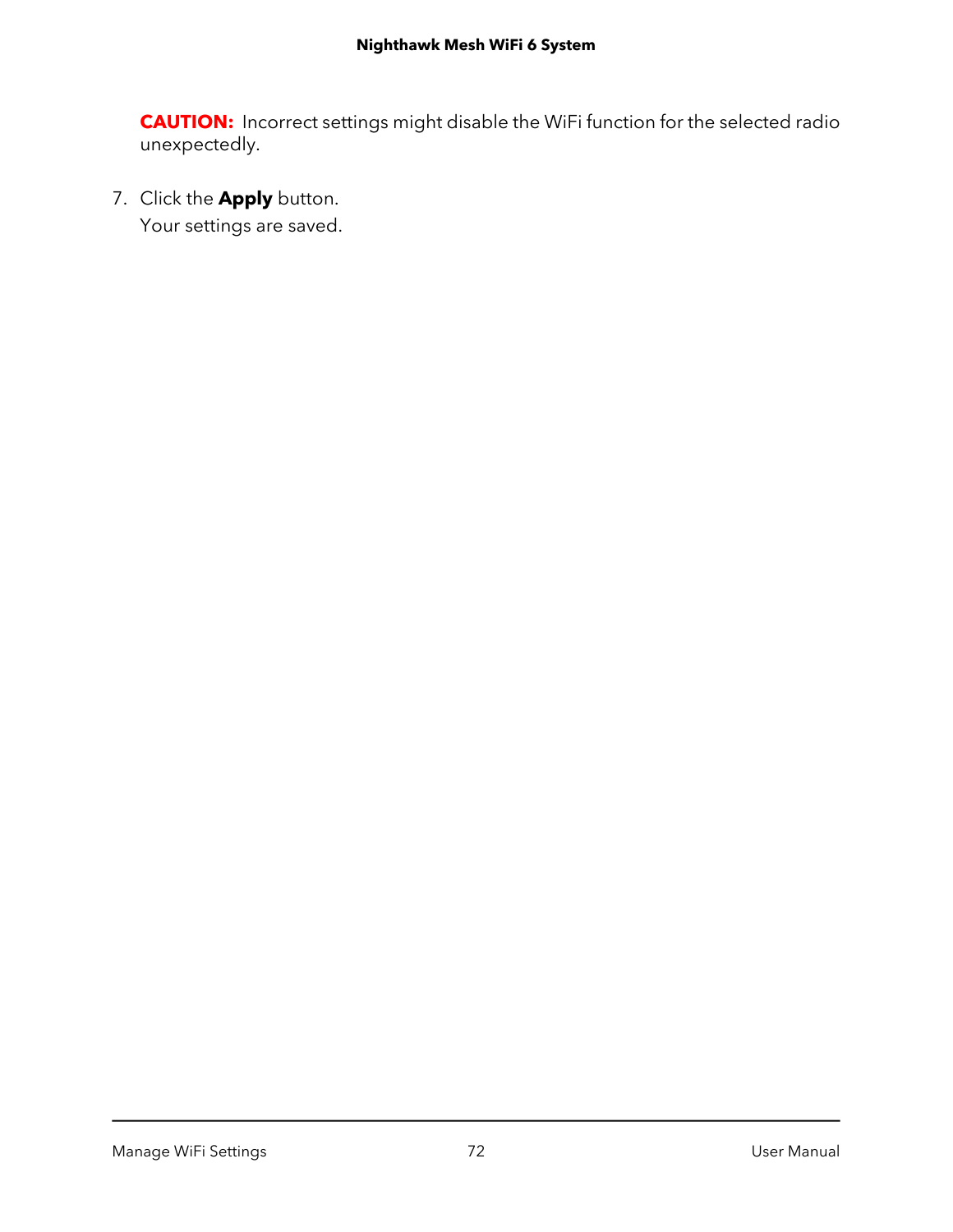# 7

# Manage Network Settings

You can customize the router's network settings. We recommend that you install the router and connect it to the Internet before you change its network settings.

This chapter contains the following sections:

- View or change the WAN [settings](#page-73-0)
- Set up a [default](#page-74-0) DMZ server
- [Change](#page-75-0) the router's device name
- Change the LAN IP [address](#page-75-1) settings
- Specify the IP [addresses](#page-77-0) that the router assigns
- [Disable](#page-78-0) the DHCP server feature in the router
- Manage reserved LAN IP [addresses](#page-79-0)
- Set the time zone [manually](#page-81-0)
- [Change](#page-81-1) the NTP server
- Set up the router as a WiFi [access](#page-82-0) point
- Set up a [bridge](#page-83-0) for a port group or VLAN tag group
- [Manage](#page-86-0) custom static routes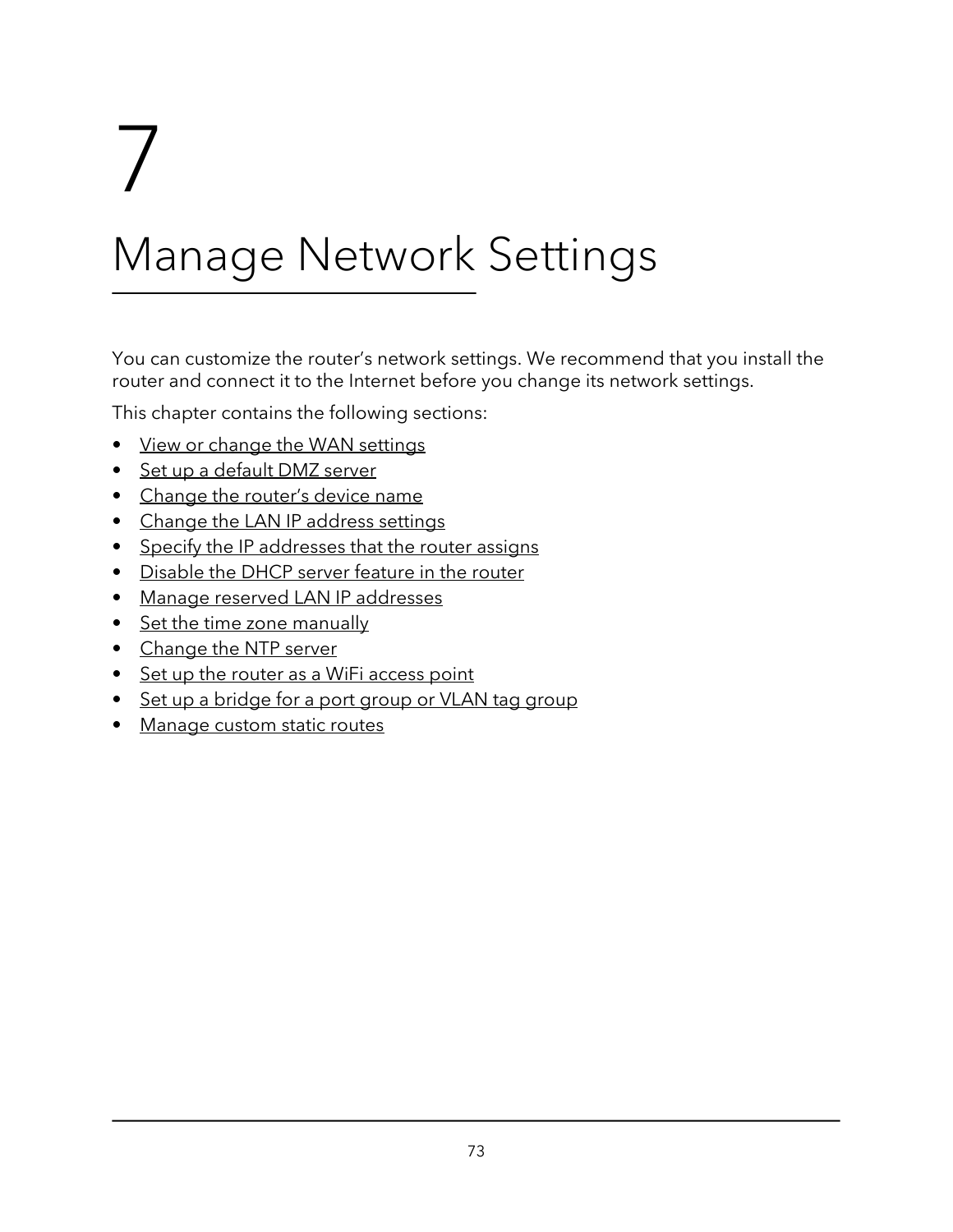# <span id="page-73-0"></span>View or change the WAN settings

You can view or configure wide area network (WAN) settings for the Internet port. You can set up a DMZ (demilitarized zone) server, change the maximum transmit unit (MTU) size, and enable the router to respond to a ping to its WAN (Internet) port.

#### **To view or change the WAN settings:**

- 1. Launch a web browser from a computer or mobile device that is connected to your mesh network.
- 2. Enter **http://www.routerlogin.net**. A login window opens.
- 3. Enter the router admin user name and password.

The user name is **admin**. The password is the one that you specified the first time that you logged in. The user name and password are case-sensitive.

The BASIC Home page displays.

#### 4. Select **ADVANCED > Setup > WAN Setup**.

The WAN Setup page displays.

View or change the following settings:

- **Disable Port Scan and DoS Protection**. DoS protection protects your LAN against denial of service attacks such as Syn flood, Smurf Attack, Ping of Death, and many others. Select this check box only in special circumstances.
- **Respond to Ping on Internet Port**. This feature allows your router to be discovered. Use this feature only as a diagnostic tool or for a specific reason.
- **Default DMZ Server**. This feature is sometimes helpful when you are playing online games or videoconferencing, but it makes the firewall security less effective.
- **Disable IGMP Proxying**. IGMP proxying allows a computer on the local area network (LAN) to receive the multicast traffic it is interested in from the Internet. If you do not need this feature, you can select this check box to disable it.
- **MTU Size (in bytes)**. The normal MTU (maximum transmit unit) value for most Ethernet networks is 1500 bytes, or 1492 bytes for PPPoE connections. Change the MTU only if you are sure that it is necessary for your ISP connection.
- **NAT Filtering**. Network Address Translation (NAT) determines how the router processes inbound traffic. Secured NAT protects computers on the LAN from attacks from the Internet but might prevent some Internet games, point-to-point applications, or multimedia applications from working. Open NAT provides a much less secured firewall but allows almost all Internet applications to work.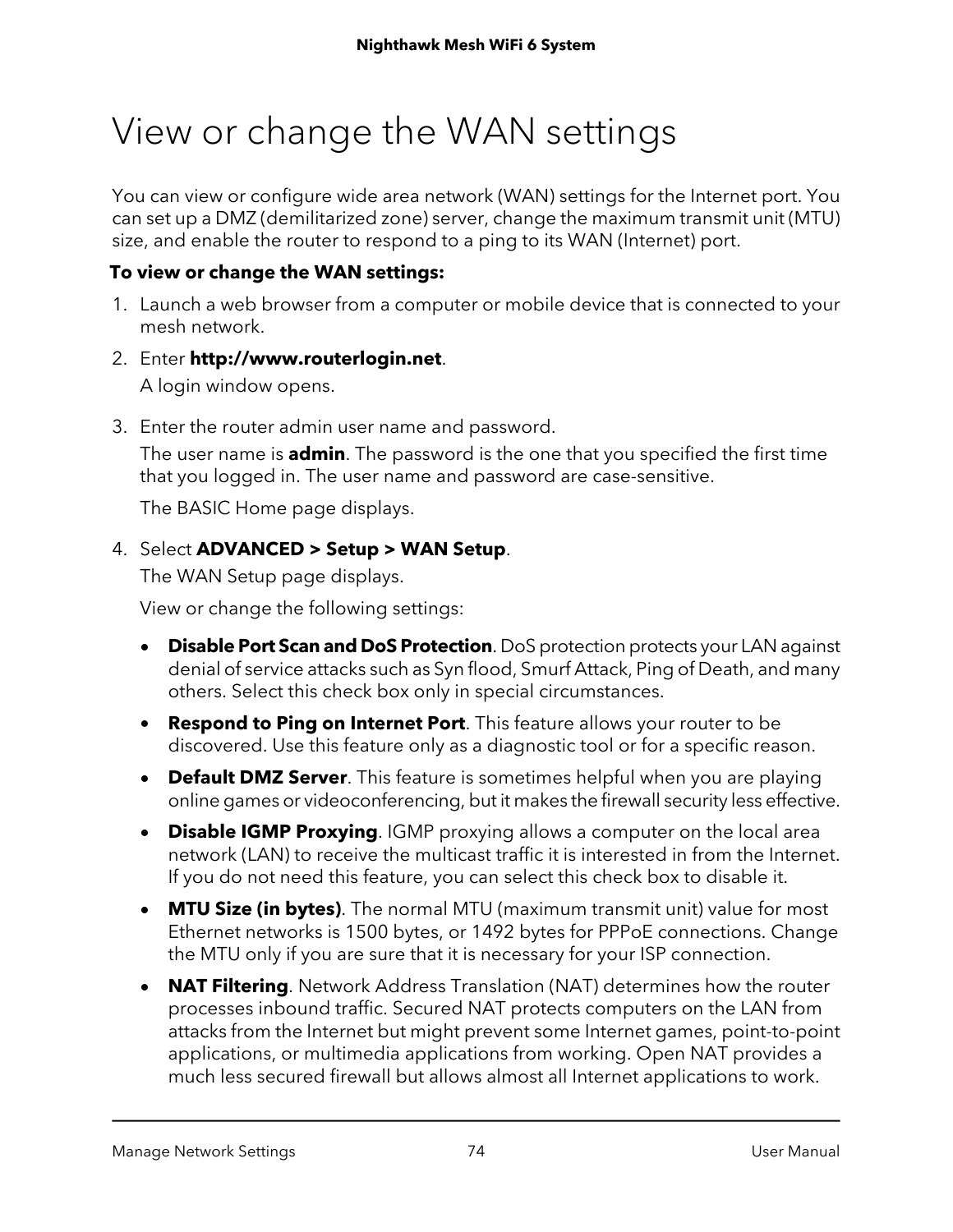- **Disable SIP ALG**. Some voice and video communication applications do not work well with the SIP ALG. Disabling the SIP ALG might help your voice and video applications to create and accept a call through the router.
- 5. Click the **Apply** button.

Your settings are saved.

# <span id="page-74-0"></span>Set up a default DMZ server

The default DMZ server feature is helpful when you are using some online games and videoconferencing applications that are incompatible with Network Address Translation (NAT). The router is programmed to recognize some of these applications and to work correctly with them, but other applications might not function well. In some cases, one local computer can run the application correctly if the IP address for that computer is entered as the default DMZ server.

**WARNING:** DMZ servers pose a security risk. A computer designated as the default DMZ server loses much of the protection of the firewall and is exposed to exploits from the Internet. If compromised, the DMZ server computer can be used to attack other computers on your network.

The router usually detects and discards incoming traffic from the Internet that is not a response to one of your local computers or a service that you configured on the Port Forwarding/Port Triggering page. Instead of discarding this traffic, you can specify that the router forwards the traffic to one computer on your network. This computer is called the default DMZ server.

#### **To set up a default DMZ server:**

- 1. Launch a web browser from a computer or mobile device that is connected to your mesh network.
- 2. Enter **http://www.routerlogin.net**.
	- A login window opens.
- 3. Enter the router admin user name and password.

The user name is **admin**. The password is the one that you specified the first time that you logged in. The user name and password are case-sensitive.

The BASIC Home page displays.

#### 4. Select **ADVANCED > Setup > WAN Setup**.

The WAN Setup page displays.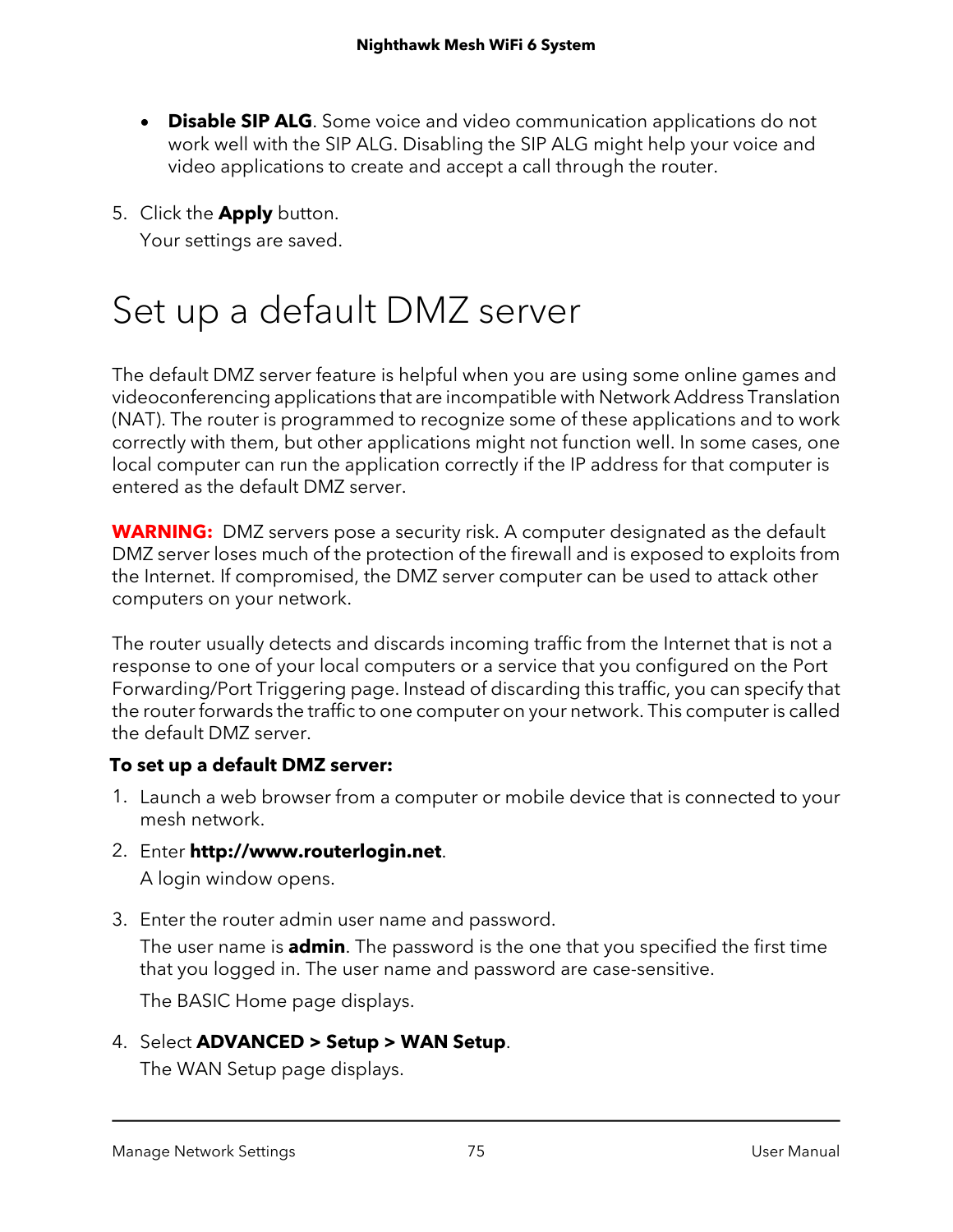- 5. Select the **Default DMZ Server** check box.
- 6. Type the IP address.
- 7. Click the **Apply** button. Your settings are saved.

# <span id="page-75-0"></span>Change the router's device name

The router's default device name is based on its model number. This device name displays in the file manager when you browse your network.

#### **To change the router's device name:**

- 1. Launch a web browser from a computer or mobile device that is connected to your mesh network.
- 2. Enter **http://www.routerlogin.net**. A login window opens.
- 3. Enter the router admin user name and password.

The user name is **admin**. The password is the one that you specified the first time that you logged in. The user name and password are case-sensitive.

The BASIC Home page displays.

- 4. Select **ADVANCED > Setup > LAN Setup**. The LAN Setup page displays.
- 5. In the **Device Name** field, type a new name.
- <span id="page-75-1"></span>6. Click the **Apply** button. Your settings are saved.

# Change the LAN IP address settings

The router is preconfigured to use private IP addresses on the LAN side and to act as a DHCP server. The router's default LAN IP configuration is as follows:

- **LAN IP address**. 192.168.1.1
- **Subnet mask**. 255.255.255.0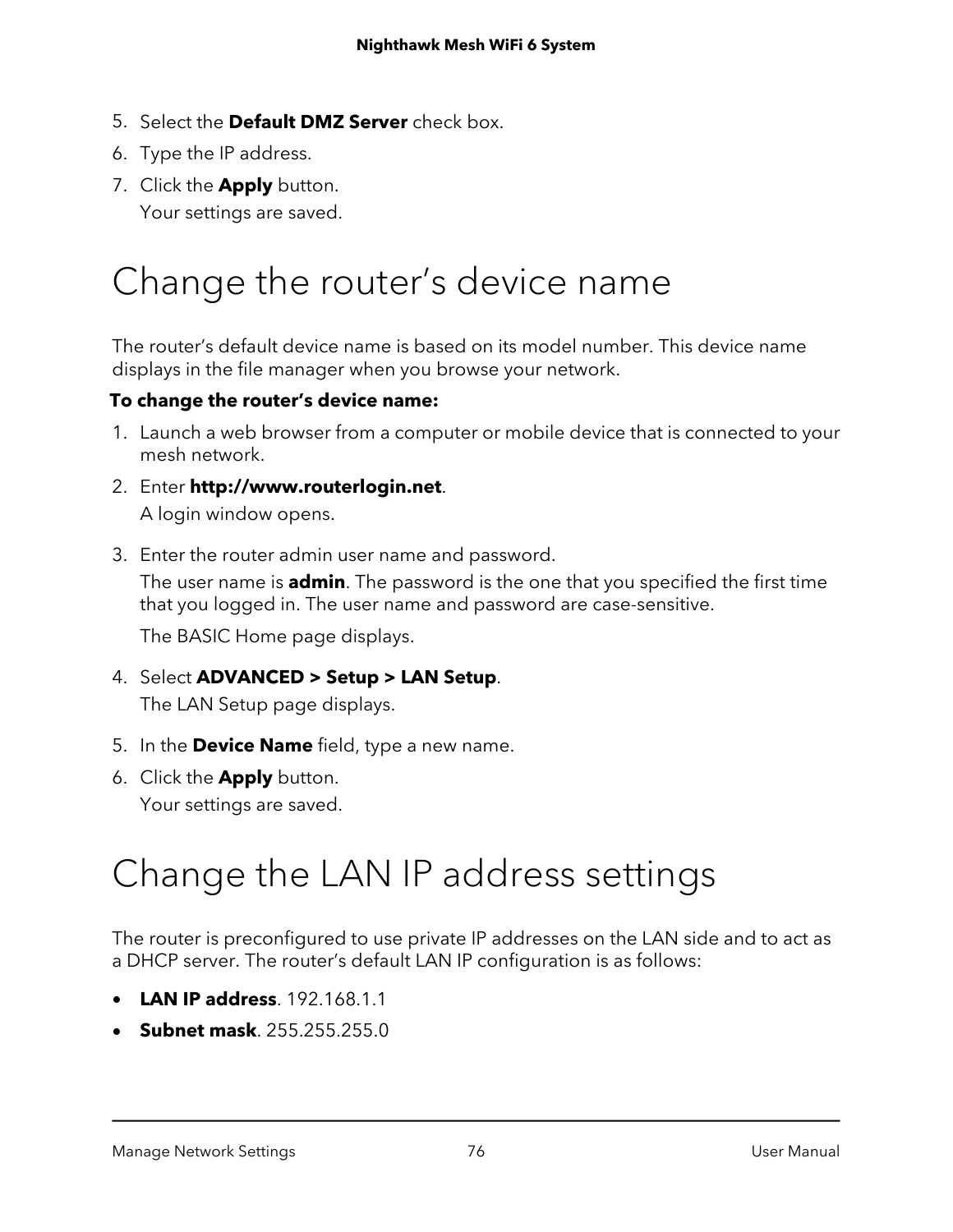These addresses are part of the designated private address range for use in private networks and are suitable for most applications. If your network requires a different IP addressing scheme, you can change these settings.

You might want to change these settings if you need a specific IP subnet that one or more devices on the network use, or if you use competing subnets with the same IP scheme.

Router Information Protocol (RIP) allows a router to exchange routing information with other routers. You change the direction and the protocol version.

#### **To change the LAN IP address or RIP settings:**

- 1. Launch a web browser from a computer or mobile device that is connected to your mesh network.
- 2. Enter **http://www.routerlogin.net**.

A login window opens.

3. Enter the router admin user name and password. The user name is **admin**. The password is the one that you specified the first time that you logged in. The user name and password are case-sensitive.

The BASIC Home page displays.

#### 4. Select **ADVANCED > Setup > LAN Setup**.

The LAN Setup page displays.

- 5. In the **IP Address** field, type the IP address.
- 6. In the **IP Subnet Mask** field, type the subnet mask of the router.

The IP address and subnet mask identify which addresses are local to a specific device and which must be reached through a gateway or router.

- 7. Change the RIP settings.
	- a. Select the RIP direction:
		- **Both**. The router broadcasts its routing table periodically and incorporates information that it receives.
		- **Out Only**. The router broadcasts its routing table periodically.
		- **In Only**. The router incorporates the RIP information that it receives.
	- b. Select the RIP version:
		- **Disabled**. This is the default setting.
		- **RIP-1**. This format is universally supported. It is adequate for most networks, unless you are using an unusual network setup.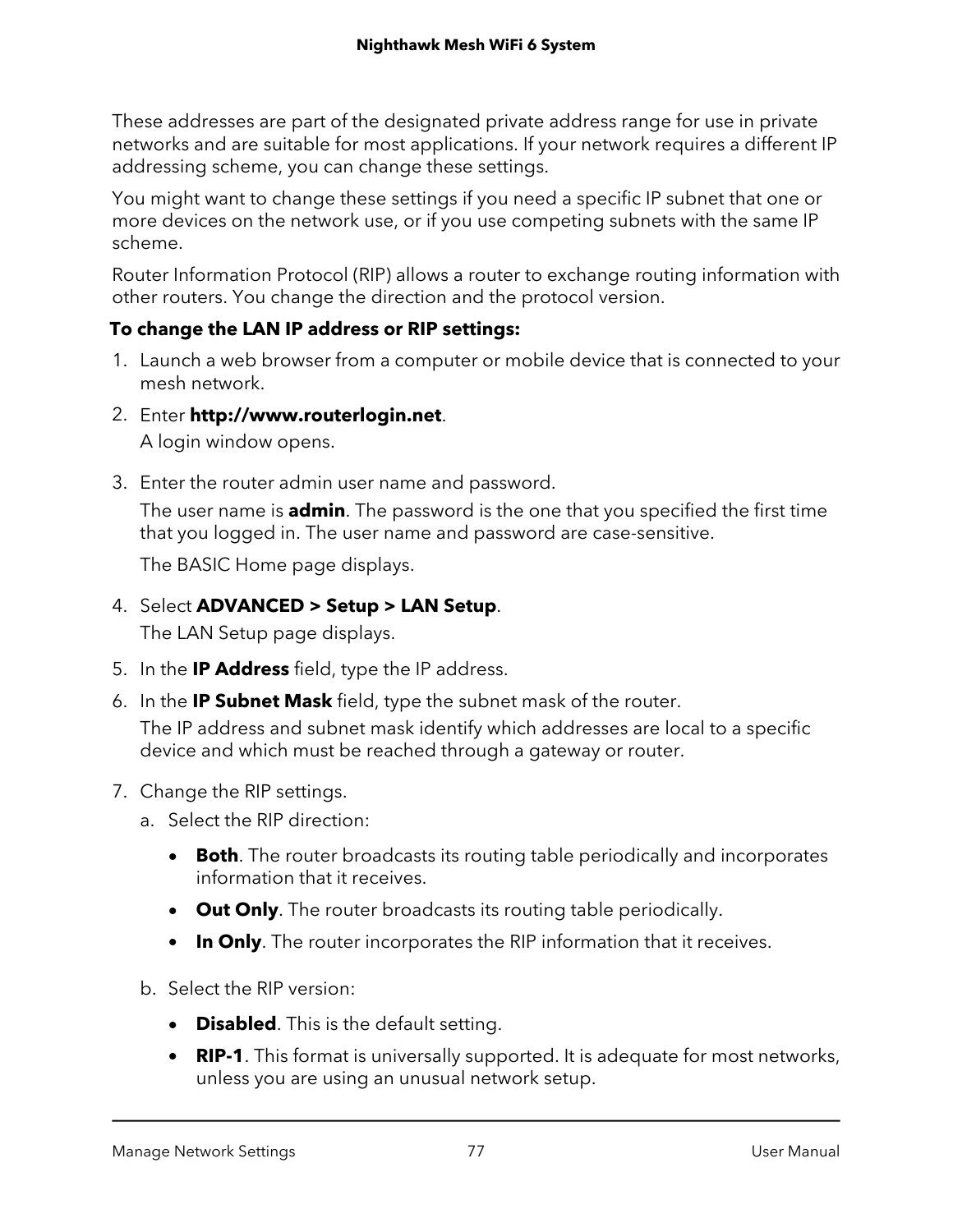- **RIP-2**. This format carries more information. Both RIP-2B and RIP-2M send the routing data in RIP-2 format. RIP-2B uses subnet broadcasting. RIP-2M uses multicasting.
- 8. Click the **Apply** button.

Your settings are saved.

If you changed the LAN IP address of the router, you are disconnected when this change takes effect.

<span id="page-77-0"></span>9. To reconnect, close your browser, relaunch it, and log in to the router.

# Specify the IP addresses that the router assigns

By default, the router acts as a Dynamic Host Configuration Protocol (DHCP) server. The router assigns IP, DNS server, and default gateway addresses to all computers connected to the LAN. The assigned default gateway address is the LAN address of the router.

These addresses must be part of the same IP address subnet as the router's LAN IP address. Using the default addressing scheme, define a range between 192.168.1.2 and 192.168.1.254, although you can save part of the range for devices with fixed addresses.

#### **To specify the pool of IP addresses that the router assigns:**

- 1. Launch a web browser from a computer or mobile device that is connected to your mesh network.
- 2. Enter **http://www.routerlogin.net**. A login window opens.
- 3. Enter the router admin user name and password.

The user name is **admin**. The password is the one that you specified the first time that you logged in. The user name and password are case-sensitive.

The BASIC Home page displays.

#### 4. Select **ADVANCED > Setup > LAN Setup**.

The LAN Setup page displays.

5. Make sure that the **Use Router as DHCP Server** check box is selected.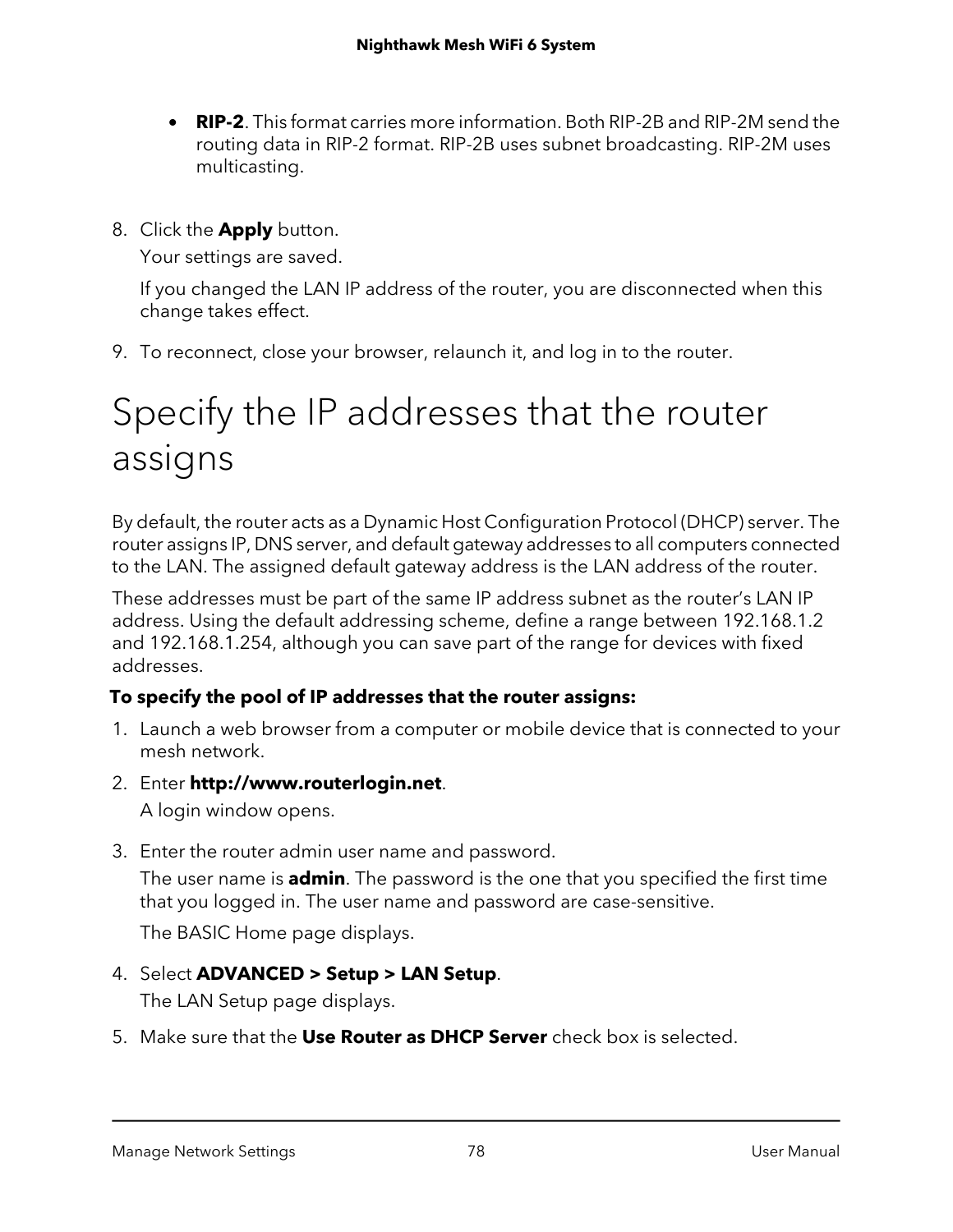- 6. Specify the range of IP addresses that the router assigns:
	- a. In the **Starting IP Address** field, type the lowest number in the range. This IP address must be in the same subnet as the router.
	- b. In the **Ending IP Address** field, type the number at the end of the range of IP addresses.

This IP address must be in the same subnet as the router.

7. Click the **Apply** button.

Your settings are saved.

The router delivers the following address information to any LAN device that requests a DHCP address:

- An IP address from the range that you define
- Subnet mask
- <span id="page-78-0"></span>• Gateway IP address (the router's LAN IP address)
- DNS server IP address (the router's LAN IP address)

# Disable the DHCP server feature in the router

By default, the router acts as a DHCP server. The router assigns IP, DNS server, and default gateway addresses to all computers connected to the LAN. The assigned default gateway address is the LAN address of the router.

You can use another device on your network as the DHCP server or specify the network settings of all your computers.

#### **To disable the DHCP server feature in the router:**

- 1. Launch a web browser from a computer or mobile device that is connected to your mesh network.
- 2. Enter **http://www.routerlogin.net**.

A login window opens.

3. Enter the router admin user name and password.

The user name is **admin**. The password is the one that you specified the first time that you logged in. The user name and password are case-sensitive.

The BASIC Home page displays.

#### 4. Select **ADVANCED > Setup > LAN Setup**.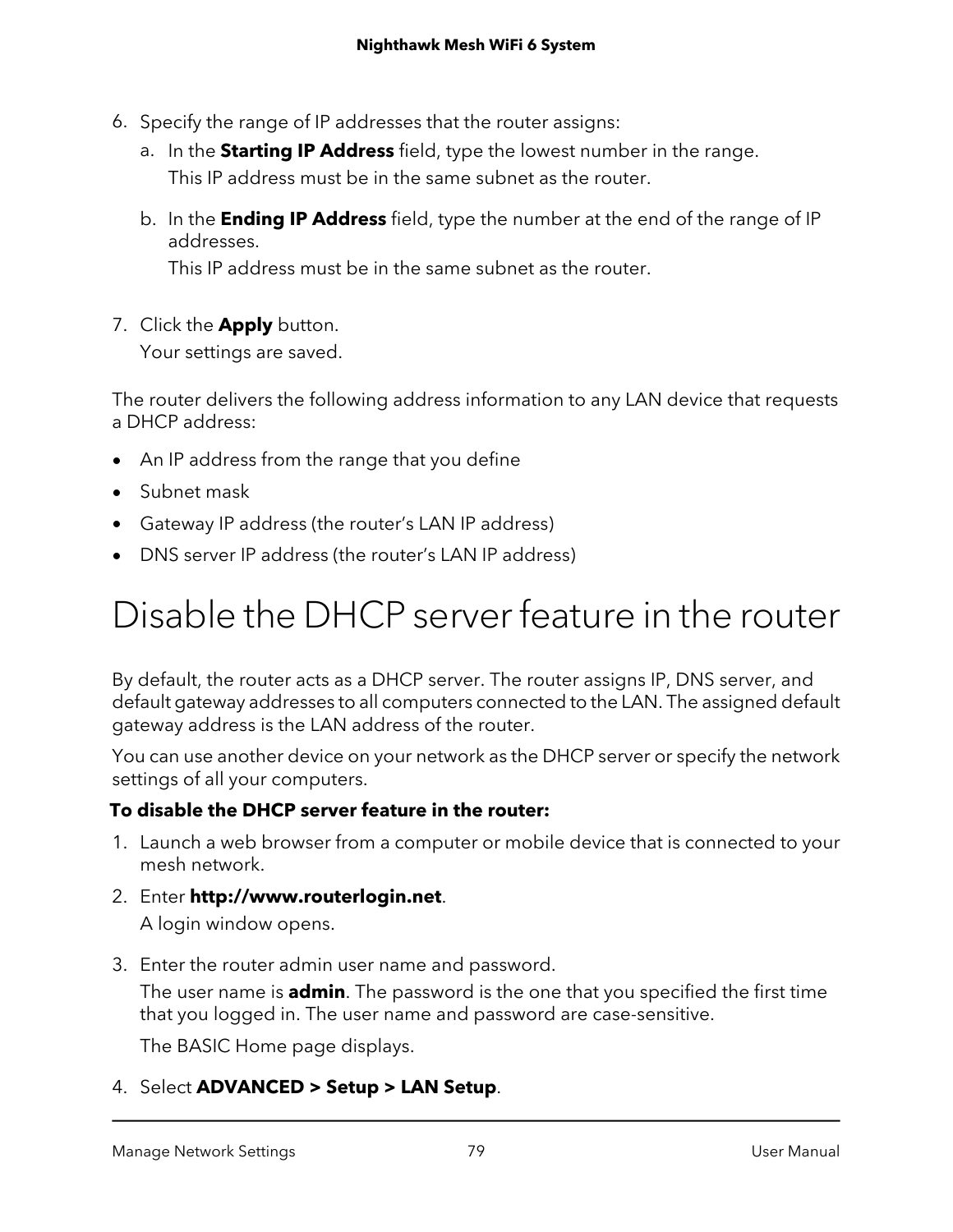The LAN Setup page displays.

- 5. Clear the **Use Router as DHCP Server** check box.
- 6. Click the **Apply** button.

Your settings are saved.

<span id="page-79-0"></span>7. (Optional) If this service is disabled and no other DHCP server is on your network, set your computer IP addresses manually so that the computers can access the router.

## Manage reserved LAN IP addresses

When you specify a reserved IP address for a computer on the LAN, that computer always receives the same IP address each time it accesses the router's DHCP server. Assign reserved IP addresses to computers or servers that require permanent IP settings.

### Reserve an IP address

#### **To reserve an IP address:**

- 1. Launch a web browser from a computer or mobile device that is connected to your mesh network.
- 2. Enter **http://www.routerlogin.net**. A login window opens.
- 3. Enter the router admin user name and password.

The user name is **admin**. The password is the one that you specified the first time that you logged in. The user name and password are case-sensitive.

The BASIC Home page displays.

- 4. Select **ADVANCED > Setup > LAN Setup**. The LAN Setup page displays.
- 5. In the Address Reservation section, click the **Add** button.
- 6. In the **IP Address** field, type the IP address to assign to the computer or server. Choose an IP address from the router's LAN subnet, such as 192.168.1.x.
- 7. Type the MAC address of the computer or server.

**Tip:** If the computer is already on your network, you can copy its MAC address from the Attached Devices page and paste it here.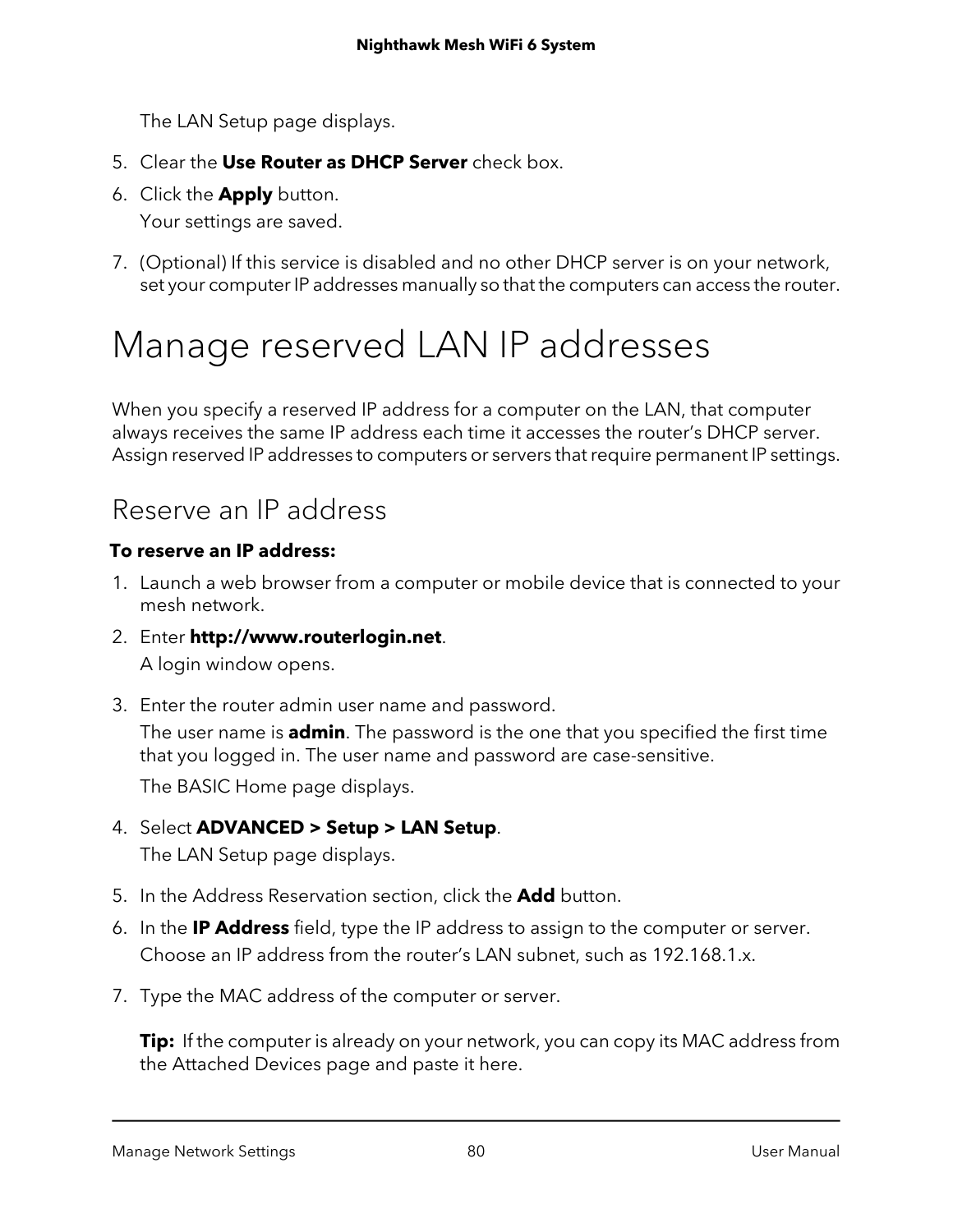8. Click the **Apply** button.

The reserved address is entered into the table.

The reserved address is not assigned until the next time the computer contacts the router's DHCP server. Reboot the computer, or access its IP configuration and force a DHCP release and renew.

### Edit a reserved IP address

#### **To edit a reserved address entry:**

- 1. Launch a web browser from a computer or mobile device that is connected to your mesh network.
- 2. Enter **http://www.routerlogin.net**.

A login window opens.

3. Enter the router admin user name and password. The user name is **admin**. The password is the one that you specified the first time that you logged in. The user name and password are case-sensitive.

The BASIC Home page displays.

#### 4. Select **ADVANCED > Setup > LAN Setup**.

The LAN Setup page displays.

- 5. Select the radio button next to the reserved address that you want to edit.
- 6. Click the **Edit** button. The Address Reservation page displays.
- 7. Change the settings.
- 8. Click the **Apply** button. Your settings are saved.

### Delete a reserved IP address entry

#### **To delete a reserved address entry:**

- 1. Launch a web browser from a computer or mobile device that is connected to your mesh network.
- 2. Enter **http://www.routerlogin.net**. A login window opens.
- 3. Enter the router admin user name and password.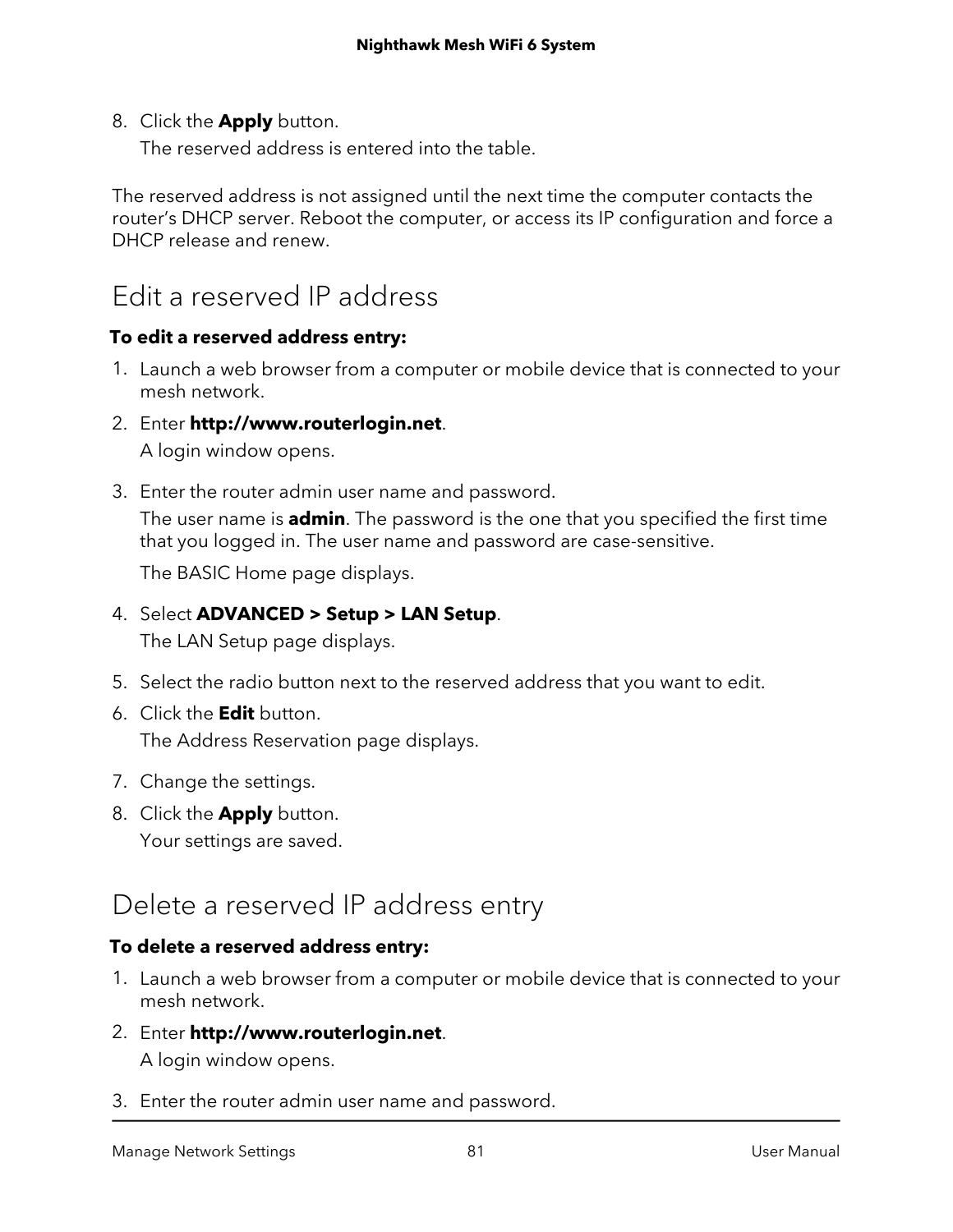The user name is **admin**. The password is the one that you specified the first time that you logged in. The user name and password are case-sensitive.

The BASIC Home page displays.

### 4. Select **ADVANCED > Setup > LAN Setup**.

The LAN Setup page displays.

- 5. Select the radio button next to the reserved address that you want to delete.
- <span id="page-81-0"></span>6. Click the **Delete** button. The address is removed.

## Set the time zone manually

#### **To set your time zone manually:**

- 1. Launch a web browser from a computer or mobile device that is connected to your mesh network.
- 2. Enter **http://www.routerlogin.net**. A login window opens.
- 3. Enter the router admin user name and password.

The user name is **admin**. The password is the one that you specified the first time that you logged in. The user name and password are case-sensitive.

The BASIC Home page displays.

#### 4. Select **ADVANCED > Administration > NTP Settings**.

The NTP Settings page displays.

- 5. Select your time zone from the menu.
- 6. If you live in a region that observes daylight saving time, select the **Automatically adjust for daylight savings time** check box.
- <span id="page-81-1"></span>7. Click the **Apply** button. Your settings are saved.

# Change the NTP server

By default, the router uses the NETGEAR Network Time Protocol (NTP) server to sync the network time. You can change the NTP server to your preferred NTP server.

Manage Network Settings 82 User Manual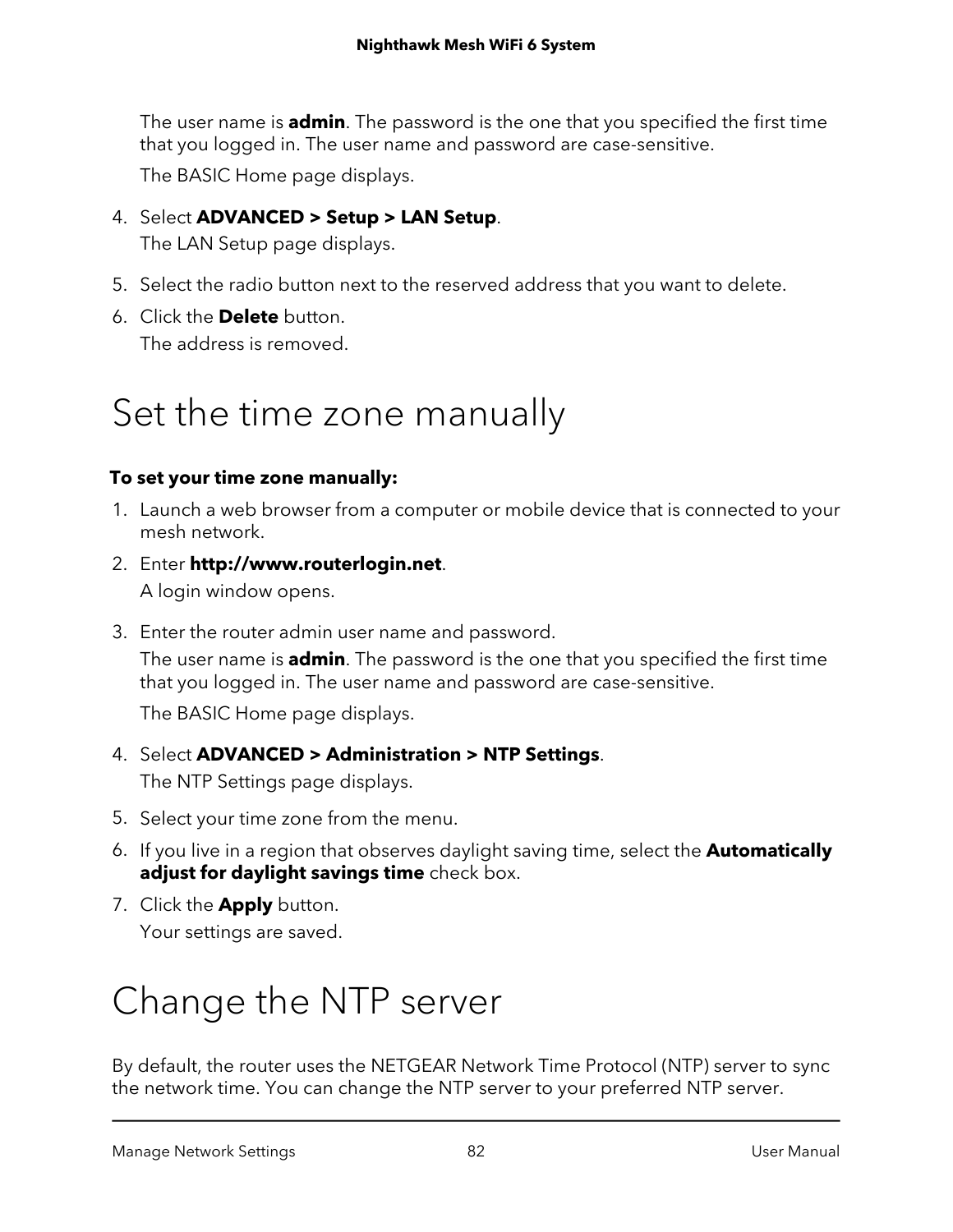#### **To change the NTP server to your preferred NTP server:**

- 1. Launch a web browser from a computer or mobile device that is connected to your mesh network.
- 2. Enter **http://www.routerlogin.net**. A login window opens.
- 3. Enter the router admin user name and password. The user name is **admin**. The password is the one that you specified the first time that you logged in. The user name and password are case-sensitive.

The BASIC Home page displays.

- 4. Select **ADVANCED > Administration > NTP Settings**. The NTP Settings page displays.
- 5. Select the **Set your preferred NTP server** radio button.
- 6. Enter the NTP server domain name or IP address in the **Primary NTP server** field.
- <span id="page-82-0"></span>7. Click the **Apply** button. Your settings are saved.

# Set up the router as a WiFi access point

You can set up the router to run as an access point (AP) on the same local network as another router.

#### **To set up the router as an AP:**

- 1. Use an Ethernet cable to connect the Internet port of this router to an Ethernet port on the other router.
- 2. Launch a web browser from a computer or mobile device that is connected to your mesh network.
- 3. Enter **http://www.routerlogin.net**. A login window opens.
- 4. Enter the router admin user name and password.

The user name is **admin**. The password is the one that you specified the first time that you logged in. The user name and password are case-sensitive.

The BASIC Home page displays.

5. Select **ADVANCED > Advanced Setup > Wireless AP**.

The Wireless AP page displays.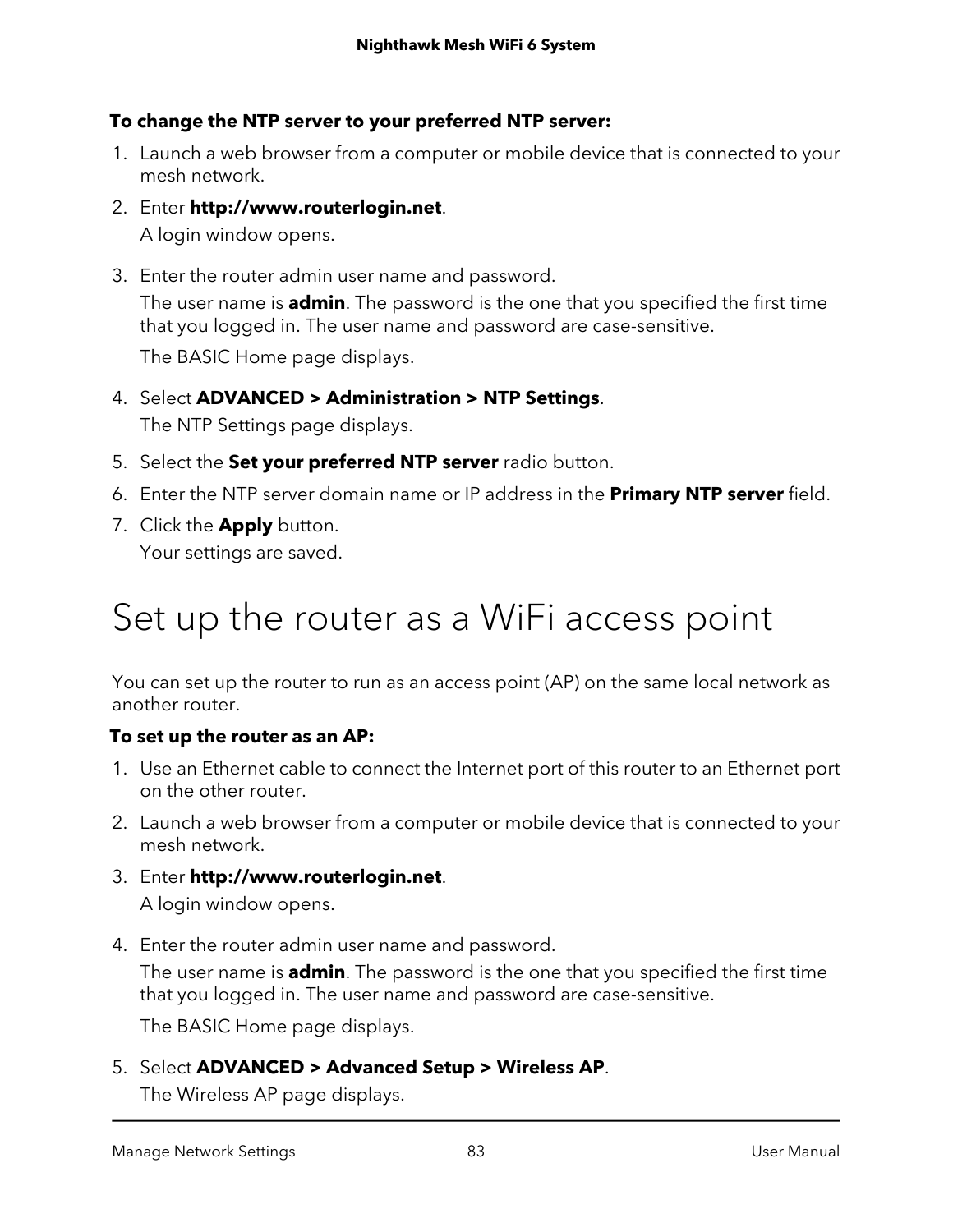- 6. Select the **Enable AP Mode** check box. The page adjusts.
- 7. Select an IP address setting:
	- **• Get dynamically from existing router**. The other router on the network assigns an IP address to this router while it is in AP mode.
	- **• Use fixed IP settings on this device (not recommended)**. Use this setting if you want to manually assign a specific IP address to this router while it is in AP mode. Using this option effectively requires advanced network experience.

**Note:** To avoid interference with other routers or gateways in your network, we recommend that you use different WiFi settings on each router. You can also turn off the WiFi radio on the other router or gateway and use this router only for WiFi client access.

8. Click the **Apply** button.

The IP address of the router changes, and you are disconnected.

<span id="page-83-0"></span>9. To reconnect, close and restart your browser and type **http://www.routerlogin.net**.

# Set up a bridge for a port group or VLAN tag group

Some devices, such as an IPTV, cannot function behind the router's network address translation (NAT) service or firewall. Based on what your Internet service provider (ISP) requires, for the device to connect to the ISP's network directly, you can enable the bridge between the device and the router's Internet port or add new VLAN tag groups to the bridge.

**Note:** If your ISP provides instructions for how to set up a bridge for IPTV and Internet service, follow those instruction.

### Set up a bridge for a port group

If the device that is connected to the router's Ethernet LAN port includes an IPTV device, your ISP might require you to set up a bridge for a port group for the router's Internet interface.

A bridge with a port group prevents packets that are sent between the IPTV device and the router's Internet port from being processed through the router's network address translation (NAT) service.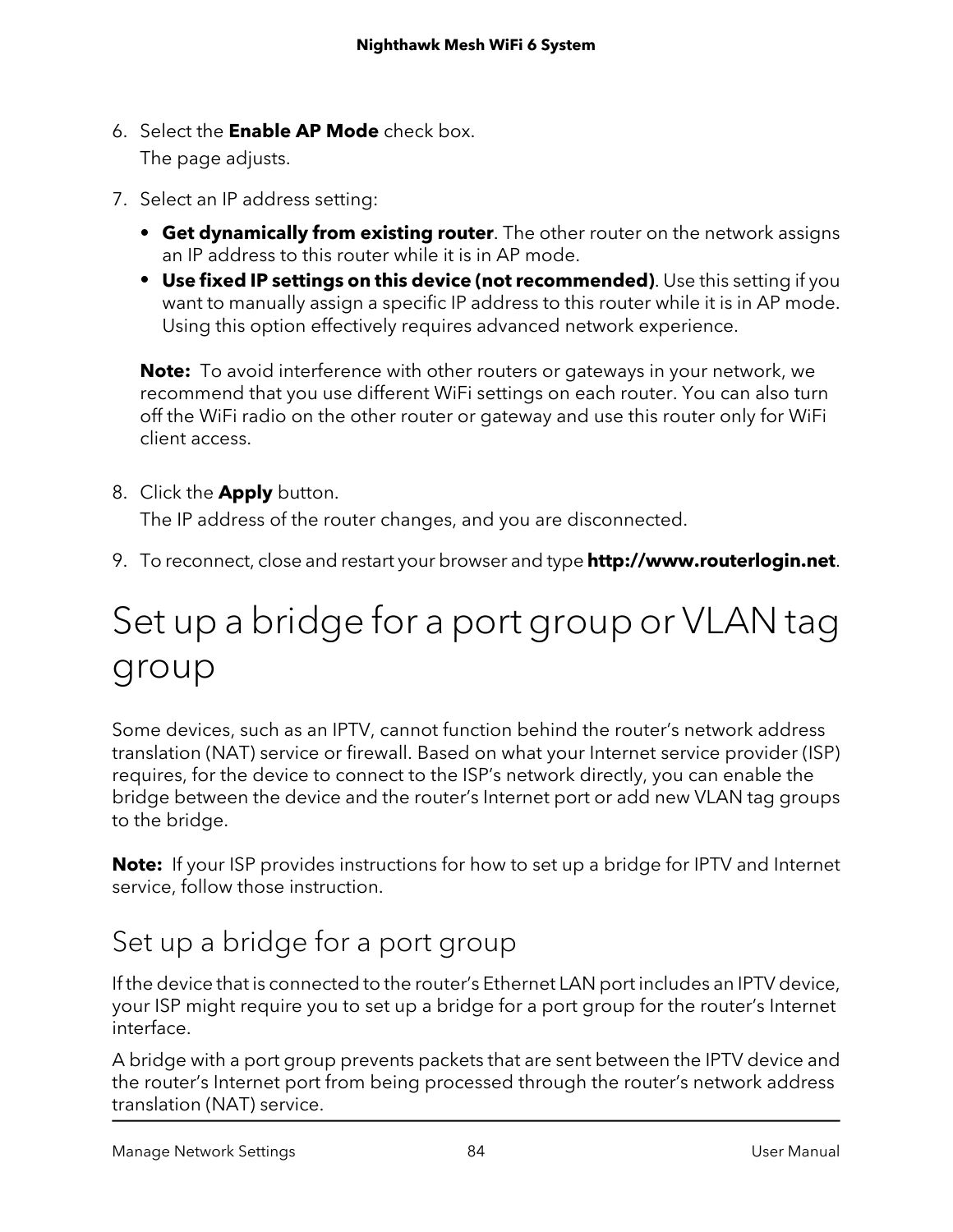#### **To configure a port group and enable the bridge:**

- 1. Launch a web browser from a computer or mobile device that is connected to the router network.
- 2. Enter **http://www.routerlogin.net**. A login window opens.
- 3. Enter the router admin user name and password. The user name is **admin**. The password is the one that you specified the first time that you logged in. The user name and password are case-sensitive.

The BASIC Home page displays.

- 4. Select **ADVANCED > Advanced Setup > VLAN/Bridge Settings**. The VLAN/Bridge Settings page displays.
- 5. Select the **Enable VLAN/Bridge Setup** check box. The page expands.
- 6. Select the **By bridge group** radio button. The page expands.
- 7. Select the **Port1** check box.
- 8. Click the **Apply** button.

Your settings are saved.

### Set up a bridge for a VLAN tag group

If the device that is connected to the router's Ethernet LAN port includes an IPTV device, your ISP might require you to set up a bridge for a VLAN tag group for the router's Internet interface.

If you are subscribed to IPTV service, the router might require VLAN tags to distinguish between the Internet traffic and the IPTV traffic. A bridge with a VLAN tag group prevents packets that are sent between the IPTV device and the router's Internet port from being processed through the router's network address translation (NAT) service.

You can add VLAN tag groups to a bridge and assign VLAN IDs and priority values to each VLAN tag group.

#### **To add a VLAN tag group and enable the bridge:**

- 1. Launch a web browser from a computer or mobile device that is connected to the router network.
- 2. Enter **http://www.routerlogin.net**.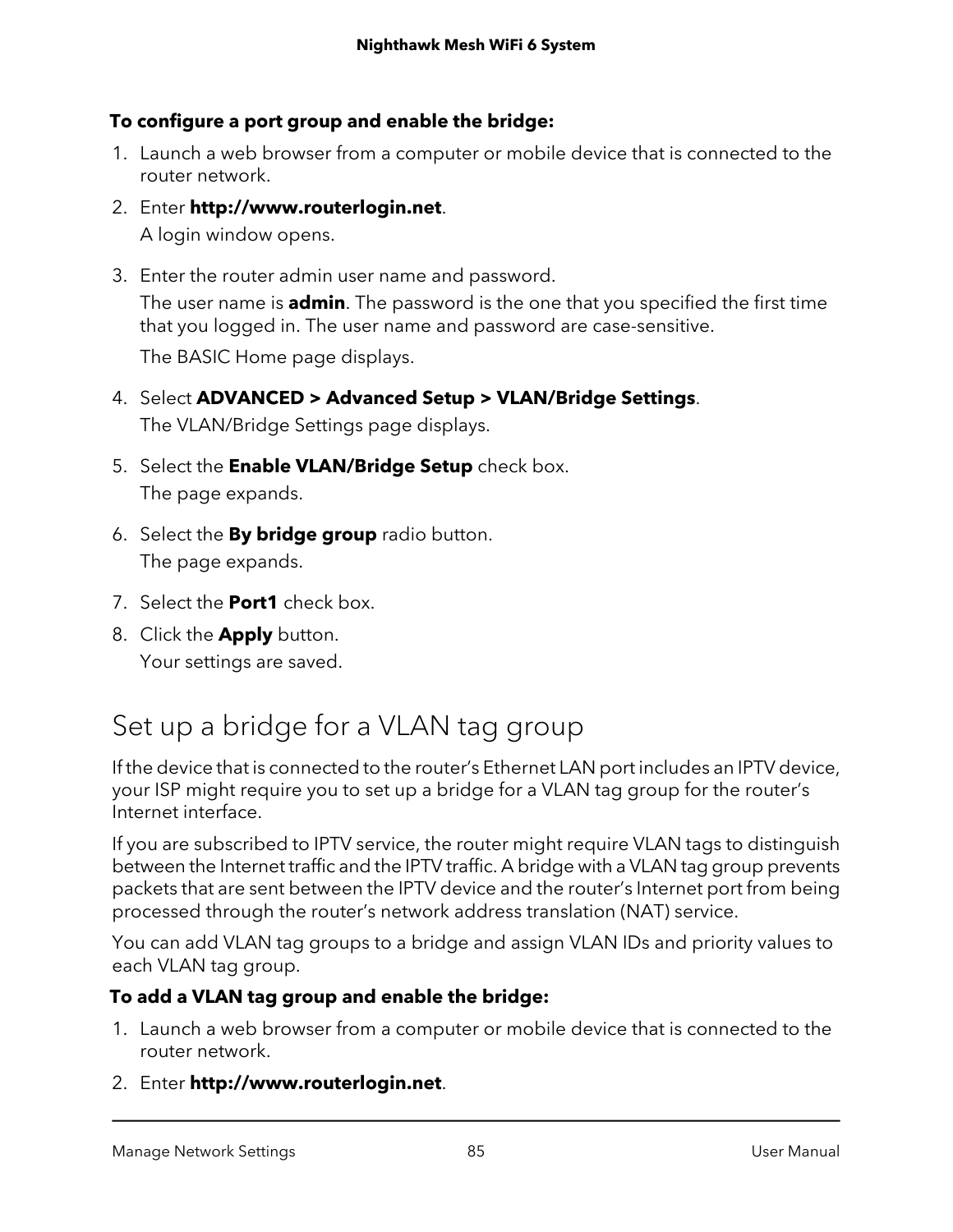A login window opens.

3. Enter the router admin user name and password.

The user name is **admin**. The password is the one that you specified the first time that you logged in. The user name and password are case-sensitive.

The BASIC Home page displays.

- 4. Select **ADVANCED > Advanced Setup > VLAN/Bridge Settings**. The VLAN/Bridge Settings page displays.
- 5. Select the **Enable VLAN/Bridge Setup** check box. The page expands.
- 6. Select the **Enable VLAN Tag** radio button. The page expands.
- 7. Click the **Add** button. The Add VLAN Rule page displays.
- 8. Specify the following settings for the VLAN tag group:
	- **Name**. Enter a name for the VLAN tag group. The name can be up to 10 characters.
	- **VLAN ID**. Enter a value from 1 to 4094.
	- **Priority**. Enter a value from 0 to 7.
- 9. Select the **Port1** check box.
- 10. Click the **Add** button.

The VLAN tag group is added.

11. Click the **Apply** button.

Your settings are saved.

### Set up an IPTV port

You can set up the router to create an Internet Protocol television (IPTV) port that can lease an IP address from your IPTV service provider. Use this feature only if you subscribe to an IPTV service and your IPTV service requires an intranet address.

Some IPTV ports cannot work behind NAT because the IPTV port requires an IP address within the Internet service provider's network (intranet address). You can set up a bridge connection from the WAN port to the LAN port. The LAN port becomes an IPTV port with direct access to the WAN without going through NAT.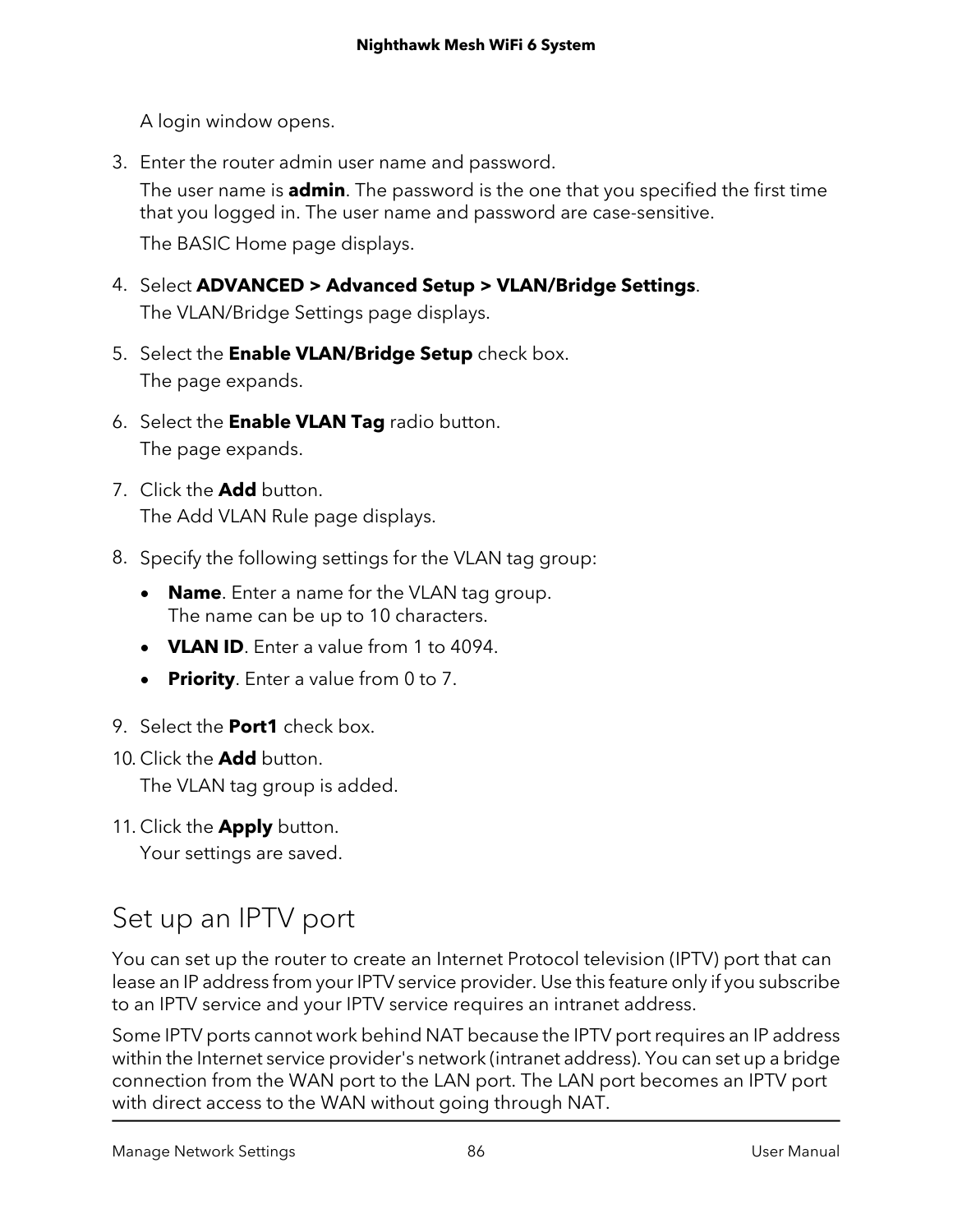#### **To configure an IPTV port:**

- 1. Launch a web browser from a computer or mobile device that is connected to your mesh network.
- 2. Enter **http://www.routerlogin.net**. A login window opens.
- 3. Enter the router user name and password. The user name is **admin**. The password is the one that you specified the first time that you logged in. The user name and password are case-sensitive.

The BASIC Home page displays.

- 4. Select **ADVANCED > Advanced Setup > VLAN/Bridge Settings**. The VLAN/Bridge Settings page displays.
- 5. Select the **Enable VLAN/Bridge Setup** check box. The page expands.
- 6. Select the **By bridge group** radio button. The page expands.
- 7. Select the **Port1** check box:
- <span id="page-86-0"></span>8. Click the **Apply** button. Your settings are saved.

# Manage custom static routes

For almost all Internet traffic, routes are automatically and dynamically selected. You can also set up a fixed, static route. Typically, you only need to add static routes when you have more than one router or multiple IP subnets on your network.

As an example of when a static route is needed, consider the following case:

- Your main Internet access is through a cable modem to your ISP. The cable modem is connected to your router.
- Your network also includes an ADSL router that you use to access a remote office site. This ADSL router is connected to a DSL modem, which is used on-demand only.
- Your LAN subnet is 192.168.1.0, and the ADSL router's address on your LAN is 192.168.1.100.
- The public IP address range at the remote office site is 134.177.0.0.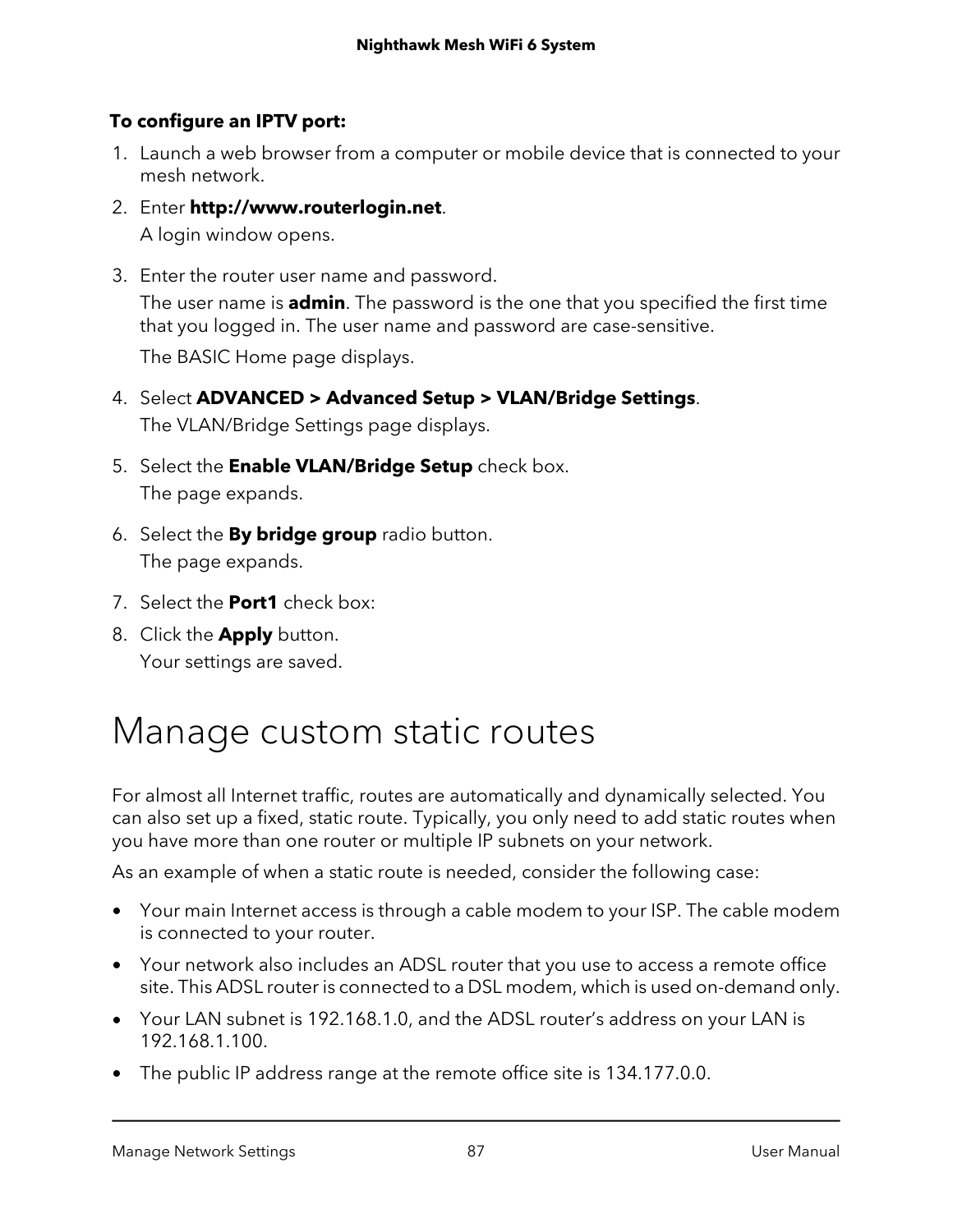When you set up your router, two implicit static routes were created:

- 1. A default route was created between your router and the cable modem that connects to your ISP.
- 2. A second static route was created between your router and your LAN for all 192.168.1.0 addresses.

With this configuration, if you try to access a device on the 134.177.0.0 network at the remote office site, your router forwards your request to your ISP. In turn, the ISP forwards your request to the remote office site, where the firewall will deny the request.

In this situation, you must define a static route, telling your router to access 134.177.0.0 addresses through your ADSL router at its LAN address of 192.168.1.100.

Here is an example static route setting for this configuration:

- **Destination IP address and subnet mask settings**: The route applies to all addresses at the remote site, so set the destination IP address to 134.177.0.0 and the subnet mask to 255.255.255.0.
- **Gateway IP address**: Traffic for addresses in the 134.177.0.0 network must be forwarded to the ADSL router, so set the gateway IP address to 192.168.1.100 (the ADSL router's address on your LAN).
- **Private route**: Make the static route private as a security precaution in case Routing Information Protocol (RIP) is activated. A private route is notreported in RIP messages.

### Set up a static route

#### **To set up a static route:**

- 1. Launch a web browser from a computer or mobile device that is connected to your mesh network.
- 2. Enter **http://www.routerlogin.net**. A login window opens.
- 3. Enter the router admin user name and password.

The user name is **admin**. The password is the one that you specified the first time that you logged in. The user name and password are case-sensitive.

The BASIC Home page displays.

#### 4. Select **ADVANCED > Advanced Setup > Static Routes**.

The Static Routes page displays.

5. Click the **Add** button.

The page adjusts.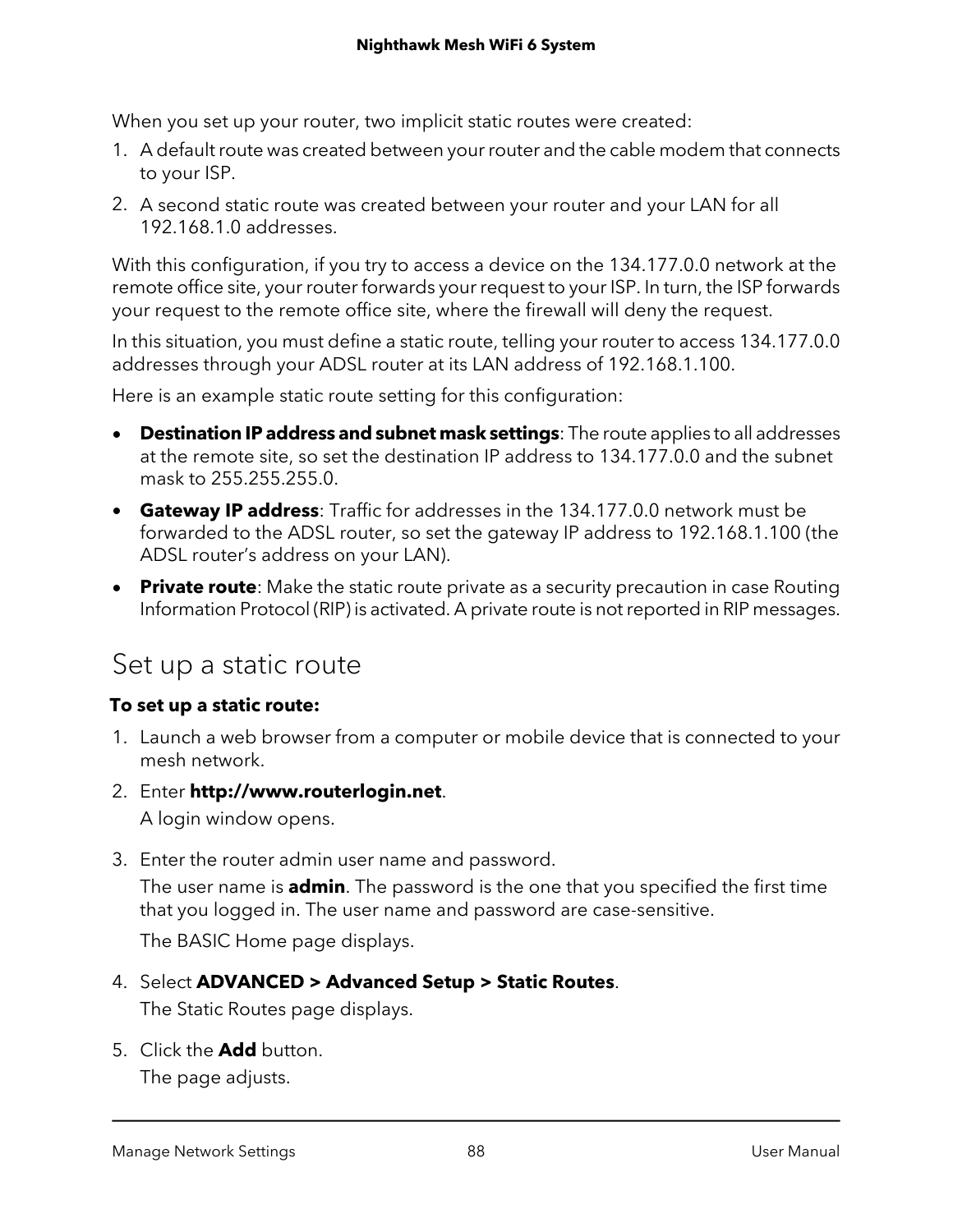- 6. In the **Route Name** field, type a name for this static route (for identification purposes only).
- 7. To limit access to the LAN only, select the **Private** check box. If the **Private** check box is selected, the static route is not reported in RIP.
- 8. To prevent the route from becoming active, clear the **Active** check box. In some situations, you might want to set up a static route but keep it disabled until a later time. By default, the **Active** check box is selected and a route becomes active after you click the **Apply** button.
- 9. Enter the following settings:
	- **Destination IP Address**. Enter the IP address for the final destination of the route.
	- **IP Subnet Mask**. Enter the IP subnet mask for the final destination of the route. If the destination is a single host, enter **255.255.255.255**.
	- **Gateway IP Address**. Enter the IP address of the gateway. The IP address of the gateway must be on the same LAN segment as the router.
	- **Metric**. Enter a number from 2 through 15. This value represents the number of routers between your network and the destination. Usually, a setting of 2 or 3 works, but if this is a direct connection, set it to **2**.

10. Click the **Apply** button.

Your settings are saved. The static route is added to the table on the Static Routes page.

### Edit a static route

#### **To edit a static route:**

- 1. Launch a web browser from a computer or mobile device that is connected to your mesh network.
- 2. Enter **http://www.routerlogin.net**.

A login window opens.

3. Enter the router admin user name and password.

The user name is **admin**. The password is the one that you specified the first time that you logged in. The user name and password are case-sensitive.

The BASIC Home page displays.

4. Select **ADVANCED > Advanced Setup > Static Routes**.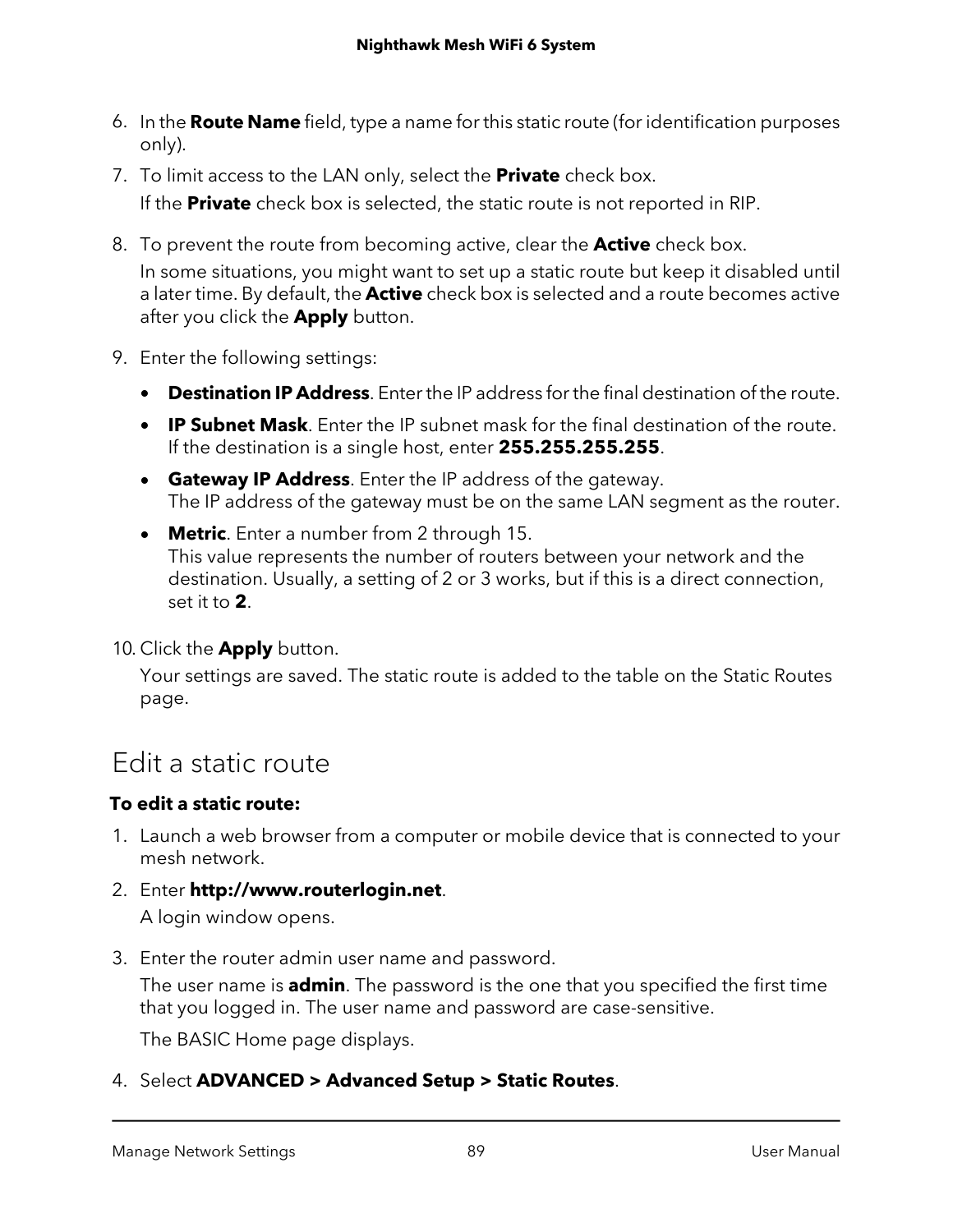#### **Nighthawk Mesh WiFi 6 System**

The Static Routes page displays.

- 5. In the table, select the radio button for the route.
- 6. Click the **Edit** button. The Static Routes page adjusts.
- 7. Edit the route information.
- 8. Click the **Apply** button. Your settings are saved.

### Delete a static route

#### **To delete a static route:**

- 1. Launch a web browser from a computer or mobile device that is connected to your mesh network.
- 2. Enter **http://www.routerlogin.net**. A login window opens.
- 3. Enter the router admin user name and password. The user name is **admin**. The password is the one that you specified the first time that you logged in. The user name and password are case-sensitive. The BASIC Home page displays.
- 4. Select **ADVANCED > Advanced Setup > Static Routes**. The Static Routes page displays.
- 5. In the table, select the radio button for the route.
- 6. Click the **Delete** button.

The route is removed from the table.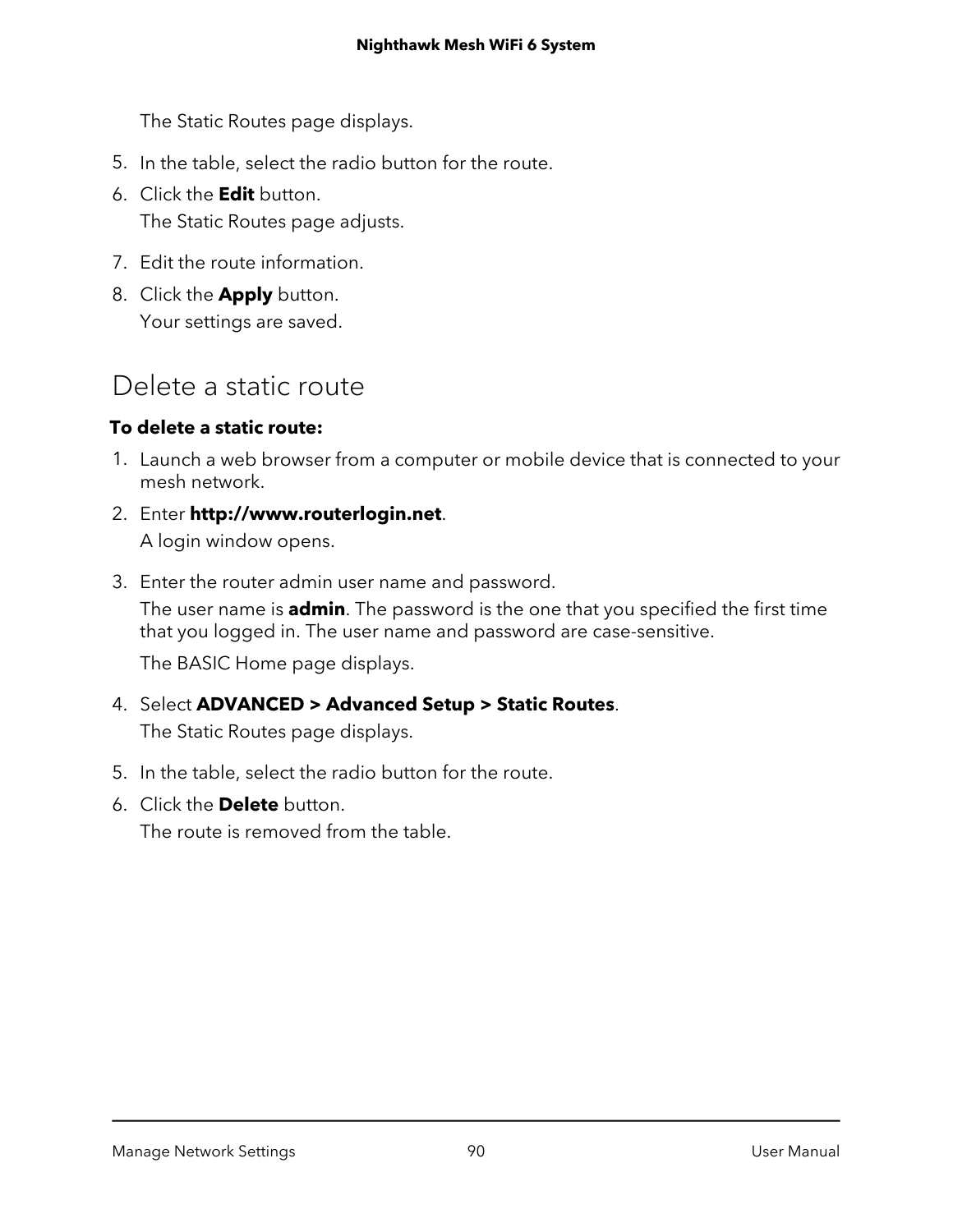# 8

# Manage your Router and Satellite

This chapter describes the settings for administering and maintaining your router, satellite, and mesh network.

The chapter contains the following sections:

- Update the router and satellite [firmware](#page-91-0)
- Change the admin [password](#page-94-0)
- Enable admin [password](#page-95-0) reset
- Reset the admin [password](#page-96-0)
- [Always](#page-97-0) use HTTPS to access the router
- View [information](#page-98-0) about the router, the Internet port, and WiFi settings
- Display the [statistics](#page-98-1) of the Internet port
- Check the Internet [connection](#page-100-0) status
- View and [manage](#page-101-0) logs of router activity
- View devices [currently](#page-102-0) on the mesh network
- View the satellite status in the satellite web [interface](#page-103-0)
- [Monitor](#page-104-0) Internet traffic
- Set up and manage [Dynamic](#page-105-0) DNS
- Manage the router [configuration](#page-108-0) file
- Return the router or satellite to its factory default [settings](#page-110-0)
- Connect to your router with [Anywhere](#page-111-0) Access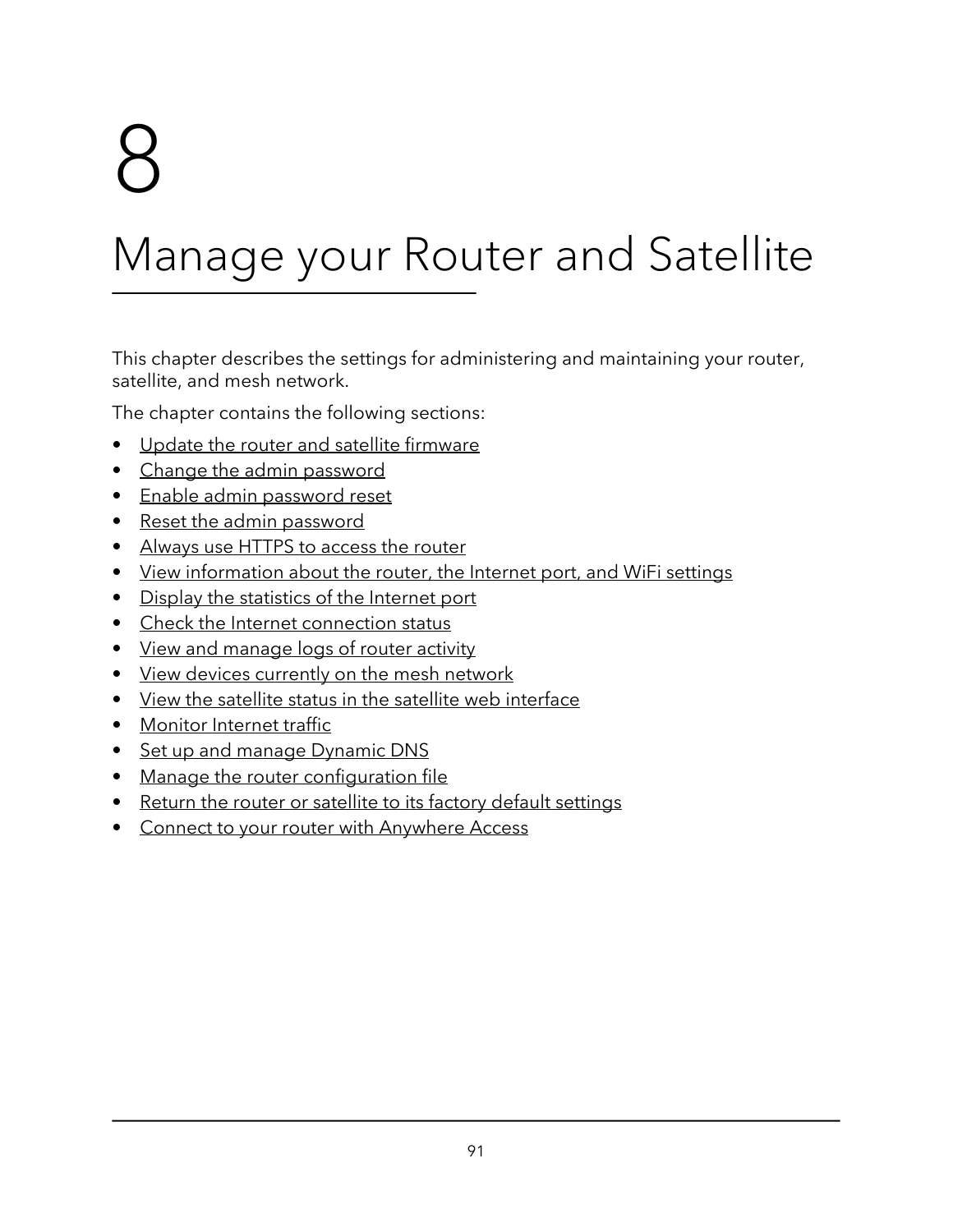# <span id="page-91-0"></span>Update the router and satellite firmware

You can use the router web interface to check if new firmware is available and update your router and satellite, or you can manually update the firmware for your router and satellite.

### Check for new firmware and update the router and satellite

The firmware (routing software) is stored in flash memory. You might see a message at the top of the pages when new firmware is available. You can respond to that message to update the firmware or you can check to see if new firmware is available and update your router and satellite.

**Note:** We recommend that you connect a computer to the router using an Ethernet connection to update the firmware.

#### **To check for new firmware and update your router and satellite:**

- 1. Launch a web browser from a computer that is connected to the router network.
- 2. Enter **http://www.routerlogin.net**. A login window opens.
- 3. Enter the router admin user name and password.

The user name is **admin**. The password is the one that you specified the first time that you logged in. The user name and password are case-sensitive.

The BASIC Home page displays.

4. Select **ADVANCED > Administration > Router Update**.

The Router Update page displays.

5. Click the **Check** button.

The router finds new firmware information if any is available and displays a message asking if you want to download and install it.

6. Click the **Yes** button to install new firmware.

The router locates and downloads the firmware and begins the update.

**WARNING:** To avoid the risk of corrupting the firmware, do not interrupt the update. For example, do not close the browser, click a link, or load a new page. Do not turn off the router or the satellite.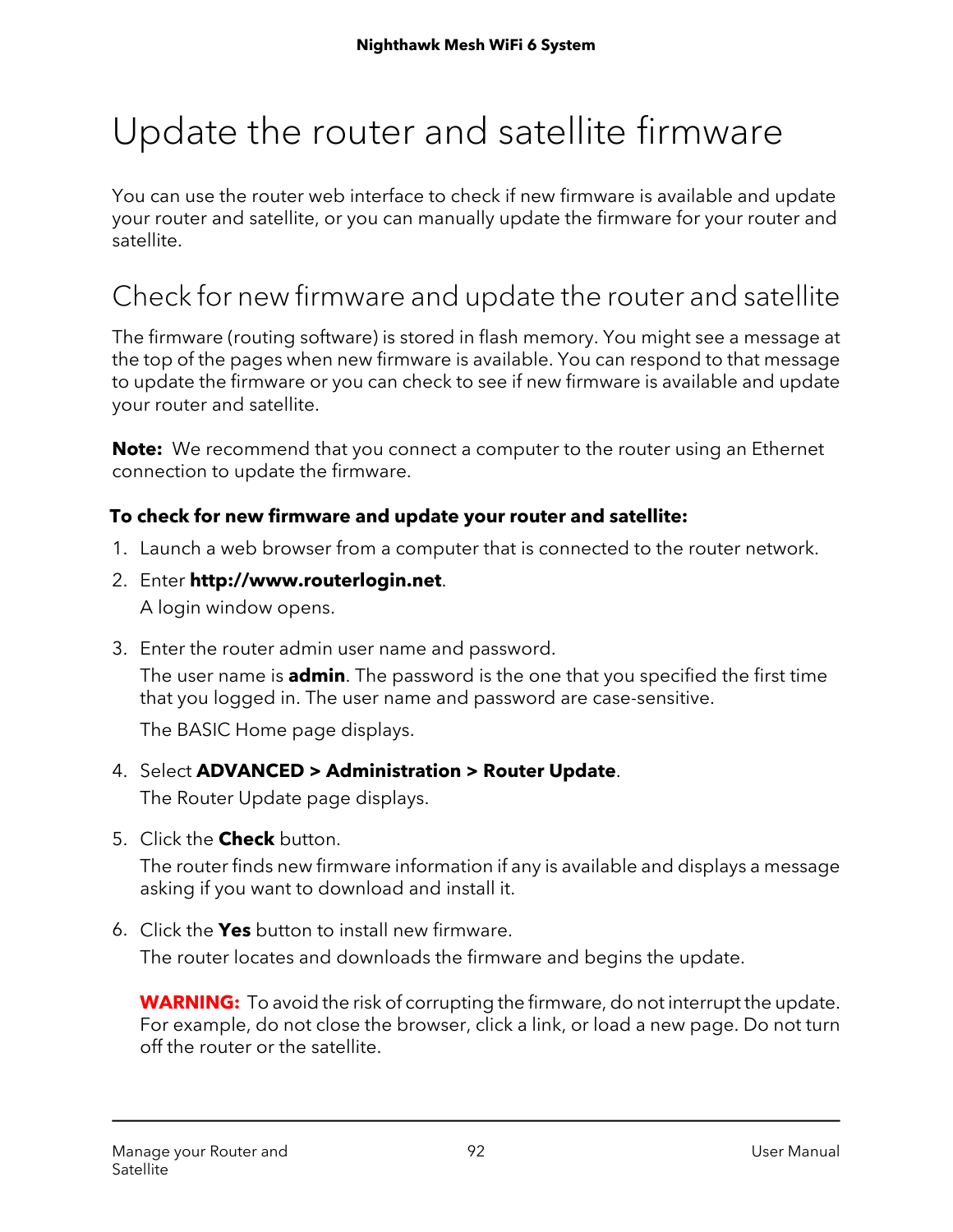When the download is complete, yourrouter and satellite restart. The update process typically takes about one minute. Read the new firmware release notes to find out if you must reconfigure the router after updating.

### Manually update the firmware

If a satellite is connected to your router, you can log in to the router to manually upload the firmware on your satellite.

**WARNING:** We recommend that you always update the firmware on your satellite first, and then update your router. Also, do not update the firmware on your router and satellite at the same time, and do not update more than one mesh device (router or satellite) at a time. If you need to update more than one mesh device, wait for the first mesh device to finish updating before updating your next mesh device.

#### **To manually update the firmware on your router and satellite, follow these high level steps:**

- 1. Visit <netgear.com/support> and download the firmware for both your router and satellite.
- 2. Update the firmware on your satellite. For more information, see [Manually](#page-92-0) update satellite firmware on page 93.
- <span id="page-92-0"></span>3. Update the firmware on your router. For more information, see [Manually](#page-93-0) update router firmware on page 94.

**Manually update satellite firmware** We recommend that you update your satellite's firmware before you update the router's firmware. **To manually update your satellite's firmware:**

- 1. Launch a web browser from a computer or mobile device that is connected to your mesh network.
- 2. Enter **http://www.routerlogin.com**. A login window opens.
- 3. Enter the router admin user name and password.

The user name is **admin**. The password is the one that you specified the first time that you logged in. The user name and password are case-sensitive.

The BASIC Home page displays.

4. Select **ADVANCED > Administration > Router Update > Manual Update**. The Router Update page displays.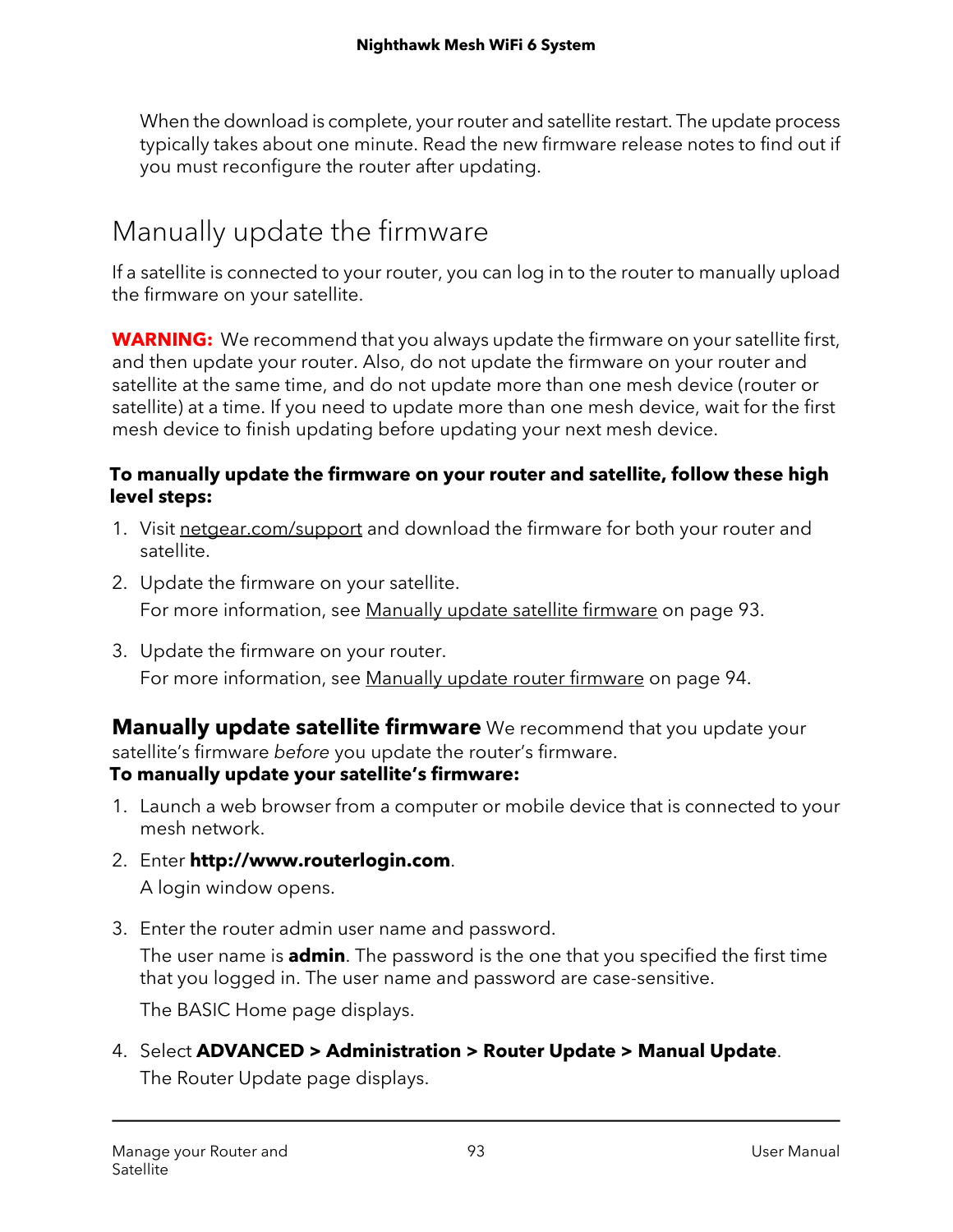5. In the satellite section, and select your satellite. The satellite's Router Update page opens.

**Note:** If you have more than one satellite, only update one satellite at a time. You must wait for the first satellite to finish updating before updating the next satellite.

- 6. Click the **Browse** button.
- 7. Locate and select the satellite firmware file that you downloaded. The firmware file name ends in . img or . chk.
- 8. Click the **Upload** button.

The firmware on your satellite is updated.

It takes a few minutes to complete the process.

<span id="page-93-0"></span>9. After satellite finishes updating, on the satellite web interface, select **Status** and double-check the firmware version on the Status page.

**Manually update router firmware** We recommend that you update your satellite's firmware before you update the router's firmware.

**WARNING:** Make sure that your satellite is ready updating its firmware before updating your router's firmware.

#### **To manually update your router's firmware:**

- 1. Launch a web browser from a computer or mobile device that is connected to your mesh network.
- 2. Enter **http://www.routerlogin.com**. A login window opens.
- 3. Enter the admin user name and password.

The user name is **admin**. The password is the one that you specified the first time that you logged in. The user name and password are case-sensitive.

The BASIC Home page displays.

4. Select **ADVANCED > Administration > Router Update > Manual Update**.

The Router Update page displays.

- 5. Click the **Browse** button.
- 6. Locate and select the router firmware file you downloaded. The firmware file name ends in .img.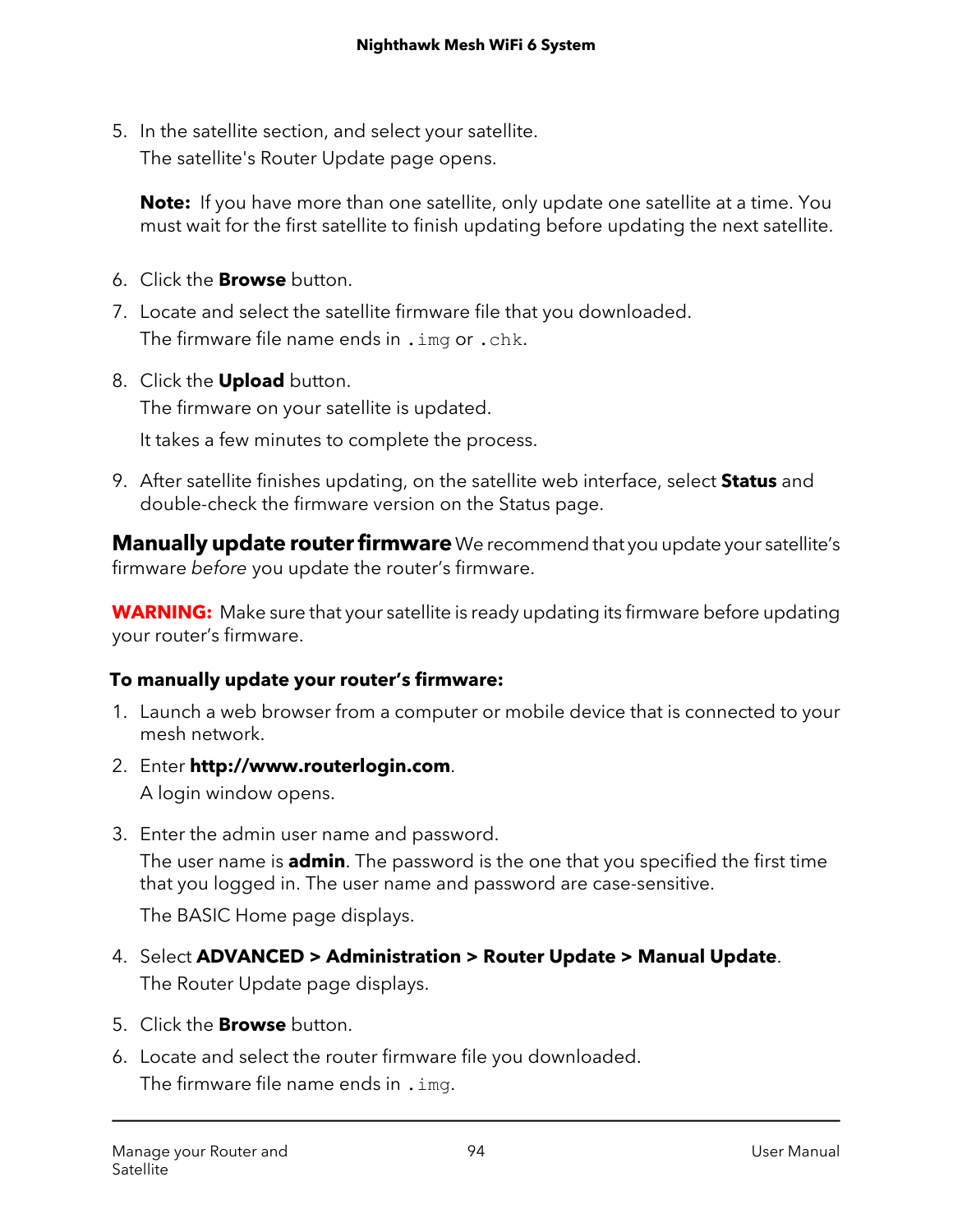7. Click the **Upload** button.

The firmware is updated.

**Manage the firmware update settings** You can set the router to automatically update to future firmware versions as they become available.

**To manage automatic updates for future firmware versions:**

- 1. Launch a web browser from a computer or mobile device that is connected to your mesh network.
- 2. Enter **http://www.routerlogin.net**. A login window opens.
- 3. Enter the router admin user name and password.

The user name is **admin**. The password is the one that you specified the first time that you logged in. The user name and password are case-sensitive.

The BASIC Home page displays.

- 4. Select **ADVANCED > Administration > Router Update > Manual Update**. The Router Update page displays.
- 5. In the Router Auto Firmware Update section, select one of the following radio buttons.
	- **Enable**. The router automatically updates to future firmware versions as they become available. This is the default setting. We recommend that you keep this setting.
	- **Disable**. The router does not automatically update to future firmware versions. You must manually update to future firmware versions.
- <span id="page-94-0"></span>6. Click the **Apply** button.

Your settings are saved.

# Change the admin password

The admin password is the one you specified the first time you logged in. You can change this password.

**Note:** The ideal password contains no dictionary words from any language and contains uppercase and lowercase letters, numbers, and symbols. It can be up to 30 characters.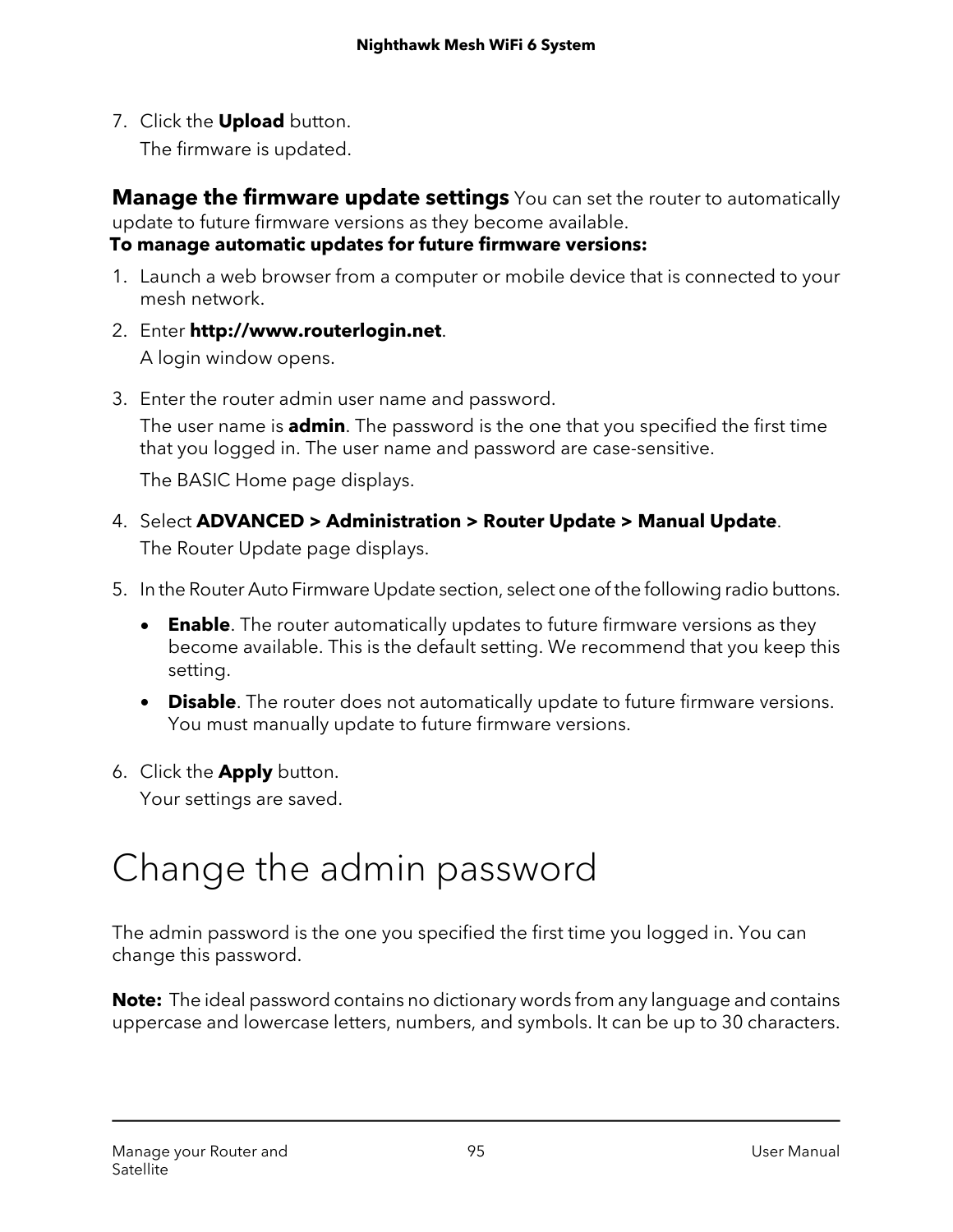#### **To change the password for the admin user name:**

- 1. Launch a web browser from a computer or mobile device that is connected to your mesh network.
- 2. Enter **http://www.routerlogin.net**. A login window opens.
- 3. Enter the router admin user name and password. The user name is **admin**. The password is the one that you specified the first time that you logged in. The user name and password are case-sensitive.

The BASIC Home page displays.

- 4. Select **ADVANCED > Administration > Set Password**. The Set Password page displays.
- 5. Type the old password in the **Old Password** field.
- 6. Type the new password in the **Set Password** and **Repeat New Password** fields.
- <span id="page-95-0"></span>7. Click the **Apply** button. Your settings are saved.

# Enable admin password reset

The router admin password is used to log in to yourrouter web interface. We recommend that you enable password reset so that you can reset the password if it is forgotten. This reset process is supported in Internet Explorer, Firefox, and Chrome browsers but not in the Safari browser.

#### **To enable password reset:**

- 1. Launch a web browser from a computer or mobile device that is connected to the router network.
- 2. Enter **http://www.routerlogin.net**. A login window opens.
- 3. Enter the router admin user name and password.

The user name is **admin**. The password is the one that you specified the first time that you logged in. The user name and password are case-sensitive.

The BASIC Home page displays.

4. Select **ADVANCED > Administration > Set Password**.

The Set Password page displays.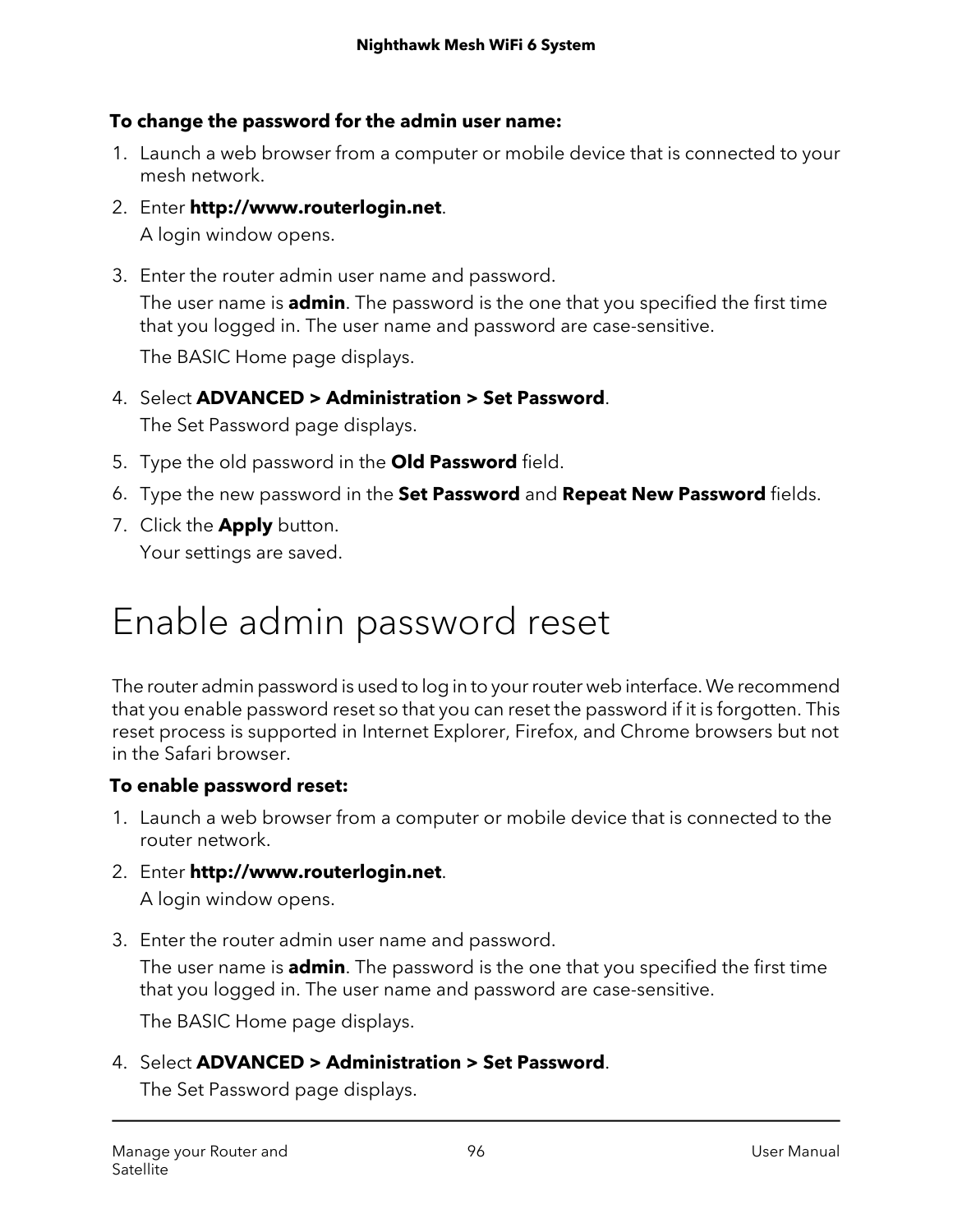- 5. Select the **Enable Password Reset** check box.
- 6. Select two security questions and provide answers to them.
- 7. Click the **Apply** button.

Your settings are saved.

# <span id="page-96-0"></span>Reset the admin password

If you set up the password reset feature, you can reset your router admin password if you forgot it.

#### **To reset your admin password:**

- 1. Launch a web browser from a computer or mobile device that is connected to your mesh network.
- 2. Enter **http://www.routerlogin.net**. A login window opens.
- 3. Click the **Cancel** button.

If password reset is enabled, you are prompted to enter the serial number of the router.

The serial number is on the router label.

- 4. Enter the serial number of the router.
- 5. Click the **Continue** button. The Router Password Reset page displays.
- 6. Enter your router's serial number in the field. Your router's serial number can be found on the router label.
- 7. Click the **Continue** button.

You are requested to enter a new admin password and to set new security questions.

8. Enter your new admin password, set new security questions, and click the **Next** button.

Your settings are saved.

9. Click the **Login** button.

A login window opens.

10. With your new admin password, log in to the router.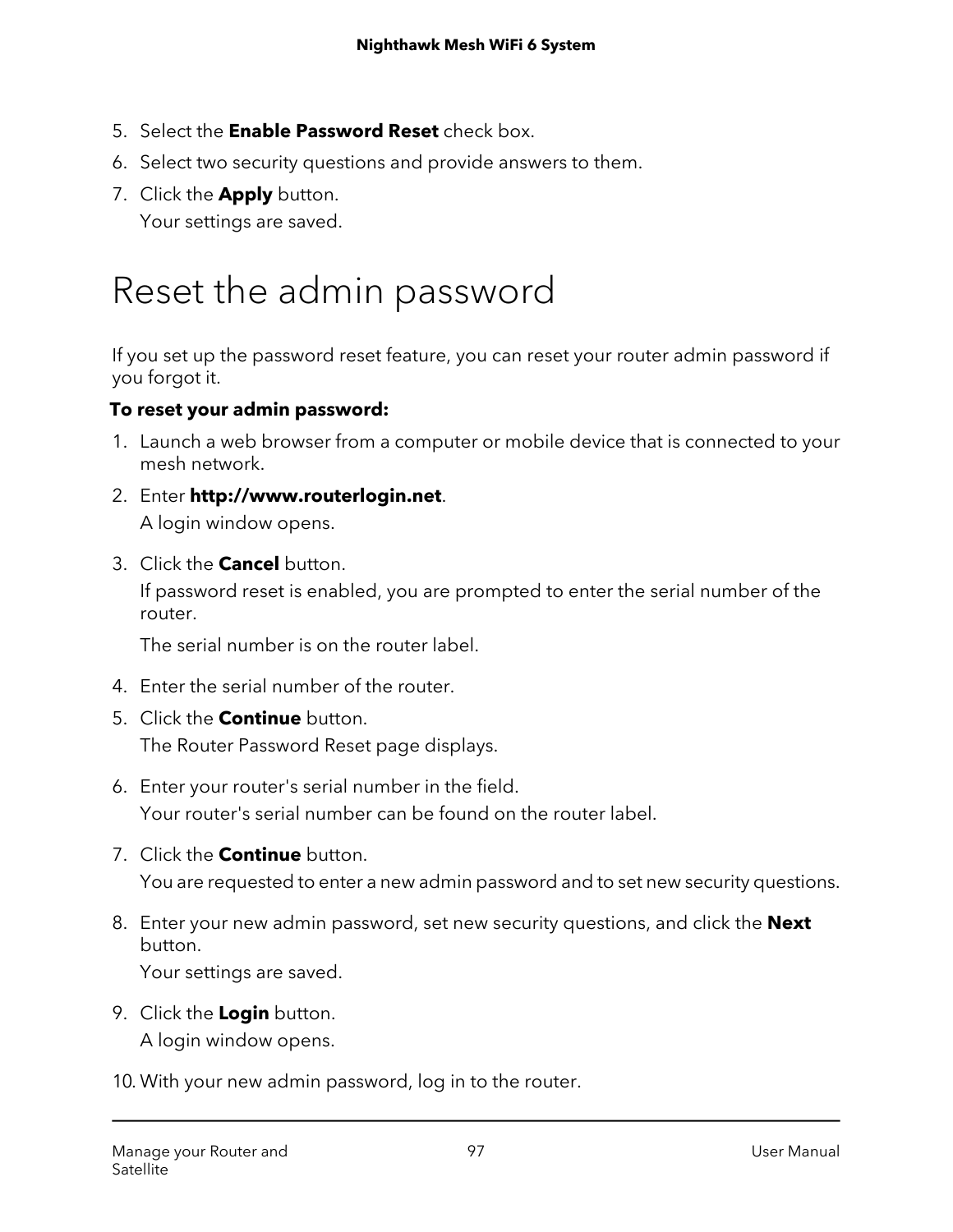# <span id="page-97-0"></span>Always use HTTPS to access the router

You can configure the router to require HTTPS connections between your web browser and the router web interface, for example, "https://www.routerlogin.net". When you enable the HTTPS requirement, connection requests to the router web interface that specify HTTP are automatically converted to HTTPS.

**Note:** After you enable the HTTPS requirement, when you enter **http://www.routerlogin.net**, your browser might display a security warning because of the self-signed certificate on the router. This is expected behavior. You can proceed, or add an exception for the security warning. For more information, visit <https://kb.netgear.com/000062980/what-to-do-incase-of-security-message>.

To require HTTPS connections:

- 1. Launch a web browser from a computer or mobile device that is connected to your mesh network.
- 2. Enter **http://www.routerlogin.net**. A login window opens.
- 3. Enter the router admin user name and password.

The user name is **admin**. The password is the one that you specified the first time that you logged in. The user name and password are case-sensitive.

The BASIC Home page displays.

- 4. Select **ADVANCED > Advanced Setup > Web Services Management**. The Web Services Management page displays.
- 5. Select the **Always Use HTTPS to Access Router** check box.
- 6. Click the **Apply** button.

Your settings are saved.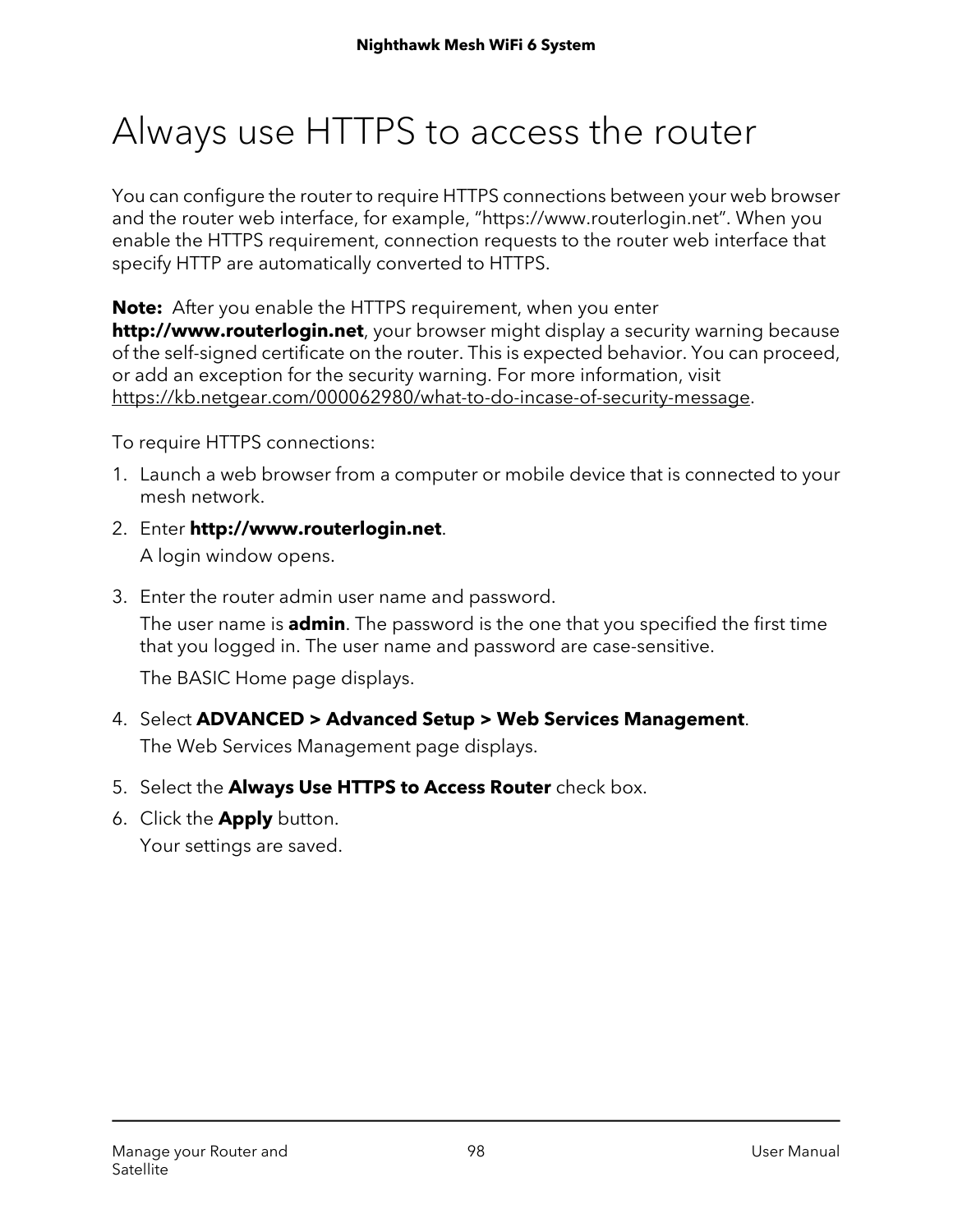# <span id="page-98-0"></span>View information about the router, the Internet port, and WiFi settings

You can view router information, the Internet port status, WiFi settings, and information about specific WiFi networks.

#### **To view information about the router, Internet port, WiFi settings, and WiFi networks:**

- 1. Launch a web browser from a computer or mobile device that is connected to your mesh network.
- 2. Enter **http://www.routerlogin.net**.

A login window opens.

3. Enter the router admin user name and password.

The user name is **admin**. The password is the one that you specified the first time that you logged in. The user name and password are case-sensitive.

The BASIC Home page displays.

4. Click the **ADVANCED** tab. The ADVANCED Home page displays.

The information on this page uses the following color coding:

- A green icon indicates that the Internet connection is fine and no problems exist. For a WiFi network, the network is enabled and secured.
- A red icon indicates that configuration problems exist for the Internet connection or the connection is down. For a WiFi network, the network is disabled or down.
- <span id="page-98-1"></span>• An amber icon indicates that the Internet port is configured but cannot get an Internet connection (for example, because the cable is disconnected), that a WiFi network is enabled but unprotected, or that another situation that requires your attention occurred.

# Display the statistics of the Internet port

#### **To display the statistics of the Internet port:**

- 1. Launch a web browser from a computer or mobile device that is connected to your mesh network.
- 2. Enter **http://www.routerlogin.net**.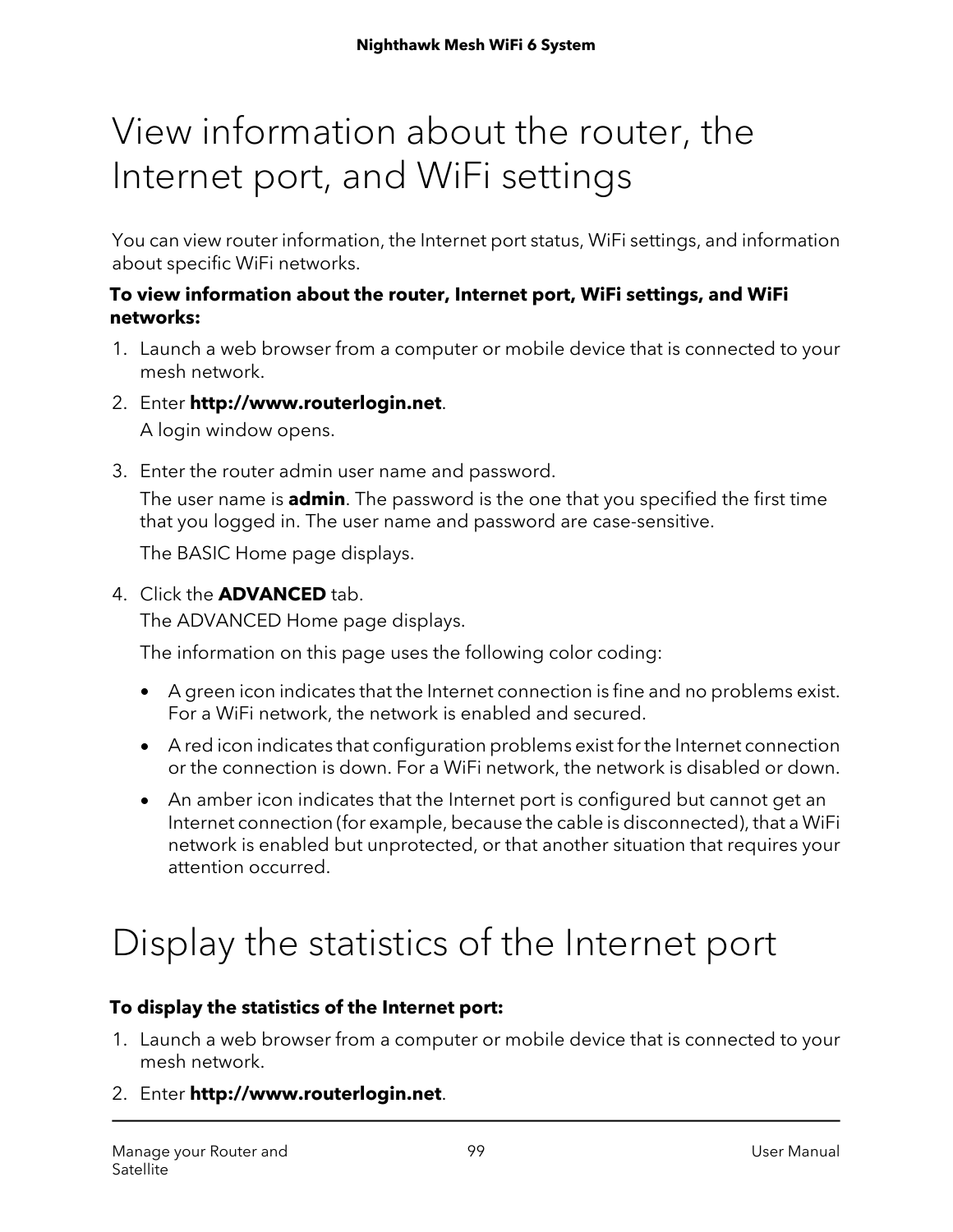A login window opens.

3. Enter the router admin user name and password.

The user name is **admin**. The password is the one that you specified the first time that you logged in. The user name and password are case-sensitive.

The BASIC Home page displays.

4. Click the **ADVANCED** tab.

The ADVANCED Home page displays.

5. In the Internet Port pane, click the **Show Statistics** button.

The Show Statistics window opens and displays following information:

- **System Up Time**. The time elapsed since the router was last restarted.
- **Port**. The statistics for the WAN (Internet) port, LAN (Ethernet) port, and WLANs displays. For each port, the following information displays:
	- **Status**. The link status of the port.
	- **TxPkts**. The number of packets transmitted on this port since the router was last started.
	- **RxPkts**. The number of packets received on this port since the router was last started.
	- **Collisions**. The number of collisions on this port since the router was last started.
	- **Tx B/s**. The current transmission (outbound) bandwidth used on the WAN port and LAN port.
	- **Rx B/s**. The current reception (inbound) bandwidth used on the WAN port and LAN port.
	- **Up Time**. The time elapsed since this port acquired the link.
- **Poll Interval**. The interval at which the statistics are updated on this page.
- 6. To change the polling frequency, enter a time in seconds in the **Poll Interval** field and click the **Set Interval** button.

To stop the polling entirely, click the **Stop** button.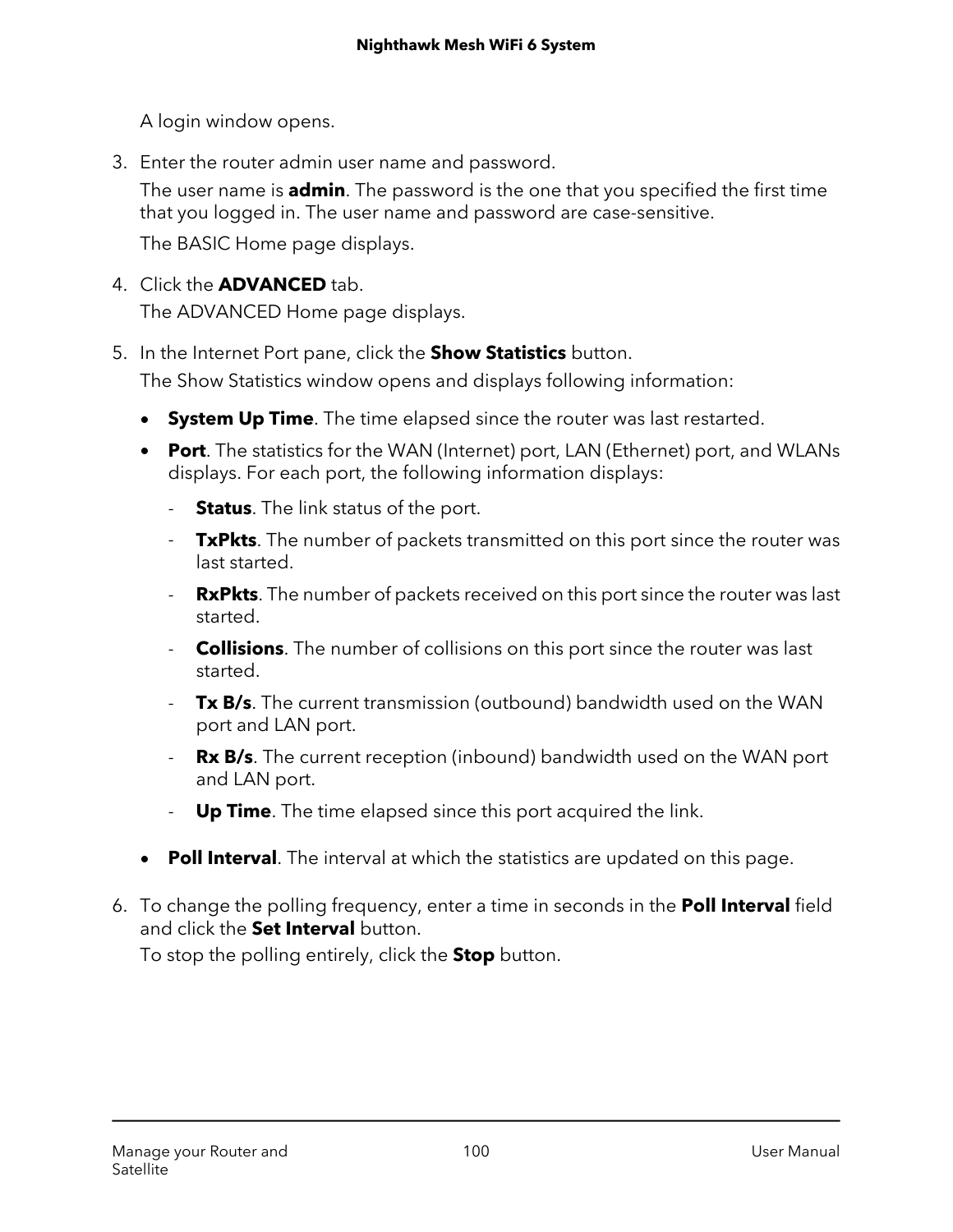# <span id="page-100-0"></span>Check the Internet connection status

#### **To check the Internet connection status:**

- 1. Launch a web browser from a computer or mobile device that is connected to the router network.
- 2. Enter **http://www.routerlogin.net**. A login window opens.
- 3. Enter the router admin user name and password.

The user name is **admin**. The password is the one that you specified the first time that you logged in. The user name and password are case-sensitive.

The BASIC Home page displays.

- 4. Click the **ADVANCED** tab. The ADVANCED Home page displays.
- 5. In the Internet Port pane, click the **Connection Status** button.

The Connection Status window opens. The information that displays depends on the type of Internet connection.

For example, if your Internet connection does not require a login and the router receives an IP address automatically, the window displays the following information:

- **IP Address**. The IP address that is assigned to the .
- **Subnet Mask**. The subnet mask that is assigned to the .
- **Default Gateway**. The IP address for the default gateway that the communicates with.
- **DHCP Server**. The IP address for the Dynamic Host Configuration Protocol server that provides the TCP/IP configuration for all the computers that are connected to the .
- **DNS Server**. The IP address of the Domain Name Service server that provides translation of network names to IP addresses.
- **Lease Obtained**. The date and time when the lease was obtained.
- **Lease Expires**. The date and time that the lease expires.
- 6. To release (stop) the Internet connection, click the **Release** button.
- 7. To renew (restart) the Internet connection, click the **Renew** button.
- 8. To exit the screen, click the **Close Window** button.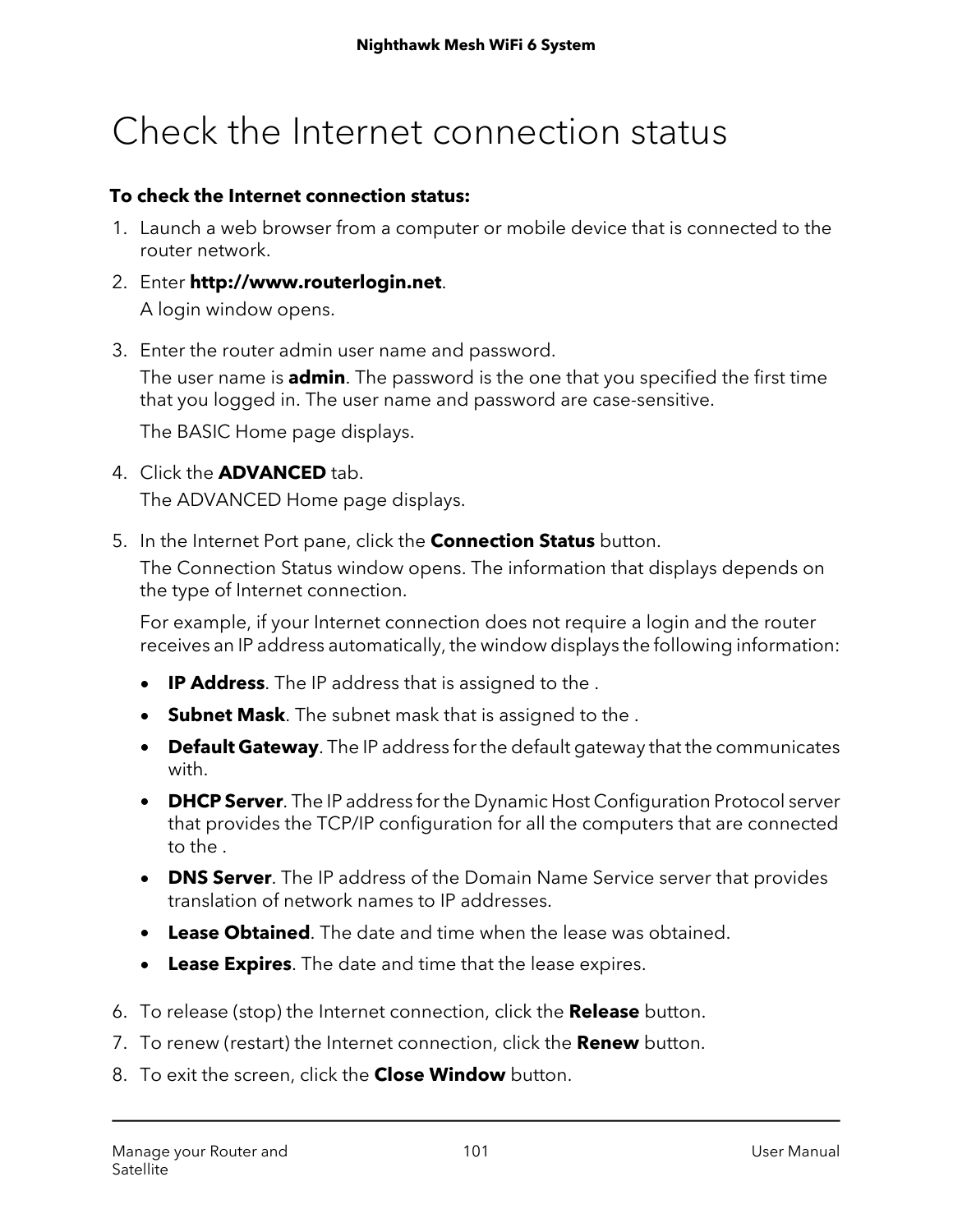# <span id="page-101-0"></span>View and manage logs of router activity

The logs are a detailed record of the websites you accessed or attempted to access and many other router actions. Up to 256 entries are stored in the log.

#### **To view and manage logs:**

- 1. Launch a web browser from a computer or mobile device that is connected to your mesh network.
- 2. Enter **http://www.routerlogin.net**. A login window opens.
- 3. Enter the router admin user name and password.

The user name is **admin**. The password is the one that you specified the first time that you logged in. The user name and password are case-sensitive.

The BASIC Home page displays.

#### 4. Select **ADVANCED > Administration > Logs**.

The Logs page displays and shows information such as the following:

- **Action**. The action that occurred, such as whether Internet access was blocked or allowed.
- **Source IP**. The IP address of the initiating device for the log entry.
- **Target address**. The MAC or IP address of the device visited or to which access was attempted.
- **Date and time**. The date and time the log entry was recorded.

Other information might be displayed.

- 5. To customize the logs, scroll down and clear or select the check boxes in the Include in Log section.
- 6. To refresh the log screen, click the **Refresh** button.
- 7. To clear the log entries, click the **Clear Log** button.
- 8. To email the log immediately, click the **Send Log** button.

You must set up email notifications in order to receive the logs. The router to emails the logs to the address that you specified when you set up email notifications. For more information, see Set up security event email [notifications](#page-52-0) on page 53.

9. Click the **Apply** button.

Your settings are saved.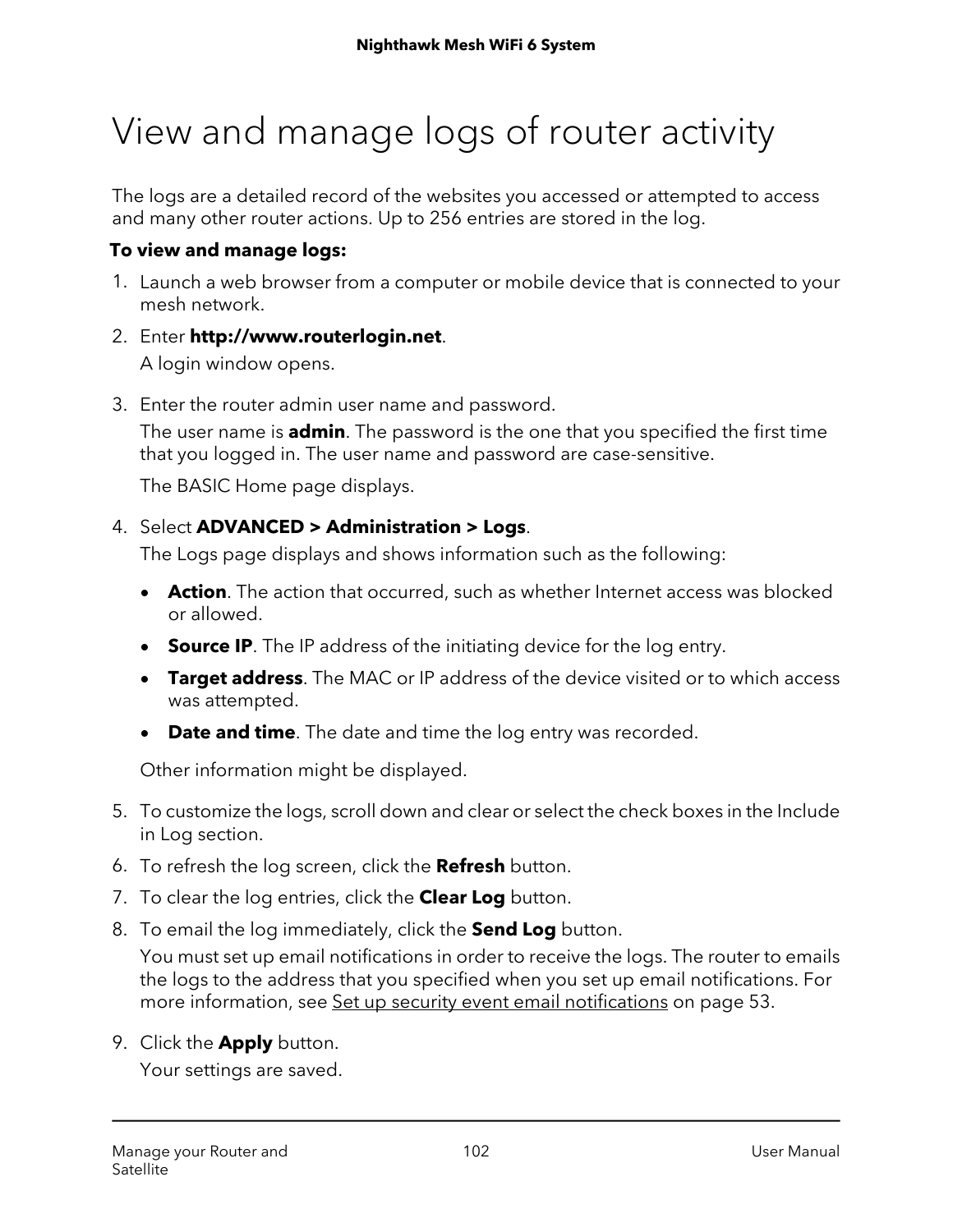# <span id="page-102-0"></span>View devices currently on the mesh network

You can view all satellites and devices that are currently connected to your mesh network.

#### **To view devices on the mesh network:**

- 1. Launch a web browser from a computer or mobile device that is connected to your mesh network.
- 2. Enter **http://www.routerlogin.net**.

A login window opens.

3. Enter the router admin user name and password.

The user name is **admin**. The password is the one that you specified the first time that you logged in. The user name and password are case-sensitive.

The BASIC Home page displays.

#### 4. Select **Attached Devices**.

The Attached Devices page displays.

The Connected Satellite table displays the following information:

- **Device Name**: The satellite model, device name, and IP address.
- **IP Address**: The satellite IP address. This IP address can change because the router assigns an IP address to each satellite when it joins the network.
- **Connection Type**: The satellite is connected to the mesh network through a WiFi or wired Ethernet connection.
- **Connected Mesh Device**: The router or (other) satellite that the satellite is connected to. The Orbi router's or satellite's MAC address also displays.
- **Backhaul Status**: The quality of the backhaul status between the satellite and the router or (other) satellite.

The Connected Devices table displays the following information:

- **Status**: Displays only if network access control (see [Network](#page-41-0) access control list on page 42) is enabled. The field displays if a device is allowed or blocked.
- **Connection Type**: The device is connected to the mesh network through a WiFi or wired Ethernet connection.
- **Device Name**: The device model, device name, and IP address.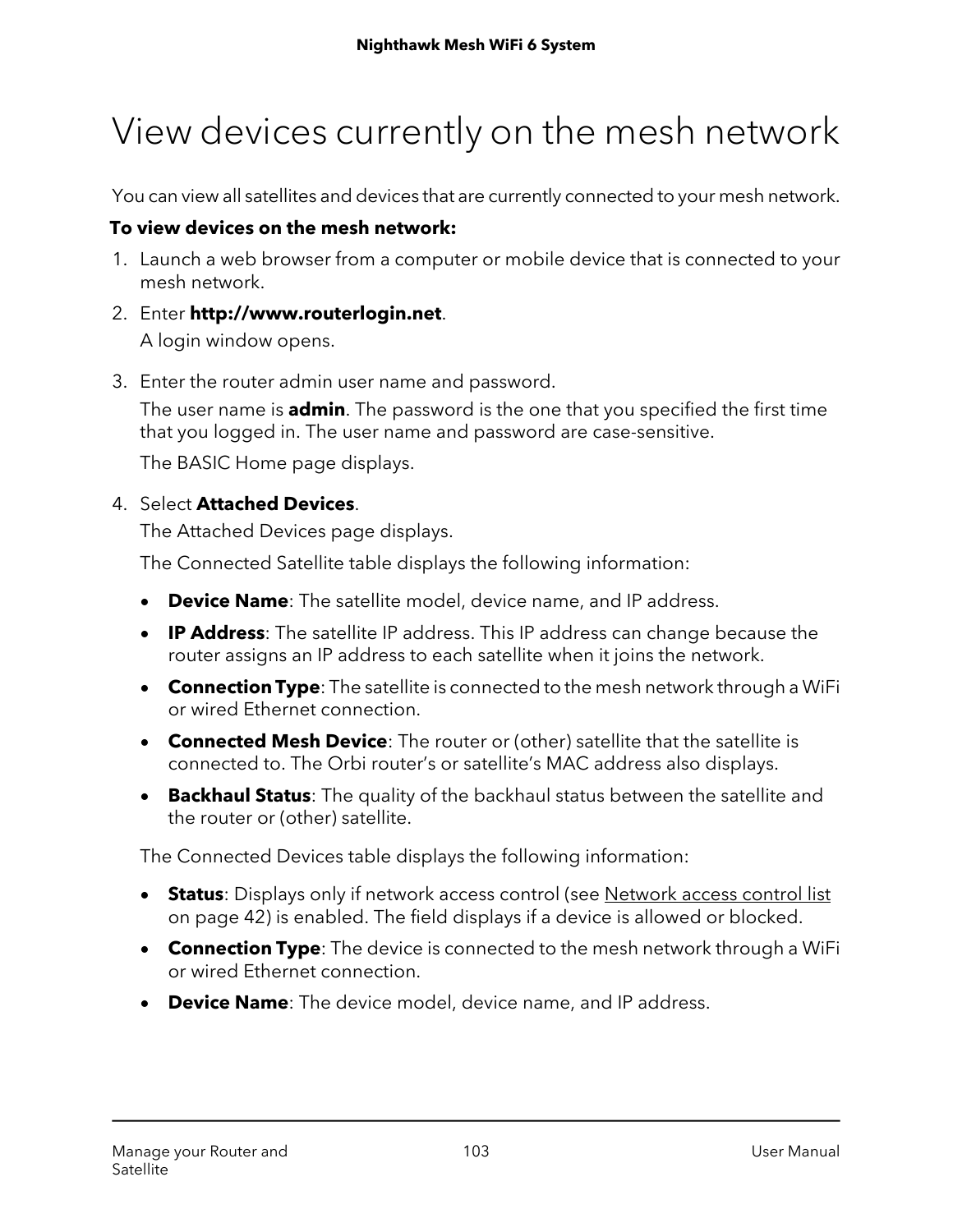- **IP Address**: The device IP address. This IP address can change because the router assigns an IP address to each device when it joins the network.
- **MAC Address**: The device MAC address. The unique MAC address for each device does not change.

# <span id="page-103-0"></span>View the satellite status in the satellite web interface

The satellite web interface lets you view satellite status information that you cannot view from the router web interface. You can find the IP address of the satellite in the router web interface. You can then launch a new web browser window, enter the satellite IP address, and access the satellite web interface.

To view your satellite's status, it must be connected to your mesh network.

#### **To view your satellite's status:**

- 1. Launch a web browser from a computer or mobile device that is connected to your mesh network.
- 2. Enter **http://www.routerlogin.net**. A login window opens.
- 3. Enter the router admin user name and password.

The user name is **admin**. The password is the one that you specified the first time that you logged in. The user name and password are case-sensitive.

The BASIC Home page displays.

4. Select **Attached Devices**.

The Attached Devices page displays.

- 5. In the Connected Satellite table, find your satellite's IP address.
- 6. Launch a new web browser window and enter your satellite's IP address in the web browser's address bar.

A login window opens.

7. Enter the same admin user name and password that you entered for the router. The satellite status displays. The page displays information about the satellite connections, hardware and firmware versions, and the WiFi networks in the 2.4 GHz and 5 GHz bands.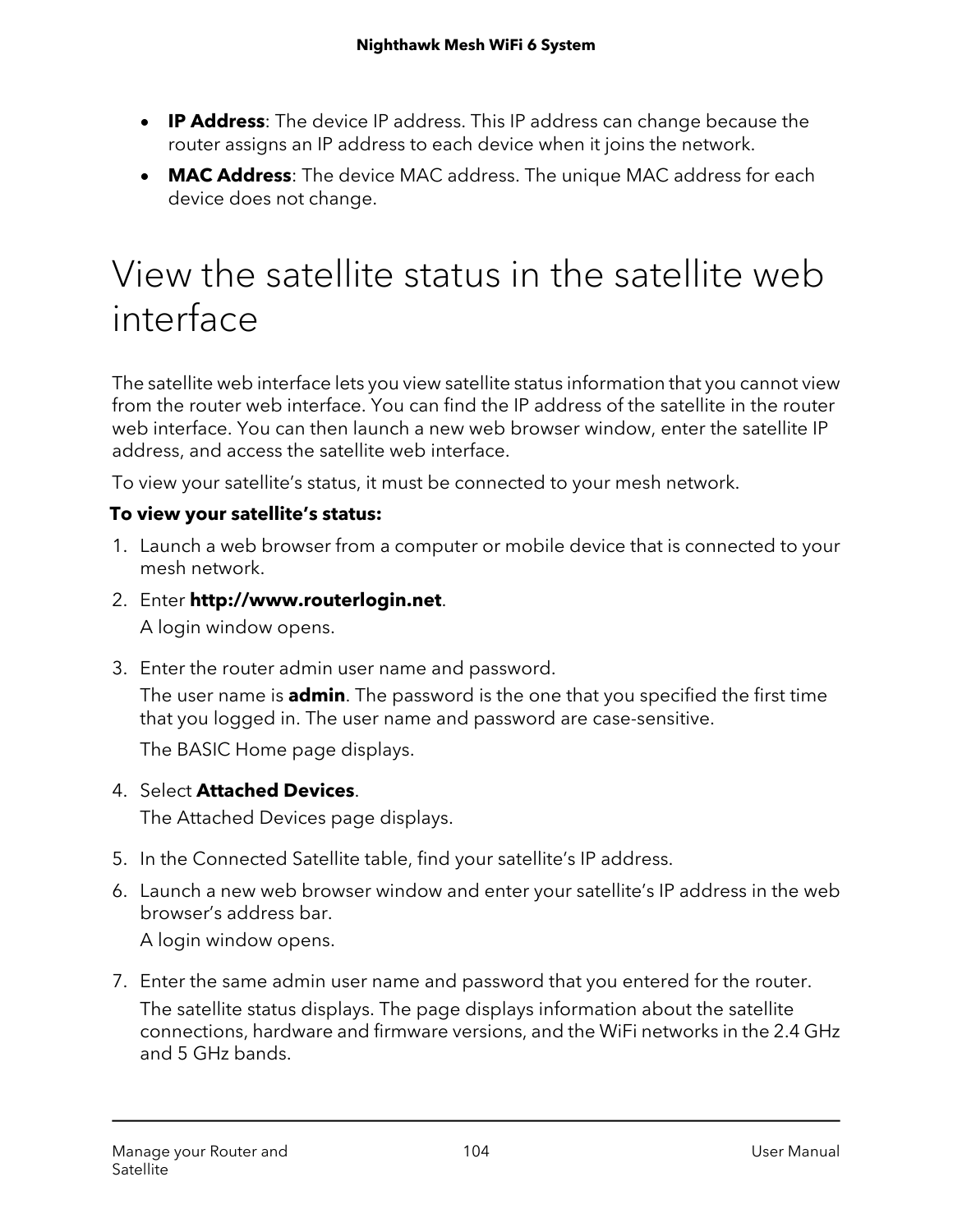8. To view detailed information about devices that are connected to the satellite networks, select **Attached Devices**.

The Attached Devices page displays. For each device, the page displays the connection type, IP address, device name, and MAC address.

# <span id="page-104-0"></span>Monitor Internet traffic

Traffic metering allows you to monitor the volume of Internet traffic that passes through the router Internet port. You can set limits for traffic volume.

#### **To monitor Internet traffic:**

- 1. Launch a web browser from a computer or mobile device that is connected to your mesh network.
- 2. Enter **http://www.routerlogin.net**. A login window opens.
- 3. Enter the router admin user name and password.

The user name is **admin**. The password is the one that you specified the first time that you logged in. The user name and password are case-sensitive.

The BASIC Home page displays.

- 4. Select **ADVANCED > Advanced Setup > Traffic Meter**. The Traffic Meter page displays.
- 5. Select the **Enable Traffic Meter** check box.
- 6. To control the volume of Internet traffic, use either the traffic volume control feature or the connection time control feature:
	- **•** Select the **Traffic volume control by** radio button and then select one of the following options:
		- **No Limit**. No restriction is applied when the traffic limit is reached.
		- **Download only**. The restriction is applied to incoming traffic only.
		- **Both Directions**. The restriction is applied to both incoming and outgoing traffic.
	- **•** Select the **Connection time control** radio button and enter the allowed hours in the **Monthly limit** field.
- 7. If your ISP charges for extra data volume when you make a new connection, enter the extra data volume in MB in the **Round up data volume for each connection by** field.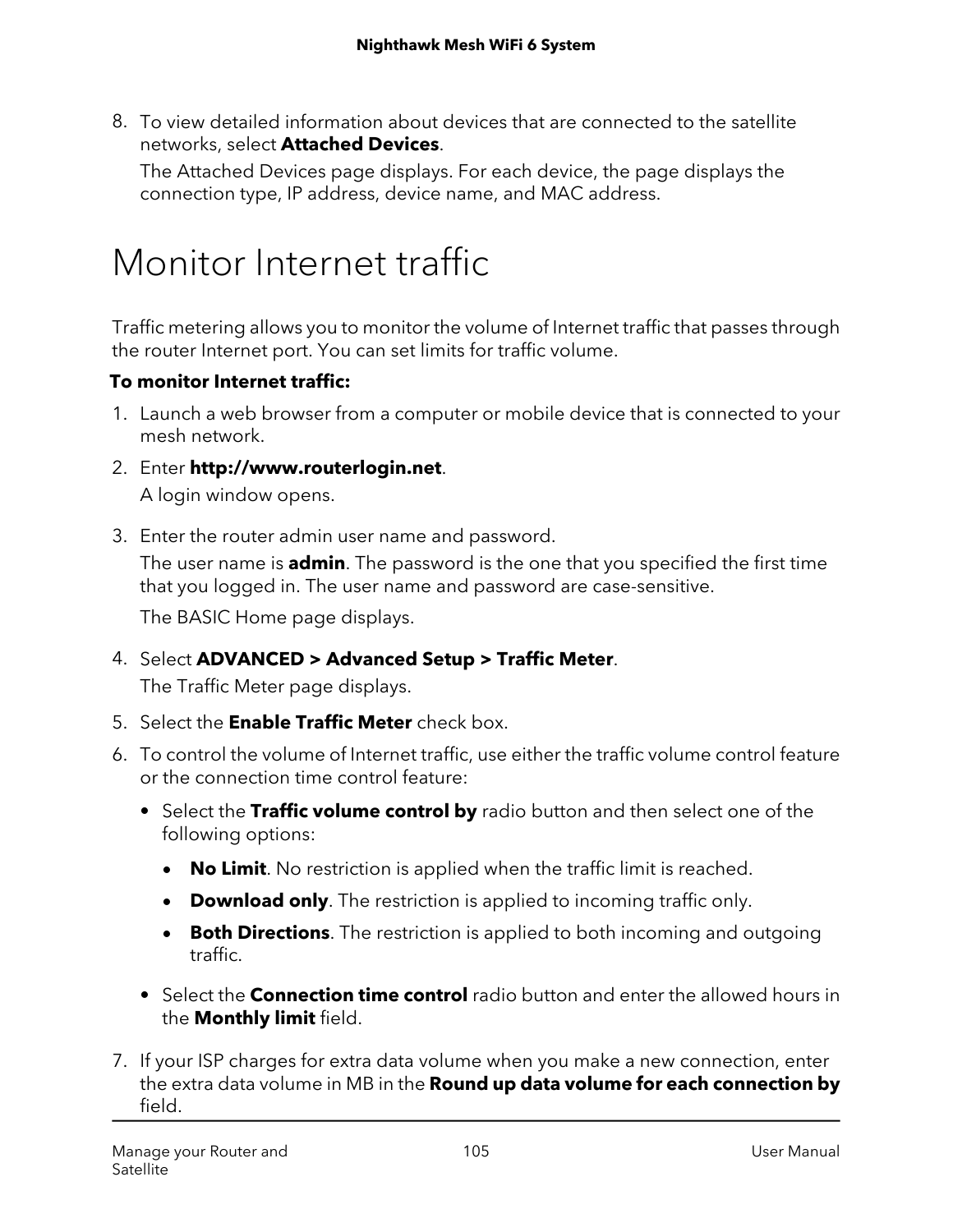8. In the Traffic Counter section, set the traffic counter to begin at a specific time and date.

To start the traffic counter immediately, click the **Restart Counter Now** button.

9. In the Traffic Control section, specify whether the router should issue a warning message before the monthly limit of Mbytes or hours is reached.

By default, the value is 0 and no warning message is issued. You can select one of the following to occur when the limit is attained:

- **•** The Internet LED blinks white or amber.
- **•** The Internet connection is disconnected and disabled.
- 10. Click the **Apply** button.

The Internet Traffic Statistics section helps you to monitor the data traffic.

- 11. To update the Traffic Statistics section, click the **Refresh** button.
- <span id="page-105-0"></span>12. To display more information about the data traffic on your router and to change the poll interval, click the **Traffic Status** button.

# Set up and manage Dynamic DNS

Internet service providers (ISPs) assign numbers called IP addresses to identify each Internet account. Most ISPs use dynamically assigned IP addresses. This means that the IP address can change at any time. You can use the IP address to access your network remotely, but most people don't know what their IP addresses are or when this number changes.

To make it easier to connect, you can get a free account with a Dynamic DNS service that lets you use a domain name to access your home network. To use this account, you must set up the router to use Dynamic DNS. Then the router notifies the Dynamic DNS service provider whenever its IP address changes. When you access your Dynamic DNS account, the service finds the current IP address of your home network and automatically connects you.

If your ISP assigns a private WAN IP address (such as 192.168.x.x or 10.x.x.x), the Dynamic DNS service does not work because private addresses are not routed on the Internet.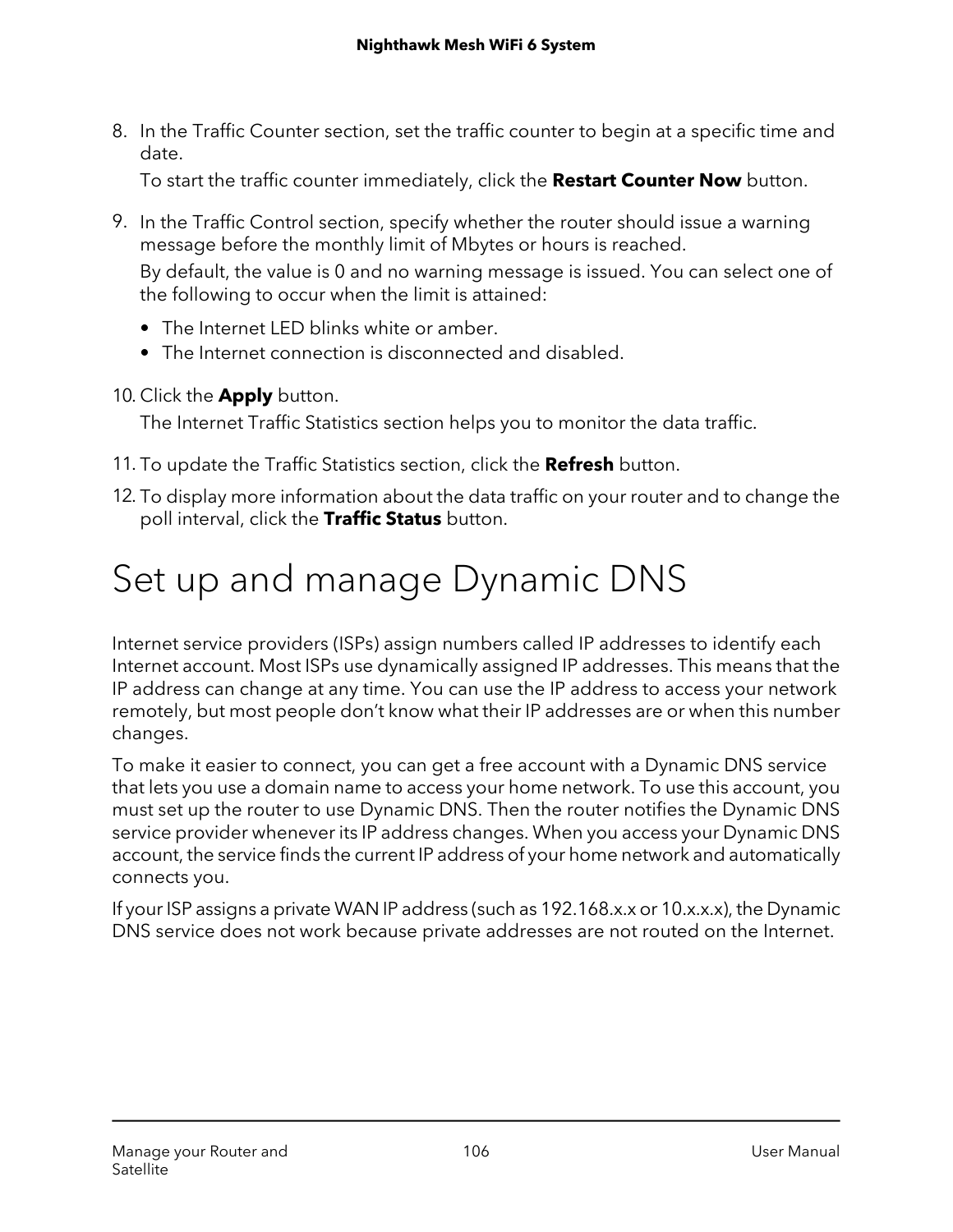### Set up a new Dynamic DNS account

#### **To set up Dynamic DNS and register for a free NETGEAR account:**

- 1. Launch a web browser from a computer or mobile device that is connected to your mesh network.
- 2. Enter **http://www.routerlogin.net**. A login window opens.
- 3. Enter the router admin user name and password.

The user name is **admin**. The password is the one that you specified the first time that you logged in. The user name and password are case-sensitive.

The BASIC Home page displays.

- 4. Select **ADVANCED > Advanced Setup > Dynamic DNS**. The Dynamic DNS page displays.
- 5. Select the **Use a Dynamic DNS Service** check box.
- 6. From the **Service Provider** menu, select **NETGEAR**. You can select another service provider.
- 7. Select the **No** radio button.
- 8. In the **Host Name** field, type the name that you want to use for your URL. The host name is sometimes called the domain name. Your free URL includes the host name that you specify and ends with mynetgear.com. For example, specify MyName.mynetgear.com.
- 9. In the **Email** field, type the email address for your account.
- 10. In the **Password (6-32 characters)** field, type the password for your account.
- 11. Click the **Register** button.
- 12. Follow the onscreen instructions to register for your NETGEAR Dynamic DNS service.

### Use a DNS account that you already created

If you already created a Dynamic DNS account with NETGEAR or No-IP, you can set up the router to use your account.

#### **To set up Dynamic DNS if you already created an account:**

- 1. Launch a web browser from a computer or mobile device that is connected to your mesh network.
- 2. Enter **http://www.routerlogin.net**.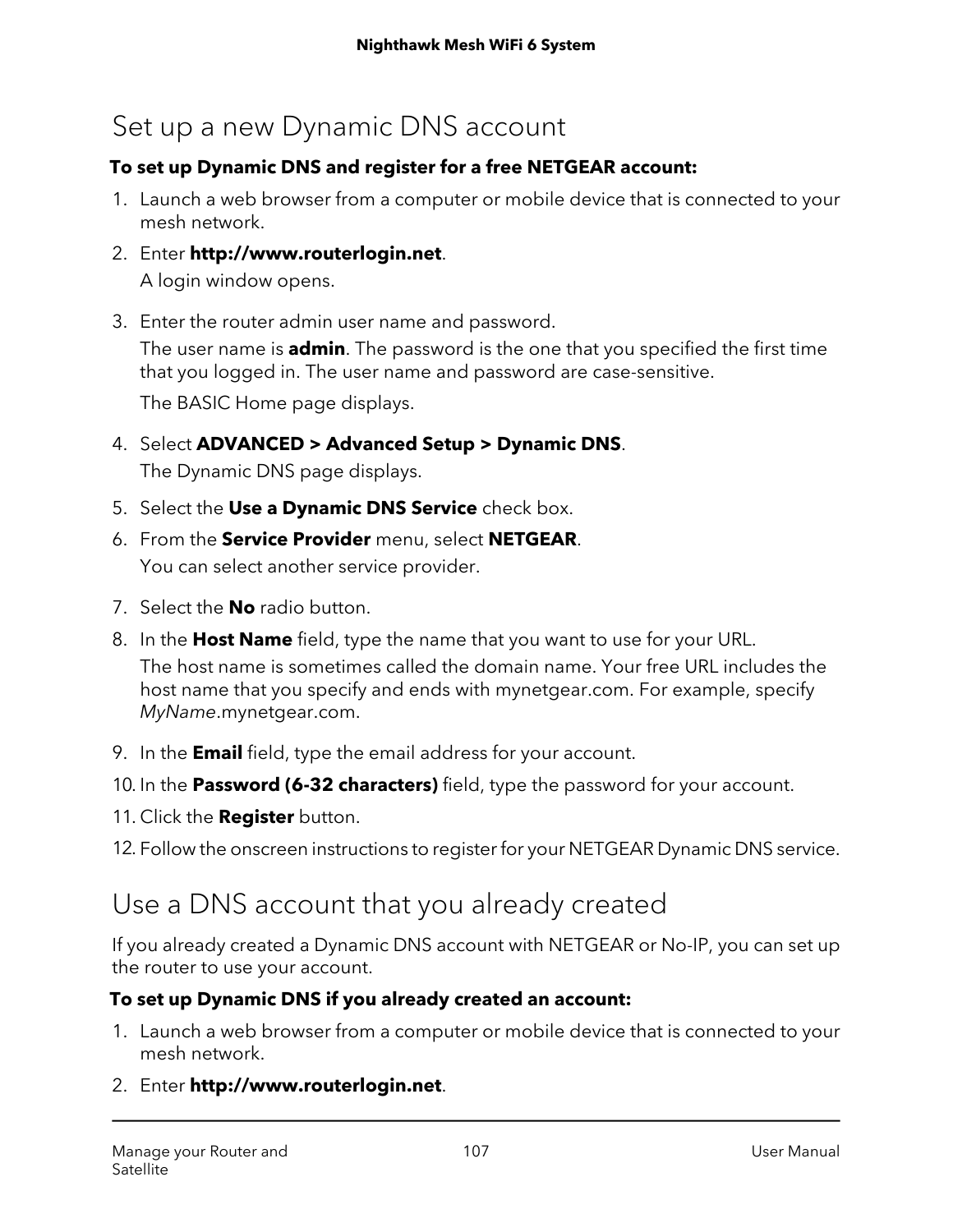A login window opens.

3. Enter the router admin user name and password.

The user name is **admin**. The password is the one that you specified the first time that you logged in. The user name and password are case-sensitive.

The BASIC Home page displays.

- 4. Select **ADVANCED > Advanced Setup > Dynamic DNS**. The Dynamic DNS page displays.
- 5. Select the **Use a Dynamic DNS Service** check box.
- 6. From the **Service Provider** menu, select your provider.
- 7. Select the **Yes** radio button. The page adjusts and displays the **Show Status**, **Cancel**, and **Apply** buttons.
- 8. In the **Host Name** field, type the host name (sometimes called the domain name) for your DDNS account.
- 9. In the **Email** field, type the email address for your DDNS account.
- 10. In the **Password (6-32 characters)** field, type the password for your DDNS account.
- 11. Click the **Apply** button. Your settings are saved.
- 12. To verify that your Dynamic DNS service is enabled in the router, click the **Show Status** button.

A message displays the Dynamic DNS status.

### Change the Dynamic DNS settings

You can change the settings for your Dynamic DNS account.

#### **To change your settings:**

- 1. Launch a web browser from a computer or mobile device that is connected to your mesh network.
- 2. Enter **http://www.routerlogin.net**. A login window opens.
- 3. Enter the router admin user name and password.

The user name is **admin**. The password is the one that you specified the first time that you logged in. The user name and password are case-sensitive.

The BASIC Home page displays.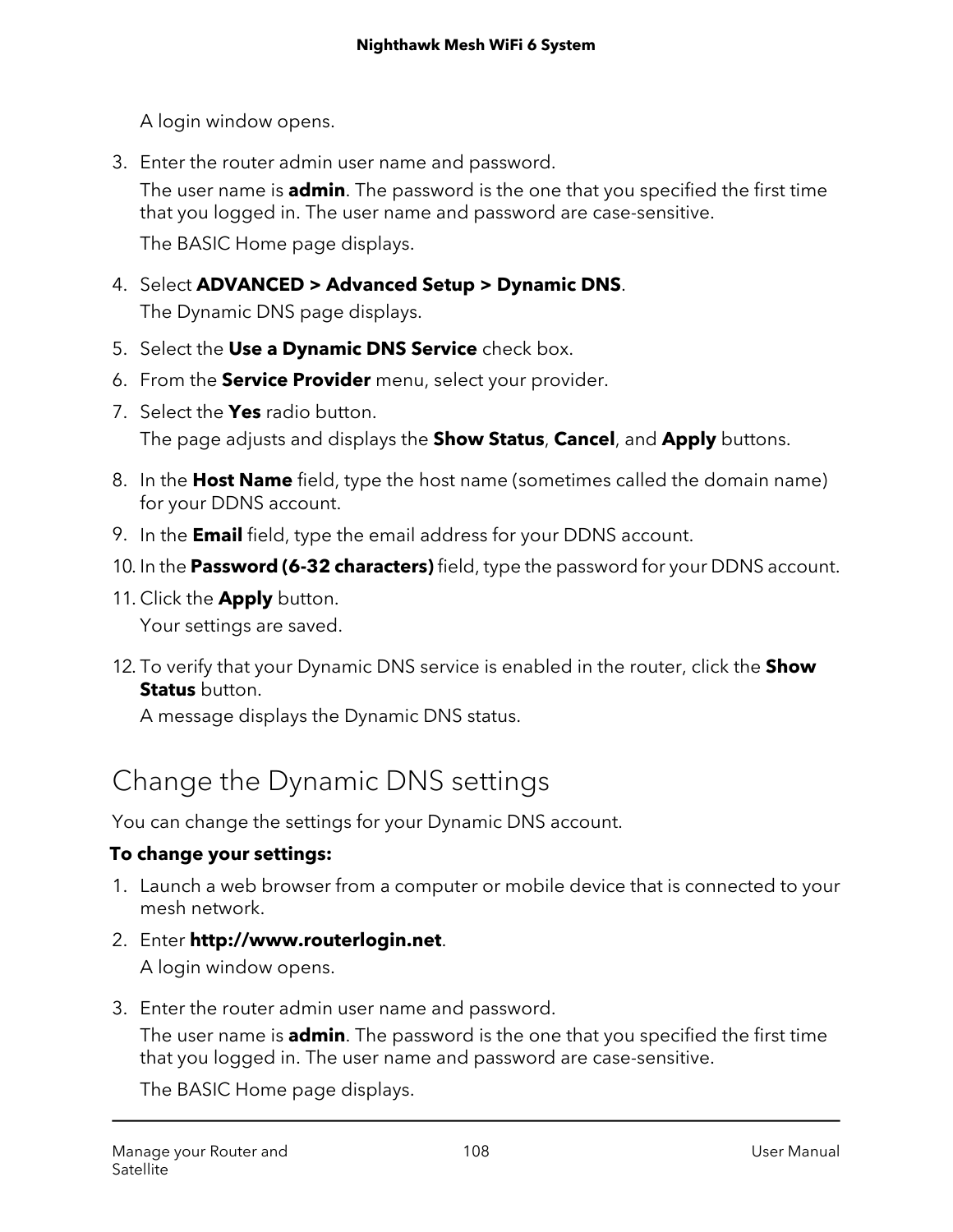- 4. Select **ADVANCED > Advanced Setup > Dynamic DNS**. The Dynamic DNS page displays.
- 5. Change your DDNS account settings as necessary.
- 6. Click the **Apply** button. Your settings are saved.

# Manage the router configuration file

The configuration settings of the router are stored within the router in a configuration file. You can back up (save) this file to your computer, restore it, or reset it to the factory default settings.

### Back up the settings

#### **To back up the 's configuration settings:**

- 1. Launch a web browser from a computer or mobile device that is connected to your mesh network.
- 2. Enter **http://www.routerlogin.net**.

A login window opens.

3. Enter the router admin user name and password. The user name is **admin**. The password is the one that you specified the first time that you logged in. The user name and password are case-sensitive.

The BASIC Home page displays.

- 4. Select **ADVANCED > Administration > Backup Settings**. The Backup Settings page displays.
- 5. Click the **Back Up** button.
- 6. Follow the direction of your browser to save the file. A copy of the current settings is saved in the location that you specified.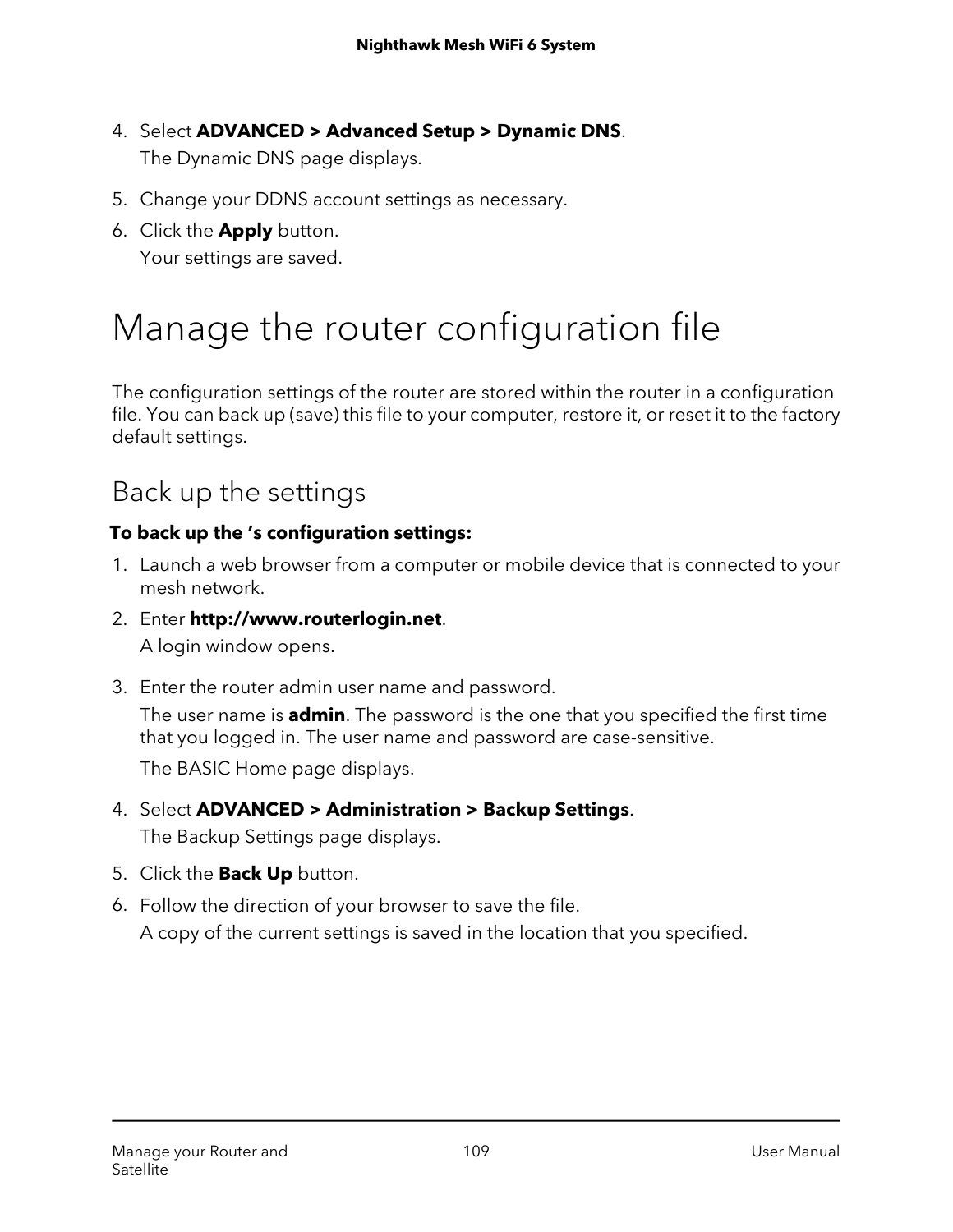### Erase the settings on the router

**CAUTION:** This process erases all settings that you configured in the router.

#### **To erase the settings on the router**

- 1. Launch a web browser from a computer or mobile device that is connected to your mesh network.
- 2. Enter **http://www.routerlogin.net**. A login window opens.
- 3. Enter the router admin user name and password.

The user name is **admin**. The password is the one that you specified the first time that you logged in. The user name and password are case-sensitive.

The BASIC Home page displays.

4. Select **ADVANCED > Administration > Backup Settings**.

The Backup Settings page displays.

5. Click the **Erase** button.

The configuration is reset to factory default settings. When the reset is complete, the router restarts. This process takes about two minutes.

**WARNING:** To avoid the risk of corrupting the firmware, do not interrupt the reset. For example, do not close the browser, click a link, or load a new page. Do not turn off the router. Wait until the router finishes restarting.

### Restore the settings

#### **To restore configuration settings that you backed up:**

- 1. Launch a web browser from a computer or mobile device that is connected to your mesh network.
- 2. Enter **http://www.routerlogin.net**. A login window opens.
- 3. Enter the router admin user name and password.

The user name is **admin**. The password is the one that you specified the first time that you logged in. The user name and password are case-sensitive.

The BASIC Home page displays.

#### 4. Select **ADVANCED > Administration > Backup Settings**.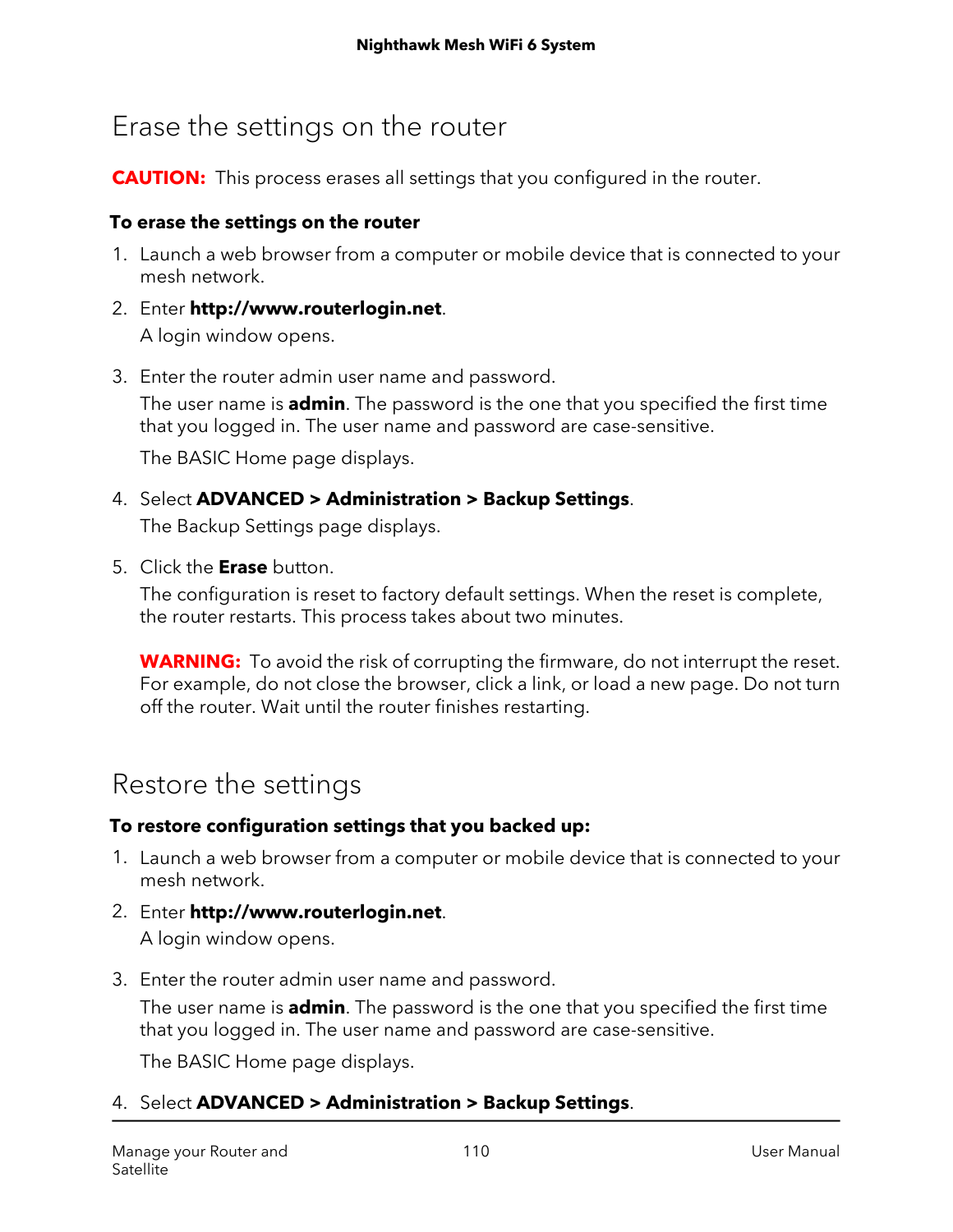The Backup Settings page displays.

- 5. Click the **Browse** button to find and select the .cfg file.
- 6. Click the **Restore** button.

The file is uploaded to the router and the router restarts.

**WARNING:** Do not interrupt the restoration process.

# Return the router or satellite to its factory default settings

Under some circumstances (for example, if you lost track of the changes that you made to the router or satellite settings or you move the router to a different network), you might want to erase the configuration and reset the router or satellite to its factory default settings.

To reset the router or satellite to its factory default settings, you can use either the **Reset** button on the back of the router or satellite or the Erase function.

After you reset the router to factory default settings, the user name is admin, the password is password, the LAN IP address is 192.168.1.1 (which is the same as www.routerlogin.net), and the DHCP server is enabled.

**Note:** If the router is in access point mode or bridge mode and you do not know the IP address that is assigned to it, first try to use an IP scanner application to detect the IP address. (IP scanner applications are available online free of charge.) If you can detect the IP address, you don't need to reset the router to factory default settings.

### Use the Reset button

**CAUTION:** If you use the **Reset** button on the router, the process erases all settings that you configured on the router

#### **To reset the router or satellite to factory default settings:**

- 1. On the back of the router or satellite, locate the **Reset** button.
- 2. Using a straightened paper clip, press and hold the **Reset** button for at least five seconds.
- 3. Release the **Reset** button.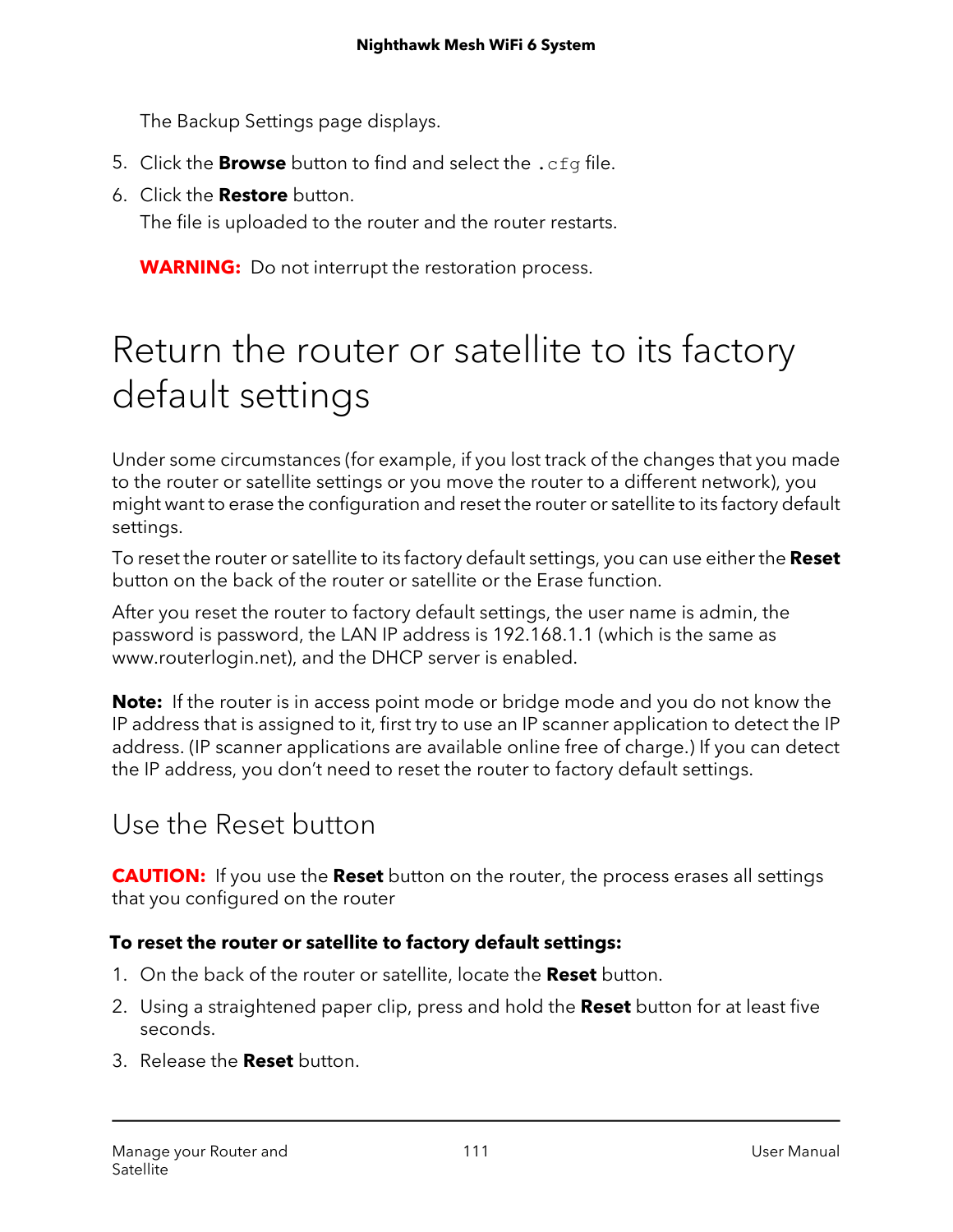When the reset is complete, the router or satellite restarts. This process takes about two minutes.

**WARNING:** To avoid the risk of corrupting the firmware, do not interrupt the reset. Do not turn off the router or satellite. Wait until the router or satellite finishes restarting.

### Erase the settings on the router

**CAUTION:** This process erases all settings that you configured in the router.

#### **To erase the settings on the router**

- 1. Launch a web browser from a computer or mobile device that is connected to your mesh network.
- 2. Enter **http://www.routerlogin.net**. A login window opens.
- 3. Enter the router admin user name and password. The user name is **admin**. The password is the one that you specified the first time that you logged in. The user name and password are case-sensitive.

The BASIC Home page displays.

- 4. Select **ADVANCED > Administration > Backup Settings**. The Backup Settings page displays.
- 5. Click the **Erase** button.

The configuration is reset to factory default settings. When the reset is complete, the router restarts. This process takes about two minutes.

**WARNING:** To avoid the risk of corrupting the firmware, do not interrupt the reset. For example, do not close the browser, click a link, or load a new page. Do not turn off the router. Wait until the router finishes restarting.

# Connect to your router with Anywhere Access

The Anywhere Access feature on the Nighthawk app allows you to connect to your router when you're away from home and change its settings. Before you can use the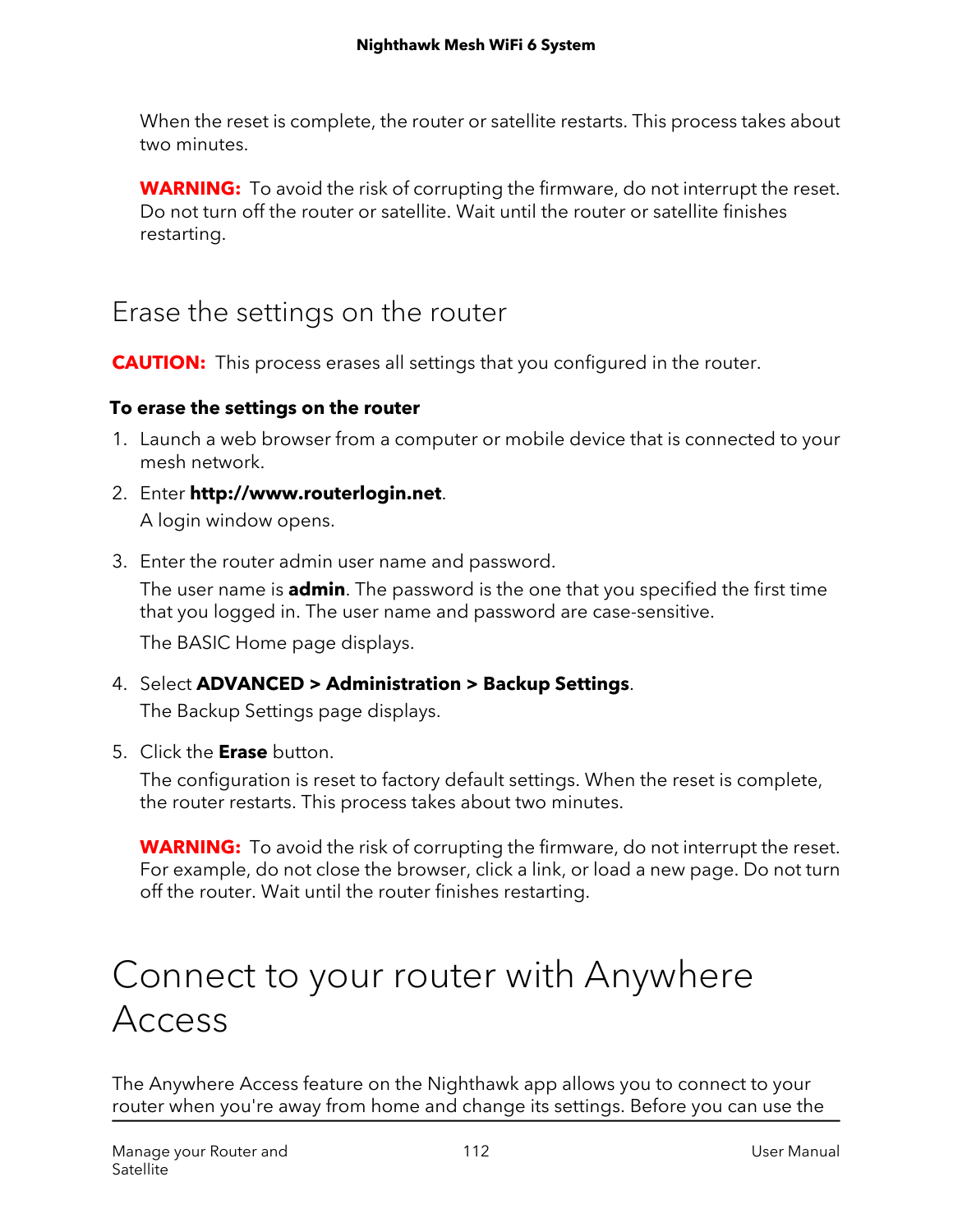Anywhere Access feature on the Nighthawk app, you must update yourrouter's firmware and download the latest Nighthawk app for your mobile device.

For more information about how to update your router's firmware, see [Update](#page-91-0) the router and satellite [firmware](#page-91-0) on page 92.

To download the latest Nighthawk app for your mobile device, visit <https://www.netgear.com/home/apps-services/nighthawk-app/>.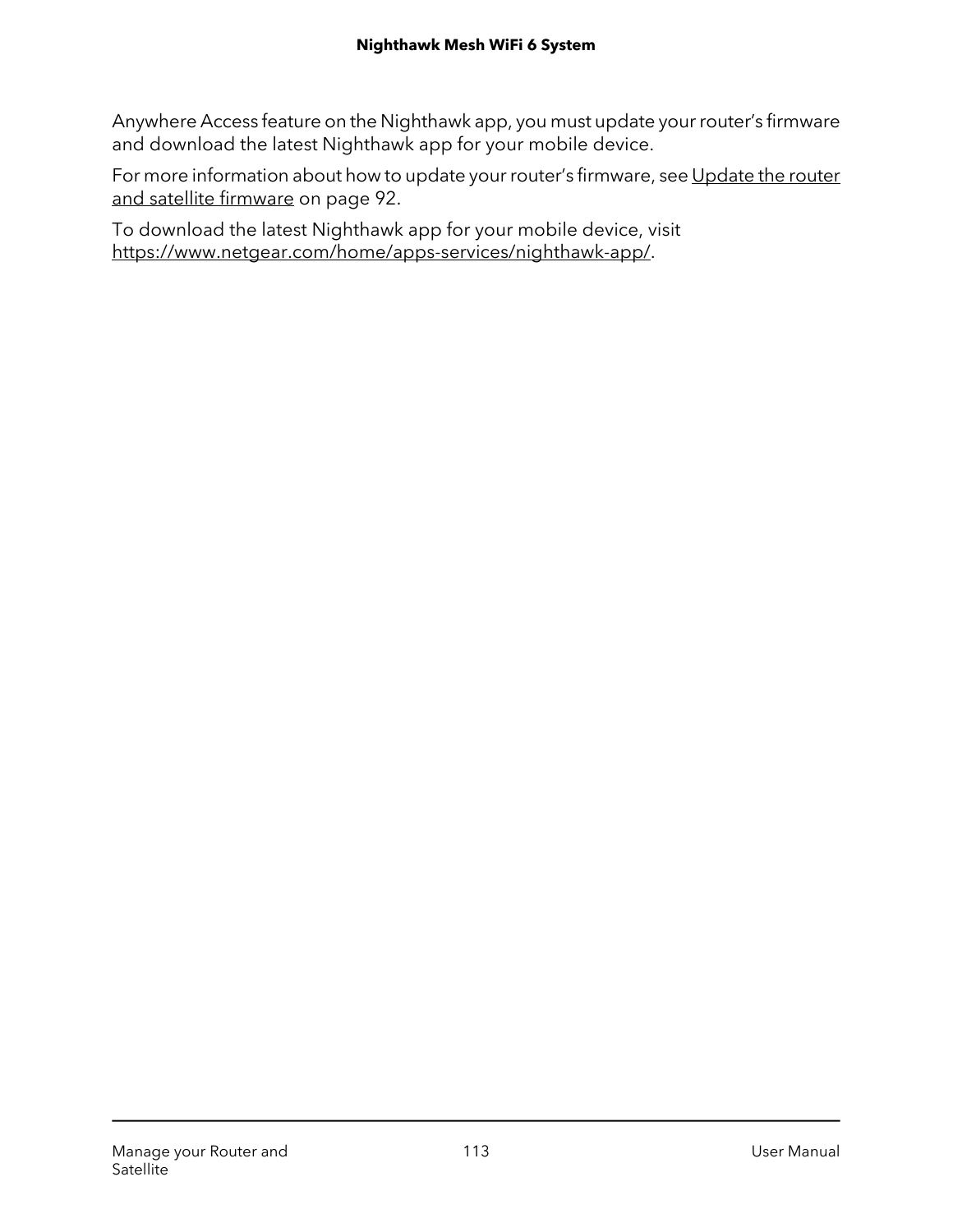# 9 Use OpenVPN to Access Your **Network**

You can use OpenVPN software to remotely access your router with virtual private networking (VPN). This chapter explains how to install and use OpenVPN software to set up a VPN tunnel.

The chapter contains the following sections:

- About VPN [connections](#page-114-0)
- Enable [OpenVPN](#page-115-0) service in the router
- Install [OpenVPN](#page-116-0) software on a VPN client
- LAN IP [addressing](#page-121-0) in VPN networks
- Use VPN to access your [Internet](#page-121-1) service at home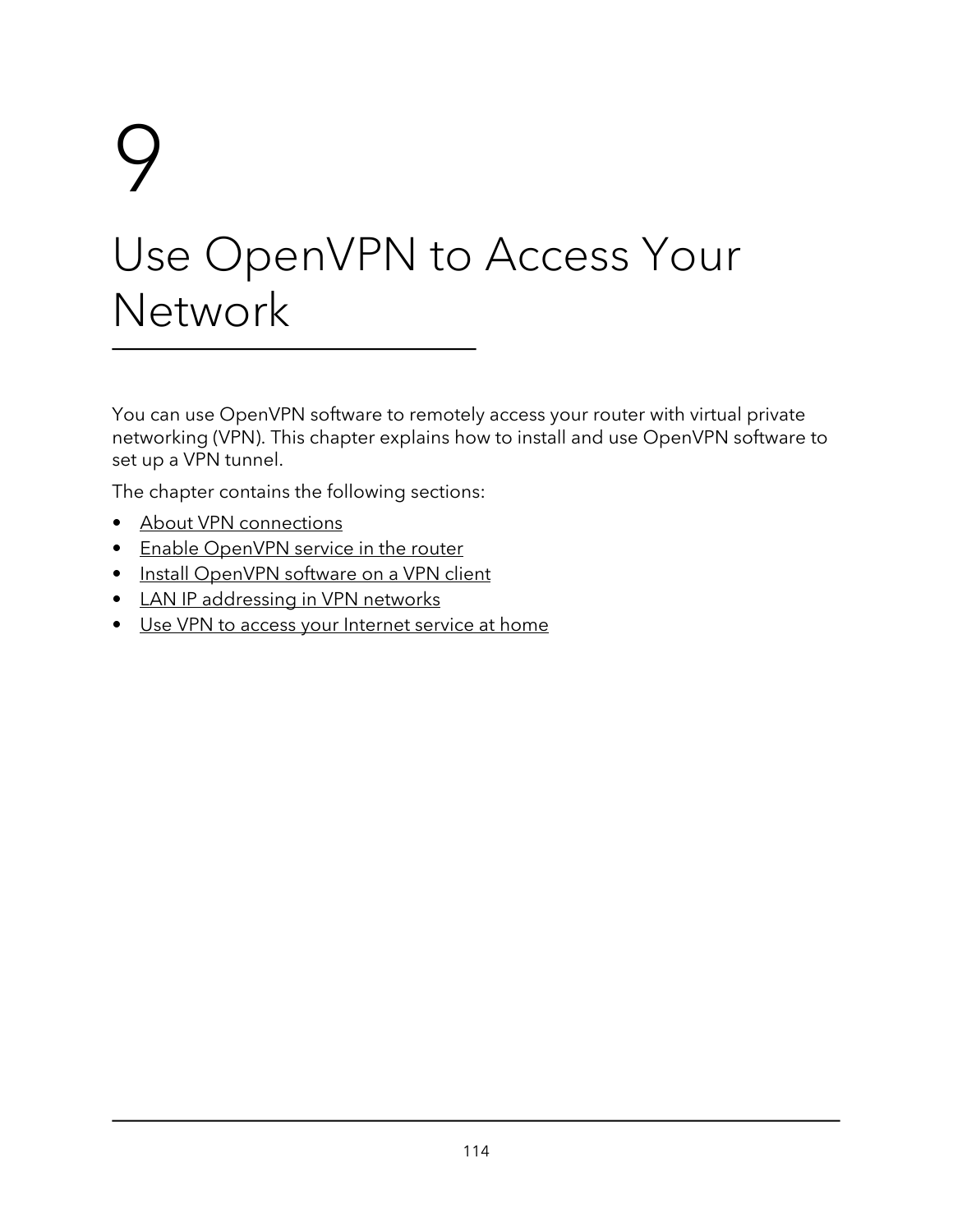# <span id="page-114-0"></span>About VPN connections

A virtual private network (VPN) lets you use the Internet to securely access your network when you aren't home.

This type of VPN access is called a client-to-gateway tunnel. The computer is the client, and the router is the gateway. To use the VPN feature, you must do the following:

- Log in to the router to enable and configure [OpenVPN](#page-115-0) (see Enable OpenVPN service in the [router](#page-115-0) on page 116).
- Install OpenVPN client software and configuration files on your device from which you want to use VPN (see Install [OpenVPN](#page-116-0) software on a VPN client on page 117).
- Run the OpenVPN client software on your device when you want to use a VPN connection.

Enabling OpenVPN on your router allows VPN connections between the router and a client, for example your laptop when you are away from home. The router provides the VPN service and the laptop is the VPN client. Traffic between the router and the laptop is encrypted.

**Note:** The router itself does not function as a VPN client to an external VPN service provider, so it does not encrypt traffic passing between your home network and the Internet.

VPN can use either Dynamic DNS (DDNS) or a static IP address to connect with your router:

- To use a DDNS service, register for a DDNS account with a host name. You use the host name to access your network. The router supports these DDNS accounts: NETGEAR, No-IP, and Dyn. For more information, see Set up and manage [Dynamic](#page-105-0) [DNS](#page-105-0) on page 106.
- If your Internet service provider (ISP) assigned a static WAN IP address that never changes, the VPN can use that IP address to connect to your home network.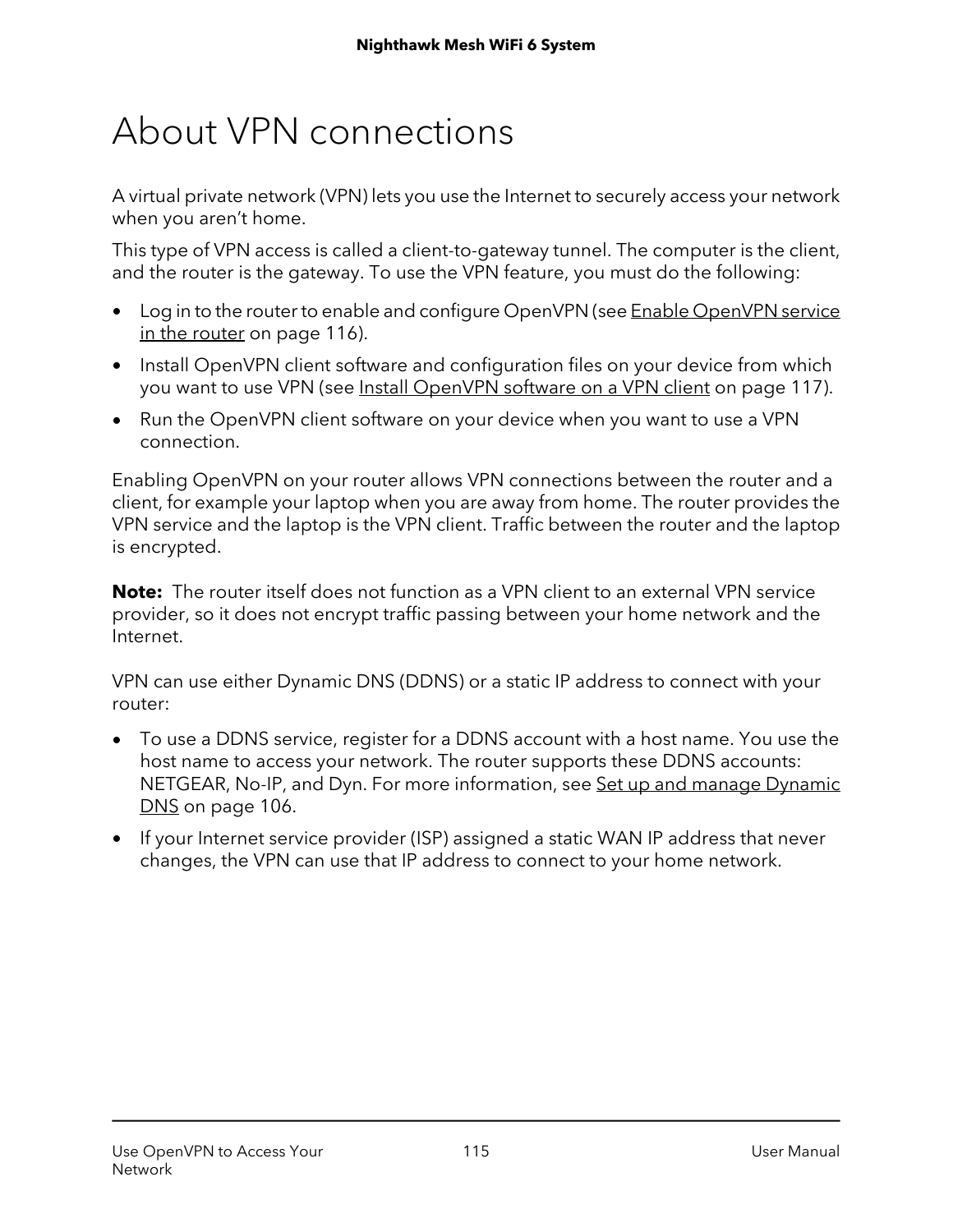# <span id="page-115-0"></span>Enable OpenVPN service in the router

You must enable the OpenVPN service settings in the router before you can use a VPN connection.

#### **To enable OpenVPN service:**

- 1. Launch a web browser from a computer or mobile device that is connected to your mesh network.
- 2. Enter **http://www.routerlogin.net**. A login window opens.
- 3. Enter the router user name and password.

The user name is **admin**. The password is the one that you specified the first time that you logged in. The user name and password are case-sensitive.

The BASIC Home page displays.

#### 4. Select **ADVANCED > Advanced Setup > VPN Service**.

The VPN page displays.

**Note:** The OpenVPN configuration software packages that you can download on the page are for the VPN client devices (see Install [OpenVPN](#page-116-0) software on a VPN [client](#page-116-0) on page 117).

5. Select the **Enable VPN Service** check box.

We recommend that you use the default TUN mode and TAP mode settings. (These settings determine how VPN information is transferred.) If you know that you need other settings, you can change the TUN mode and TAP mode settings, but you must do so before you download and install the OpenVPN configuration software packages on client devices (see Install [OpenVPN](#page-116-0) software on a VPN client on page 117).

- 6. To change the TUN mode settings, do the following:
	- To change the TUN mode service type, select the **UDP** or **TCP** radio button. The default protocol for TUN mode is UDP.
	- To change the TUN mode service port, type the port number that you want to use in the field. The default port number for TUN mode is 12973. The TUN port number is used in the .ovpn file of the OpenVPN configuration software package for Mac and non-Windows clients.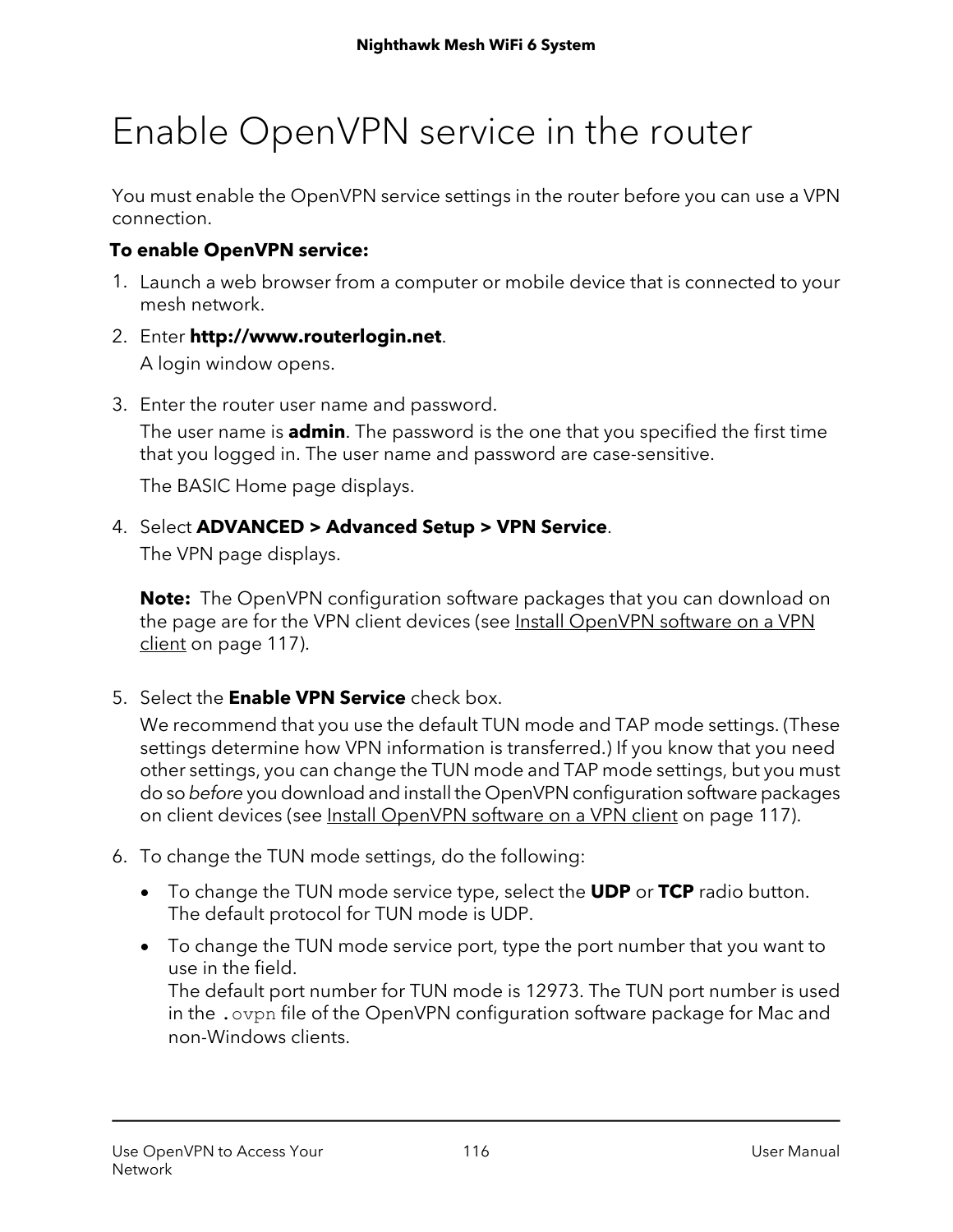- 7. To change the TAP mode settings, do the following:
	- To change the TAP mode service type, select the **UDP** or **TCP** radio button. The default protocol for TAP mode is UDP.
	- To change the TAP mode service port, type the port number that you want to use in the field. The default port number for TAP mode is 12974. The TAP port number is used in the .ovpn file of the OpenVPN configuration software package for Windows clients.
- 8. Click the **Apply** button.

<span id="page-116-0"></span>Your changes are saved. VPN is enabled in the router, but you must install and set up OpenVPN software on your device before you can use a VPN connection.

# Install OpenVPN software on a VPN client

You must install OpenVPN software on each Windows-based computer, Mac computer, iOS device, and Android device that you plan to use for VPN connections to your router. Each computer or device is called a VPN client.

The software consists of the application software and the configuration files:

- Download and install the application software from the link that is provided in each client-specific section.
- Download and install the configuration files from the router as described in each client-specific section. The configuration files provide the correctrouter configuration information for the client utility. You must download the configuration files after you enable and configure [OpenVPN](#page-115-0) service in the router (see Enable OpenVPN service in the [router](#page-115-0) on page 116).

**Note:** If you later change the OpenVPN configuration in the router (for example, you change the TUN or TAP port number), you must download and install the .ovpn configuration file again on each client, depending on its operating system. If you change the TUN port number in the router, the .ovpn configuration file for Mac and non-Windows clients changes. If you change the TAP port number in the router, the .ovpn configuration file for Windows clients changes.

### Install OpenVPN software on a Windows-based computer

You must install both the OpenVPN client utility and OpenVPN configuration files on each Windows-based computer where you want to use a VPN connection to your router.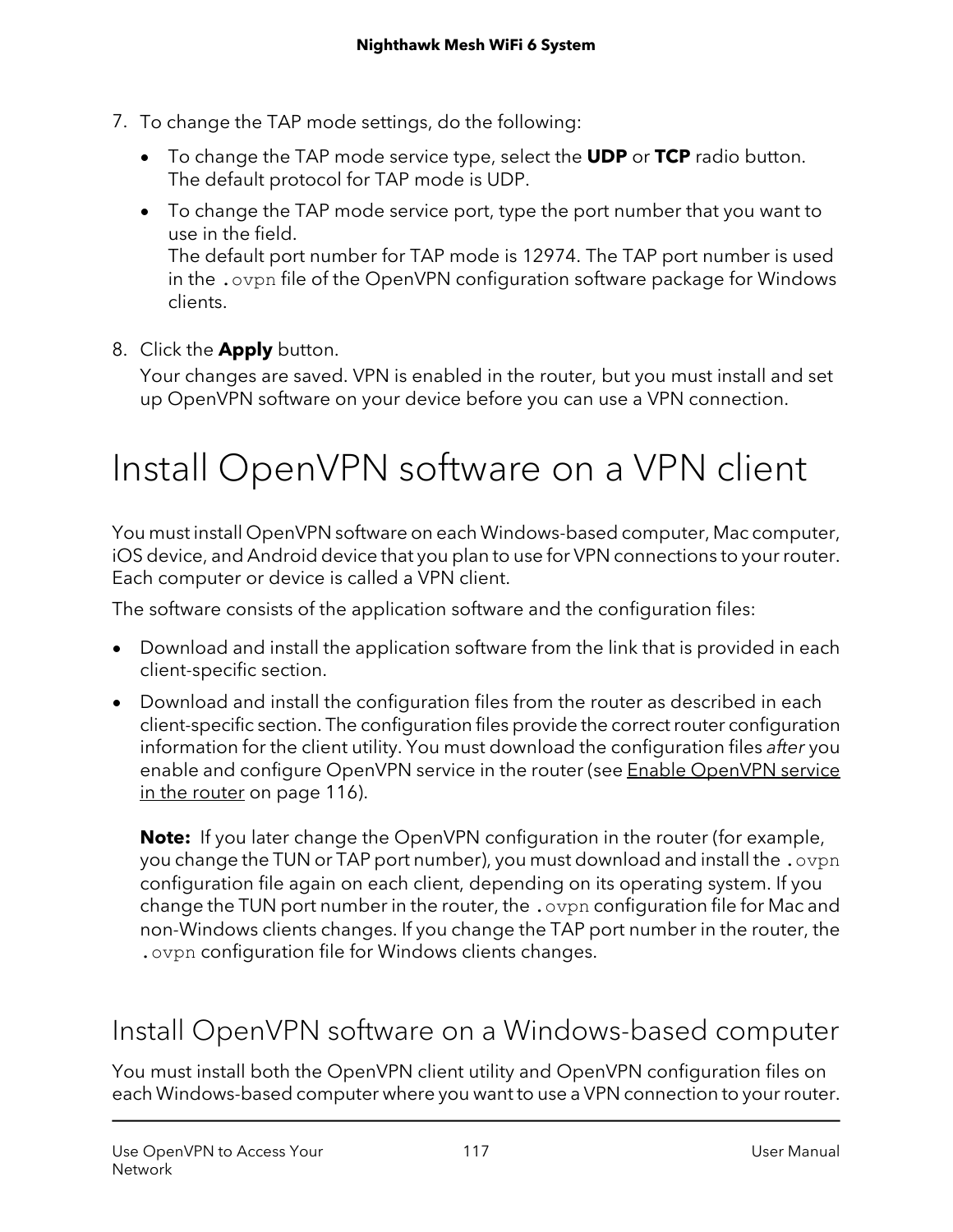#### **To download and install the OpenVPN client utility and OpenVPN configuration files on a Windows-based computer:**

- 1. To download the OpenVPN client utility on your Windows-based computer, visit [openvpn.net/community-downloads/](https://openvpn.net/community-downloads/).
- 2. Select the Windows package with the installer files. In most situations, you can download the Windows 32-bit or Windows 64-bit installer files, depending on your Windows operating system.
- 3. Download and install the OpenVPN client utility on your computer. You need to have administrative privileges.
- 4. Launch a web browser from a Windows-based computer that is connected to your mesh network.
- 5. Enter **http://www.routerlogin.net**. A login window opens.
- 6. Enter the router user name and password.

The user name is **admin**. The password is the one that you specified the first time that you logged in. The user name and password are case-sensitive.

The BASIC Home page displays.

- 7. Select **ADVANCED > Advanced Setup > VPN Service**. The VPN Service page displays.
- 8. Make sure that the **Enable VPN Service** check box is selected.

For more information about the VPN configuration for the router, see [Enable](#page-115-0) [OpenVPN](#page-115-0) service in the router on page 116.

- 9. Click the **For Windows** button to download the router's OpenVPN configuration files to your Windows-based computer.
- 10. Unzip the OpenVPN configuration files and copy them to the folder in which you installed the OpenVPN client utility.
- 11. Modify the VPN interface name to **NETGEAR-VPN**:
	- a. If your computer is running Windows 10, select **Control Panel > Network and Sharing Center > Change adapter settings**.

If your computer is running another Windows version, find the page that lets you change the adapter settings.

b. In the local area connection list, find the local area connection with the device name **TAP-Windows Adapter**.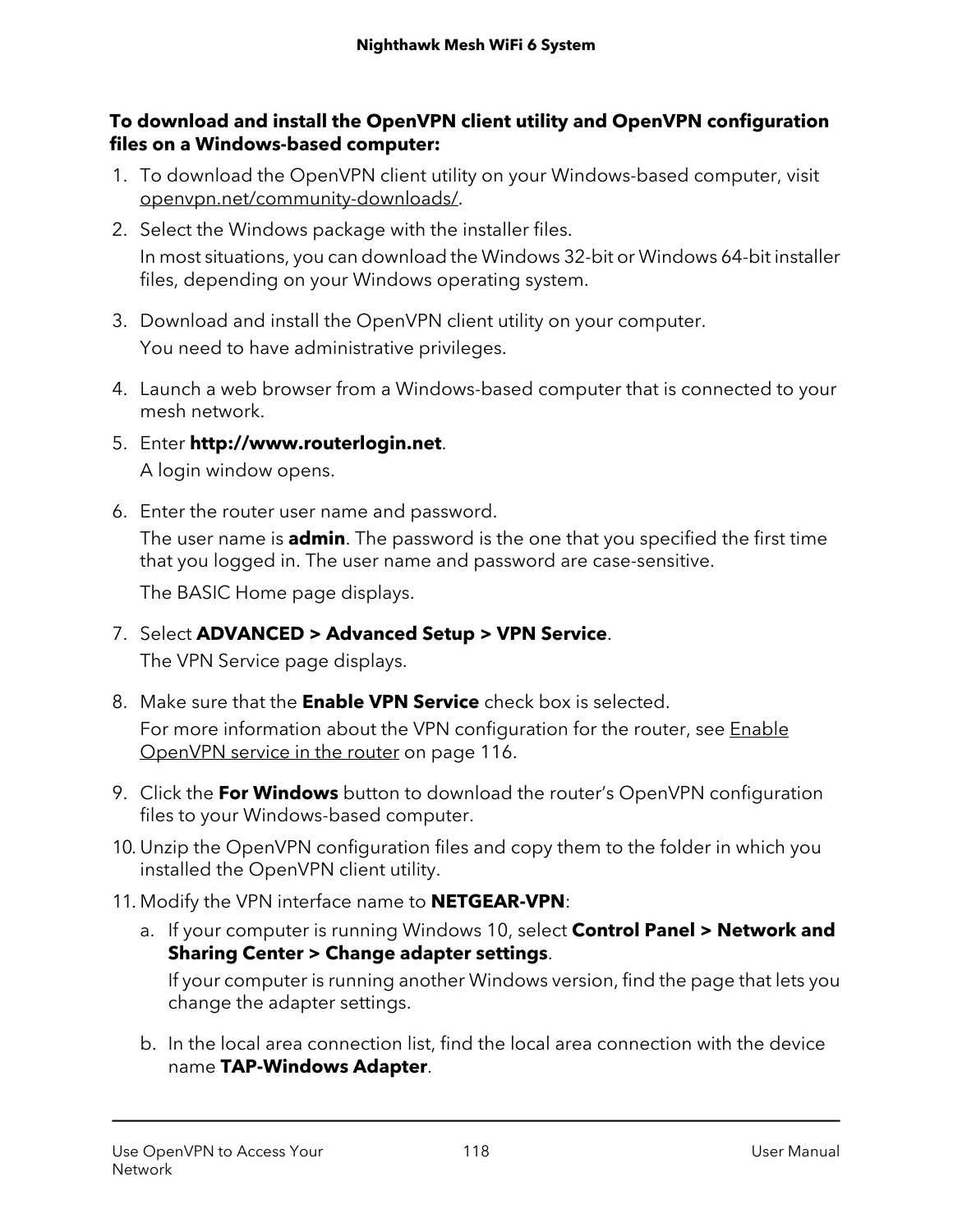c. Select the local area connection and change its name (not its device name) to **NETGEAR-VPN**.

If you do not change the VPN interface name, the VPN tunnel connection will fail.

You can now open a VPN tunnel to the router.

For more information about installing and using OpenVPN on your Windows-based computer, visit [https://openvpn.net/community-resources/how-to/#quick.](https://openvpn.net/community-resources/how-to/#quick)

### Install OpenVPN software on a Mac computer

You must install both the Tunnelblick OpenVPN client utility and OpenVPN configuration files on each Mac computer where you want to use a VPN connection to your router.

#### **To download and install the Tunnelblick OpenVPN client utility and OpenVPN configuration files on a Mac computer:**

- 1. To download the Tunnelblick OpenVPN client utility on your Mac computer, visit [https://tunnelblick.net/downloads.html.](https://tunnelblick.net/downloads.html)
- 2. Download and install the Tunnelblick OpenVPN client utility on your Mac computer. You need to have administrative privileges.
- 3. Launch a web browser from the Mac computer, which must be connected to your mesh network.
- 4. Enter **http://www.routerlogin.net**. A login window opens.
- 5. Enter the router user name and password.

The user name is **admin**. The password is the one that you specified the first time that you logged in. The user name and password are case-sensitive.

The BASIC Home page displays.

- 6. Select **ADVANCED > Advanced Setup > VPN Service**. The VPN Service page displays.
- 7. Make sure that the **Enable VPN Service** check box is selected. For more information about the VPN configuration for the router, see **[Enable](#page-115-0)** [OpenVPN](#page-115-0) service in the router on page 116.
- 8. Click the **For non-Windows** button to download the router's OpenVPN configuration files to your Mac computer.
- 9. Unzip the OpenVPN configuration files and copy them to the folder in which you installed the Tunnelblick OpenVPN client utility.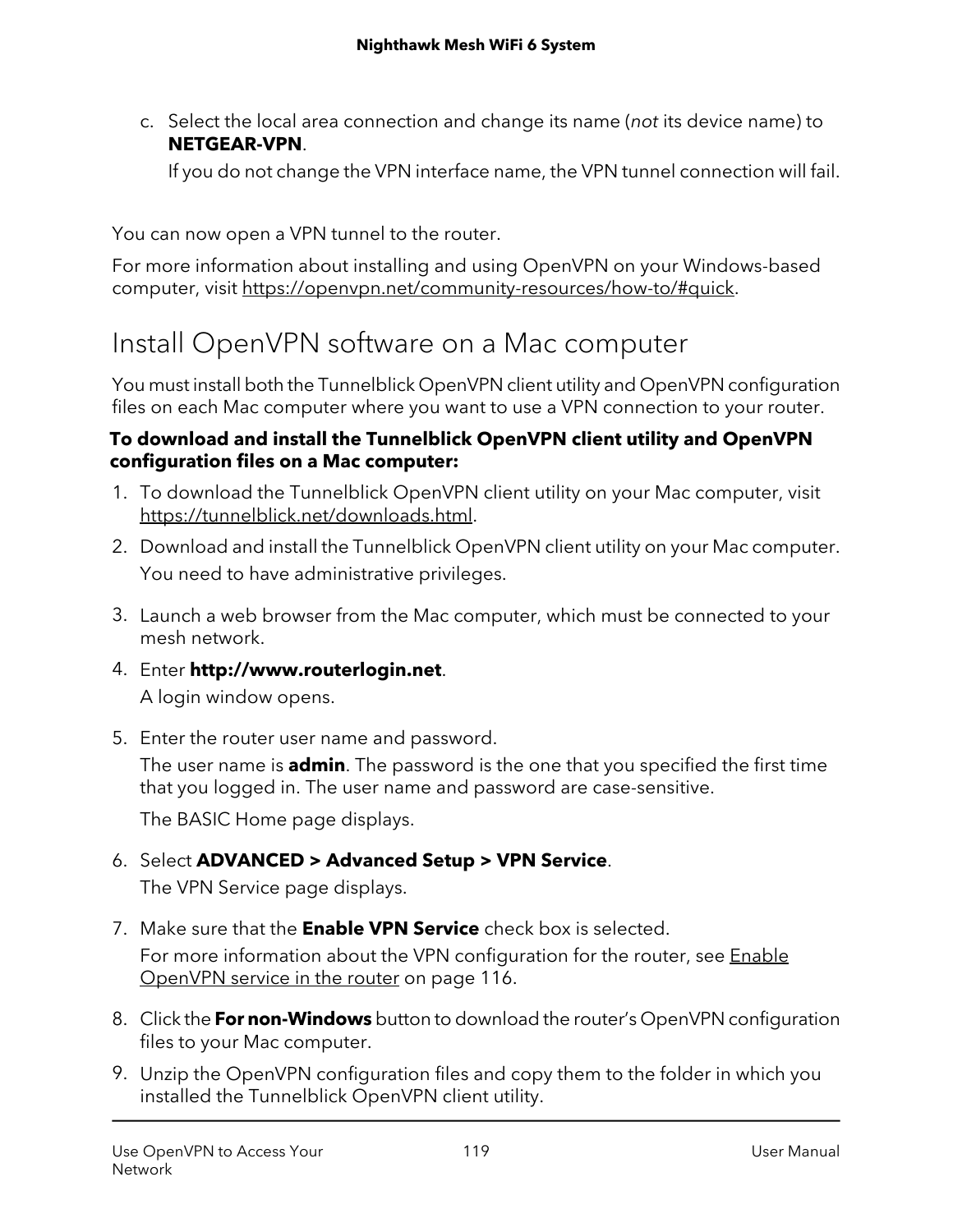You can now open a VPN tunnel to the router.

For more information about installing and using OpenVPN on your Mac computer, visit [https://openvpn.net/vpn-server-resources/installation-guide-for-openvpn-connect-client-on-macos/.](https://openvpn.net/vpn-server-resources/installation-guide-for-openvpn-connect-client-on-macos/)

## Install OpenVPN software on an iOS device

You must install both the OpenVPN Connect app and OpenVPN configuration files on each iOS device where you want to use a VPN connection to your router.

#### **To download and install the OpenVPN Connect app and OpenVPN configuration files on an iOS device:**

- 1. On youriOS device, download and install the OpenVPN Connect app from the Apple app store.
- 2. Launch a web browser from a computer or your iOS device that is connected to your mesh network.
- 3. Enter **http://www.routerlogin.net**. A login window opens.
- 4. Enter the router user name and password.

The user name is **admin**. The password is the one that you specified the first time that you logged in. The user name and password are case-sensitive.

The BASIC Home page displays.

5. Select **ADVANCED > Advanced Setup > VPN Service**.

The VPN Service page displays.

- 6. Make sure that the **Enable VPN Service** check box is selected. For more information about the VPN configuration for the router, see [Enable](#page-115-0) [OpenVPN](#page-115-0) service in the router on page 116.
- 7. Click the **For Smart Phone** button to download the router's OpenVPN configuration files to your computer or iOS device.

If you download the configuration files to your computer, unzip the files, and send them your iOS device.

- 8. On your iOS device, do the following:
	- a. Open the .ovpn file.
	- b. If the OpenVPN Connect app does not start automatically, a list of apps might display: Select the OpenVPN Connect app.
	- c. Install the .ovpn file.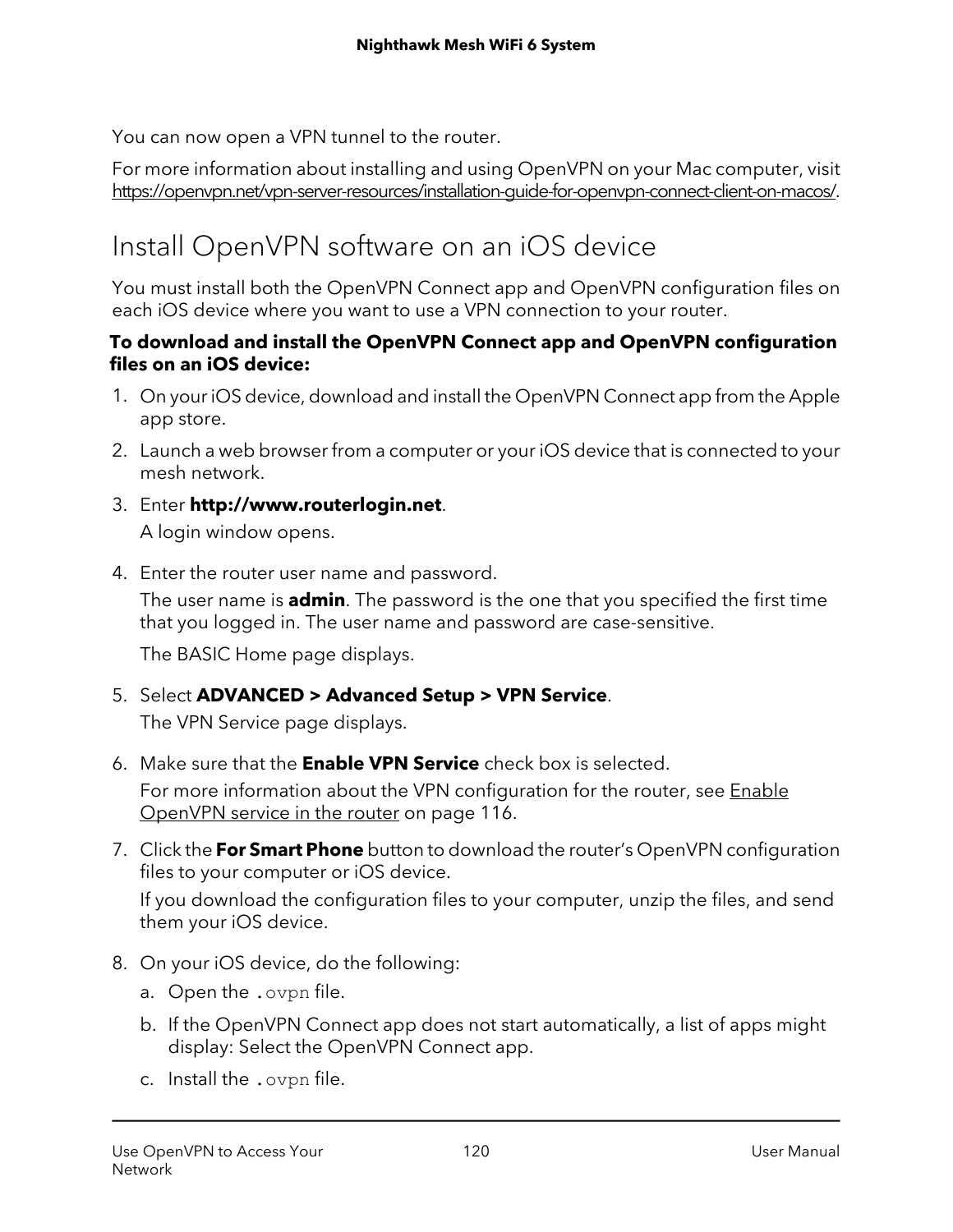You can now open a VPN tunnel to the router.

For more information about installing and using OpenVPN on your iOS device, visit [https://www.vpngate.net/en/howto\\_openvpn.aspx#ios.](https://www.vpngate.net/en/howto_openvpn.aspx#ios)

### Install OpenVPN software on an Android device

You must install both the OpenVPN Connect app and OpenVPN configuration files on each Android device where you want to use a VPN connection to your router.

#### **To download and install the OpenVPN Connect app and OpenVPN configuration files on an Android device:**

- 1. On your Android device, download and install the OpenVPN Connect app from the Google Play Store.
- 2. Launch a web browser from a computer or your Android device that is connected to your mesh network.
- 3. Enter **http://www.routerlogin.net**. A login window opens.
- 4. Enter the router user name and password.

The user name is **admin**. The password is the one that you specified the first time that you logged in. The user name and password are case-sensitive.

The BASIC Home page displays.

5. Select **ADVANCED > Advanced Setup > VPN Service**.

The VPN Service page displays.

- 6. Make sure that the **Enable VPN Service** check box is selected. For more information about the VPN configuration for the router, see [Enable](#page-115-0) [OpenVPN](#page-115-0) service in the router on page 116.
- 7. Click the **For Smart Phone** button to download the router's OpenVPN configuration files to your computer or Android device. If you download the configuration files to your computer, unzip the files, and send them your Android device.
- 8. On your Android device, open the . ovpn file and import it into the OpenVPN Connect app.

You can now open a VPN tunnel to the router.

For more information about using OpenVPN on your Android device, visit [https://www.vpngate.net/en/howto\\_openvpn.aspx#android.](https://www.vpngate.net/en/howto_openvpn.aspx#android)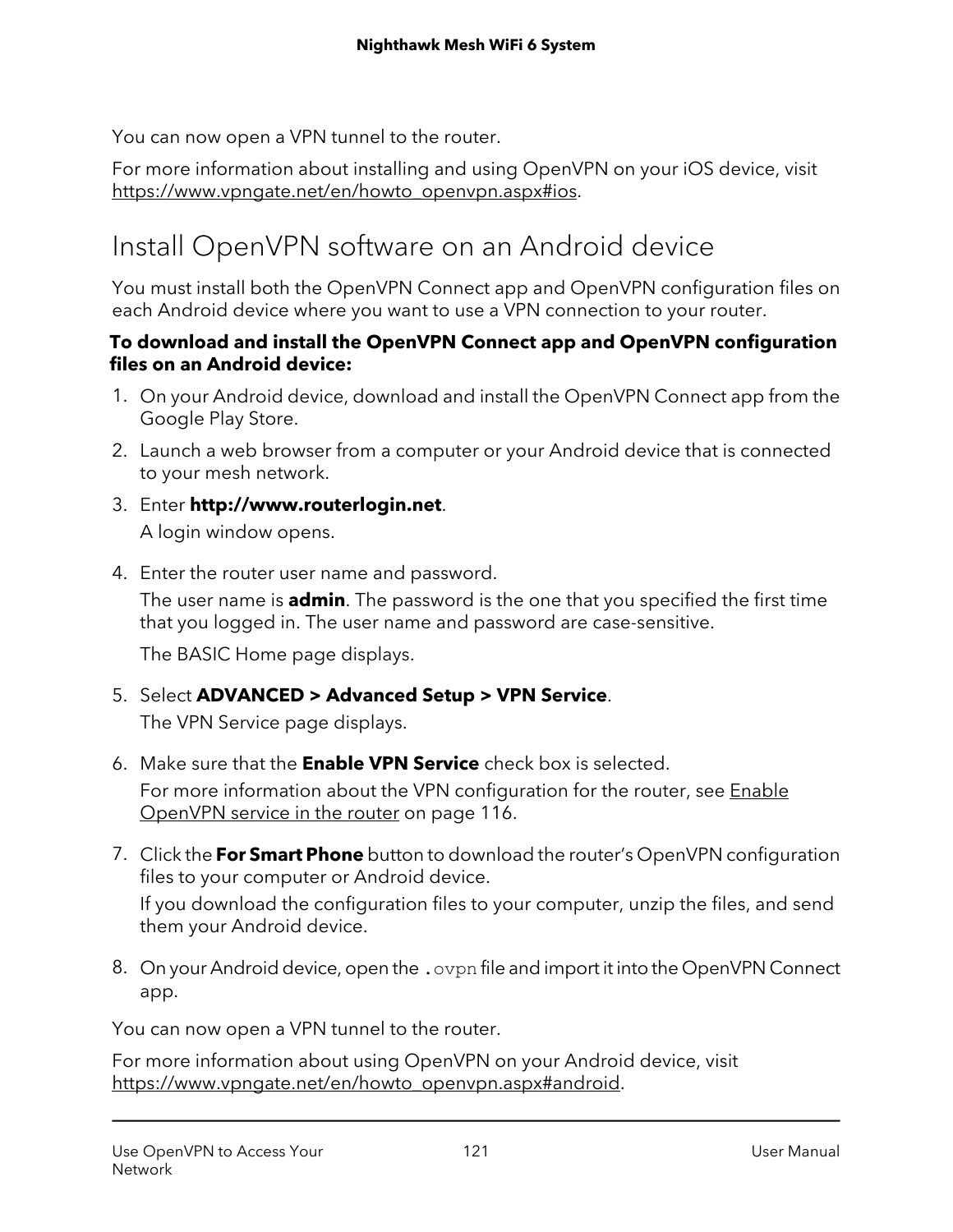# <span id="page-121-0"></span>LAN IP addressing in VPN networks

For the VPN connection to work, your computer or device (the VPN client) must be connected to a network that uses a different LAN IP address scheme than your router.

The default LAN IP address scheme for the router is 192.168.1.x. (The most common IP schemes are 192.168.x.x, 172.x.x.x, and 10.x.x.x.) If you experience a conflict, change the IP scheme either for your home network or for the network where your VPN client device is connected.

If both networks use the same LAN IP scheme, when the VPN tunnel is established, you cannot access your home router or your home network with the OpenVPN software.

<span id="page-121-1"></span>For information about changing the LAN settings on the router, see [Change](#page-75-0) the LAN IP [address](#page-75-0) settings on page 76.

# Use VPN to access your Internet service at home

When you're away from home and you access the Internet, you usually use a local Internet service provider. For example, at a coffee shop you might be given a code that lets you use the coffee shop's Internet service account to surf the web.

Your router lets you use a VPN connection to access your own Internet service when you're away from home. You might want to do this if you travel to a geographic location that doesn't support all the Internet services that you use at home. For example, your Netflix account might work at home but not in a different country.

### Allow VPN client Internet access in the router

By default, the router is set up to allow VPN connections only to your home network, but you can change the settings to allow Internet access. Accessing the Internet remotely through a VPN might be slower than accessing the Internet directly.

#### **To allow VPN clients to use your home Internet service:**

- 1. Launch a web browser from a computer or mobile device that is connected to your mesh network.
- 2. Enter **http://www.routerlogin.net**.

A login window opens.

3. Enter the router user name and password.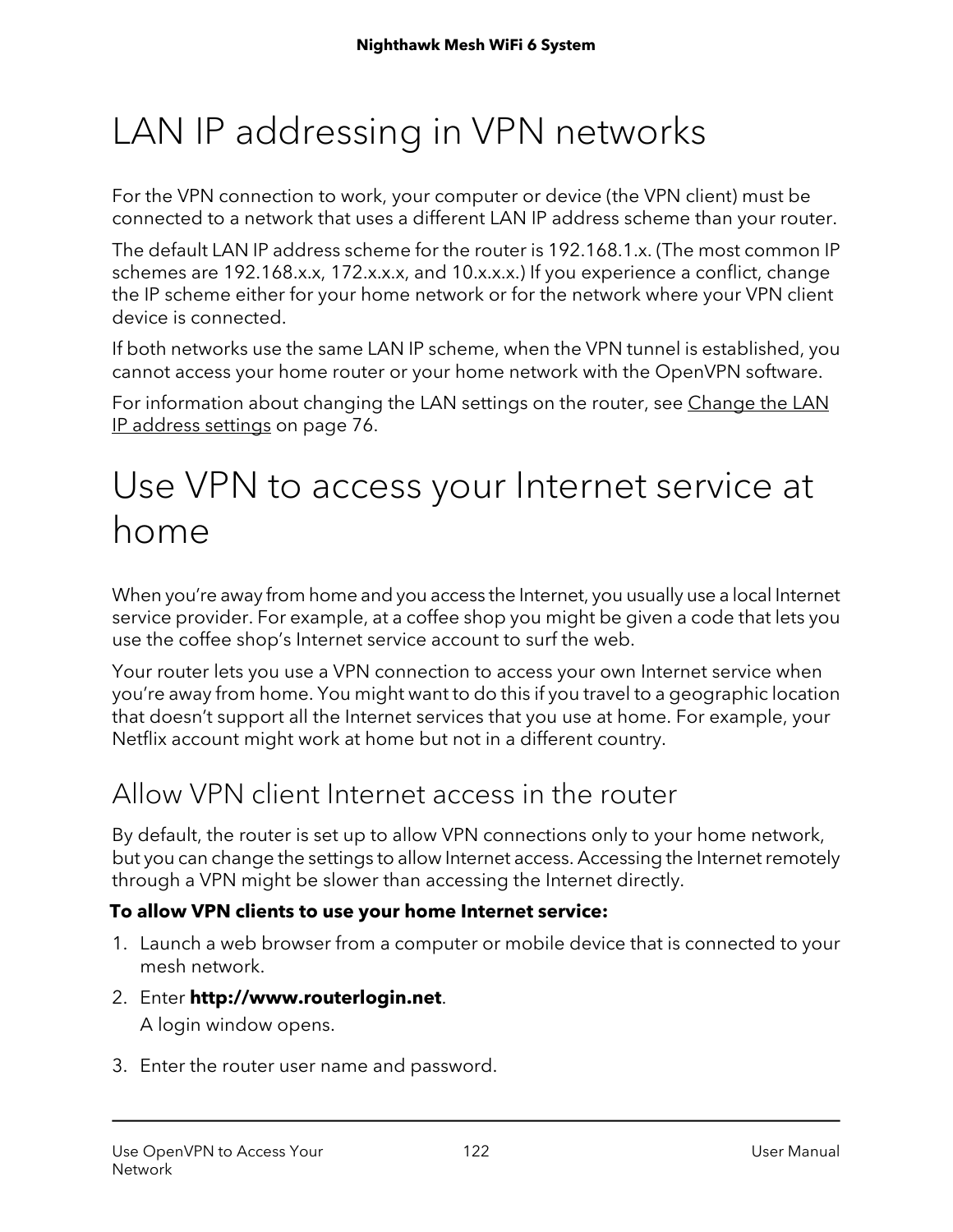The user name is **admin**. The password is the one that you specified the first time that you logged in. The user name and password are case-sensitive.

The BASIC Home page displays.

- 4. Select **ADVANCED > Advanced Setup > VPN Service**. The VPN Service page displays.
- 5. Make sure that the **Enable VPN Service** check box is selected. For more information about the VPN configuration for the router, see [Enable](#page-115-0) [OpenVPN](#page-115-0) service in the router on page 116.
- 6. Scroll down to the Clients will use this VPN connection to access section, and select the **All sites on the Internet & Home Network** radio button. When you access the Internet with the VPN connection, instead of using a local Internet service, you use the Internet service from your home network.
- 7. Click the **Apply** button. Your settings are saved.

Block VPN client Internet access in the router

By default, the router is set up to allow VPN connections only to your home network, not to the Internet service for your home network. If you changed this setting to allow Internet access, you can change it back.

#### **To allow VPN clients to access only your home network and block them from using the Internet service for your home network:**

- 1. Launch a web browser from a computer or mobile device that is connected to your mesh network.
- 2. Enter **http://www.routerlogin.net**. A login window opens.
- 3. Enter the router user name and password.

The user name is **admin**. The password is the one that you specified the first time that you logged in. The user name and password are case-sensitive.

The BASIC Home page displays.

- 4. Select **ADVANCED > Advanced Setup > VPN Service**. The VPN Service page displays.
- 5. Make sure that the **Enable VPN Service** check box is selected.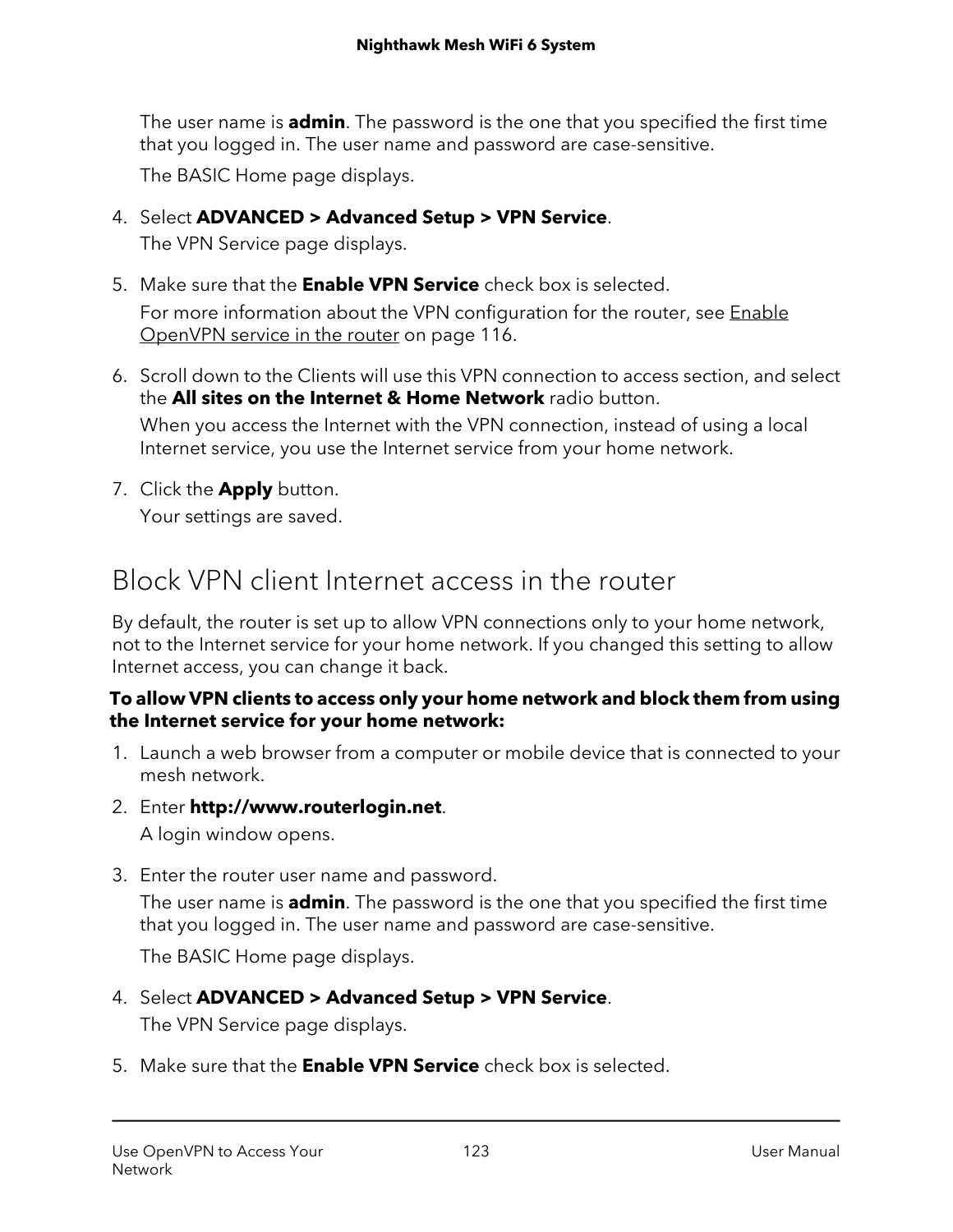For more information about the VPN configuration for the router, see [Enable](#page-115-0) [OpenVPN](#page-115-0) service in the router on page 116.

6. Scroll down to the Clients will use this VPN connection to access section, and select the **Home Network only** radio button.

This is the default setting. The VPN connection is only to your home network, not to the Internet service for your home network.

7. Click the **Apply** button.

Your settings are saved.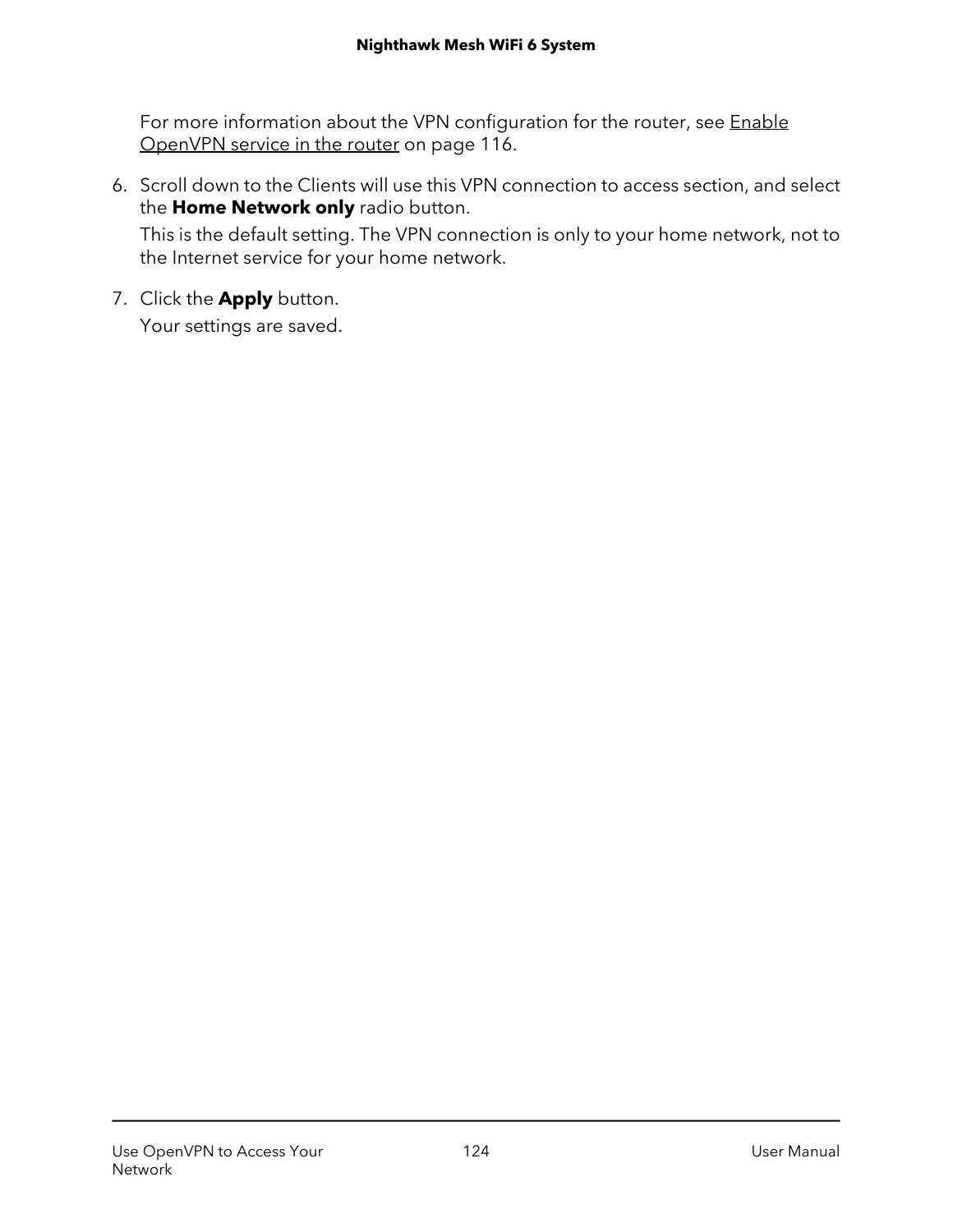# 10 Manage Port Forwarding and Port Triggering

You can use port forwarding and port triggering to set up rules for Internet traffic. You need networking knowledge to set up these features.

This chapter contains the following sections:

- Manage port [forwarding](#page-125-0) to a local server
- Port [triggering](#page-129-0)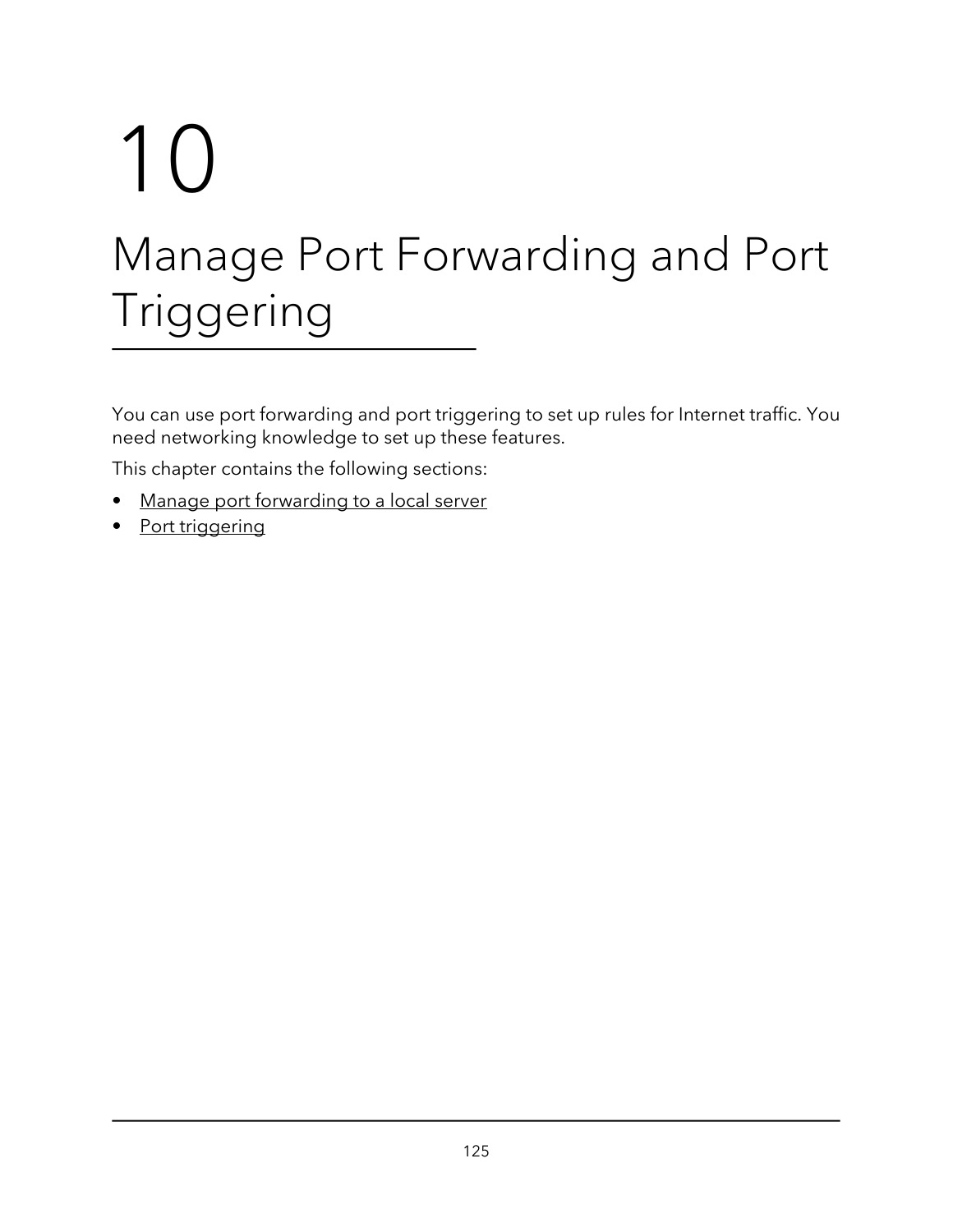# <span id="page-125-0"></span>Manage port forwarding to a local server

If your home network includes a server, you can allow certain types of incoming traffic to reach the server. For example, you might want to make a local web server, FTP server, or game server visible and available to the Internet.

The router can forward incoming traffic with specific protocols to computers on your local network. You can specify the servers for applications and you can also specify a default DMZ server to which the router forwards all other incoming protocols.

### Set up port forwarding to a local server

#### **To forward specific incoming protocols:**

- 1. Decide which type of service, application, or game you want to provide.
- 2. Find the local IP address of the computer on your network that will provide the service.

The server computer must always use the same IP address.

- 3. Assign the server computer a reserved IP address. See Manage reserved LAN IP [addresses](#page-79-0) on page 80.
- 4. Launch a web browser from a computer or mobile device that is connected to your mesh network.
- 5. Enter **http://www.routerlogin.net**. A login window opens.
- 6. Enter the router user name and password.

The user name is **admin**. The password is the one that you specified the first time that you logged in. The user name and password are case-sensitive.

The BASIC Home page displays.

- 7. Select **ADVANCED > Advanced Setup > Port Forwarding/Port Triggering**. The Port Forwarding / Port Triggering page displays.
- 8. Leave the **Port Forwarding** radio button selected as the service type.
- 9. From the **Service Name** menu, select the service name.

If the service that you want to add is not in the menu, create a custom service. See Add a custom port [forwarding](#page-126-0) service on page 127.

10. In the **ServerIP Address** field, enter the IP address of the computer that will provide the service.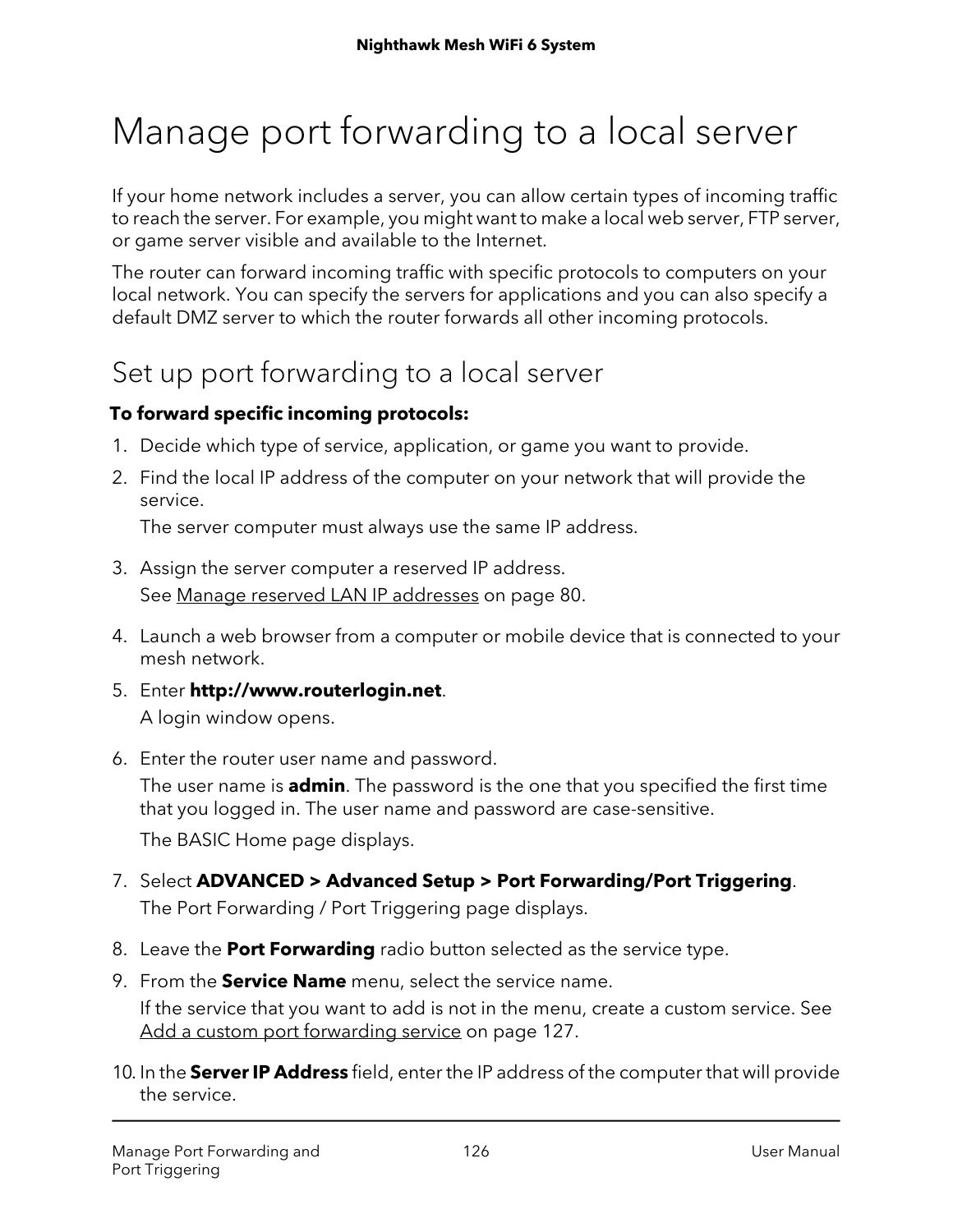11. Click the **Add** button.

The service displays in the menu.

### <span id="page-126-0"></span>Add a custom port forwarding service

The router lists default services and applications that you can use in port forwarding rules. If the service or application is not predefined, you can add a port forwarding rule with a custom service or application.

#### **To add a custom service:**

- 1. Find out which port number or range of numbers the application uses. You can usually find this information by contacting the publisher of the application or user groups or news groups.
- 2. Launch a web browser from a computer or mobile device that is connected to your mesh network.
- 3. Enter **http://www.routerlogin.net**. A login window opens.
- 4. Enter the router user name and password.

The user name is **admin**. The password is the one that you specified the first time that you logged in. The user name and password are case-sensitive.

The BASIC Home page displays.

- 5. Select **ADVANCED > Advanced Setup > Port Forwarding/Port Triggering**. The Port Forwarding / Port Triggering page displays.
- 6. Leave the **Port Forwarding** radio button selected as the service type.
- 7. Click the **Add Custom Service** button. The Ports - Custom Service page displays.
- 8. In the **Service Name** field, enter a descriptive name.
- 9. From the **Protocol** menu, select the protocol. If you are unsure, select **TCP/UDP**.
- 10. In the **External port range** field enter the port range.
- 11. Specify the internal ports by one of these methods:
	- **•** Leave the **Use the same port range for Internal port** check box selected.
	- **•** Type the port numbers in the **Internal Starting Port**field and the **Internal Ending Port** field.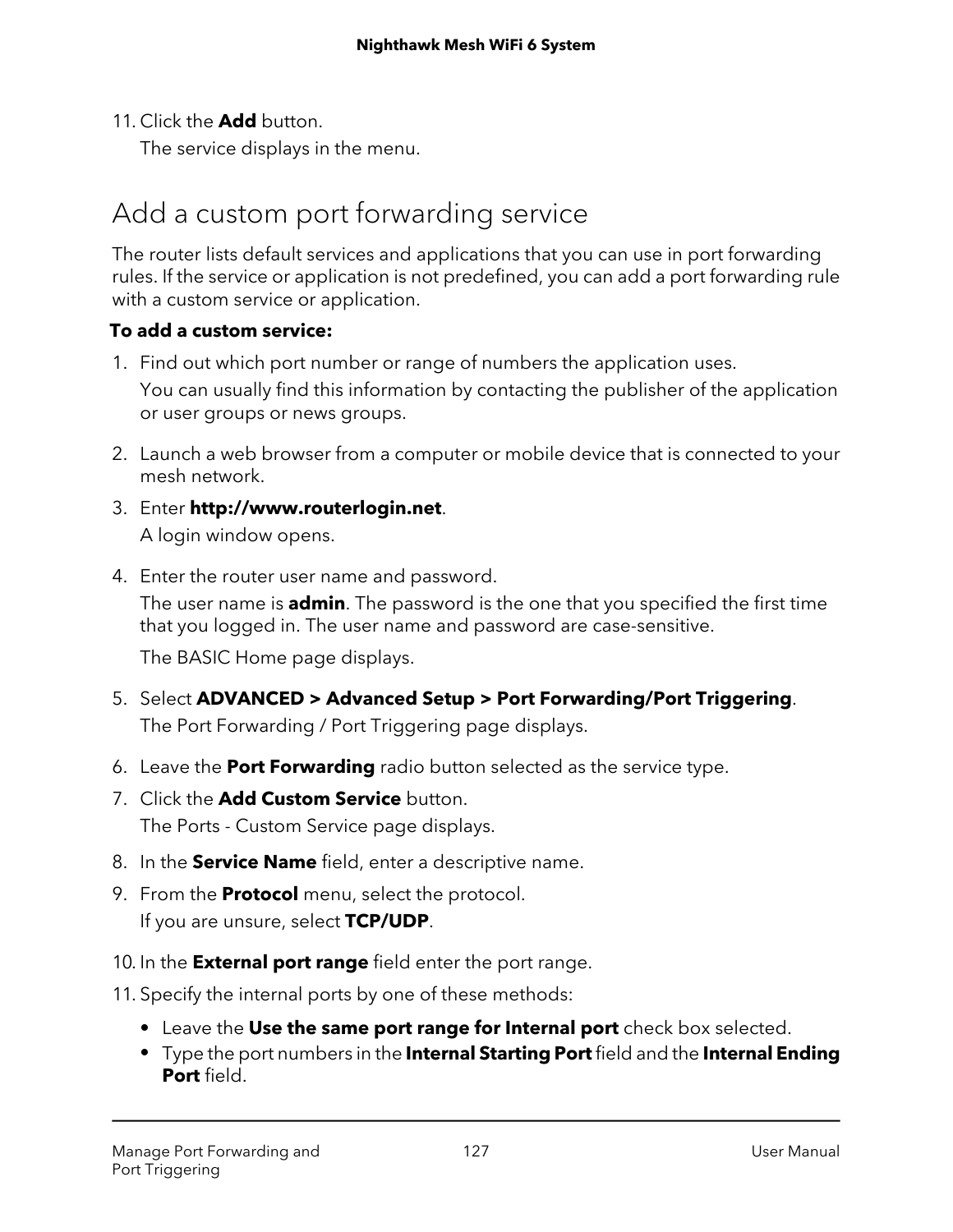You can enter a port range and fixed ports in one rule, for example, external (30–50, 78, 100–102), internal (40–60, 99, 200–202). With this rule, external ports 30–50 are forwarded to internal ports 40–60.

- 12. In the **Internal IP address** field, type the IP address or select the radio button for an attached device listed in the table.
- 13. Click the **Apply** button.

The service is now in the list on the Port Forwarding/Port Triggering page.

### Change a port forwarding service

#### **To edit a port forwarding entry:**

- 1. Launch a web browser from a computer or mobile device that is connected to your mesh network.
- 2. Enter **http://www.routerlogin.net**. A login window opens.
- 3. Enter the router user name and password.

The user name is **admin**. The password is the one that you specified the first time that you logged in. The user name and password are case-sensitive.

The BASIC Home page displays.

- 4. Select **ADVANCED > Advanced Setup > Port Forwarding/Port Triggering**. The Port Forwarding / Port Triggering page displays.
- 5. Leave the **Port Forwarding** radio button selected as the service type.
- 6. In the table, select the radio button next to the service name.
- 7. Click the **Edit Service** button. The Ports - Custom Services page displays.
- 8. Change the settings as needed.
- 9. Click the **Apply** button. Your settings are saved.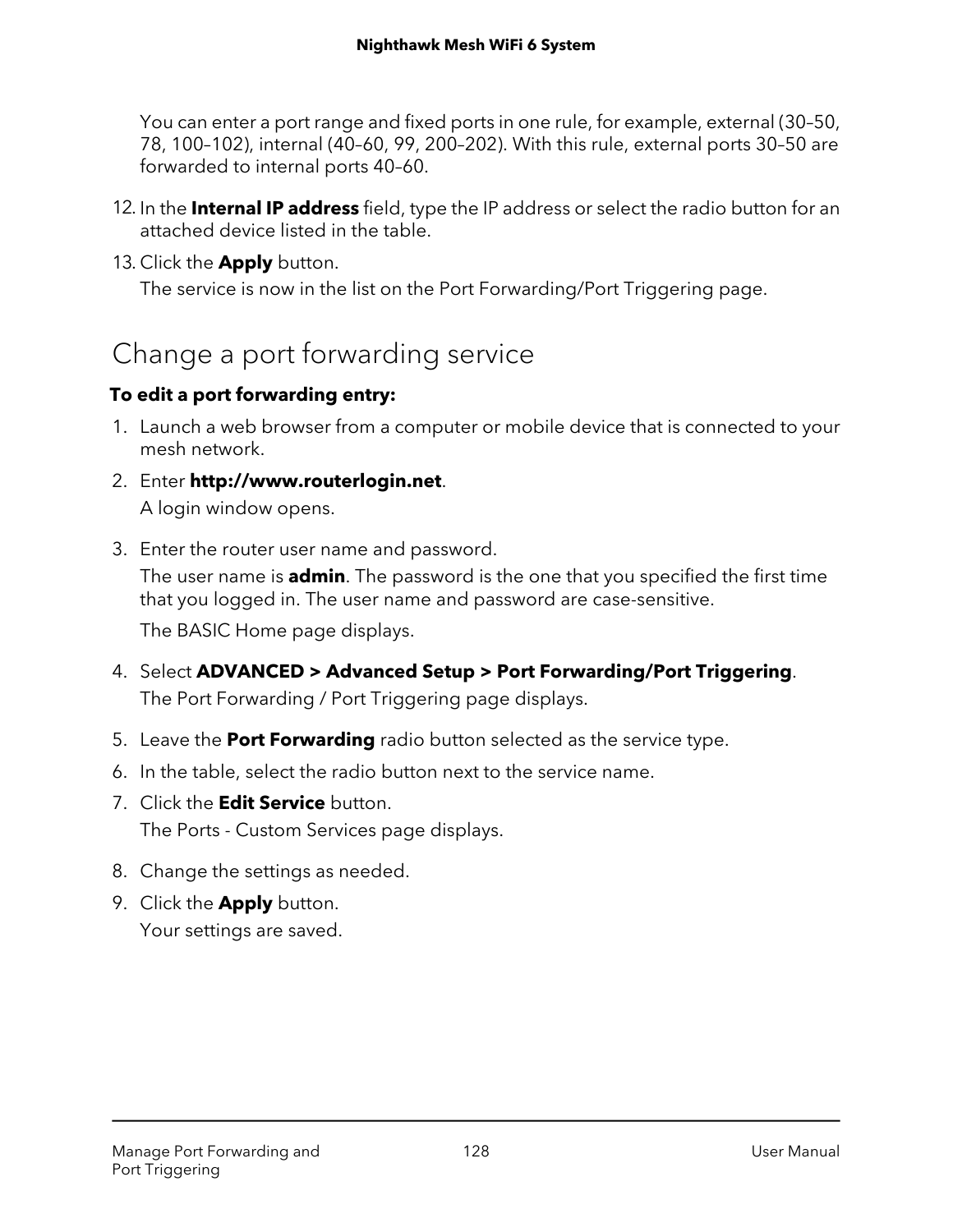# Delete a port forwarding entry

#### **To delete a port forwarding entry:**

- 1. Launch a web browser from a computer or mobile device that is connected to your mesh network.
- 2. Enter **http://www.routerlogin.net**. A login window opens.
- 3. Enter the router admin user name and password.

The user name is **admin**. The password is the one that you specified the first time that you logged in. The user name and password are case-sensitive.

The BASIC Home page displays.

- 4. Select **ADVANCED > Advanced Setup > Port Forwarding/Port Triggering**. The Port Forwarding / Port Triggering page displays.
- 5. Leave the **Port Forwarding** radio button selected.
- 6. In the table, select the radio button next to the service name.
- 7. Click the **Delete Service** button. The service is deleted.

## Application example: Make a local web server public

If you host a web server on your local network, you can use port forwarding to allow web requests from anyone on the Internet to reach your web server.

#### **To make a local web server public:**

1. Assign your web server either a fixed IP address or a dynamic IP address using DHCP address reservation.

In this example, your router always gives your web server an IP address of 192.168.1.33.

- 2. On the Port Forwarding/Port Triggering page, configure the router to forward the HTTP service to the local address of your web server at **192.168.1.33**. HTTP (port 80) is the standard protocol for web servers.
- 3. (Optional) Register a host name with a Dynamic DNS service and specify that name on the Dynamic DNS page of the router.

Dynamic DNS makes it much easier to access a server from the Internet because you can type the name in the Internet browser. Otherwise, you must know the IP address that the ISP assigned, which typically changes.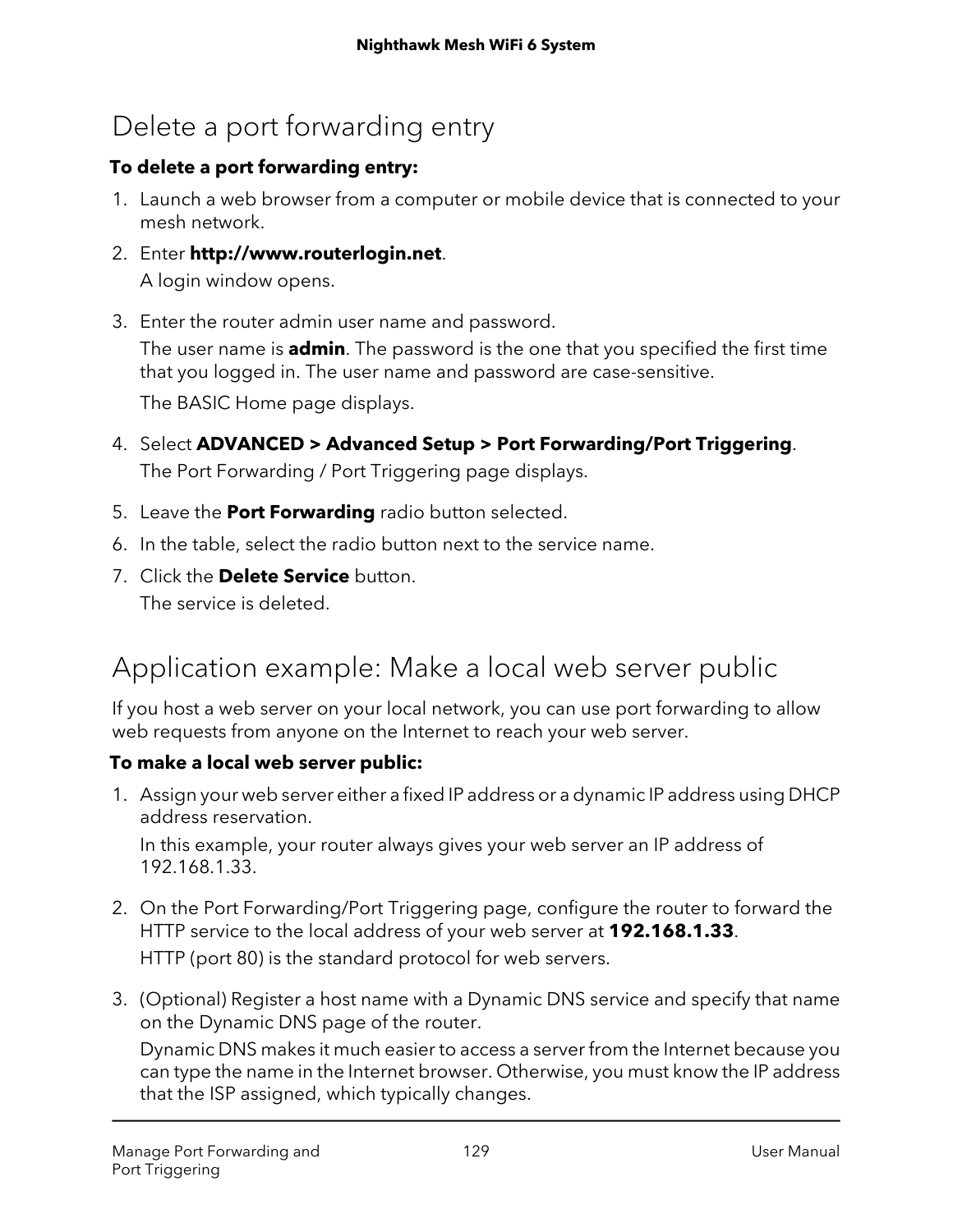## How the router implements the port forwarding rule

The following sequence shows the effects of a port forwarding rule:

- 1. When you type the URL www.example.com in your browser, the browser sends a web page request message with the following destination information:
	- **Destination address**. The IP address of www.example.com, which is the address of your router.
	- **Destination port number**. 80, which is the standard port numberfor a web server process.
- 2. Your router receives the message and finds your port forwarding rule for incoming port 80 traffic.
- 3. The router changes the destination in the message to IP address 192.168.1.33 and sends the message to that computer.
- 4. Your web server at IP address 192.168.1.33 receives the request and sends a reply message to your router.
- <span id="page-129-0"></span>5. Your router performs Network Address Translation (NAT) on the source IP address and sends the reply through the Internet to the computer or WiFi device that sent the web page request.

# Port triggering

Port triggering is a dynamic extension of port forwarding that is useful in these cases:

- An application must use port forwarding to more than one local computer (but not simultaneously).
- An application must open incoming ports that are different from the outgoing port.

With port triggering, the router monitors traffic to the Internet from an outbound "trigger" port that you specify. For outbound traffic from that port, the router saves the IP address of the computer that sent the traffic. The router temporarily opens the incoming port or ports that you specify in yourrule and forwards that incoming traffic to that destination.

Port forwarding creates a static mapping of a port number or range of ports to a single local computer. Port triggering can dynamically open ports to any computer when needed and close the ports when they are no longer needed.

**Note:** If you use applications such as multiplayer gaming, peer-to-peer connections, real-time communications such as instant messaging, or remote assistance (a feature in Windows XP), enable Universal Plug and Play (UPnP).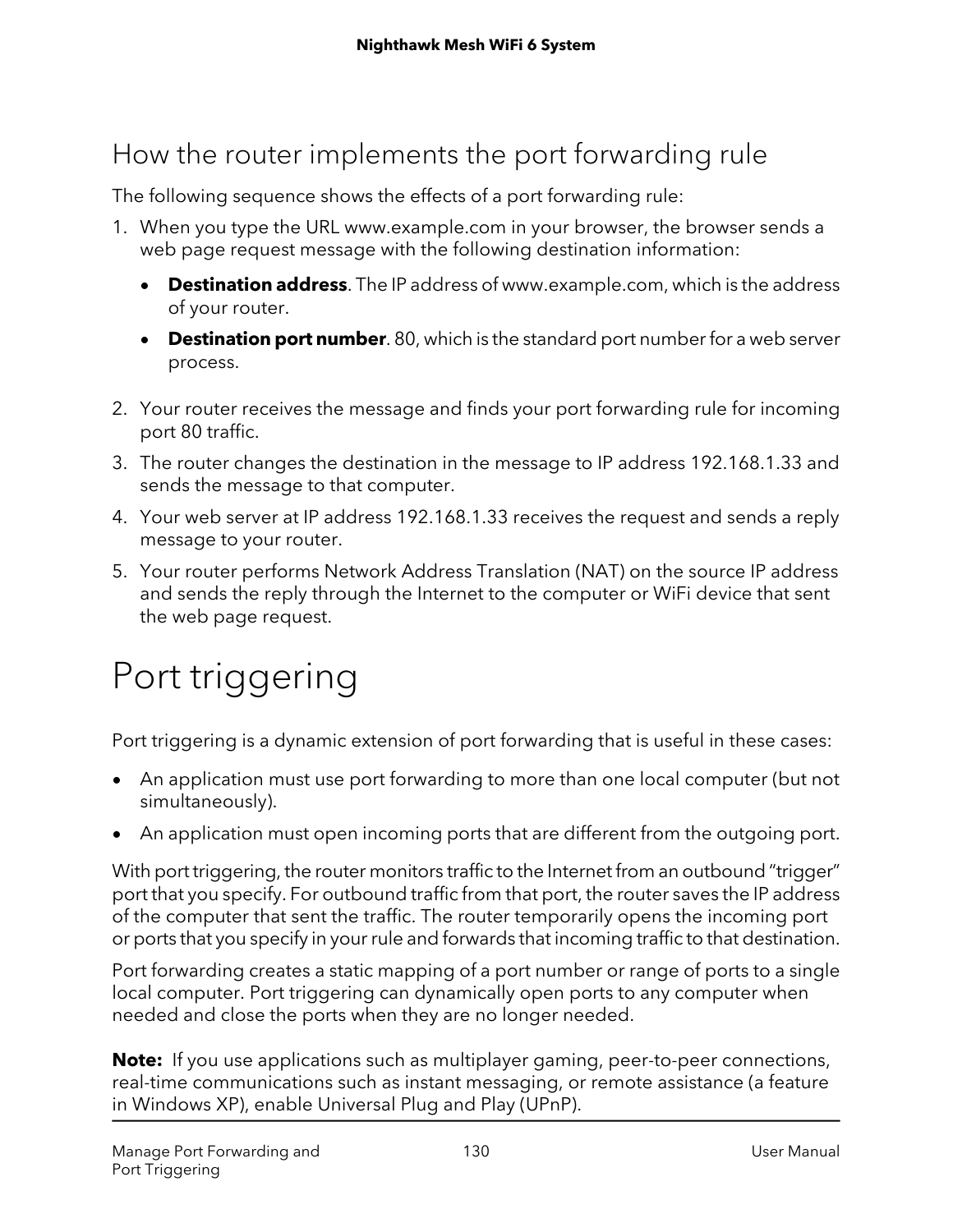### Add a port triggering service

#### **To add a port triggering service:**

- 1. Launch a web browser from a computer or mobile device that is connected to your mesh network.
- 2. Enter **http://www.routerlogin.net**. A login window opens.
- 3. Enter the router admin user name and password.

The user name is **admin**. The password is the one that you specified the first time that you logged in. The user name and password are case-sensitive.

The BASIC Home page displays.

- 4. Select **ADVANCED > Advanced Setup > Port Forwarding/Port Triggering.** The Port Forwarding / Port Triggering page displays.
- 5. Select the **Port Triggering** radio button. The page adjusts.
- 6. Click the **Add Service** button. The Port Triggering - Services page displays.
- 7. In the **Service Name** field, type a descriptive service name.
- 8. From the **Service User** menu, select a user option:
	- **• Any**: This is the default setting and allows any computer on the Internet to use this service.
	- **• Single address**: Restricts the service to a particular computer. Enter the IP address in the fields, which become available with this selection from the menu.
- 9. From the **Service Type** menu, select the protocol (**TCP** or **UDP**) that is associated with the service or application.
- 10. In the **Triggering Port** field, enter the number of the outbound traffic port that must open the inbound ports.
- 11. From the **Connection Type** menu, select the protocol (**TCP** or **UDP**) that is associated with the inbound connection. If you are unsure, select **TCP/UDP**.
- 12. In the **Starting Port** and **Ending Port** fields, enter the enter the numbers of the inbound traffic ports.
- 13. Click the **Apply** button.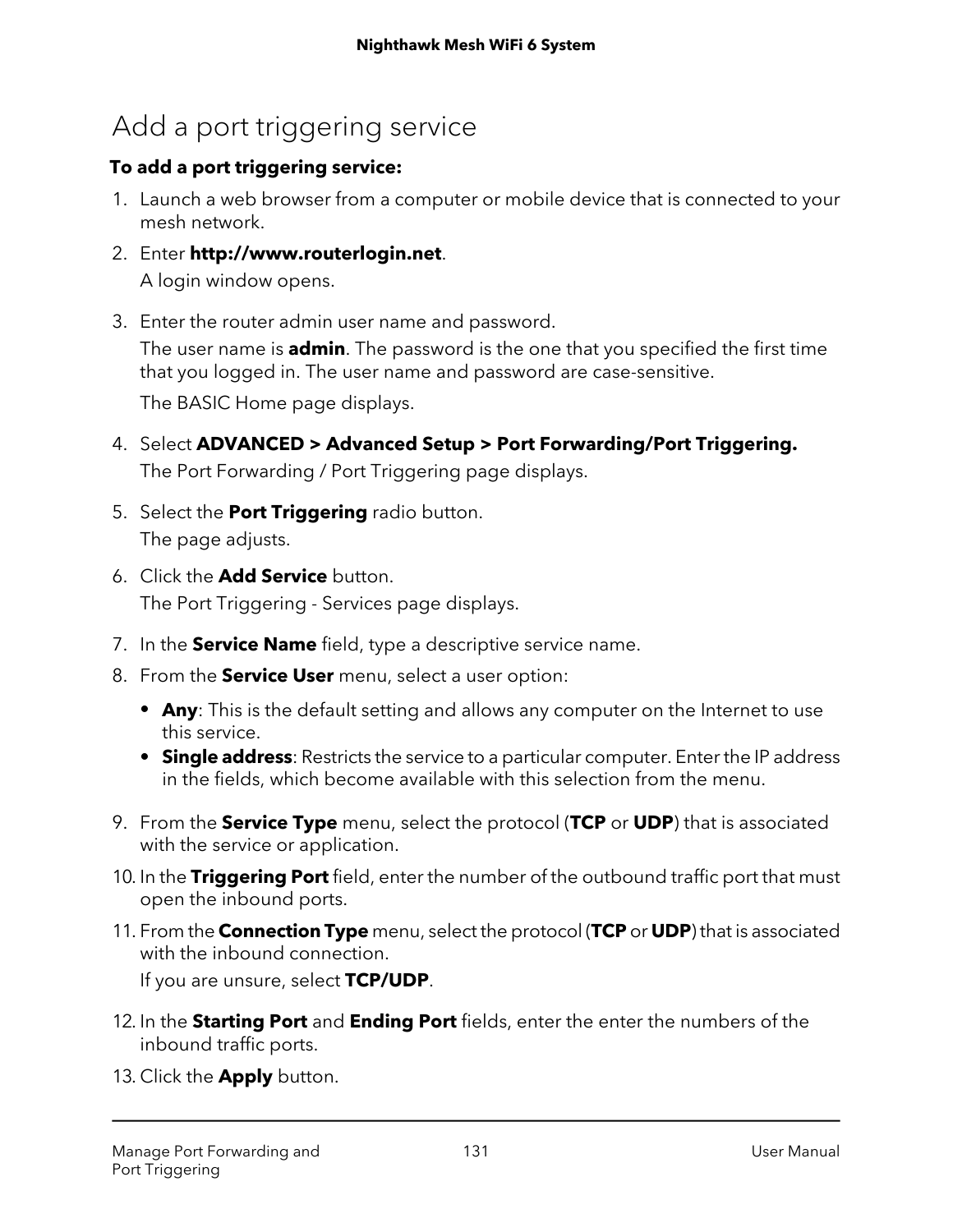The service is now in the Portmap Table. You must enable port triggering before the router uses port [triggering](#page-131-0). See **Enable port triggering on page 132.** 

## <span id="page-131-0"></span>Enable port triggering

#### **To enable port triggering:**

- 1. Launch a web browser from a computer or mobile device that is connected to your mesh network.
- 2. Enter **http://www.routerlogin.net**. A login window opens.
- 3. Enter the router admin user name and password.

The user name is **admin**. The password is the one that you specified the first time that you logged in. The user name and password are case-sensitive.

The BASIC Home page displays.

- 4. Select **ADVANCED > Advanced Setup > Port Forwarding/Port Triggering**. The Port Forwarding/Port Triggering page displays.
- 5. Select the **Port Triggering** radio button.
- 6. Clear the **Disable Port Triggering** check box.

If this check box is selected, the router does not use port triggering even if you specified port triggering settings.

- 7. In the **Port Triggering Timeout** field, enter a value up to 9999 minutes. This value controls how long the inbound ports stay open when the router detects no activity. This value is required because the router cannot detect when the application terminates.
- 8. Click the **Apply** button.

Your settings are saved.

## Application example: Port triggering for Internet Relay Chat

Some application servers, such as FTP and IRC servers, send replies to multiple port numbers. Using port triggering, you can tell the router to open more incoming ports when a particular outgoing port starts a session.

An example is Internet Relay Chat (IRC). Your computer connects to an IRC server at destination port 6667. The IRC server not only responds to your originating source port but also sends an "identify" message to your computer on port 113. Using port triggering,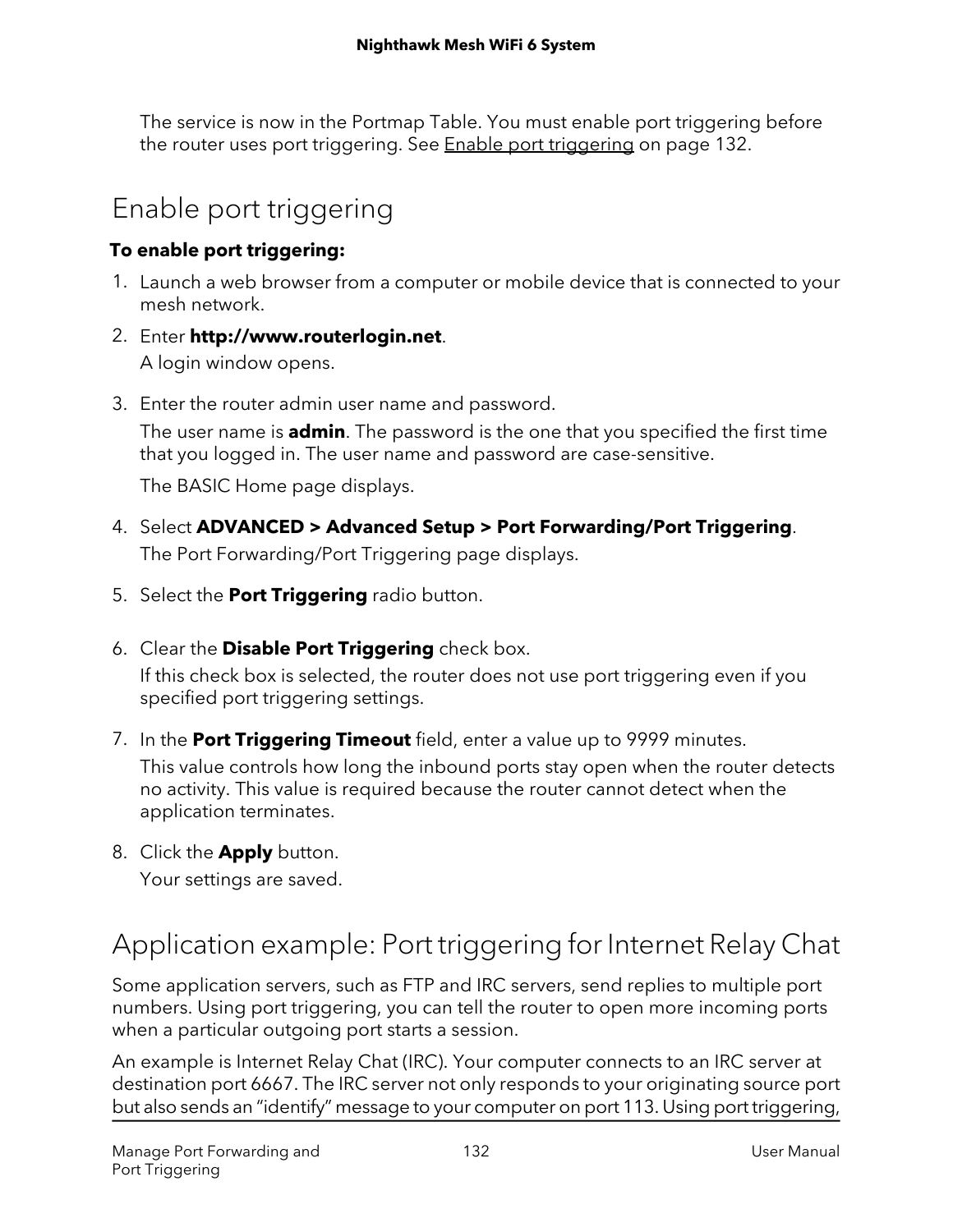you can tell the router,"When you initiate a session with destination port 6667, you must also allow incoming traffic on port 113 to reach the originating computer." The following sequence shows the effects of this port triggering rule:

- 1. You open an IRC client program to start a chat session on your computer.
- 2. Your IRC client composes a request message to an IRC server using a destination port number of 6667, the standard port number for an IRC server process. Your computer then sends this request message to your router.
- 3. Yourrouter creates an entry in its internal session table describing this communication session between your computer and the IRC server. Your router stores the original information, performs Network Address Translation (NAT) on the source address and port, and sends this request message through the Internet to the IRC server.
- 4. Noting your port triggering rule and observing the destination port number of 6667, your router creates another session entry to send any incoming port 113 traffic to your computer.
- 5. The IRC server sends a return message to your router using the NAT-assigned source port (for example, port 33333) as the destination port and sends an "identify" message to your router with destination port 113.
- 6. When yourrouterreceives the incoming message to destination port 33333, it checks its session table to see if a session is active for port number 33333. Finding an active session, the router restores the original address information replaced by NAT and sends this reply message to your computer.
- 7. When your router receives the incoming message to destination port 113, it checks its session table and finds an active session for port 113 associated with your computer. The router replaces the message's destination IP address with your computer's IP address and forwards the message to your computer.
- 8. When you finish your chat session, your router eventually senses a period of inactivity in the communications. The router then removes the session information from its session table and incoming traffic is no longer accepted on port numbers 33333 or 113.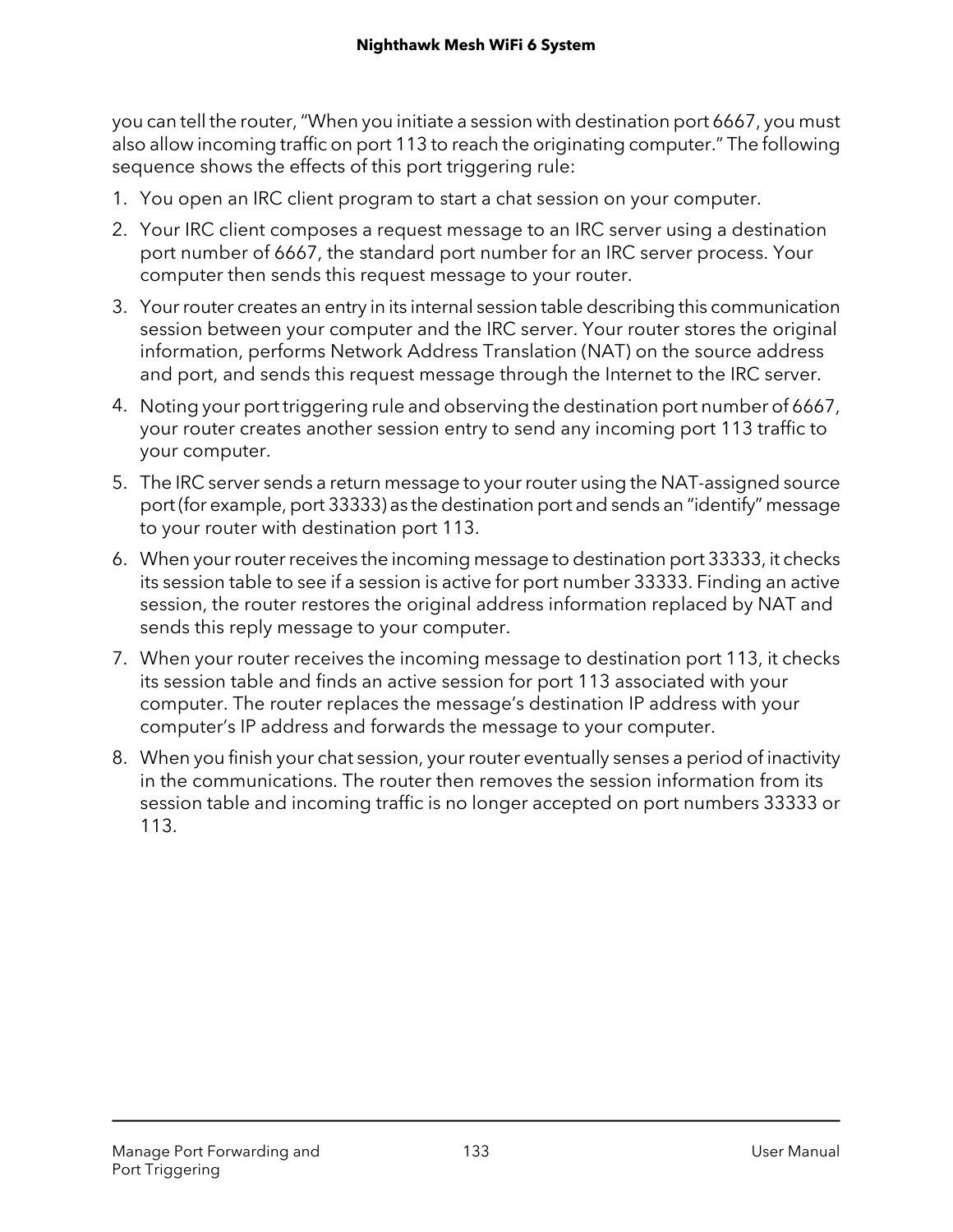# 11 Troubleshooting

This chapter provides information to help you diagnose and solve problems you might experience with your router or satellite. If you do not find the solution here, check the NETGEAR support site at [netgear.com/support](https://www.netgear.com/support/) for product and contact information.

This chapter includes the following sections:

- **[Quick](#page-134-0) tips**
- The router and [satellite](#page-134-1) do not sync
- [Cannot](#page-135-0) log in to the router
- Cannot access the [Internet](#page-136-0)
- [Troubleshoot](#page-137-0) Internet browsing
- [Troubleshoot](#page-138-0) PPPoE
- [Troubleshoot](#page-138-1) WiFi connectivity
- [Troubleshoot](#page-139-0) your network using the ping utility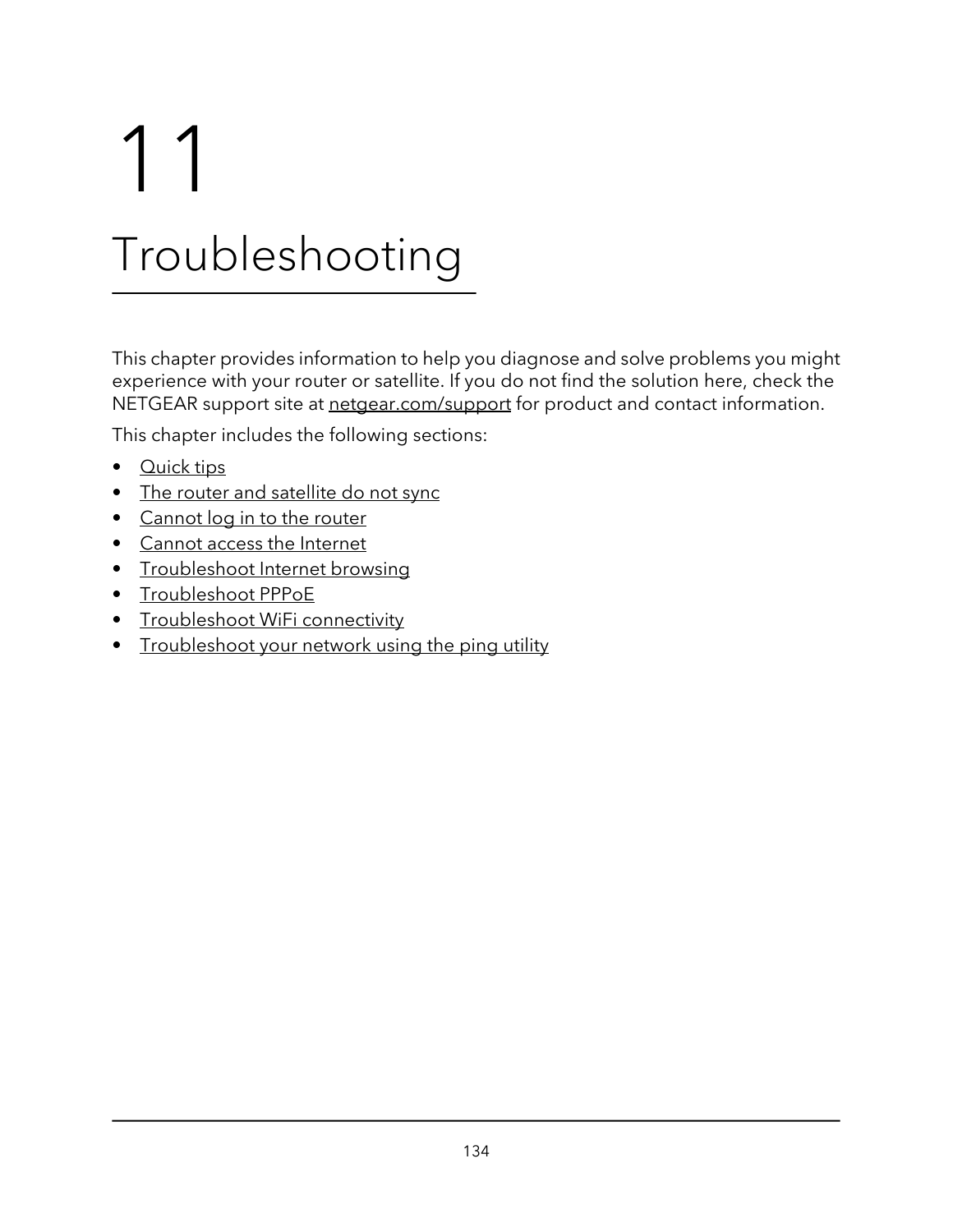# <span id="page-134-0"></span>Quick tips

<span id="page-134-2"></span>This section describes tips for troubleshooting some common problems.

### Sequence to restart your network

When you restart your network, follow this sequence:

- 1. Turn off and unplug the modem.
- 2. Turn off the router.
- 3. Plug in the modem and turn it on. Wait two minutes.
- 4. Turn on the router and wait two minutes.

### WiFi settings

Make sure that the WiFi settings in the WiFi-enabled computer or mobile device and the router match.

The WiFi network name (SSID) and WiFi security settings must match exactly.

If you set up an access list, you must add each WiFi-enabled computer or mobile device's MAC address to the router's access list.

### Network settings

Make sure that the network settings of the computer are correct. Wired and wirelessly connected computers must use network (IP) addresses on the same network as the router. The simplest way to do this is to configure each computer to obtain an IP address automatically using DHCP.

<span id="page-134-1"></span>Some cable modem service providers require you to use the MAC address of the computer initially registered on the account. You can view the MAC address on the Attached Devices page.

# The router and satellite do not sync

If you are experiencing difficulty syncing the router and the satellite, we recommend that you move the satellite into the same room as the router during the sync. Then move the satellite to a different location.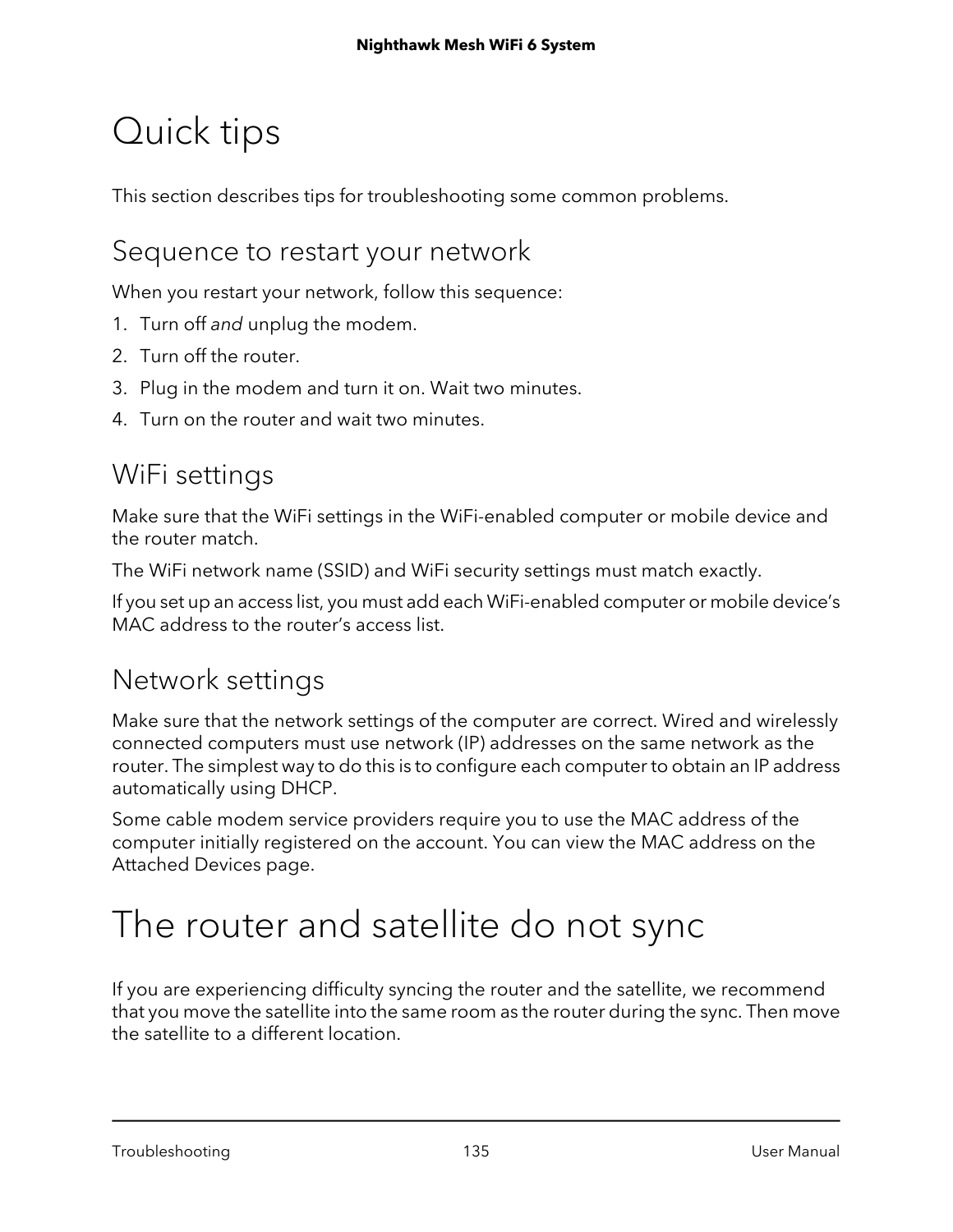#### **To sync the router and the satellite:**

- 1. Place the satellite in the same room as the router. Use this satellite location only during the sync process.
- 2. Connect the satellite to a power source.
- 3. Press the **Sync** button on the router and then within two minutes, press the **Sync** button on the satellite.
- 4. Wait for the satellite LED to light.

The satellite LED blinks white while it attempts to sync with the router. After the LED blinks white, it lights one of the following colors:

- **Blue**. The router and satellite successfully synced, and the connection between the router and satellite is good.
- **Amber**. The router and satellite failed to sync. Try repeating Step 3 again. If the sync keeps failing, try moving the satellite to a different location that's closer to the router.
- 5. Move the satellite to a new location and connect the satellite to a power source.
- <span id="page-135-0"></span>6. At the new location, check the satellite LED and make sure it lights blue. If the satellite LED lights blue, the satellite synced successfully. If the satellite LED lights amber, move the satellite closer to the router and try again. The satellite must be within range of the router's WiFi cover area for a good connection to the router.

# Cannot log in to the router

Make sure that your computer or mobile device is connected to your mesh WiFi network. If you do not want to use a WiFi connection, you can connect your computer to the router with an Ethernet cable.

If you changed the [admin](#page-96-0) password and you forgot what it is, see Reset the admin [password](#page-96-0) on page 97.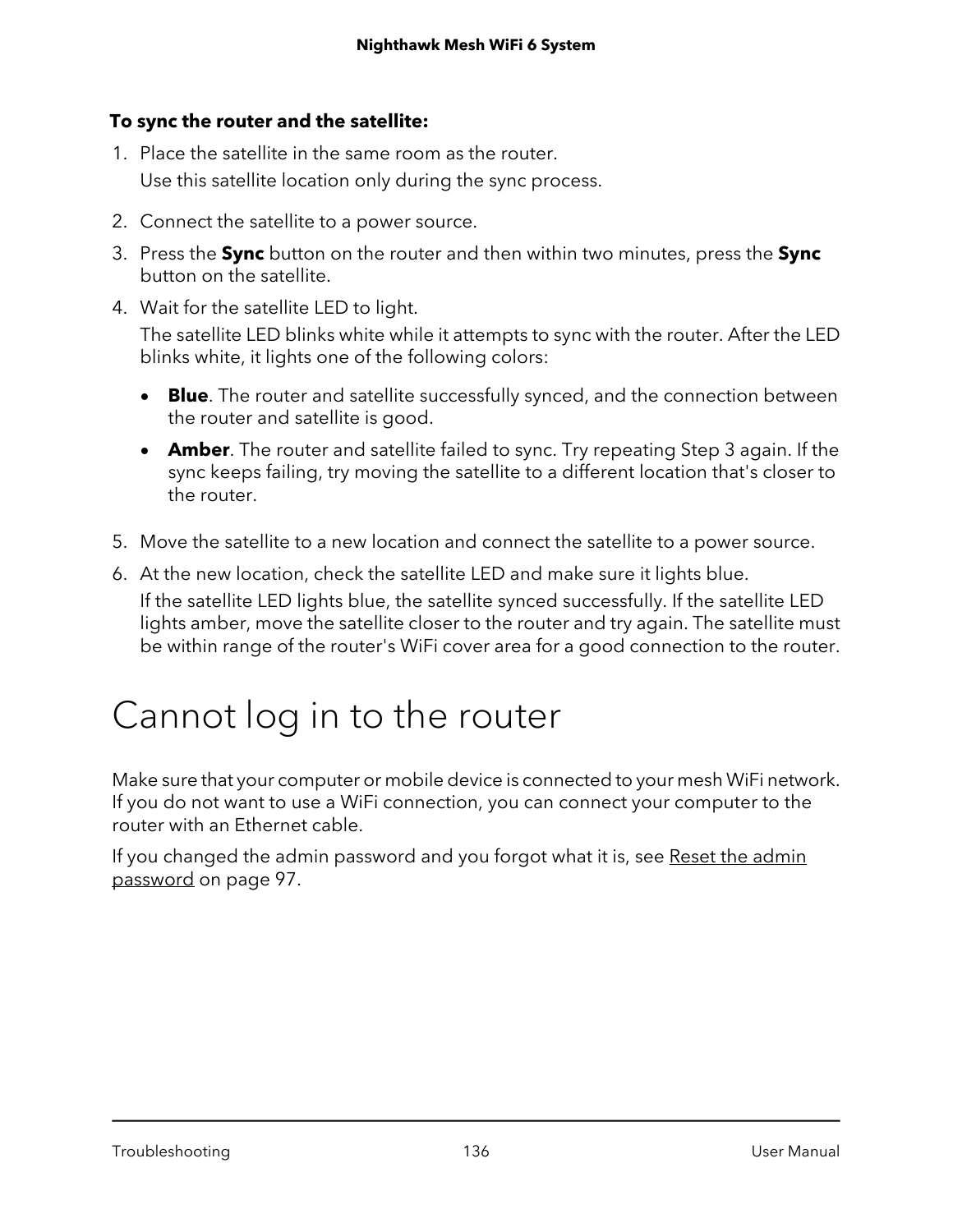# <span id="page-136-0"></span>Cannot access the Internet

Check your network and Internet connections:

- 1. Make sure that your WiFi-enabled computer or mobile device is connected to your mesh network.
- 2. If you are connected to your mesh network but you cannot access the Internet, check to see if your Internet connection is working.
- 3. Launch a web browser from a computer or WiFi device that is connected to the network.
- 4. Enter **http://www.routerlogin.net**.

A login window opens.

5. Enter the router admin user name and password.

The user name is **admin**. The password is the one that you specified the first time that you logged in. The user name and password are case-sensitive.

The BASIC Home page displays.

6. Click the **ADVANCED** tab.

The ADVANCED Home page displays.

7. Check that an IP address is shown for the Internet port.

If 0.0.0.0 is shown, your router did not obtain an IP address from your Internet service provider (ISP).

If your router cannot obtain an IP address from the ISP, you can force your cable or DSL modem to recognize your new router by restarting your network. For more information, see [Sequence](#page-134-2) to restart your network on page 135.

If your router is still unable to obtain an IP address from the ISP, the problem might be one of the following:

- Your Internet service provider (ISP) might require a login program. Ask your ISP whether they require PPP over Ethernet (PPPoE) or some other type of login.
- If your ISP requires a login, the login name and password might be set incorrectly.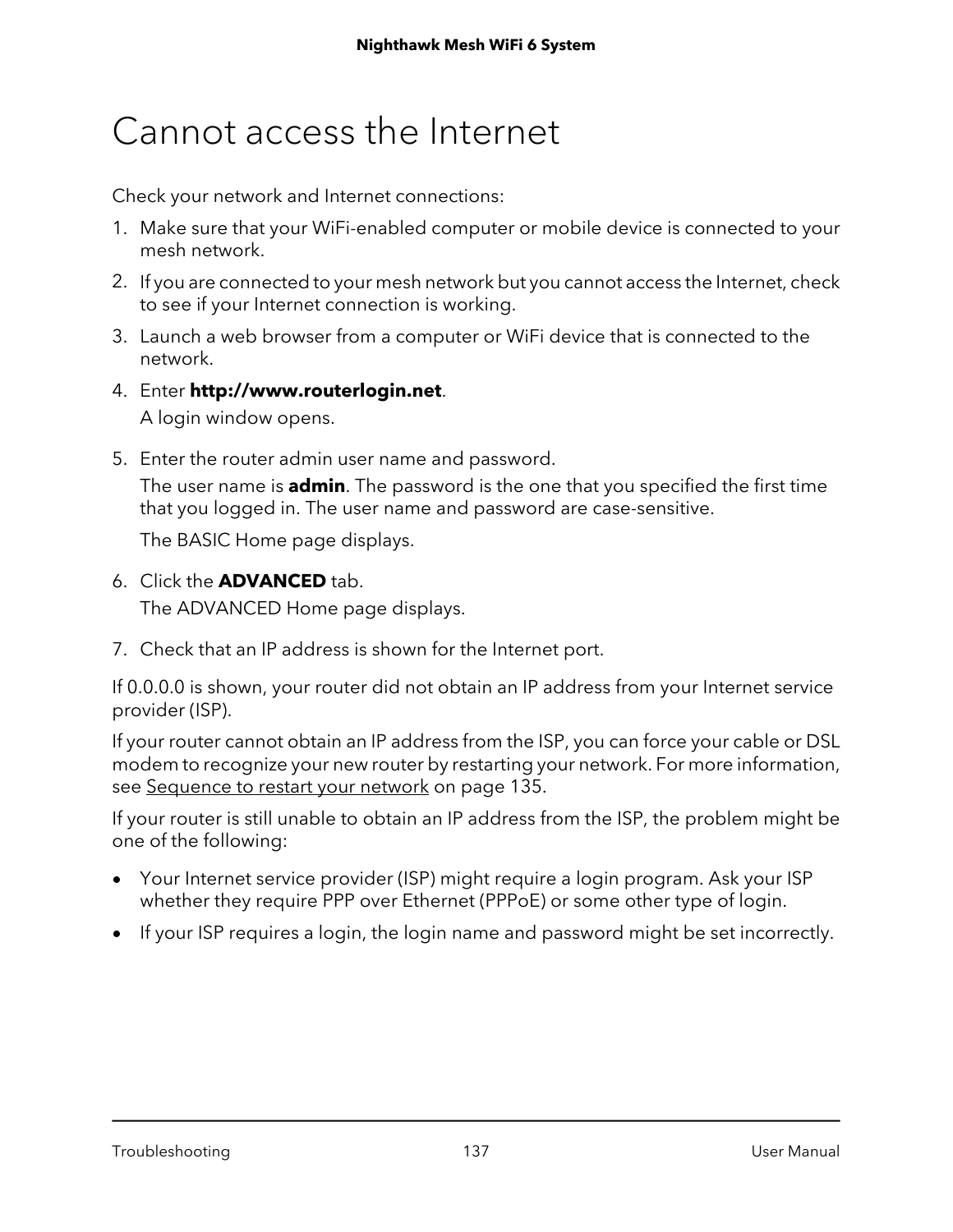- Your ISP might check for your computer's host name. Assign the computer host name of your ISP account as the account name on the Internet Setup page.
- If your ISP allows only one Ethernet MAC address to connect to Internet and checks for your computer's MAC address, do one of the following:
	- Inform your ISP that you bought a new network device and ask them to use the router's MAC address.
	- Configure your router to clone your computer's MAC address.

# <span id="page-137-0"></span>Troubleshoot Internet browsing

If your router can obtain an IP address but your computer is unable to load any web pages from the Internet, it might be for one of the following reasons:

- The traffic meter is enabled, and the limit was reached. By configuring the traffic meter not to block Internet access when the traffic limit is reached, you can resume Internet access. If your ISP sets a usage limit, they might charge you for the overage.
- Your computer might not recognize any DNS server addresses. A DNS server is a host on the Internet that translates Internet names (such as www addresses) to numeric IP addresses.

Typically, your ISP provides the addresses of one or two DNS servers for your use. If you entered a DNS address during the router's configuration, restart your computer. Alternatively, you can configure your computer manually with a DNS address, as explained in the documentation for your computer.

- The router might not be configured as the default gateway on your computer. Reboot the computer and verify that the router address (www.routerlogin.net) is listed by your computer as the default gateway address.
- You might be running login software that is no longer needed. If your ISP provided a program to log you in to the Internet, you no longer need to run that software after installing your router.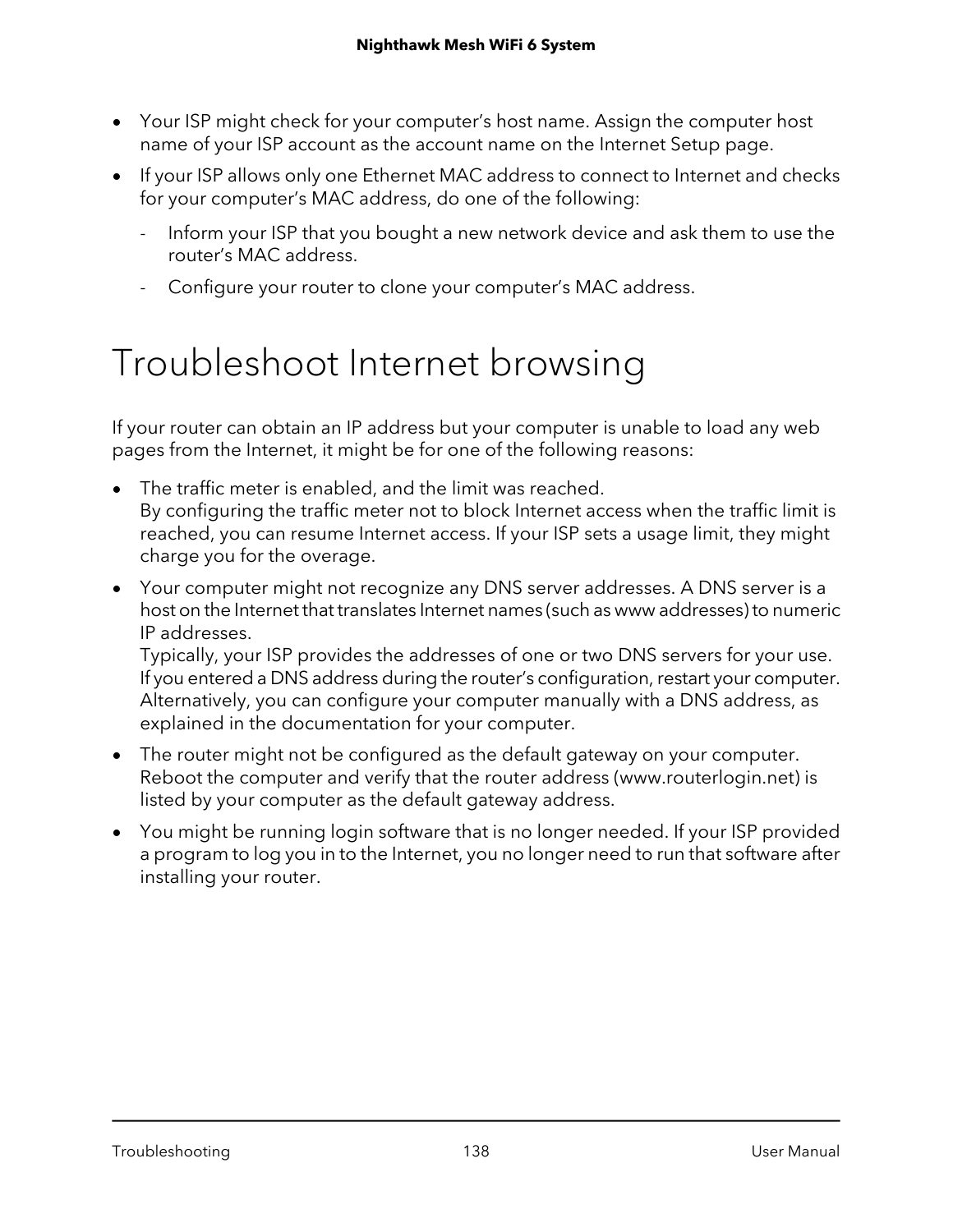# <span id="page-138-0"></span>Troubleshoot PPPoE

If you are using PPPoE, try troubleshooting your Internet connection.

#### **To troubleshoot a PPPoE connection:**

- 1. Launch a web browser from a computer or WiFi device that is connected to the network.
- 2. Enter **http://www.routerlogin.net**. A login window opens.
- 3. Enter the router admin user name and password.

The user name is **admin**. The password is the one that you specified the first time that you logged in. The user name and password are case-sensitive.

The BASIC Home page displays.

- 4. Click the **ADVANCED** tab. The ADVANCED Home page displays.
- 5. In the Internet Port pane, click the **Connection Status** button. The Connection Status window opens.
- 6. Check the Connection Status window to see if your PPPoE connection is active and working.

If the router is not connected, click the **Connect** button.

The router continues to attempt to connect indefinitely.

7. If you cannot connect after several minutes, the router might be set up with an incorrect service name, user name, or password, or your ISP might be experiencing a provisioning problem.

<span id="page-138-1"></span>Unless you connect manually, the router does not authenticate using PPPoE until data is transmitted to the network.

# Troubleshoot WiFi connectivity

If you are experiencing trouble connecting to your mesh WiFi network, try to isolate the problem:

• Does the WiFi-enabled computer or mobile device that you are using find your WiFi network?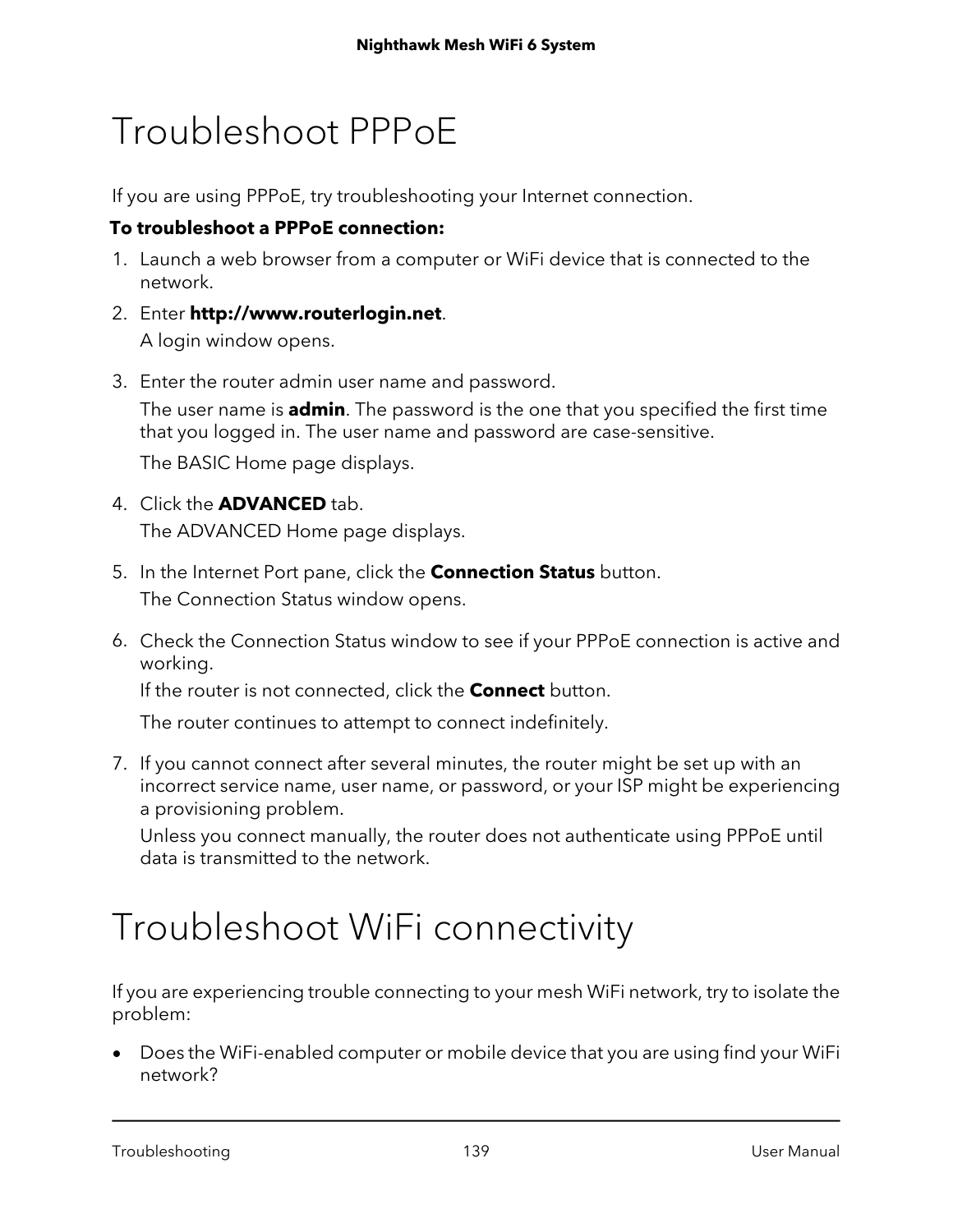If you disabled the router's SSID broadcast, then your WiFi network is hidden and does not display in the list of networks that your computer or WiFi device finds. (By default, SSID broadcast is enabled.)

- Does your WiFi-capable device support the security that you are using for your WiFi network (WPA2 or WPA3)?
- To view the WiFi settings for the router, use an Ethernet cable to connect a computer to the Ethernet port on the router. Then log in to the router, and select **BASIC > Wireless**.

**Note:** Be sure to click the **Apply** button if you change settings.

- If you are trying to connect to the 5 GHz WiFi band, does your WiFi-enabled computer or mobile device support this standard?
- <span id="page-139-0"></span>• Did your computer or WiFi device automatically connect to a different WiFi network in your area, such as a WiFi hotspot?

# Troubleshoot your network using the ping utility

<span id="page-139-1"></span>Most network devices and routers contain a ping utility that sends an echo request packet to the designated device. The device then responds with an echo reply. You can easily troubleshoot a network using the ping utility in your computer or workstation.

### Test the LAN path from a Windows-based computer to your router

You can ping the router from your Windows-based computer to verify that the LAN path to your router is set up correctly.

#### **To ping the router from your Windows-based computer:**

- 1. From the Windows toolbar, click the **Start** button and select **Run**.
- 2. In the field provided, type **ping** followed by the IP address of the router, as in this example:

#### **ping www.routerlogin.net**

3. Click the **OK** button.

You should see a message like this one:

Pinging <IP address > with 32 bytes of data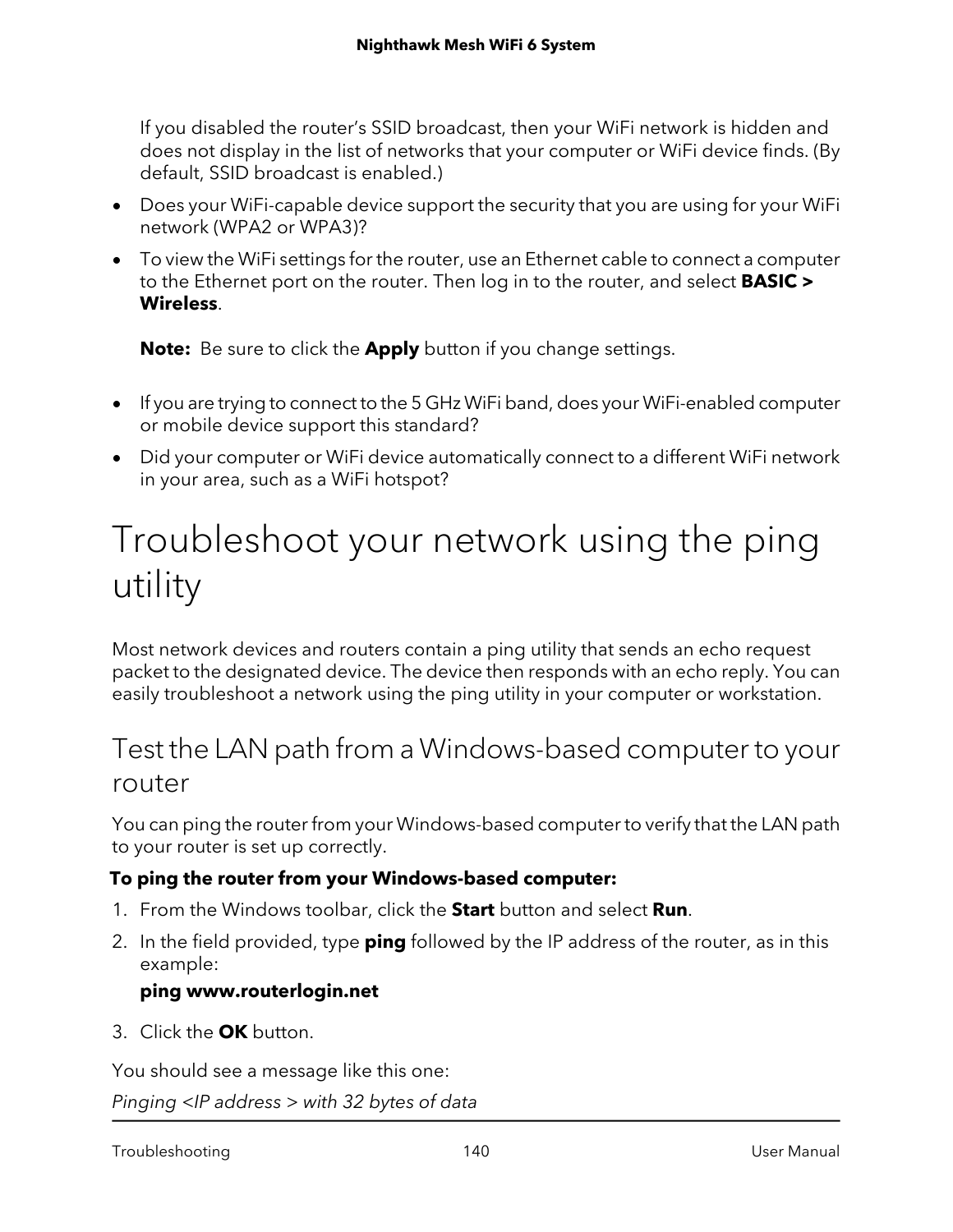If the path is working, you see this message:

Reply from < IP address >: bytes=32 time=NN ms TTL=xxx

If the path is not working, you see this message:

#### Request timed out

If the path is not functioning correctly, you might be experiencing one of the following problems:

- Wrong physical connections Check that the appropriate LEDs are on for your network devices. If your router and computer are connected to a separate Ethernet switch, make sure that the link LEDs on the switch are lit for the switch ports that your computer and router are connected to.
- Wrong network configuration Verify that the IP address for your router and your computer are correct and that the addresses are on the same subnet.

### Test the path from a Windows-based computer to a remote device

After verifying that the LAN path works correctly, test the path from your Windows-based computer to a remote device.

#### **To test the path from your Windows-based computer to a remote device:**

- 1. From the Windows toolbar, click the **Start** button and select **Run**.
- 2. In the Windows Run window, type:

#### **ping -n 10** <IP address>

where <IP address> is the IP address of a remote device such as your ISP DNS server.

If the path is functioning correctly, messages display that are similar to those shown in Test the LAN path from a [Windows-based](#page-139-1) computer to your router on page 140.

If you do not receive replies, check the following:

- Check to see that the IP address of your router is listed as the default gateway for your computer. If DHCP assigns the IP configuration of your computers, this information is not visible in your computer Network Control Panel. Verify that the IP address of the router is listed as the default gateway.
- Check to see that the network address of your computer (the portion of the IP address specified by the subnet mask) is different from the network address of the remote device.
- Check to see that your cable or DSL modem is connected and functioning.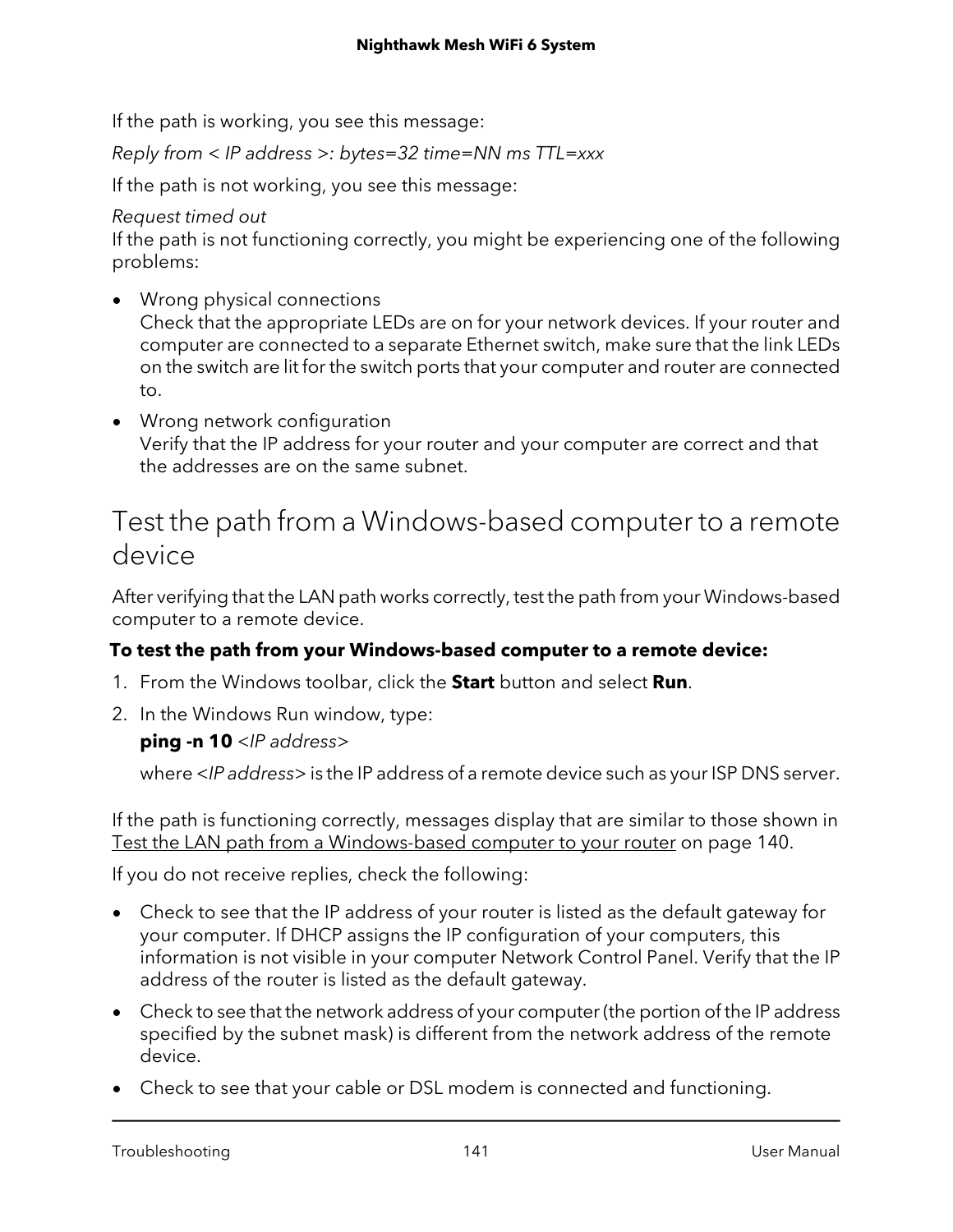- If your ISP assigned a host name to your computer, enter that host name as the account name on the Internet Setup page.
- Your ISP might be rejecting the Ethernet MAC addresses of all but one of your computers.

Many broadband ISPs restrict access by allowing traffic only from the MAC address of your broadband modem. Some ISPs additionally restrict access to the MAC address of a single computer connected to that modem. If your ISP does this, configure your router to "clone" or "spoof" the MAC address from the authorized computer.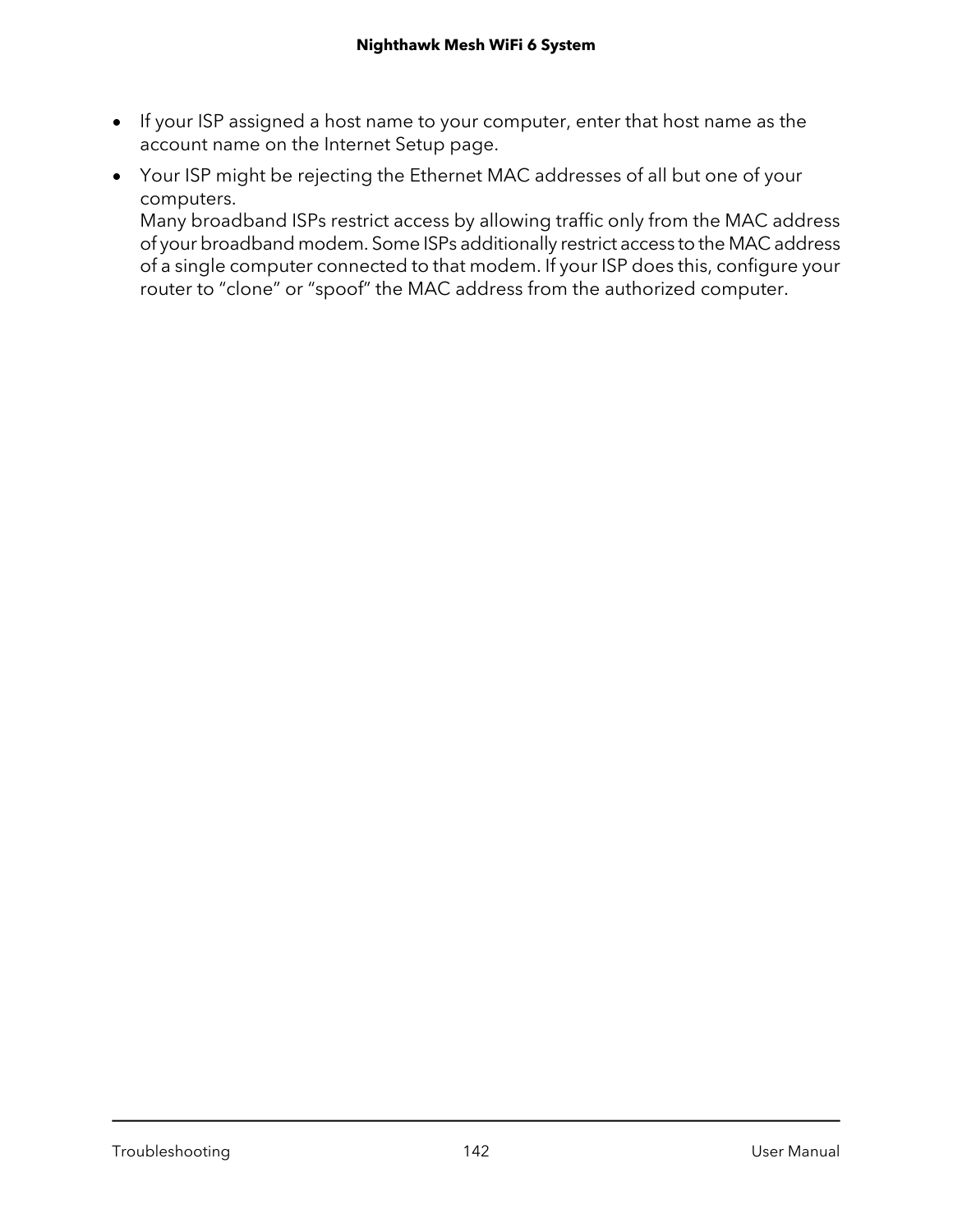# 12

# Supplemental Information

This appendix covers the following topics:

- Factory [settings](#page-143-0)
- Technical [specifications](#page-146-0)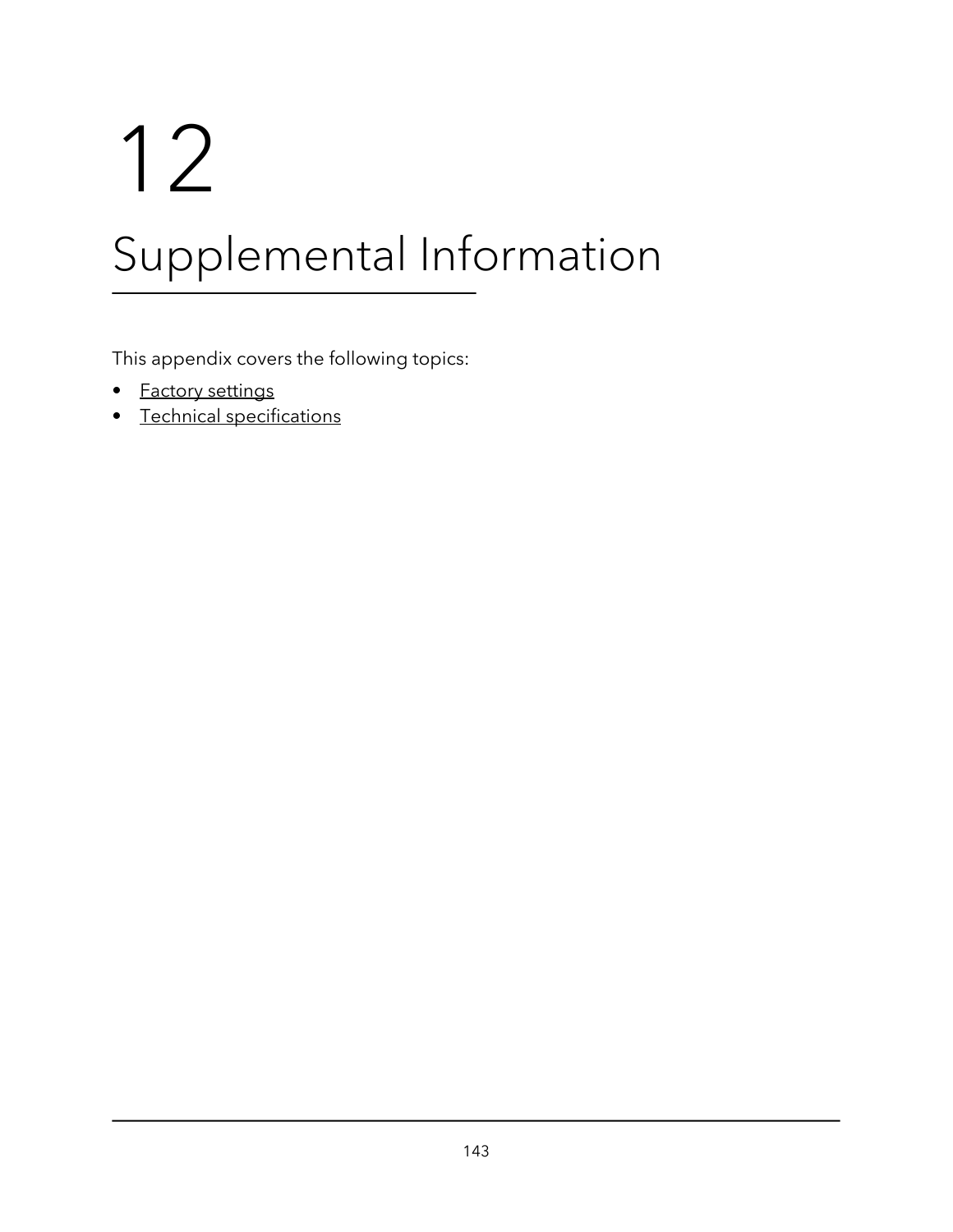# <span id="page-143-0"></span>Factory settings

You can return your router or satellite to its factory settings. Use the end of a paper clip or a similar object to press and hold the **Reset** button on the back of the router or satellite for at least seven seconds until the router or satellite LED blinks. The router or satellite resets, and returns to the factory settings.

### Factory settings for router model MR60

The following table shows the factory default settings for the router.

| Feature             |                                                | Default Setting                                                                                                   |
|---------------------|------------------------------------------------|-------------------------------------------------------------------------------------------------------------------|
| Router login        | User login URL                                 | http://www.routerlogin.net                                                                                        |
|                     | User name (case-sensitive)                     | admin                                                                                                             |
| Internet connection | <b>WAN MAC address</b>                         | Use default hardware address                                                                                      |
|                     | WAN MTU size                                   | 1500                                                                                                              |
|                     | Port speed                                     | AutoSensing                                                                                                       |
| Local network (LAN) | <b>LAN IP</b>                                  | 192.168.1.1                                                                                                       |
|                     | Subnet mask                                    | 255.255.255.0                                                                                                     |
|                     | <b>DHCP</b> server                             | Enabled                                                                                                           |
|                     | DHCP range                                     | 192.168.1.2 to 192.168.1.254                                                                                      |
|                     | DHCP starting IP address                       | 192.168.1.2                                                                                                       |
|                     | DHCP ending IP address                         | 192.168.1.254                                                                                                     |
|                     | <b>DMZ</b>                                     | Disabled                                                                                                          |
|                     | Time zone                                      | <b>GMT</b> for WW<br>GMT -8 for NA and CN<br>GMT +10 for AU<br>GMT +9 for KO<br>GMT +8 for PR<br>GMT +5:30 for IN |
|                     | Time zone adjusted for daylight<br>saving time | Disabled                                                                                                          |

Table 4. Factory default settings for the router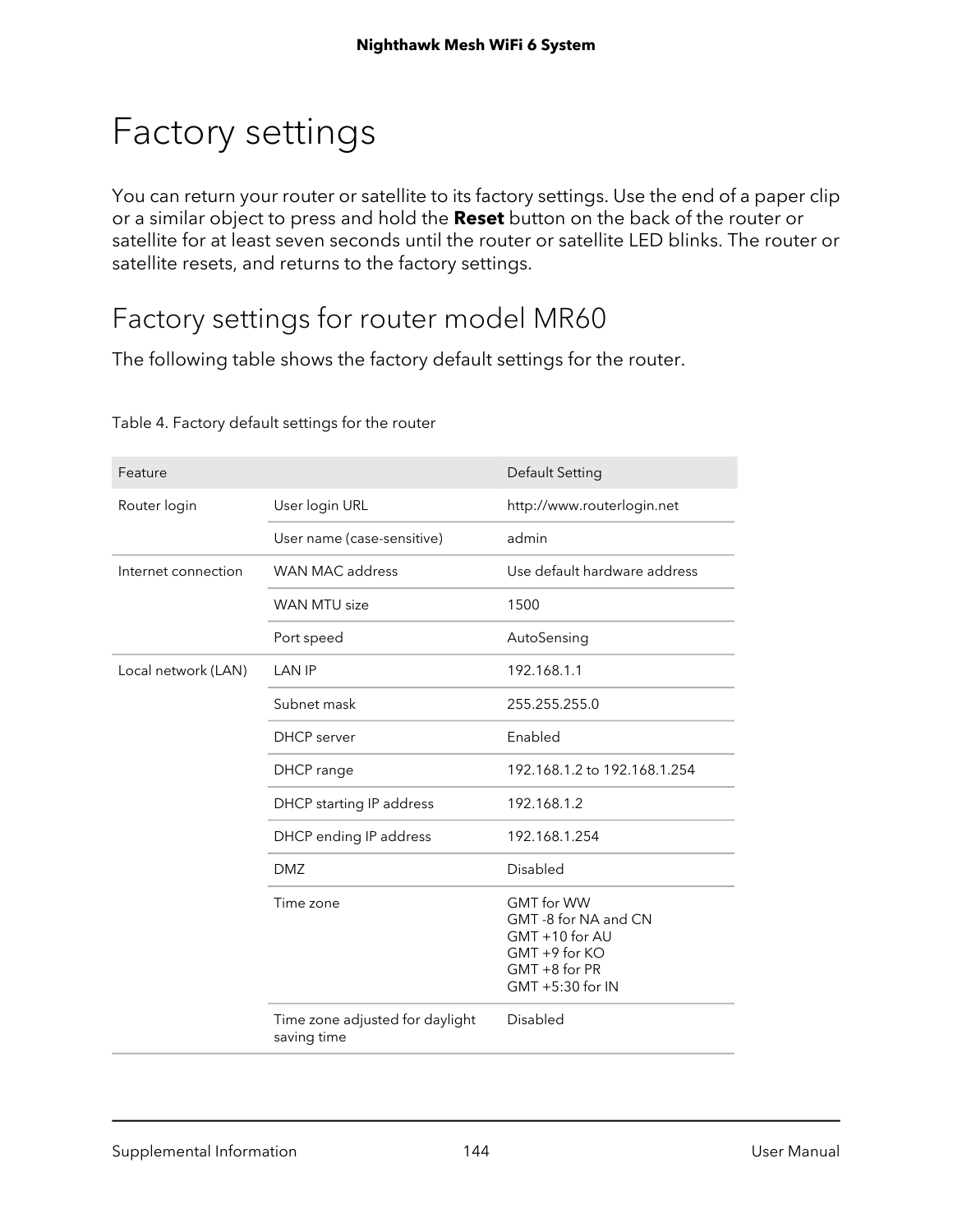| Feature  |                                                         | Default Setting                                                        |
|----------|---------------------------------------------------------|------------------------------------------------------------------------|
| Firewall | Inbound (communications coming<br>in from the Internet) | Disabled (except traffic on port 80,<br>the HTTP port)                 |
|          | Outbound (communications going<br>out to the Internet)  | Enabled (all)                                                          |
|          | Source MAC filtering                                    | Disabled                                                               |
| WiFi     | WiFi communication                                      | Enabled                                                                |
|          | SSID name                                               | See router label                                                       |
|          | Security                                                | WPA2-PSK (AES)                                                         |
|          | <b>Broadcast SSID</b>                                   | Enabled                                                                |
|          | Transmission speed                                      | Auto <sup>1</sup>                                                      |
|          | Country/region                                          | United States of America;<br>otherwise, varies by region               |
|          | RF channel 2.4 GHz                                      | Fronthaul: Auto                                                        |
|          | RF channel 5 GHz                                        | Backhaul and fronthaul:<br>• Channel 153 for NA, PR, AU, CA,<br>and TW |
|          |                                                         | • Channel 44 for EU, KO, and IN                                        |

Table 4. Factory default settings for the router (Continued)

 $^{\rm 1}$ Maximum wireless signal rate derived from IEEE Standard 802.11 specifications. Actual throughput can vary. Network conditions and environmental factors, including volume of network traffic, building materials and construction, and network overhead, lower actual data throughput rate.

### Factory settings for satellite model MS60

The following table shows the factory default settings for the satellite.

| Feature      |                                 | Default Setting            |
|--------------|---------------------------------|----------------------------|
| Router login | User login URL                  | http://www.routerlogin.net |
|              | User name (case-sensitive)      | admin                      |
|              | Login password (case-sensitive) | password                   |
|              |                                 |                            |

#### Table 5. Factory default settings for the satellite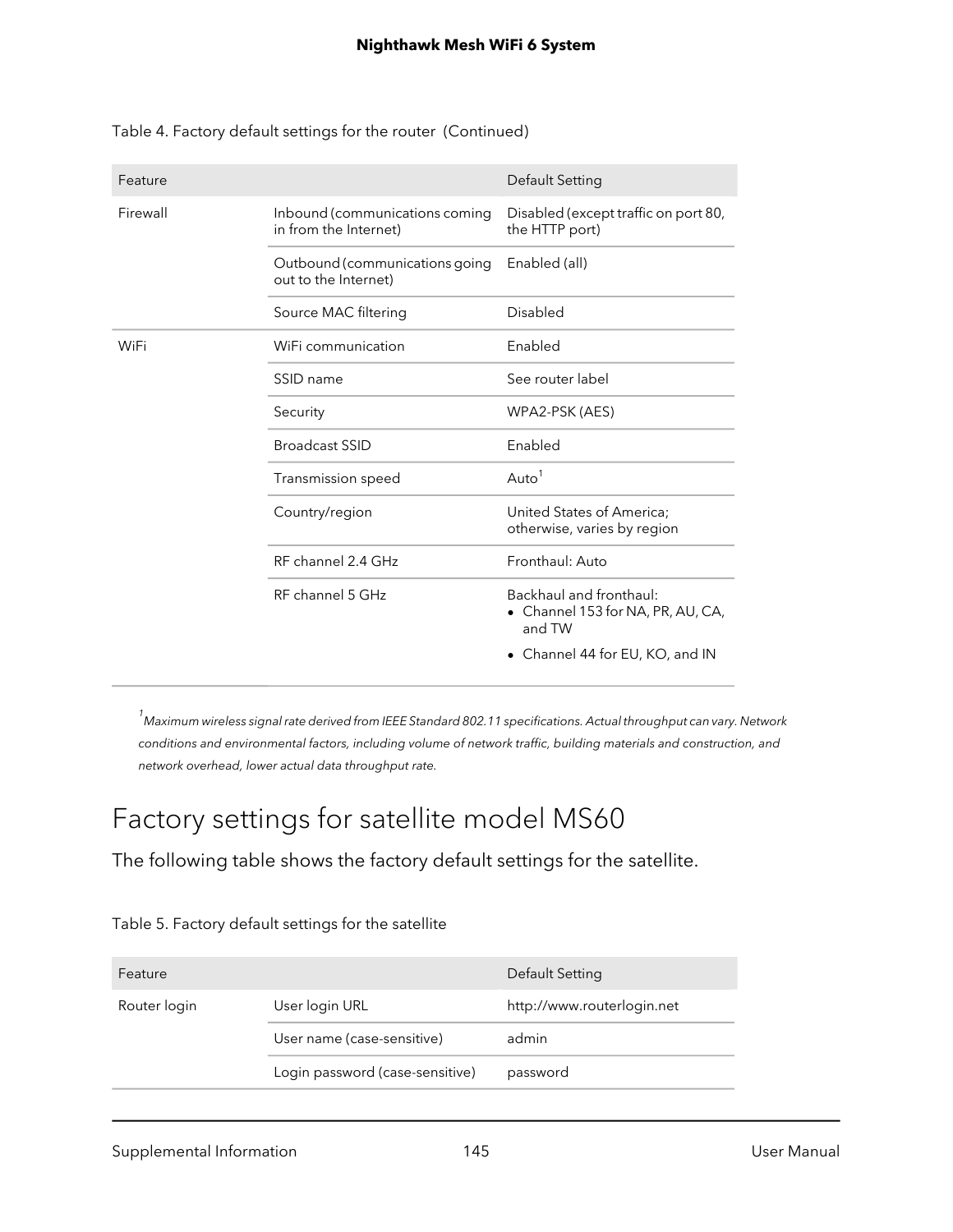|  | Table 5. Factory default settings for the satellite (Continued) |  |
|--|-----------------------------------------------------------------|--|
|--|-----------------------------------------------------------------|--|

| Feature             |                                                         | Default Setting                                                                                                      |
|---------------------|---------------------------------------------------------|----------------------------------------------------------------------------------------------------------------------|
| Internet connection | WAN MAC address                                         | Use default hardware address                                                                                         |
|                     | <b>WAN MTU size</b>                                     | 1500                                                                                                                 |
|                     | Port speed                                              | AutoSensing                                                                                                          |
| Local network (LAN) | <b>LAN IP</b>                                           | 192.168.1.250                                                                                                        |
|                     | Subnet mask                                             | 255.255.255.0                                                                                                        |
|                     | <b>DHCP</b> server                                      | Disabled                                                                                                             |
|                     | <b>DMZ</b>                                              | Disabled                                                                                                             |
|                     | Time zone                                               | <b>GMT</b> for WW<br>GMT -8 for NA and CN<br>GMT +10 for AU<br>GMT +9 for KO<br>$GMT + 8$ for PR<br>GMT +5:30 for IN |
|                     | Time zone adjusted for daylight<br>saving time          | Disabled                                                                                                             |
|                     | <b>SNMP</b>                                             | <b>Disabled</b>                                                                                                      |
| Firewall            | Inbound (communications coming<br>in from the Internet) | Disabled (except traffic on port 80,<br>the HTTP port)                                                               |
|                     | Outbound (communications going<br>out to the Internet)  | Enabled (all)                                                                                                        |
|                     | Source MAC filtering                                    | Disabled                                                                                                             |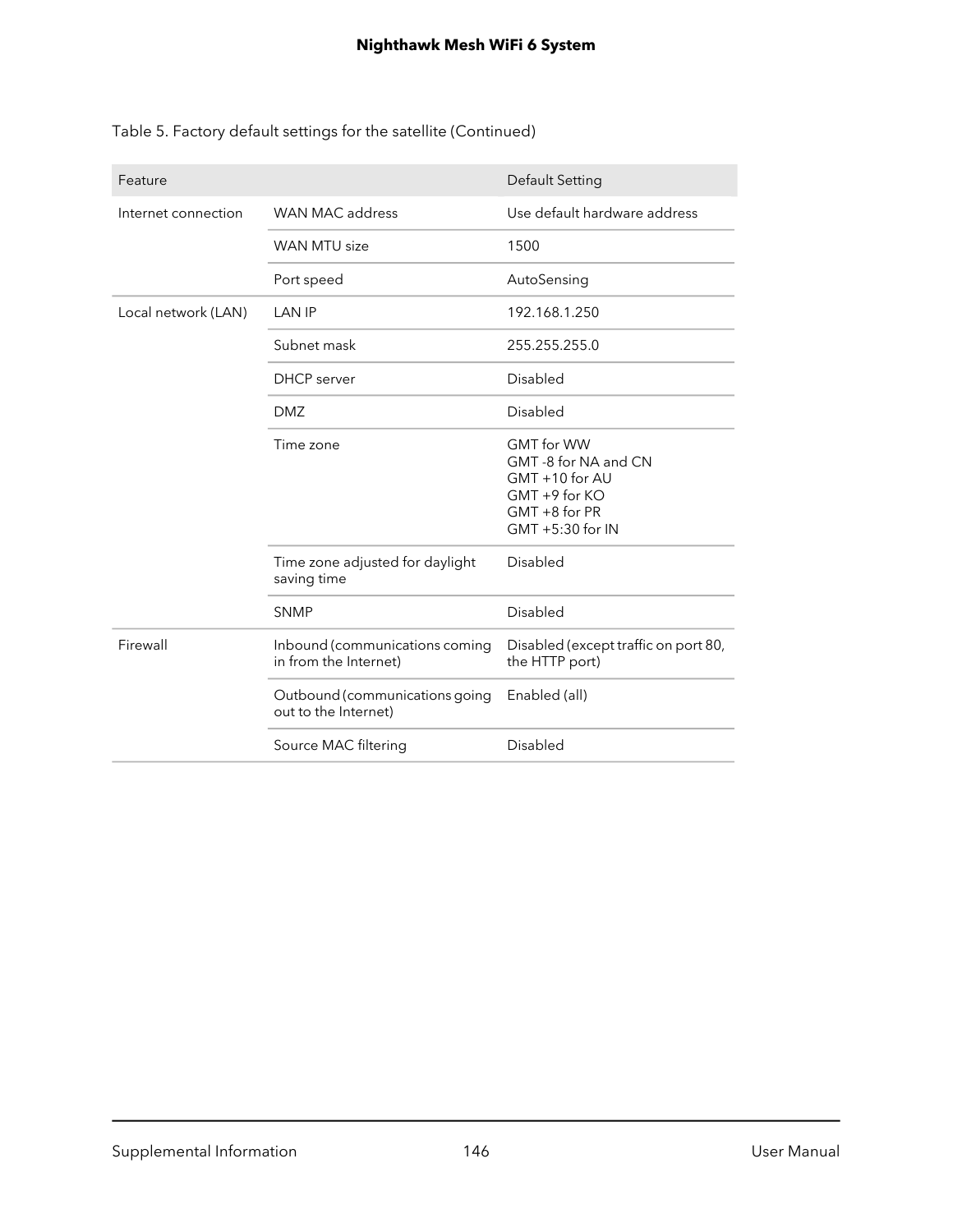| Feature |                       | Default Setting                                                        |
|---------|-----------------------|------------------------------------------------------------------------|
| WiFi    | WiFi communication    | Enabled                                                                |
|         | SSID name             | See satellite label                                                    |
|         | Security              | WPA2-PSK (AES)                                                         |
|         | <b>Broadcast SSID</b> | Enabled                                                                |
|         | Transmission speed    | Auto $2$                                                               |
|         | Country/region        | United States of America;<br>otherwise, varies by region               |
|         | RF channel 2.4 GHz    | Fronthaul: Auto                                                        |
|         | RF channel 5 GHz      | Backhaul and fronthaul:<br>• Channel 153 for NA, PR, AU, CA,<br>and TW |
|         |                       | • Channel 44 for EU, KO, and IN                                        |

Table 5. Factory default settings for the satellite (Continued)

<sup>2</sup> Maximum wireless signal rate derived from IEEE Standard 802.11 specifications. Actual throughput can vary. Network conditions and environmental factors, including volume of network traffic, building materials and construction, and network overhead, lower actual data throughput rate.

# Technical specifications

The following are the technical specifications for your router and satellite

### Technical specifications for router model MR60

The following table shows the technical specifications for the router.

| Feature                    | Description                                                                                                                                     |
|----------------------------|-------------------------------------------------------------------------------------------------------------------------------------------------|
| Data and routing protocols | TCP/IP, RIP-1, RIP-2, DHCP, PPPoE, PPTP, Bigpond, Dynamic<br>DNS, UPnP, and SMB                                                                 |
| Power adapter              | North America: 120V, 60 Hz, input<br>UK, Australia: 240V, 50 Hz, input<br>Europe: 230V, 50 Hz, input<br>All regions (output): 12V, 1A DC output |

|  | Table 6. Technical specifications for the router |  |
|--|--------------------------------------------------|--|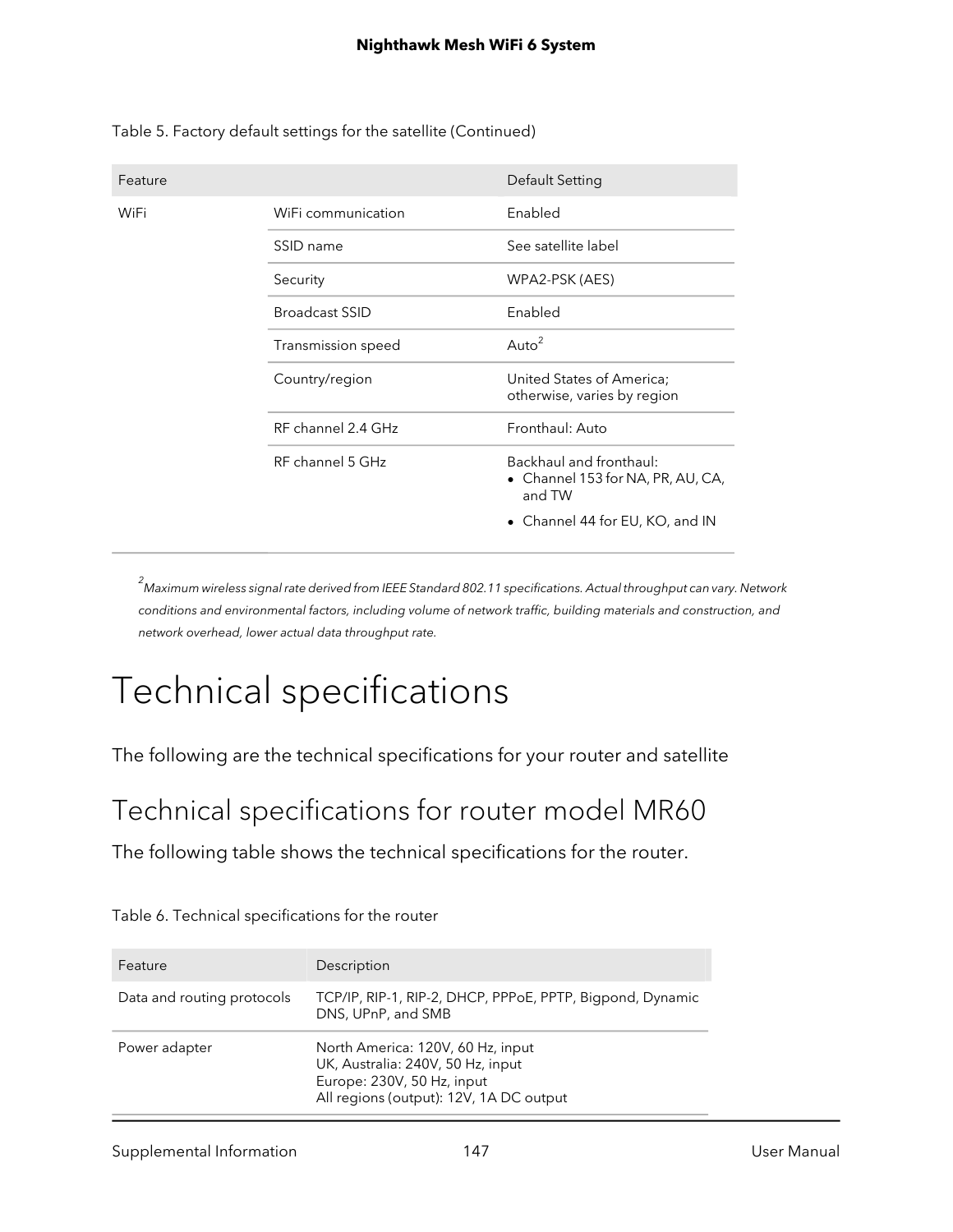| Feature                                                | Description                                                                                                                                |
|--------------------------------------------------------|--------------------------------------------------------------------------------------------------------------------------------------------|
| Dimensions                                             | 4.8 x 4.8 x 2.5 in. (121.92 x 121.92 x 63.5 mm)                                                                                            |
| Weight                                                 | 0.63 lb (285.76 g)                                                                                                                         |
| Operating temperature                                  | 0° to 40°C (32° to 104°F)                                                                                                                  |
| Operating humidity                                     | 90% maximum relative humidity, noncondensing                                                                                               |
| Electromagnetic emissions                              | FCC Part 15, Subpart B, Class B<br>IECS-003, Class B<br>EN 55032, EN 55035, Class B<br>AS/NZS CISPR 32, Class B                            |
| LAN                                                    | RJ-45 port supporting 10BASE-T, 100BASE-TX, and<br>1000BASE-T                                                                              |
| Internet (WAN)                                         | RJ-45 port supporting 10BASE-T, 100BASE-TX, and<br>1000BASE-T                                                                              |
| WiFi                                                   | Maximum wireless signal rate complies with the IEEE 802.11<br>standard. $3$                                                                |
| Radio data rates                                       | 2.4 GHz: Max 600 Mbps<br>5 GHz fronthaul: Max1200 Mbps<br>5 GHz backhaul: Max 1200 Mbps                                                    |
| Data encoding standards                                | IEEE 802.11b/g/n/ax 2.4 GHz-1024 QAM support<br>IEEE 802.11 a/n/ac/ax 5 GHz-1024 QAM support                                               |
| Maximum number of<br>computers per wireless<br>network | Limited by the amount of WiFi network traffic generated by<br>each node (typically 50-70 nodes)<br>2.4 GHz: 128<br>5 GHz (front haul): 128 |
| Operating frequency range                              | 2.4 GHz:<br>$\bullet$ 2.412-2.462 GHz (US)                                                                                                 |
|                                                        | • 2.412-2.472 GHz (Europe ETSI)                                                                                                            |
|                                                        | 5 GHz:<br>5.18 GHz-5.24 GHz and 5.745 GHz-5.825 GHz (US)                                                                                   |
|                                                        | 5.18 GHz-5.24 GHz and 5.5 GHz-5.7 GHz (Europe)                                                                                             |
|                                                        | • 5.26 GHz-5.32 GHz (Europe)                                                                                                               |
| 802.11 security                                        | WPA-PSK [TKIP], WPA2-PSK [AES], WPA3-Personal                                                                                              |

#### Table 6. Technical specifications for the router (Continued)

 $^3$ Maximum wireless signal rate derived from IEEE Standard 802.11 specifications. Actual throughput can vary. Network conditions and environmental factors, including volume of network traffic, building materials and construction, and network overhead, lower actual data throughput rate.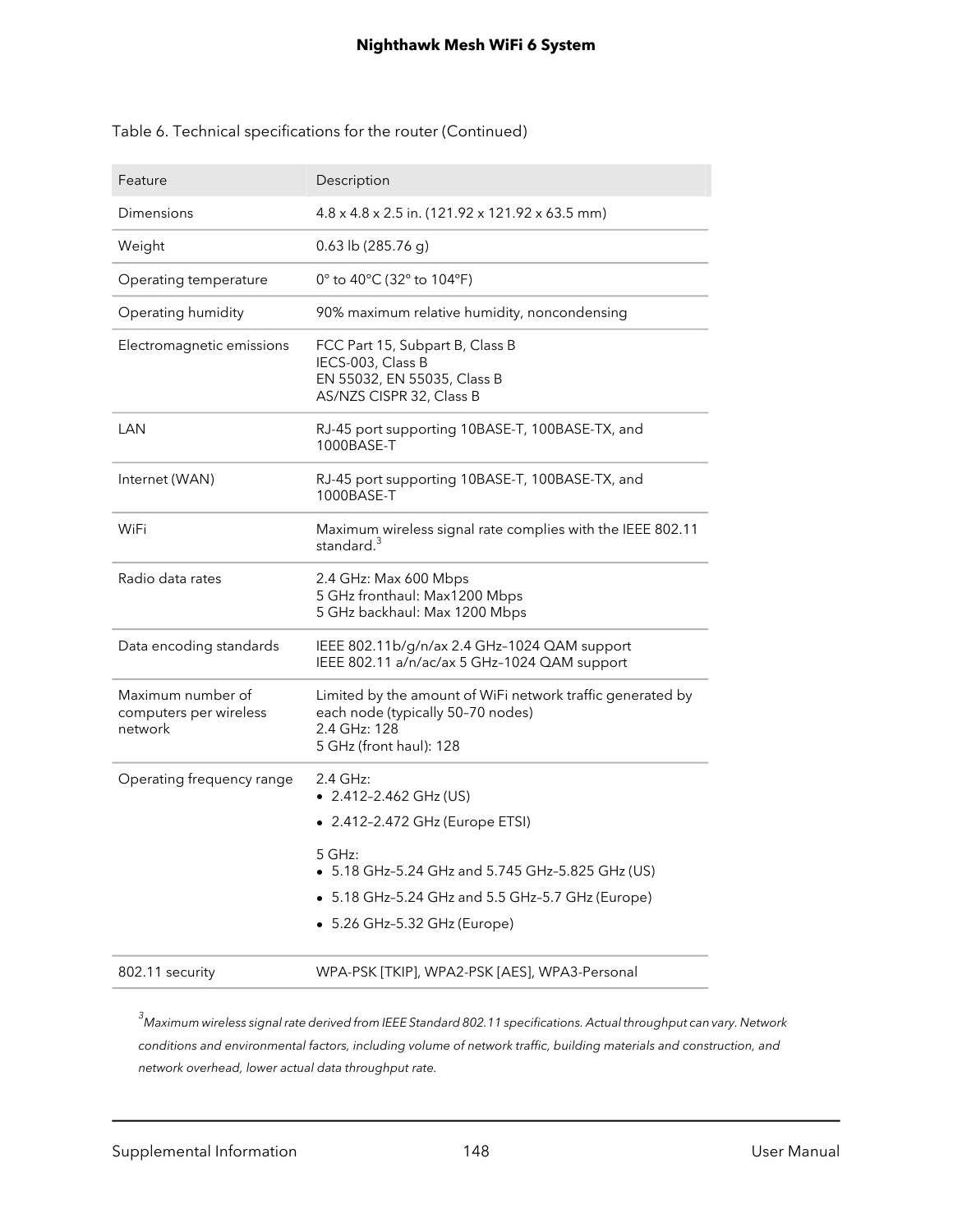## Technical specifications for satellite model MS60

The following table shows the technical specifications for the satellite.

| Feature                                                | Description                                                                                                                                     |
|--------------------------------------------------------|-------------------------------------------------------------------------------------------------------------------------------------------------|
| Data and routing protocols                             | TCP/IP, DHCP, Dynamic DNS, and UPnP                                                                                                             |
| Power adapter                                          | North America: 120V, 60 Hz, input<br>UK, Australia: 240V, 50 Hz, input<br>Europe: 230V, 50 Hz, input<br>All regions (output): 12V, 1A DC output |
| Dimensions                                             | 4.8 x 4.8 x 2.5 in. (121.92 x 121.92 x 63.5 mm)                                                                                                 |
| Weight                                                 | $0.63$ lb (285.76 g)                                                                                                                            |
| Operating temperature                                  | 0° to 40°C (32° to 104°F)                                                                                                                       |
| Operating humidity                                     | 90% maximum relative humidity, noncondensing                                                                                                    |
| Electromagnetic emissions                              | FCC Part 15, Subpart B, Class B<br>IECS-003, Class B<br>EN 55032, EN 55035, Class B<br>AS/NZS CISPR 32, Class B                                 |
| LAN                                                    | RJ-45 port supporting 10BASE-T, 100BASE-TX, and<br>1000BASE-T                                                                                   |
| WiFi                                                   | Maximum wireless signal rate complies with the IEEE 802.11<br>standard. <sup>4</sup>                                                            |
| Radio data rates                                       | 2.4 GHz: Max 600 Mbps<br>5 GHz fronthaul: Max 1200 Mbps<br>5 GHz backhaul: Max 1200 Mbps                                                        |
| Data encoding standards                                | IEEE 802.11b/g/n/ax 2.4 GHz-1024 QAM support<br>IEEE 802.11 a/n/ac/ax 5 GHz-1024 QAM support                                                    |
| Maximum number of<br>computers per wireless<br>network | Limited by the amount of WiFi network traffic generated by<br>each node (typically 50-70 nodes).<br>2.4 GHz: 128<br>5 GHz (front haul): 128     |

#### Table 7. Technical specifications for the satellite